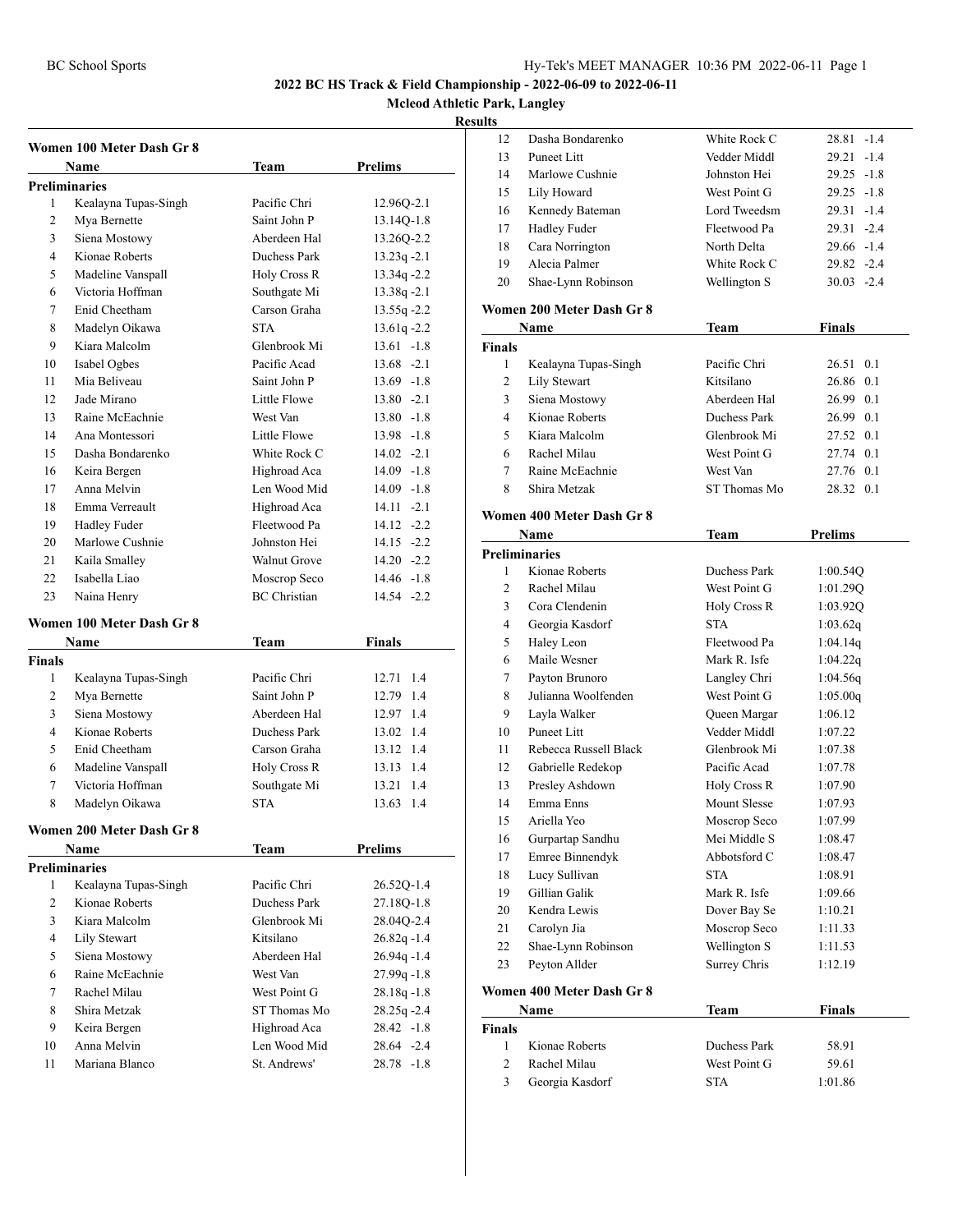**Mcleod Athletic Park, Langley**

#### **Results**

| Finals  (Women 400 Meter Dash Gr 8) |                                 |                              |               |  |
|-------------------------------------|---------------------------------|------------------------------|---------------|--|
|                                     | Name                            | Team                         | <b>Finals</b> |  |
| 4                                   | Payton Brunoro                  | Langley Chri                 | 1:02.79       |  |
| 5                                   | Cora Clendenin                  | Holy Cross R                 | 1:03.21       |  |
| 6                                   | Julianna Woolfenden             | West Point G                 | 1:04.19       |  |
| 7                                   | Haley Leon                      | Fleetwood Pa                 | 1:04.85       |  |
| 8                                   | Maile Wesner                    | Mark R. Isfe                 | 1:06.08       |  |
|                                     | Women 800 Meter Run Gr 8        |                              |               |  |
|                                     | Name                            | Team                         | Prelims       |  |
|                                     | <b>Preliminaries</b>            |                              |               |  |
| 1                                   | Maelyn Epp                      | <b>Mount Slesse</b>          | 2:24.22Q      |  |
| 2                                   | Rachel Milau                    | West Point G                 | 2:25.73Q      |  |
| 3                                   | Gabrielle Redekop               | Pacific Acad                 | 2:30.28Q      |  |
| 4                                   | Adrianna Buitelaar              | Mei Middle S                 | 2:26.25q      |  |
| 5                                   | Nelle Liefsoens                 | <b>Brooks Secon</b>          | 2:26.54q      |  |
| 6                                   | Maya Royle                      | Revelstoke                   | 2:27.79q      |  |
| 7                                   | Peyton Manziuk                  | George Elliot                | 2:29.74q      |  |
| 8                                   | Jeevut Sajjan                   | Lord Byng                    | 2:30.29q      |  |
| 9                                   | Amariah Zult                    | Nanaimo Dist                 | 2:31.35       |  |
| 10                                  | Aleah Smith                     | Trafalgar Mi                 | 2:31.50       |  |
| 11                                  | Alecia Palmer                   | White Rock C                 | 2:31.65       |  |
| 12                                  | Haley Leon                      | Fleetwood Pa                 | 2:31.70       |  |
| 13                                  | Kendra Lewis                    | Dover Bay Se                 | 2:34.00       |  |
| 14                                  | Julianna Woolfenden             | West Point G                 | 2:36.75       |  |
| 15                                  | Georgia Kasdorf                 | <b>STA</b>                   | 2:37.74       |  |
| 16                                  | Layla Walker                    | Queen Margar                 | 2:38.87       |  |
| 17                                  | Isla O'Flaterty Wills           | Little Flowe                 | 2:39.15       |  |
| 18                                  | Jewel Dahl                      | White Rock C                 | 2:41.94       |  |
| 19                                  | Amelia Barry                    | Glenrosa Mid                 | 2:43.11       |  |
| 20                                  | Meghan McDonald                 | Southridge S                 | 2:44.33       |  |
| 21                                  | Ruby Kump                       | R.A. McMath                  | 2:45.12       |  |
| ---                                 | Morgan Boileau                  | Sir Alexande                 | DQ            |  |
|                                     | Women 800 Meter Run Gr 8        |                              |               |  |
|                                     | Name                            | Team                         | <b>Finals</b> |  |
| <b>Finals</b>                       |                                 |                              |               |  |
| 1                                   | Maelyn Epp                      | <b>Mount Slesse</b>          | 2:18.34       |  |
| 2                                   | Rachel Milau                    | West Point G                 | 2:21.24       |  |
| 3                                   | Adrianna Buitelaar              | Mei Middle S                 | 2:23.42       |  |
| 4                                   | Nelle Liefsoens                 | <b>Brooks Secon</b>          | 2:23.54       |  |
| 5                                   | Maya Royle                      | Revelstoke                   | 2:28.06       |  |
| 6                                   | Gabrielle Redekop               | Pacific Acad                 | 2:28.20       |  |
| 7                                   | Jeevut Sajjan                   | Lord Byng                    | 2:31.63       |  |
| 8                                   | Peyton Manziuk                  | George Elliot                | 2:33.30       |  |
|                                     | Women 1500 Meter Run Gr 8       |                              |               |  |
|                                     | <b>Name</b>                     | <b>Team</b>                  | <b>Finals</b> |  |
| <b>Finals</b>                       |                                 |                              |               |  |
| 1                                   | Maelyn Epp<br>Nelle Liefsoens   | Mount Slesse                 | 4:57.75       |  |
| 2                                   |                                 | <b>Brooks Secon</b>          | 5:05.35       |  |
| 3                                   | Peyton Manziuk                  | George Elliot                | 5:11.24       |  |
| 4                                   | Ava Gauthier<br>Cadelle Roberts | Nanaimo Dist<br>West Point G | 5:11.32       |  |
| 5                                   |                                 |                              | 5:11.95       |  |
| 6                                   | Aleah Smith                     | Trafalgar Mi                 | 5:12.70       |  |

| ś. |                       |              |          |  |
|----|-----------------------|--------------|----------|--|
| 7  | Sophie Dawe           | West Point G | 5:16.40  |  |
| 8  | Adrianna Buitelaar    | Mei Middle S | 5:16.84  |  |
| 9  | Maya Royle            | Revelstoke   | 5:17.69  |  |
| 10 | Karys Suomi           | Lord Tweedsm | 5:18.59  |  |
| 11 | Mary Neill            | West Point G | x5:22.49 |  |
| 12 | Isla O'Flaterty Wills | Little Flowe | 5:31.72  |  |
| 13 | Meghan McDonald       | Southridge S | 5:33.88  |  |
| 14 | Ruby Kump             | R.A. McMath  | 5:34.48  |  |
| 15 | Morgan Boileau        | Sir Alexande | 5:37.93  |  |
| 16 | Ava McGinley          | Archbishop C | 5:45.20  |  |
| 17 | Kayla Orth            | Sutherland   | 5:46.99  |  |
| 18 | Payton Finnie         | North Delta  | 5:47.12  |  |
| 19 | Isabelle Quinlan      | York House S | 5:47.38  |  |
| 20 | Elsa Romanik          | Nanaimo Dist | 5:47.39  |  |
| 21 | Grace Bensler         | Mei Middle S | 5:47.69  |  |
| 22 | Elise Miller          | Collingwood  | 5:47.81  |  |
| 23 | Setota Fantaye        | Pacific Acad | 5:55.46  |  |
|    |                       |              |          |  |

#### **Women 3000 Meter Run Gr 8**

| Name          |                  | Team                | Finals    |  |
|---------------|------------------|---------------------|-----------|--|
| <b>Finals</b> |                  |                     |           |  |
| 1             | Ava Gauthier     | Nanaimo Dist        | 10:53.37  |  |
| 2             | Ava Forsyth      | Killarney           | 11:07.31  |  |
| 3             | Jasmine Hanry    | Summerland M        | 11:08.35  |  |
| 4             | Jeevut Sajjan    | Lord Byng           | 11:15.41  |  |
| 5             | Cadelle Roberts  | West Point G        | 11:24.96  |  |
| 6             | Karys Suomi      | Lord Tweedsm        | 11:26.81  |  |
| 7             | Sophie Dawe      | West Point G        | 11:29.66  |  |
| 8             | Mary Neill       | West Point G        | x11:34.79 |  |
| 9             | Amariah Zult     | Nanaimo Dist        | 11:41.05  |  |
| 10            | Ruby Kump        | R.A. McMath         | 11:56.09  |  |
| 11            | Meghan McDonald  | Southridge S        | 12:06.72  |  |
| 12            | Elsa Romanik     | Nanaimo Dist        | x12:13.39 |  |
| 13            | Morgan Boileau   | Sir Alexande        | 12:16.37  |  |
| 14            | Rowan Brecher    | Argyle              | 12:21.16  |  |
| 15            | Eilidh Lennon    | Don Ross            | 12:32.49  |  |
| 16            | Julia Runzer     | Handsworth          | 12:32.96  |  |
| 17            | Grace Webber     | Nanaimo Dist        | x12:36.44 |  |
| 18            | Setota Fantaye   | Pacific Acad        | 12:40.85  |  |
| 19            | Isabelle Quinlan | York House S        | 12:55.16  |  |
| 20            | Lydia Foreman    | <b>Walnut Grove</b> | 12:58.02  |  |
| 21            | Alissa Ahrens    | <b>Walnut Grove</b> | 12:58.26  |  |
| 22            | Taryn MacKenzie  | <b>Crofton Hous</b> | 13:50.14  |  |

#### **Women 80 Meter Hurdles Gr 8**

| Name |                      | Team         | <b>Prelims</b> |  |
|------|----------------------|--------------|----------------|--|
|      | <b>Preliminaries</b> |              |                |  |
|      | Lily Stroda          | Canyon Falls | 13.160-2.1     |  |
| 2    | Ana Montessori       | Little Flowe | 13.230-1.6     |  |
| 3    | Emily Woods          | Westsyde Sec | 13.87Q-1.8     |  |
| 4    | Ann Wang             | West Point G | $14.24q - 1.8$ |  |
| 5    | Cora Clendenin       | Holy Cross R | $14.62q - 1.6$ |  |
| 6    | Juno Parkes-Sluis    | Glenbrook Mi | $14.62q -2.1$  |  |
|      | Emma Verreault       | Highroad Aca | $14.79q - 1.8$ |  |
| 8    | Lily Howard          | West Point G | $14.93q - 1.6$ |  |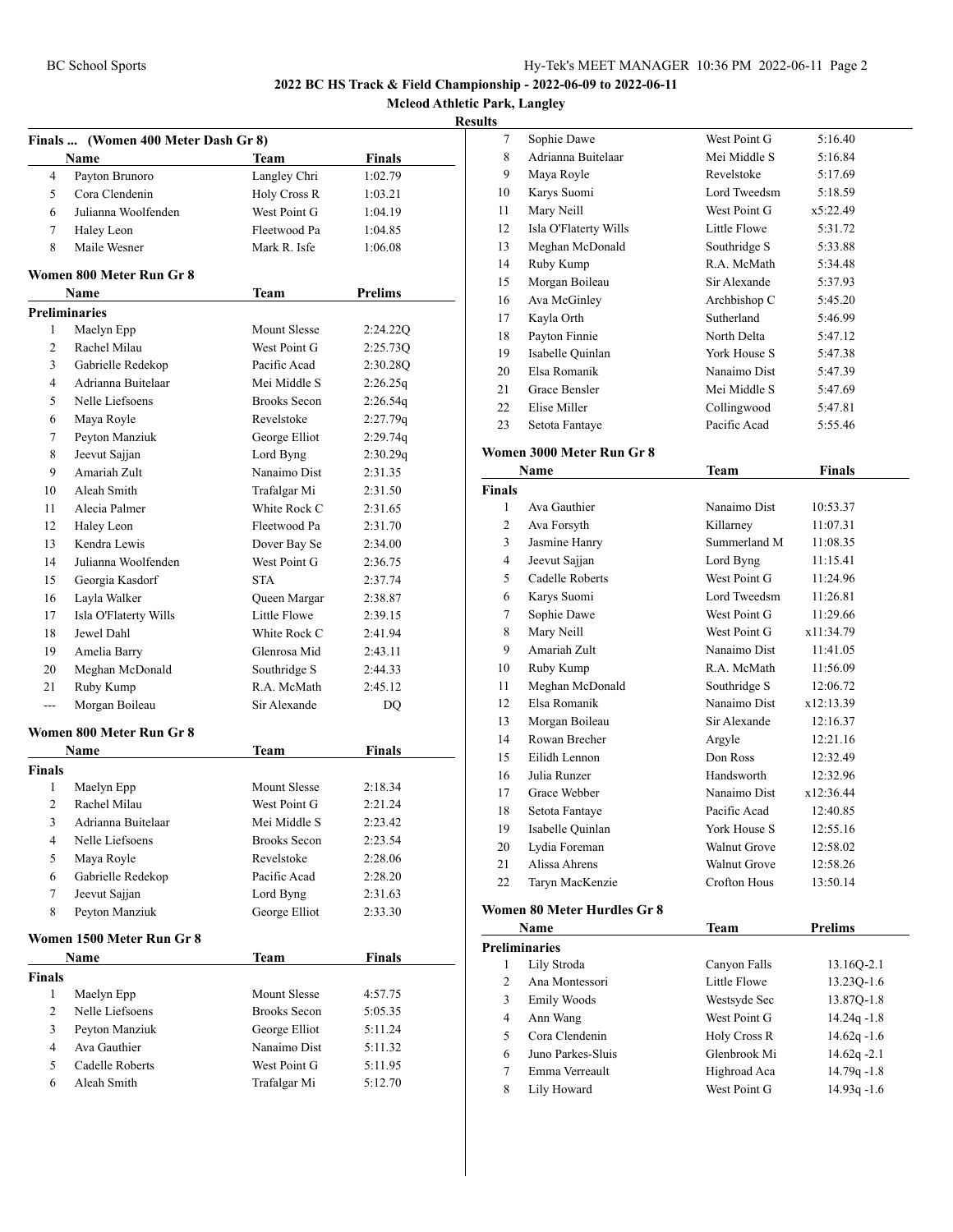**Mcleod Athletic Park, Langley**

| Preliminaries  (Women 80 Meter Hurdles Gr 8) |                                     |                     |                 |  |
|----------------------------------------------|-------------------------------------|---------------------|-----------------|--|
|                                              | Name                                | Team                | Prelims         |  |
| 9                                            | Emree Binnendyk                     | Abbotsford C        | $15.24 - 1.6$   |  |
| 10                                           | Vanessa Chen                        | <b>Crofton Hous</b> | $15.42 -1.8$    |  |
| 11                                           | Rebecca Russell Black               | Glenbrook Mi        | $15.45 -2.1$    |  |
| 12                                           | Hayden Carbino                      | Rutland Midd        | 15.49 -1.8      |  |
| 12                                           | Maile Wesner                        | Mark R. Isfe        | 15.49 -1.6      |  |
| 14                                           | Julia Sherry                        | York House S        | $15.49 - 1.8$   |  |
| 15                                           | Megan Stein                         | Whistler            | $15.92 -2.1$    |  |
| 16                                           | Ava Heenan                          | Alberni Dist        | $16.02 -2.1$    |  |
| 17                                           | Meera Hadani                        | Mei Middle S        | $16.37 - 1.8$   |  |
| 18                                           | Sophia Hauschka                     | Whistler            | $16.53 - 1.8$   |  |
| 19                                           | Celina Gandhi                       | <b>Burnaby Sout</b> | $16.62 - 1.6$   |  |
| 20                                           | Kaela Blink                         | Abbotsford C        | $16.68 - 2.1$   |  |
| 21                                           | Julia McConville                    | York House S        | $17.06 -2.1$    |  |
| 22                                           | Megan Dejong                        | Abbotsford C        | $17.34 -2.1$    |  |
| 23                                           | Sarah Martin                        | Aberdeen Hal        | 17.94 -1.6      |  |
| 24                                           | Situ Li                             | York House S        | $18.28 - 1.6$   |  |
|                                              |                                     |                     |                 |  |
|                                              | <b>Women 80 Meter Hurdles Gr 8</b>  |                     |                 |  |
|                                              | Name                                | Team                | <b>Finals</b>   |  |
| <b>Finals</b>                                |                                     |                     |                 |  |
| 1                                            | Lily Stroda                         | Canyon Falls        | 1.5<br>12.47    |  |
| 2                                            | Ana Montessori                      | Little Flowe        | 12.60<br>1.5    |  |
| 3                                            | Emily Woods                         | Westsyde Sec        | 13.53 1.5       |  |
| 4                                            | Ann Wang                            | West Point G        | 13.92 1.5       |  |
| 5                                            | Juno Parkes-Sluis                   | Glenbrook Mi        | 13.97 1.5       |  |
| 6                                            | Emma Verreault                      | Highroad Aca        | 14.23 1.5       |  |
| 7                                            | Cora Clendenin                      | Holy Cross R        | 14.37 1.5       |  |
| 8                                            | Lily Howard                         | West Point G        | 1.5<br>14.71    |  |
|                                              | <b>Women 200 Meter Hurdles Gr 8</b> |                     |                 |  |
|                                              | Name                                | Team                | <b>Prelims</b>  |  |
|                                              | <b>Preliminaries</b>                |                     |                 |  |
| 1                                            | Victoria Hoffman                    | Southgate Mi        | 30.64Q-2.0      |  |
| 2                                            | Julia Sherry                        | York House S        | 32.09Q-2.1      |  |
| 3                                            | Georgia Kasdorf                     | <b>STA</b>          | 32.10Q-0.6      |  |
| 4                                            | Gillian Galik                       | Mark R. Isfe        | $32.23q - 2.1$  |  |
| 5                                            | Ann Wang                            | West Point G        | $32.23q -0.6$   |  |
| 6                                            | Emma Verreault                      | Highroad Aca        | 32.81q-2.1      |  |
| 7                                            | Cora Clendenin                      | Holy Cross R        | 33.08q-2.0      |  |
| 8                                            | Jessica Johnston                    | Glenrosa Mid        | 33.95q-2.0      |  |
| 9                                            | Regan Arlitt                        | Fleetwood Pa        | $34.13 - 2.1$   |  |
| 10                                           | Ava Heenan                          | Alberni Dist        | 34.46 -0.6      |  |
| 11                                           | Julia McConville                    | York House S        | $-2.0$<br>34.51 |  |
| 12                                           | Vanessa Chen                        | Crofton Hous        | 34.77 -2.0      |  |
| 13                                           | Pauline Dickson                     | Crofton Hous        | 34.84 -2.1      |  |
| 14                                           | Kaela Blink                         | Abbotsford C        | 34.85 -0.6      |  |
| 15                                           | Emree Binnendyk                     | Abbotsford C        | $34.85 - 0.6$   |  |
| 16                                           | Megan Dejong                        | Abbotsford C        | $-0.6$<br>35.77 |  |
| 17                                           | Alicia Angel                        | Sentinel            | $35.83 - 2.0$   |  |
| 18                                           | Mienke Stals                        | Kelowna Christia    | 35.94 -2.0      |  |
| 19                                           | Jewel Dahl                          | White Rock C        | 36.94 -0.6      |  |
| 20                                           | Gemma Jakola                        | White Rock C        | $37.24 -2.1$    |  |
| 21                                           | Isabel Hinton                       | Glenrosa Mid        | $37.76 - 2.1$   |  |

| uns           |                              |                          |               |
|---------------|------------------------------|--------------------------|---------------|
| 22            | Tecna Zeng                   | White Rock C             | 39.11 -2.1    |
|               | Women 200 Meter Hurdles Gr 8 |                          |               |
|               |                              | <b>Team</b>              | <b>Finals</b> |
|               | Name                         |                          |               |
| <b>Finals</b> | Victoria Hoffman             |                          |               |
| 1             |                              | Southgate Mi             | 30.69 0.1     |
| 2             | Ann Wang                     | West Point G             | 31.33<br>0.1  |
| 3             | Georgia Kasdorf              | <b>STA</b>               | 31.73 0.1     |
| 4             | Gillian Galik                | Mark R. Isfe             | 32.18 0.1     |
| 5             | Emma Verreault               | Highroad Aca             | 32.49 0.1     |
| 6             | Julia Sherry                 | York House S             | 32.51 0.1     |
| 7             | Jessica Johnston             | Glenrosa Mid             | 32.85 0.1     |
|               | Women 4x100 Meter Relay Gr 8 |                          |               |
|               | Team                         | <b>Relay</b>             | <b>Finals</b> |
| <b>Finals</b> |                              |                          |               |
| 1             | Saint John P                 | A                        | 53.44         |
|               | 1) Mya Bernett               | 2) Samantha Wood         |               |
|               | 3) Mia Beliveau              | 4) Carys Prout           |               |
| 2             | Holy Cross Regional          | А                        | 53.94         |
|               | 1) Cora Clendenin            | 2) Aoife McGrath         |               |
|               | 3) Madeline Vanspall         | 4) Meghan McCash         |               |
| 3             | West Point G                 | A                        | 54.10         |
|               | 1) Sophie Dawe               | 2) Mila Pimstone         |               |
|               | 3) Ann Wang                  | 4) Rachel Milau          |               |
| 4             | Moscrop Seco                 | А                        | 55.08         |
|               | 1) Isabella Liao             | 2) Ariella Yeo           |               |
|               | 3) Carolyn Jia               | 4) Livia Preda           |               |
| 5             | Little Flower                | A                        | 55.16         |
|               | 1) Jade Mirano               | 2) Ana Montessori        |               |
|               | 3) Sienna Geissler           | 4) Kailey Clark          |               |
| 6             | White Rock C                 | A                        | 55.74         |
|               | 1) Dasha Bondarenko          | 2) Lauren Neustaedter    |               |
|               | 3) Gemma Jakola              | 4) Alecia Palmer         |               |
| 7             | Glenbrook Middle             | A                        | 55.75         |
|               | 1) Juno Parkes-Sluis         | 2) Rebecca Russell Black |               |
|               | 3) Marin Cabilin             | 4) Kiara Malcolm         |               |
| 8             | Fleetwood Park School        | А                        | 55.91         |
|               | 1) Haley Leon                | 2) Regan Arlitt          |               |
|               | 3) Hadley Fuder              | 4) Amber Patrignani      |               |
| 9.            | York House School            | А                        | 56.12         |
|               |                              | 2) Julia McConville      |               |
|               | 3) Grace Gordon              | 4) Julia Sherry          |               |
| 10            | Mei Middle School            | А                        | 56.46         |
|               | 1) Ginger Dahl               | 2) Josie Tecklenborg     |               |
|               | 3) Gurpartap Sandhu          | 4) Vida Blue Rosse       |               |
| 11            | Walnut Grove                 | А                        | 56.62         |
| 12            | Saint Thomas Aquinas         | A                        | 56.62         |
|               | 1) Lucy Sullivan             | 2) Fiona Phillips        |               |
|               | 3) Sarah Schmidt             | 4) Ava Smith             |               |
| 13            | Abbotsford C                 | А                        | 56.63         |
|               | 1) Emree Binnendyk           | 2) Jade Brandsma         |               |
|               | 3) Kaela Blink               | 4) Emily Tinsley         |               |
| 14            | Crofton House School         | А                        | 57.18         |
|               | 1) Vanessa Chen              | 2) Porsha Teo            |               |
|               | 3) Pauline Dickson           | 4) Ella Kang             |               |
|               |                              |                          |               |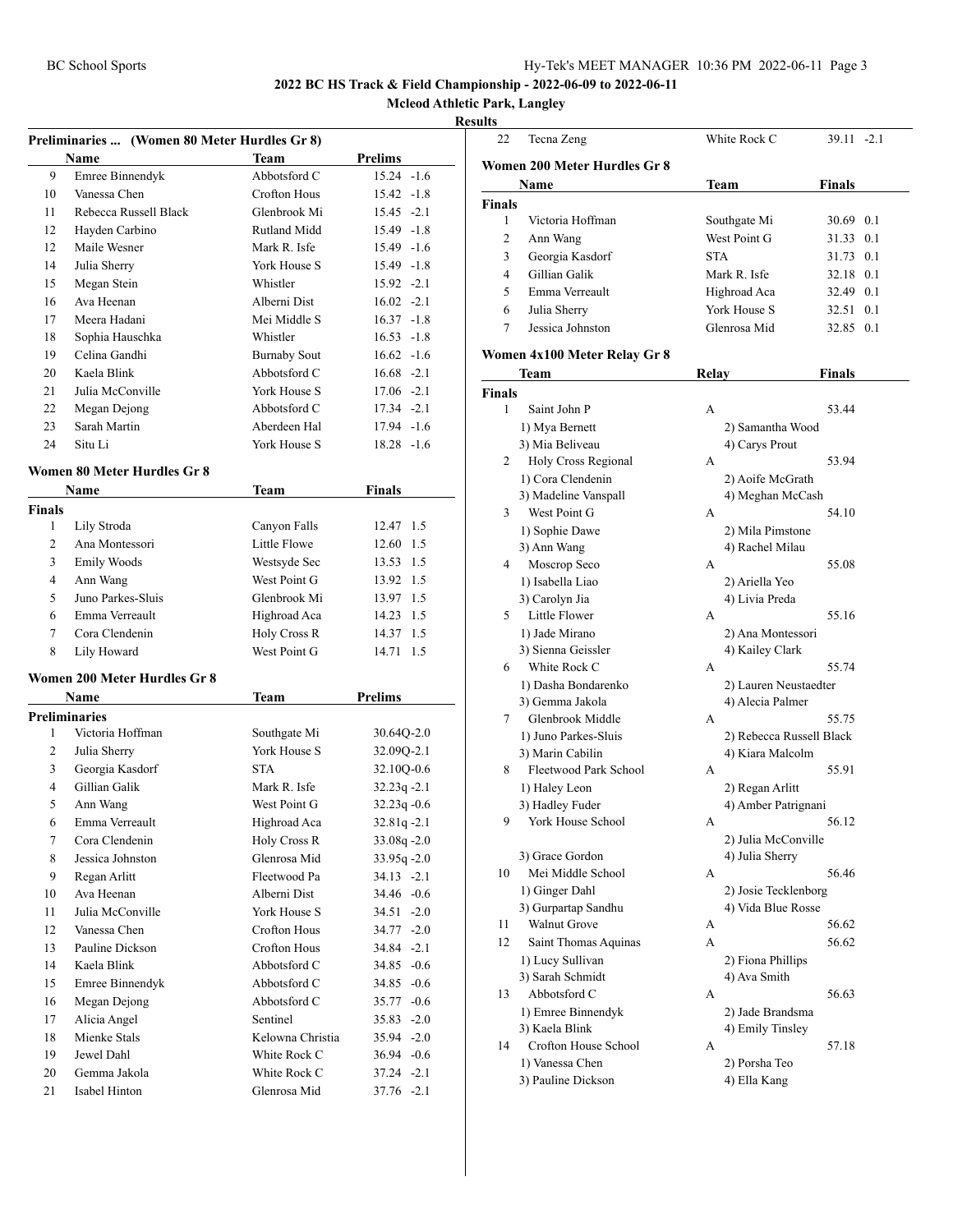### **Mcleod Athletic Park, Langley**

|        | Finals  (Women 4x100 Meter Relay Gr 8) |       |                            |
|--------|----------------------------------------|-------|----------------------------|
|        | Team                                   | Relay | <b>Finals</b>              |
| 15     | ST Thomas More                         | A     | 58.21                      |
|        | 1) Hana Miles                          |       | 2) Shira Metzak            |
|        | 3) Miah Kanagawa                       |       | 4) Alexa Roberts           |
| 16     | West Point G                           | B     | 58.28                      |
|        | 1) Lily Howard                         |       | 2) Julianna Woolfenden     |
|        | 3) Mary Neill                          |       | 4) Cadelle Roberts         |
| 17     | Mount Slesse                           | А     | 58.47                      |
|        | 1) Maelyn Epp                          |       | 2) Emma Enns               |
|        | 3) Amya Carlson                        |       | 4) Montanna Bergen         |
| 18     | Credo Christ                           | А     | 58.69                      |
|        | 1) Jocelyn Deboer                      |       | 2) Kaylee Vandeburgt       |
|        | 3) Tess Vanrhee                        |       | 4) Amy Warkentin           |
| 19     | Archbishop C                           | А     | 58.96                      |
| 20     | Argyle                                 | А     | 59.77                      |
|        |                                        |       |                            |
|        | Women 4x400 Meter Relay Gr 8           |       |                            |
|        | Team                                   | Relay | <b>Finals</b>              |
| Finals |                                        |       |                            |
| 1      | West Point G                           | A     | 4:22.65                    |
|        | 1) Cadelle Roberts                     |       | 2) Sophie Dawe             |
|        | 3) Julianna Woolfenden                 |       | 4) Rachel Milau            |
| 2      | Holy Cross Regional                    | А     | 4:29.04                    |
|        | 1) Cora Clendenin                      |       | 2) Aoife McGrath           |
|        | 3) Madeline Vanspall                   |       | 4) Meghan McCash           |
| 3      | Mei Middle School                      | А     | 4:30.11                    |
|        | 1) Adrianna Buitelaar                  |       | 2) Grace Bensler           |
|        | 3) Gurpartap Sandhu                    |       | 4) Vida Blue Rosse         |
| 4      | Fleetwood Park School                  | А     | 4:32.54                    |
|        | 1) Haley Leon                          |       | 2) Regan Arlitt            |
|        | 3) Hadley Fuder                        |       | 4) Amber Patrignani        |
| 5      | Abbotsford C                           | А     | 4:33.27                    |
|        | 1) Emree Binnendyk                     |       | 2) Jade Brandsma           |
|        | 3) Kaela Blink                         |       | 4) Emily Tinsely           |
| 6      | West Point G                           | B     | 4:35.07                    |
|        | 1) Lily Howard                         |       | 2) Mila Pimstone           |
|        | 3) Mary Neill                          |       | 4) Ann Wang                |
| 7      | Saint Thomas Aquinas                   | А     | 4:35.54                    |
|        | 1) Lucy Sullivan                       |       | 2) Fiona Phillips          |
|        | 3) Sarah Schmidt                       |       | 4) Ava Smith               |
| 8      | White Rock C                           | А     | 4:37.13                    |
|        | 1) Dasha Bondarenko                    |       | 2) Gemma Jakola            |
|        | 3) Alecia Palmer                       |       | 4) Tecna Zeng              |
| 9      | Walnut Grove                           | А     | 4:38.36                    |
| 10     | Nanaimo District                       | А     | 4:42.72                    |
|        | 1) Ava Gauthier                        |       | 2) Amariah Zult            |
|        | 3) Elsa Romanik                        |       | 4) Samantha Williams       |
| 11     | R.A. McMath Secondary                  | А     | 4:44.97                    |
| 12     | Pacific Academy                        | A     | 4:45.82                    |
|        | 1) Setota Fantaye                      |       | 2) Natania Nip             |
|        | 3) Shaddai Gutierrez-Ramos             |       | 4) Esther Lee              |
| 13     | Crofton House School                   | А     | 4:50.03                    |
|        |                                        |       |                            |
|        | 1) Ella Kang<br>3) Taryn MacKenzie     |       | 2) Emily Sim               |
| 14     | Walnut Grove                           | В     | 4) Anya Lachica<br>4:57.11 |
|        |                                        |       |                            |

| 15             | ST Thomas More       | А                   | 5:00.75           |
|----------------|----------------------|---------------------|-------------------|
|                | 1) Hana Miles        | 2) Shira Metzak     |                   |
|                | 3) Miah Kanagawa     | 4) Alexa Roberts    |                   |
| 16             | A.R. MacNeill        | А                   | 5:08.22           |
| 17             | Cariboo Hill         | A                   | 5:33.55           |
|                | Women High Jump Gr 8 |                     |                   |
|                | Name                 | Team                | <b>Finals</b>     |
| <b>Finals</b>  |                      |                     |                   |
| 1              | <b>Lily Stewart</b>  | Kitsilano           | 1.55m             |
| 2              | Payton Heer          | South Kam           | 1.50m             |
| 3              | Kealayna Tupas-Singh | Pacific Chri        | 1.50m             |
| $\overline{4}$ | Lily Stroda          | Canyon Falls        | 1.40 <sub>m</sub> |
| 5              | <b>Bennett Treah</b> | A.R. MacNeil        | 1.40 <sub>m</sub> |
| 6              | Keira Bergen         | Highroad Aca        | 1.35m             |
| 7              | Kaylee Vandeburgt    | Credo Christ        | 1.35m             |
| 8              | Natalia Phillips     | Earl Marriot        | 1.30 <sub>m</sub> |
| 8              | Kaela Blink          | Abbotsford C        | 1.30 <sub>m</sub> |
| 8              | <b>Emily Tinsely</b> | Abbotsford C        | 1.30 <sub>m</sub> |
| 11             | Teija Bjorksten      | Sutherland          | 1.30 <sub>m</sub> |
| 12             | <b>Chloe Travers</b> | <b>STA</b>          | 1.30 <sub>m</sub> |
| 13             | Makenna Forcier      | <b>Frances Kels</b> | 1.30 <sub>m</sub> |
| 14             | Samantha Wood        | Saint John P        | 1.30 <sub>m</sub> |
| 14             | Jade Brandsma        | Abbotsford C        | x1.30m            |
| 16             | Hana Liston          | Duchess Park        | 1.25m             |
| 16             | Lucia Gelber         | JL Crowe            | 1.25m             |
| 18             | Chloe Ostrosser      | Earl Marriot        | 1.25m             |
| 19             | Fiona Chung          | Earl Marriot        | x1.25m            |
| 19             | Taylor Welsh         | Brookswood          | 1.25m             |
| 21             | Hannah Lee           | Steveston Lo        | 1.20 <sub>m</sub> |
| 22             | Anya Lachica         | <b>Crofton Hous</b> | 1.15m             |
|                | Women Long Jump Gr 8 |                     |                   |
|                | Name                 | Team                | Finals            |
| <b>Finals</b>  |                      |                     |                   |
| 1              | <b>Lily Stewart</b>  | Kitsilano           | $5.01m + 0.0$     |
| 2              | Lily Stroda          | Canyon Falls        | $4.73m$ 0.7       |
| 2              | Payton Brunoro       | Langley Chri        | $4.73m + 0.0$     |
| $\overline{4}$ | Isabella Liao        | Moscrop Seco        | $4.63m +0.0$      |
| 5              | Evia Chen            | Elgin Park S        | $4.56m - 0.6$     |
| 6              | Siena Mostowy        | Aberdeen Hal        | $4.41m + 0.0$     |
| $\tau$         | Gurpartap Sandhu     | Mei Middle S        | 4.38m<br>0.4      |
| 8              | Emily Woods          | Westsyde Sec        | $4.36m + 0.0$     |
| 9              | Raina Chala          | Sa-Hali             | $4.33m +0.0$      |
| 10             | Kiara Malcolm        | Glenbrook Mi        | $4.31m +0.0$      |
| 11             | Jasmine Chen         | Seaquam Seah        | $4.28m$ 0.1       |
| 12             | Makenna Forcier      | Frances Kels        | 0.3<br>4.27m      |
| 12             | Maddison Pancho      | Guildford Pa        | $4.27m +0.0$      |
| 14             | Rebecca Nashlund     | R.A. McMath         | $4.24m + 0.0$     |
| 14             | Amy Warkentin        | Credo Christ        | $4.24m +0.0$      |
| 16             | <b>Puneet Litt</b>   | Vedder Middl        | $4.13m +0.0$      |
| 17             | <b>Emily Tinsely</b> | Abbotsford C        | $4.09m$ 1.0       |
| 18             | Yasmin Kahkesh       | Crofton Hous        | $4.08m + 0.0$     |
| 19             | Natalie Franke       | Crofton Hous        | $4.07m + 0.0$     |
| 20             | Naina Henry          | <b>BC</b> Christian | $4.04m$ +0.0      |
| 21             | Lucia Gelber         | JL Crowe            | $4.01m + 0.0$     |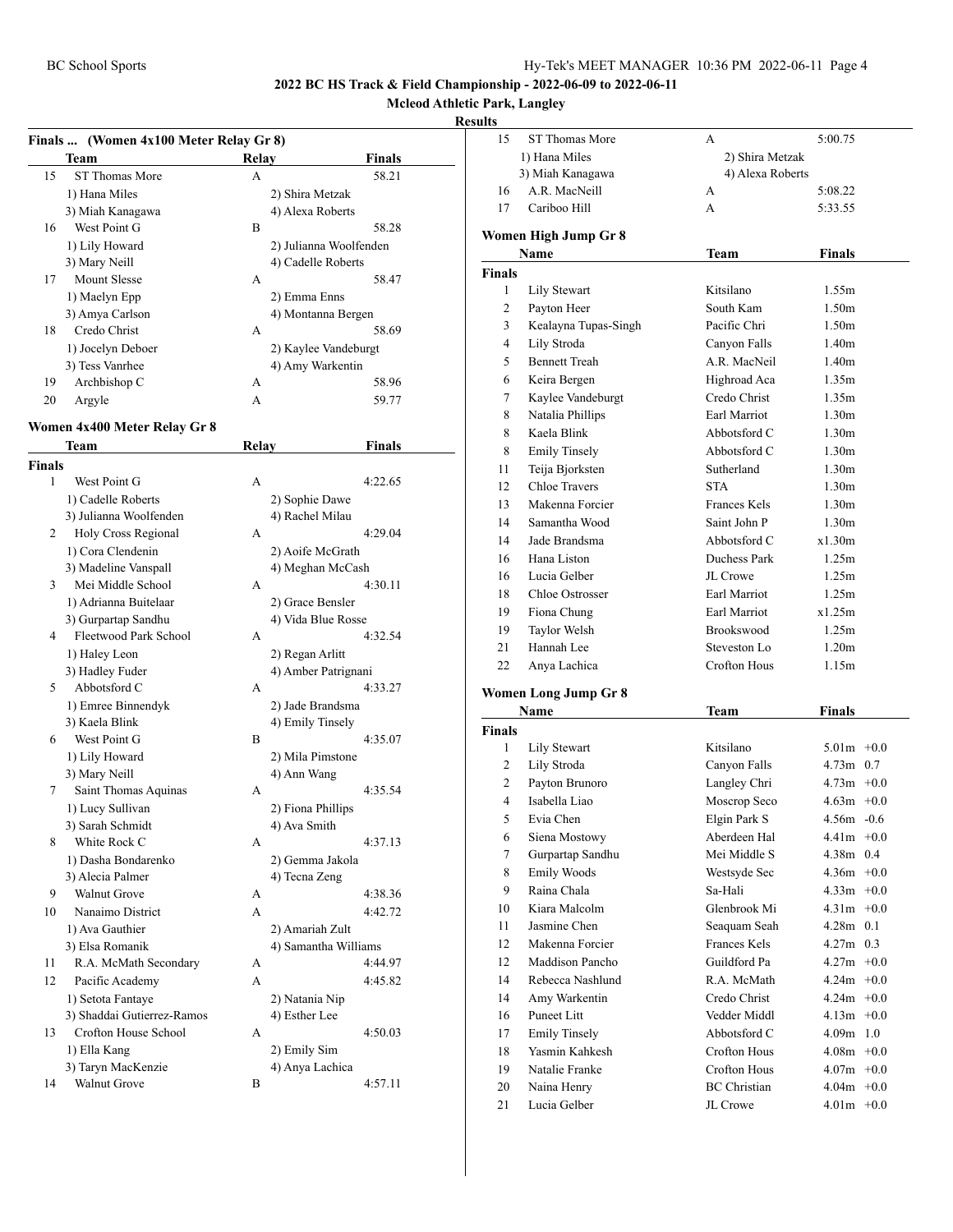#### BC School Sports Hy-Tek's MEET MANAGER 10:36 PM 2022-06-11 Page 5

#### **2022 BC HS Track & Field Championship - 2022-06-09 to 2022-06-11**

**Mcleod Athletic Park, Langley**

#### **Results**

|                | Finals  (Women Long Jump Gr 8) |                     |                   |  |
|----------------|--------------------------------|---------------------|-------------------|--|
|                | Name                           | Team                | Finals            |  |
| 22             | Campbell Coles-Lyster          | Maple Ridge         | $3.92m +0.0$      |  |
| 23             | Kaylee Vandeburgt              | Credo Christ        | $3.90m + 0.0$     |  |
| 24             | Kwok Yulcia                    | A.R. MacNeil        | $3.61m$ 0.1       |  |
|                | Women Triple Jump Gr 8         |                     |                   |  |
|                | Name                           | Team                | Finals            |  |
| <b>Finals</b>  |                                |                     |                   |  |
| 1              | Violet White                   | Lord Byng           | 9.59m 1.9         |  |
| 1              | Claira Uncao                   | <b>STA</b>          | $9.59m$ 0.5       |  |
| 3              | Jade Brandsma                  | Abbotsford C        | $9.58m$ 1.3       |  |
| 4              | Taylor Engbrecht               | Fleetwood Pa        | 9.18m 1.8         |  |
| 5              | Leanna Liu                     | Crofton Hous        | $9.11m +0.0$      |  |
| 5              | Mariana Blanco                 | St. Andrews'        | $9.11m$ 1.7       |  |
| 7              | Amelia Pruim                   | Abbotsford C        | 8.89m 0.2         |  |
| 8              | Isabella Perizzolo             | Whistler            | $8.81m$ 2.0       |  |
| 9              | Kali Chudecki                  | Rutland Midd        | $8.72m$ 1.6       |  |
| 10             | Megan Dejong                   | Abbotsford C        | $x8.61m$ 2.6      |  |
| 11             | Lia Prox                       | <b>STA</b>          | $8.55m$ 2.0       |  |
| 12             | Alissa Ahrens                  | Walnut Grove        | 8.50m 2.7         |  |
| 13             | Rebecca Nashlund               | R.A. McMath         | 8.40m 2.4         |  |
| 14             | Scarlett McKinley              | West Point G        | $8.31m$ 2.0       |  |
| 15             | <b>Ryley Merson</b>            | Holy Cross R        | 8.24m 1.4         |  |
| 16             | Japneet Aulukh                 | <b>Enver Creek</b>  | 8.10m 1.2         |  |
| 17             | Naina Henry                    | <b>BC</b> Christian | $7.90m$ 2.1       |  |
| 18             | Ekman Gill                     | Rutland Midd        | $7.72m$ 0.8       |  |
| 19             | Sydney Shirran                 | Campbell Riv        | $7.70m$ 2.0       |  |
| 20             | Faby Nava-Silva                | Johnston Hei        | $7.35m$ 2.6       |  |
| 21             | Shehneet Sangha                | Fleetwood Pa        | $7.13m$ 1.1       |  |
|                | <b>Women Shot Put Gr 8</b>     |                     |                   |  |
|                | Name                           | Team                | <b>Finals</b>     |  |
| <b>Finals</b>  |                                |                     |                   |  |
| 1              | Natalie Franke                 | Crofton Hous        | 11.01m            |  |
| $\overline{c}$ | Victoria Hoffman               | Southgate Mi        | 9.83 <sub>m</sub> |  |
| 3              | Kylie Odonnell                 | Clayton Heig        | 8.73 <sub>m</sub> |  |
| $\overline{4}$ | Jocelyn Deboer                 | Credo Christ        | 8.52m             |  |
| 5              | Carla Olson                    | Abbotsford C        | 8.38m             |  |
| 6              | Elizabeth Jerezano             | Pacific Acad        | 8.37m             |  |
| 7              | Ash Gurd                       | Argyle              | 8.07 <sub>m</sub> |  |
| 8              | Carolyn Jia                    | Moscrop Seco        | 7.79 <sub>m</sub> |  |
| 9              | Soomin Chae                    | Lord Byng           | 7.70 <sub>m</sub> |  |
| 9              | Mariel Mendoza                 | Holy Cross R        | 7.70 <sub>m</sub> |  |
| 11             | Molly Strinholm                | Glenrosa Mid        | 7.68m             |  |
| 12             | Deemah Almegbel                | University Hill     | 7.60m             |  |
| 13             | Shannon Koch                   | Earl Marriot        | 7.57 <sub>m</sub> |  |
| 14             | Eva Huang                      | St John's Sc        | 7.16m             |  |
| 15             | Shaylen Moody                  | Sir Alexande        | 7.11m             |  |
| 16             | <b>Hailey Lisik</b>            | Meadowridge         | 6.84m             |  |
| 17             | Dayja Bond                     | Fleetwood Pa        | 6.81 <sub>m</sub> |  |
| 18             | Tallulah Dacanay               | Notre Dame R        | 6.79 <sub>m</sub> |  |
| 19             | Trinity Contain                | Hugh Boyd Se        | 6.78m             |  |
| 20             | Deheal Obuyi                   | Rutland Midd        | 6.71 <sub>m</sub> |  |
| 21             | Niamh Kalmar                   | York House S        | 6.04m             |  |

|                | <b>Women Javelin Throw Gr 8</b> |                     |                    |
|----------------|---------------------------------|---------------------|--------------------|
|                | Name                            | Team                | <b>Finals</b>      |
| <b>Finals</b>  |                                 |                     |                    |
| 1              | Alana Car                       | Abbotsford C        | 24.37m             |
| $\overline{c}$ | Anna Melvin                     | Len Wood Mid        | 23.64m             |
| 3              | Kali Chudecki                   | Rutland Midd        | 23.58m             |
| 4              | Meghan McCash                   | Holy Cross R        | 23.06m             |
| 5              | Sammi McWhirter                 | George Elliot       | 22.42m             |
| 6              | Alexis Robinson                 | <b>Burnaby Cent</b> | 22.17m             |
| 7              | Carla Olson                     | Abbotsford C        | 21.34m             |
| 8              | Annabelle Lang                  | York House S        | 21.18m             |
| 9              | Natalie Franke                  | <b>Crofton Hous</b> | 21.10m             |
| 10             | Mariel Mendoza                  | Holy Cross R        | 20.82m             |
| 11             | Molly Strinholm                 | Glenrosa Mid        | 20.19m             |
| 12             | Sophie McClure                  | <b>Betty Gilber</b> | 19.82m             |
| 13             | Hailey Lisik                    | Meadowridge         | 18.53m             |
| 14             | Esme Chiasson                   | École Jules-        | 18.44m             |
| 15             | Eva Huang                       | St John's Sc        | 17.69m             |
| 16             | Kendra Sampson                  | Coast Tsimsh        | 17.63m             |
| 17             | Reece Cochrane                  | Revelstoke          | 17.31 <sub>m</sub> |
| 18             | Makala Stinson                  | Mei Middle S        | 16.43m             |
| 19             | Isabella Liao                   | Moscrop Seco        | 16.31m             |
| 20             | Sienna Allen                    | Argyle              | 16.25m             |
| 21             | Shaylen Moody                   | Sir Alexande        | 13.57m             |
|                |                                 |                     |                    |

#### **Outdoor Pentathlon: #5 Women 800 Meter Run Gr 8 Outdoor Pentathlon**

|                | Name              | Team         | <b>Finals</b> |     |
|----------------|-------------------|--------------|---------------|-----|
| <b>Finals</b>  |                   |              |               |     |
| 1              | Georgia Kasdorf   | <b>STA</b>   | 2:36.04       | 619 |
| $\mathfrak{D}$ | Alecia Palmer     | White Rock C | 2:42.63       | 543 |
| 3              | Madelyn Oikawa    | <b>STA</b>   | 2:44.96       | 517 |
| 4              | Lily Stroda       | Canyon Falls | 2:47.25       | 493 |
| 5              | Alicia Angel      | Sentinel     | 2:56.54       | 398 |
| 6              | Kaila Smalley     | Walnut Grove | 2:59.19       | 373 |
| 7              | Alyza Rubio       | Walnut Grove | 3:03.84       | 330 |
| 8              | Alissa Ahrens     | Walnut Grove | 3:07.87       | 296 |
| 9              | Klaudia Sosnowski | Archbishop C | 3:25.58       | 164 |

#### **Outdoor Pentathlon: #3 Women 80 Meter Hurdles Gr 8 Outdoor Pentathl**

|               | Name              | Team                | Finals |     |
|---------------|-------------------|---------------------|--------|-----|
| <b>Finals</b> |                   |                     |        |     |
| 1             | Lily Stroda       | Canyon Falls        | 13.95  | 560 |
| 2             | Georgia Kasdorf   | <b>STA</b>          | 14.31  | 515 |
| 3             | Madelyn Oikawa    | <b>STA</b>          | 15.41  | 388 |
| 4             | Kaila Smalley     | Walnut Grove        | 16.12  | 315 |
| 5             | Alicia Angel      | Sentinel            | 16.47  | 281 |
| 6             | Alecia Palmer     | White Rock C        | 16.58  | 271 |
| 7             | Alyza Rubio       | Walnut Grove        | 17.50  | 192 |
| 8             | Klaudia Sosnowski | Archbishop C        | 17.61  | 184 |
| 9             | Anna Demkiy       | Archbishop C        | 18.63  | 113 |
| 10            | Alissa Ahrens     | <b>Walnut Grove</b> | 19.23  | 79  |
|               |                   |                     |        |     |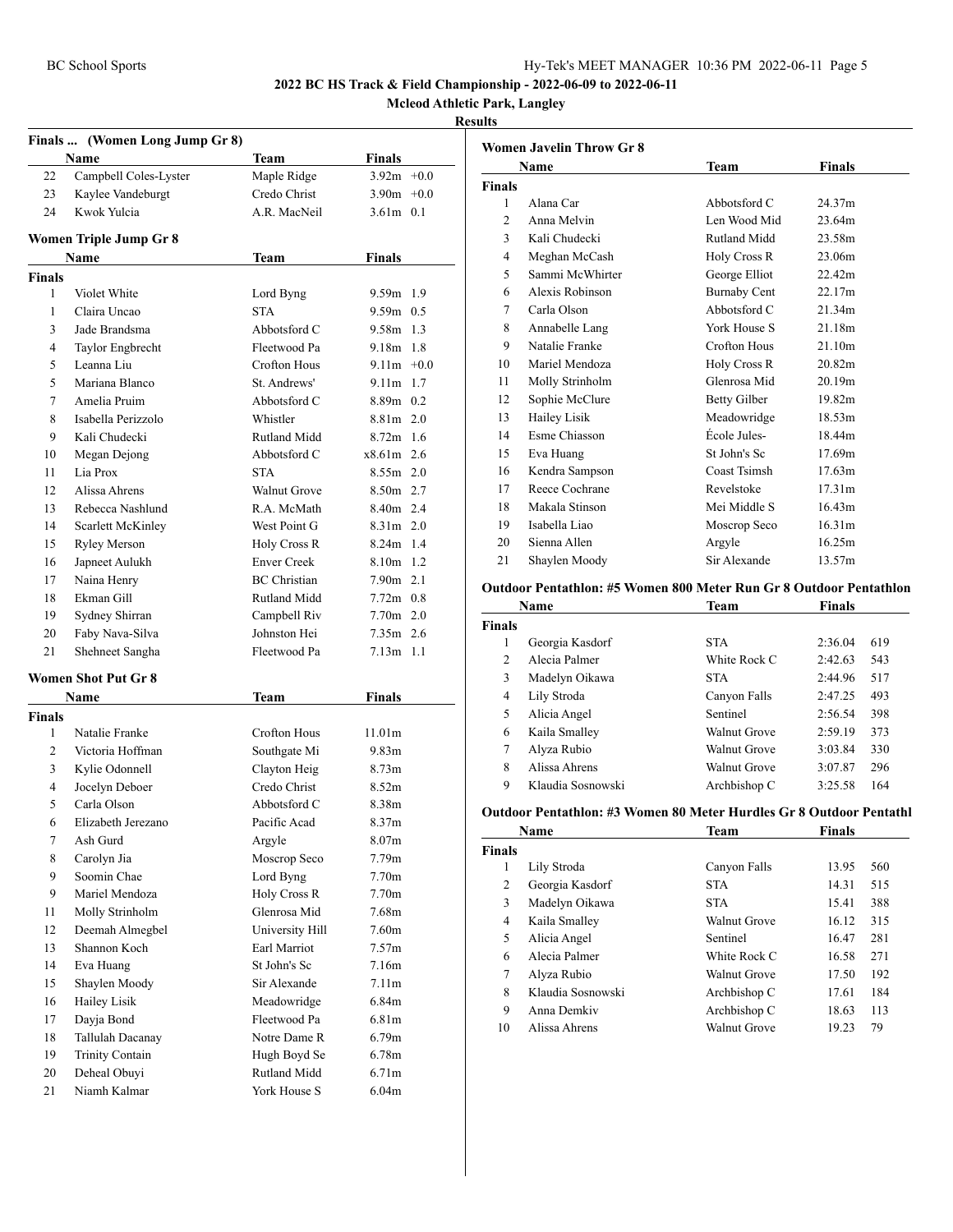**Mcleod Athletic Park, Langley**

#### **Results**

|               | <b>Outdoor Pentathlon: #1 Women High Jump Gr 8 Outdoor Pentathlon</b> |              |                   |     |
|---------------|-----------------------------------------------------------------------|--------------|-------------------|-----|
|               | <b>Name</b>                                                           | Team         | <b>Finals</b>     |     |
| <b>Finals</b> |                                                                       |              |                   |     |
| 1             | Lily Stroda                                                           | Canyon Falls | 1.37 <sub>m</sub> | 481 |
| 2             | Madelyn Oikawa                                                        | <b>STA</b>   | 1.34m             | 449 |
| 2             | Georgia Kasdorf                                                       | <b>STA</b>   | 1.34m             | 449 |
| 2             | Alyza Rubio                                                           | Walnut Grove | 1.34m             | 449 |
| 5             | Kaila Smalley                                                         | Walnut Grove | 1.31 <sub>m</sub> | 419 |
| 6             | Alecia Palmer                                                         | White Rock C | 1.25m             | 359 |
| 7             | Alissa Ahrens                                                         | Walnut Grove | 1.22m             | 331 |
| 7             | Klaudia Sosnowski                                                     | Archbishop C | 1.22m             | 331 |
| 9             | Alicia Angel                                                          | Sentinel     | 1.10m             | 222 |
|               | Anna Demkiy                                                           | Archbishop C | NH                |     |

#### **Outdoor Pentathlon: #2 Women Long Jump Gr 8 Outdoor Pentathlon**

|               | <b>Name</b>       | <b>Team</b>  | <b>Finals</b>     |     |
|---------------|-------------------|--------------|-------------------|-----|
| <b>Finals</b> |                   |              |                   |     |
| 1             | Lily Stroda       | Canyon Falls | 4.39m             | 401 |
| 2             | Kaila Smalley     | Walnut Grove | 4.19m             | 352 |
| 3             | Madelyn Oikawa    | <b>STA</b>   | 4.03m             | 315 |
| 3             | Georgia Kasdorf   | <b>STA</b>   | 4.03m             | 315 |
| 5             | Alecia Palmer     | White Rock C | 3.95m             | 296 |
| 6             | Anna Demkiy       | Archbishop C | 3.80 <sub>m</sub> | 263 |
| 7             | Alicia Angel      | Sentinel     | 3.62m             | 225 |
| 8             | Alissa Ahrens     | Walnut Grove | 3.56m             | 212 |
| 9             | Klaudia Sosnowski | Archbishop C | 3.55m             | 210 |
| 10            | Alvza Rubio       | Walnut Grove | 3.51m             | 202 |

#### **Outdoor Pentathlon: #4 Women Shot Put Gr 8 Outdoor Pentathlon**

|        | <b>Name</b>       | <b>Team</b>  | <b>Finals</b> |     |
|--------|-------------------|--------------|---------------|-----|
| Finals |                   |              |               |     |
| 1      | Lily Stroda       | Canyon Falls | 8.85m         | 454 |
| 2      | Alecia Palmer     | White Rock C | 8.37m         | 423 |
| 3      | Madelyn Oikawa    | <b>STA</b>   | 7.44m         | 363 |
| 4      | Alissa Ahrens     | Walnut Grove | 6.76m         | 320 |
| 5      | Kaila Smalley     | Walnut Grove | 6.56m         | 307 |
| 6      | Alicia Angel      | Sentinel     | 6.23m         | 286 |
| 7      | Klaudia Sosnowski | Archbishop C | 5.89m         | 264 |
| 8      | Alyza Rubio       | Walnut Grove | 5.85m         | 262 |
| 9      | Georgia Kasdorf   | <b>STA</b>   | 5.49m         | 239 |
|        |                   |              |               |     |

#### **Women Outdoor Pentathlon Gr 8**

| Name              | <b>Team</b>  | Finals |  |
|-------------------|--------------|--------|--|
|                   |              |        |  |
| Lily Stroda       | Canyon Falls | 2389   |  |
| Georgia Kasdorf   | <b>STA</b>   | 2137   |  |
| Madelyn Oikawa    | <b>STA</b>   | 2032   |  |
| Alecia Palmer     | White Rock C | 1892   |  |
| Kaila Smalley     | Walnut Grove | 1766   |  |
| Alyza Rubio       | Walnut Grove | 1435   |  |
| Alicia Angel      | Sentinel     | 1412   |  |
| Alissa Ahrens     | Walnut Grove | 1238   |  |
| Klaudia Sosnowski | Archbishop C | 1153   |  |
|                   |              |        |  |

|    | Women 100 Meter Dash Junior        |                     |                |
|----|------------------------------------|---------------------|----------------|
|    | Name                               | Team                | <b>Prelims</b> |
|    | <b>Preliminaries</b>               |                     |                |
| 1  | Makenna Self                       | Dr Charles B        | 12.66Q-1.7     |
| 2  | Alexandra Tenn                     | Sentinel            | 13.01Q-1.5     |
| 3  | Sophia Buckland                    | York House S        | 13.16Q-2.3     |
| 4  | Corinna Talbot                     | New Westmins        | 13.30Q-1.7     |
| 5  | Sanaa Musonge                      | Robert Batem        | $13.08q - 1.7$ |
| 6  | Caitlin Peever                     | Klo Middle          | $13.24q - 1.5$ |
| 7  | Carissa Vanderzwan                 | Langley Chri        | $13.35q - 1.7$ |
| 8  | Jessica Clayton                    | <b>Walnut Grove</b> | 13.38q-2.3     |
| 9  | Ellie Yong                         | Cariboo Hill        | $13.45 -2.3$   |
| 10 | Liv Jessup                         | York House S        | $13.45 - 1.7$  |
| 11 | Woesta-Joy Mireku                  | Fleetwood Pa        | $13.50 - 1.7$  |
| 12 | Julia Mannall-Fretwell             | St. Margaret        | $13.51 - 2.3$  |
| 12 | Sofia Varma-Vitug                  | York House S        | $13.51 - 1.5$  |
| 14 | Ava Eichhorst                      | Southridge S        | $13.53 - 2.3$  |
| 15 | Ilaria Widmer                      | Revelstoke          | $13.58 - 1.7$  |
| 16 | Charlotte Dyck                     | Mei Secondar        | $13.59 - 1.7$  |
| 17 | <b>Bayley Leduc</b>                | Penticton High S    | $13.62 - 1.7$  |
| 18 | Nova Wedmann-Kent                  | <b>Frances Kels</b> | $13.63 - 2.3$  |
| 19 | Riyah Pandher                      | Seaquam Seah        | $13.64 - 1.7$  |
| 20 | Michela Beuthin                    | Dr Charles B        | $13.65 - 1.5$  |
| 21 | Christine Chittattu                | Abbotsford S        | $13.69 - 2.3$  |
| 22 | Tatyana Lagrange                   | Maple Ridge         | $13.72 - 1.5$  |
| 23 | Molly Andulajevic                  | Oak Bay Seco        | $13.75 - 1.7$  |
| 24 | Elise Trinder                      | Lord Byng           | $13.80 - 1.7$  |
| 25 | Avery Willis                       | Okanagan Mission    | 13.89 -1.7     |
| 26 | Amrita Sidhu                       | Elgin Park S        | $13.91 - 1.5$  |
| 27 | Eunice Iyiola                      | Guildford Pa        | $14.02 - 1.5$  |
| 28 | Rennie Laychuck                    | Charles Hays        | $14.06 - 1.7$  |
| 29 | Isabelle Stewart                   | Pacific Acad        | $14.07 -2.3$   |
| 30 | Irene Koledoye                     | Cedars Chris        | $14.12 - 1.7$  |
| 31 | Erika Burry                        | <b>GP</b> Vanier    | $14.14 - 1.5$  |
|    | <b>Women 100 Meter Dash Junior</b> |                     |                |
|    | Name                               | Team                | Finals         |

|               | Name                        | 1eam                | Finals        |
|---------------|-----------------------------|---------------------|---------------|
| <b>Finals</b> |                             |                     |               |
|               | Makenna Self                | Dr Charles B        | 12.42 1.2     |
| 2             | Alexandra Tenn              | Sentinel            | 12.54 1.2     |
| 3             | Sanaa Musonge               | Robert Batem        | 12.82 1.2     |
| 4             | Sophia Buckland             | York House S        | 12.87 1.2     |
| 5             | Caitlin Peever              | Klo Middle          | 12.89<br>-1.2 |
| 6             | Corinna Talbot              | New Westmins        | 12.99 1.2     |
| 7             | Jessica Clayton             | <b>Walnut Grove</b> | 13.06 1.2     |
| 8             | Carissa Vanderzwan          | Langley Chri        | 13.14 1.2     |
|               | Women 200 Meter Dash Junior |                     |               |
|               | Name                        | Team                | Prelims       |
|               | <b>Preliminaries</b>        |                     |               |
| 1             | Makenna Self                | Dr Charles B        | 26.270-1.8    |
| 2             | Alexandra Tenn              | Sentinel            | 26.70Q-1.2    |
| 3             | Sanaa Musonge               | Robert Batem        | 27.11Q-2.5    |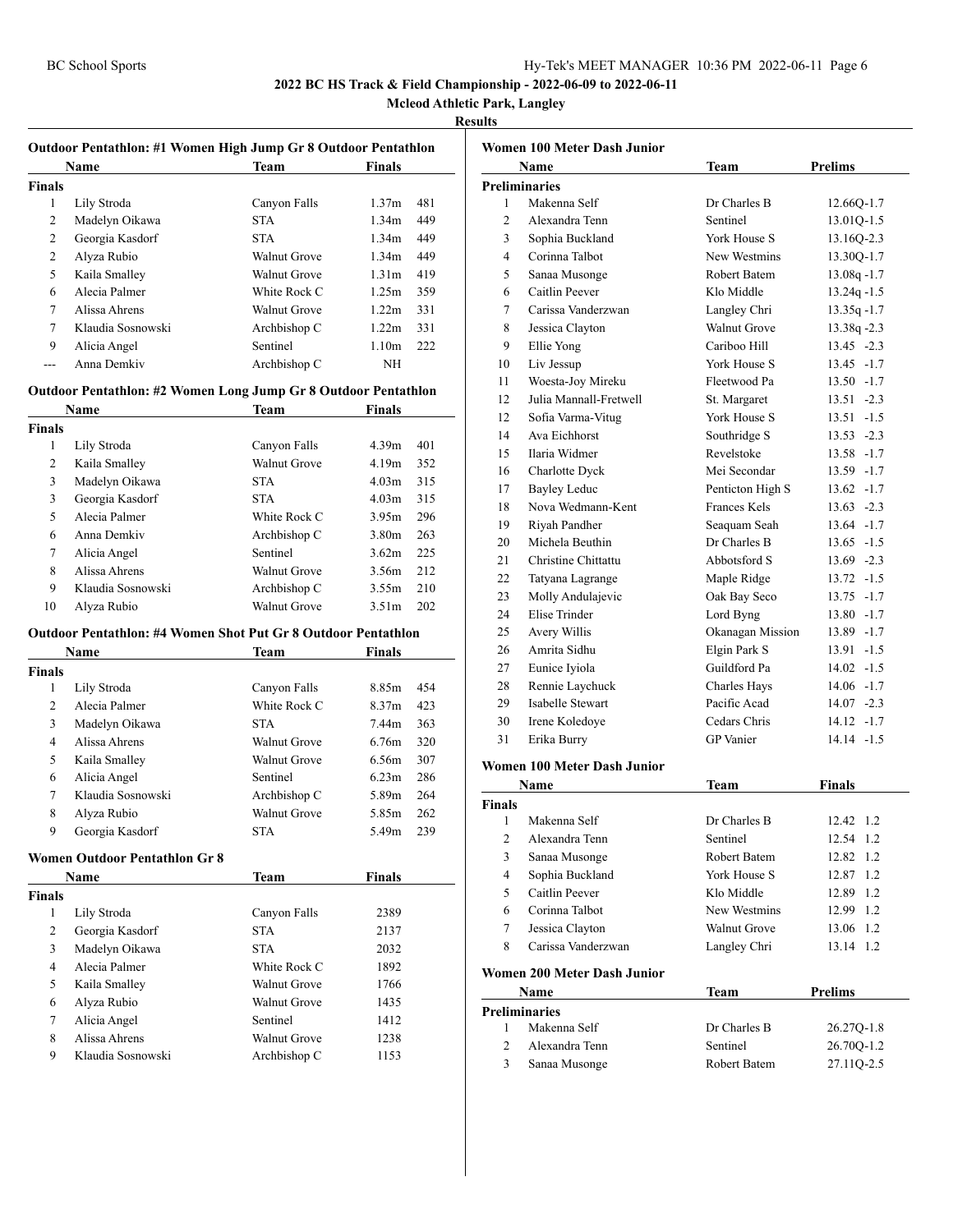14 Brea Gillette Nanaimo Dist 1:02.53

#### **2022 BC HS Track & Field Championship - 2022-06-09 to 2022-06-11**

**Mcleod Athletic Park, Langley**

|                | Preliminaries  (Women 200 Meter Dash Junior) |                           |                |
|----------------|----------------------------------------------|---------------------------|----------------|
|                | Name                                         | <b>Team</b>               | <b>Prelims</b> |
| 4              | Jaedyn McLaughlin                            | Riverside Se              | 27.12Q-2.5     |
| 5              | Maya Vizina                                  | St. Andrews'              | $26.80q - 1.8$ |
| 6              | Charlotte Dyck                               | Mei Secondar              | $27.02q - 1.2$ |
| 7              | Michela Beuthin                              | Dr Charles B              | $27.27q - 1.8$ |
| 8              | Alessandra McCready                          | <b>STA</b>                | $27.31q - 1.2$ |
| 9              | Caitlin Peever                               | Klo Middle                | $27.40 -2.5$   |
| 10             | Liv Jessup                                   | York House S              | 27.44 -2.5     |
| 11             | Amelia Lovie                                 | Windermere                | 27.59 -2.5     |
| 12             | Sofia Varma-Vitug                            | York House S              | 27.76 -2.5     |
| 13             | Marian Khalil-Korma                          | Terry Fox Se              | 27.79 -1.8     |
| 14             | Izzy Tunkl-Korinek                           | Oak Bay Seco              | $27.81 - 2.5$  |
| 15             | Alexis Schoenroth                            | <b>Ecole Salish</b>       | 27.98 -2.5     |
| 16             | Katya Pentecost                              | Penticton High S          | $28.05 -1.8$   |
| 17             | Michaela Nicholls                            | Merritt                   | $28.12 -1.2$   |
| 18             | Alexis Wilson                                | Johnston Hei              | $28.54 - 1.2$  |
| 19             | Tatyana Lagrange                             | Maple Ridge               | $28.65 - 2.5$  |
| 20             | <b>Bethany Evans</b>                         | Westsyde Sec              | $28.67 - 1.8$  |
| 21             | Zawa Thibodeau                               | Mount Dougla              | $28.68 - 2.5$  |
| 22             | Sienna Van Rooyen                            | <b>Burnsview Se</b>       | $28.81 - 1.8$  |
| 23             | Svenya Lamertz                               | St. Andrews'              | $28.87 - 2.5$  |
| 24             | Sarah Carkner                                | R.A. McMath               | $28.91 - 2.5$  |
| 25             | Rennie Laychuck                              | Charles Hays              | 29.09 -2.5     |
| 26             | Gabrielle Armstrong                          | South Kam                 | 29.44 -1.2     |
| 27             | Natalie Ward                                 | Cedars Chris              | $31.21 -2.5$   |
|                | Women 200 Meter Dash Junior                  |                           |                |
|                | Name                                         | <b>Team</b>               | <b>Finals</b>  |
| Finals         |                                              |                           |                |
| 1              | Makenna Self                                 | Dr Charles B              | $25.64 -1.3$   |
| 2              | Alexandra Tenn                               | Sentinel                  | 25.97 -1.3     |
|                |                                              |                           |                |
| 3              | Maya Vizina                                  | St. Andrews'              | $26.53 -1.3$   |
| 4              | Jaedyn McLaughlin                            | Riverside Se              | $26.78 - 1.3$  |
| 5              | Michela Beuthin                              | Dr Charles B              | 26.83 -1.3     |
| 6              | Sanaa Musonge                                | Robert Batem              | $26.97 -1.3$   |
| 7              | Charlotte Dyck                               | Mei Secondar              | $27.04 -1.3$   |
| 8              | Alessandra McCready                          | STA                       | 27.28 -1.3     |
|                | <b>Women 400 Meter Dash Junior</b>           |                           |                |
|                | Name                                         | Team                      | <b>Prelims</b> |
|                | <b>Preliminaries</b>                         |                           |                |
| 1              | Chloe Symon                                  | Lord Byng                 | 58.12Q         |
| $\overline{c}$ | Maiya Brunoro                                | Langley Chri              | 59.72Q         |
| 3              | Alexandra Tenn                               | Sentinel                  | 1:00.14Q       |
| 4              | Maya Vizina                                  | St. Andrews'              | 1:00.60Q       |
| 5              | Haley Martin                                 | Nanaimo Dist              | 1:00.40q       |
| 6              | Clara Markey                                 | Sardis School             | 1:01.09q       |
| 7              | Rory O'Brien                                 | Sutherland                | 1:01.12q       |
| 8              | Jaedyn McLaughlin                            | Riverside Se              | 1:01.17q       |
| 9              | Claire Catherwood                            | Maple Ridge               | 1:01.50        |
| 10             | Sara Altamirano                              | <b>STA</b>                | 1:01.65        |
| 11             | Charlotte Dyck                               | Mei Secondar              | 1:01.70        |
| 12             | Maja Music                                   | Royal Bay<br>Oak Bay Seco | 1:02.21        |

| 15                   | Riyah Pandher                     | Seaquam Seah<br>1:02.56 |                |
|----------------------|-----------------------------------|-------------------------|----------------|
| 16                   | Soliel Migneault                  | Maple Ridge             | 1:03.20        |
| 17                   | Michaela Nicholls                 | Merritt                 | 1:03.46        |
| 18                   | Alessandra McCready               | <b>STA</b>              | 1:03.59        |
| 19                   | Vanessa Pinto                     | White Rock C            | 1:03.71        |
| 20                   | <b>Emily Sprott</b>               | GW Graham -             | 1:04.66        |
| 21                   | Mikaela Taylor                    | Maple Ridge             | 1:04.71        |
| 22                   | Munreet Purewal                   | Princess Mar            | 1:04.84        |
| 23                   | Catelin McDonald                  | Southridge S            | 1:04.95        |
| 24                   | Zehra Ali                         | ST Thomas Mo            | 1:05.03        |
| 25                   | Mia Gramstad                      | Brentwood Co            | 1:05.05        |
| 26                   | Jade De Fondaumiere               | South Delta             | 1:05.85        |
| 27                   | Boroka Peter                      | Correlieu               | 1:06.25        |
| 28                   | Claire Chiang                     | Richmond Chr            | 1:06.70        |
| 29                   | Jordis Hickie                     | Penticton High S        | 1:06.83        |
| 30                   | Hailey Monro                      | Mount Boucherie         | 1:07.14        |
| 31                   | Zoe Weins                         | George Elliot           | 1:09.51        |
| 32                   | Elizabeth Mcleod                  | Parkland Sec            |                |
|                      |                                   |                         | 1:09.91        |
|                      | Women 400 Meter Dash Junior       |                         |                |
|                      | Name                              | Team                    | <b>Finals</b>  |
| <b>Finals</b>        |                                   |                         |                |
| 1                    | Chloe Symon                       | Lord Byng               | 56.65          |
| 2                    | Maya Vizina                       | St. Andrews'            | 58.42          |
| 2                    | Maiya Brunoro                     | Langley Chri            | 58.42          |
| 4                    | <b>Haley Martin</b>               | Nanaimo Dist            | 59.10          |
| 5                    | Alexandra Tenn                    | Sentinel                | 59.69          |
| 6                    | Rory O'Brien                      | Sutherland<br>1:00.44   |                |
|                      |                                   |                         |                |
| 7                    |                                   | Riverside Se            | 1:01.46        |
| 8                    | Jaedyn McLaughlin<br>Clara Markey | Sardis School           | 1:02.20        |
|                      |                                   |                         |                |
|                      | <b>Women 800 Meter Run Junior</b> |                         |                |
|                      | <b>Name</b>                       | Team                    | <b>Prelims</b> |
| <b>Preliminaries</b> |                                   |                         |                |
| 1                    | Chloe Symon                       | Lord Byng               | 2:22.02Q       |
| 2                    | Alexa Dow                         | Frances Kels            | 2:24.37Q       |
| 3                    | Raiya Matonovich                  | Sa-Hali                 | 2:24.96Q       |
| 4                    | Maella Hodgson                    | Elgin Park S            | 2:25.61Q       |
| 5                    | Zoe Unger                         | Abbotsford S            | 2:22.21q       |
| 6                    | Veronica Dee                      | Saint John P            | 2:25.13q       |
| 7                    | <b>Brea Gillette</b>              | Nanaimo Dist            | 2:27.27q       |
| 8                    | Louisan Dubief                    | Fernie Secon            | 2:27.55q       |
| 9                    | Luise Hitzbleck                   | Brentwood Co            | 2:28.47        |
| 10                   | Paige Colby                       | GW Graham -             | 2:29.00        |
| 11                   | Vanessa Pinto                     | White Rock C            | 2:29.40        |
| 12                   | Soliel Migneault                  | Maple Ridge             | 2:30.06        |
| 13                   | Rory O'Brien                      | Sutherland              | 2:30.21        |
| 14                   | Saige Parfitt                     | Reynolds Sec            | 2:30.53        |
| 15                   | Annalise Stelnicki                | <b>Walnut Grove</b>     | 2:30.72        |
| 16                   | Feron Wallace                     | South Kam               | 2:31.44        |
| 17                   | Tianna Zuidhof                    | King's Chris            | 2:32.26        |
| 18                   | Julia Molony                      | Reynolds Sec            | 2:32.55        |
| 19                   | Mishka Parilak                    | Vlearn                  | 2:32.63        |
| 20                   | Ava Rodway                        | Pacific Acad            | 2:32.82        |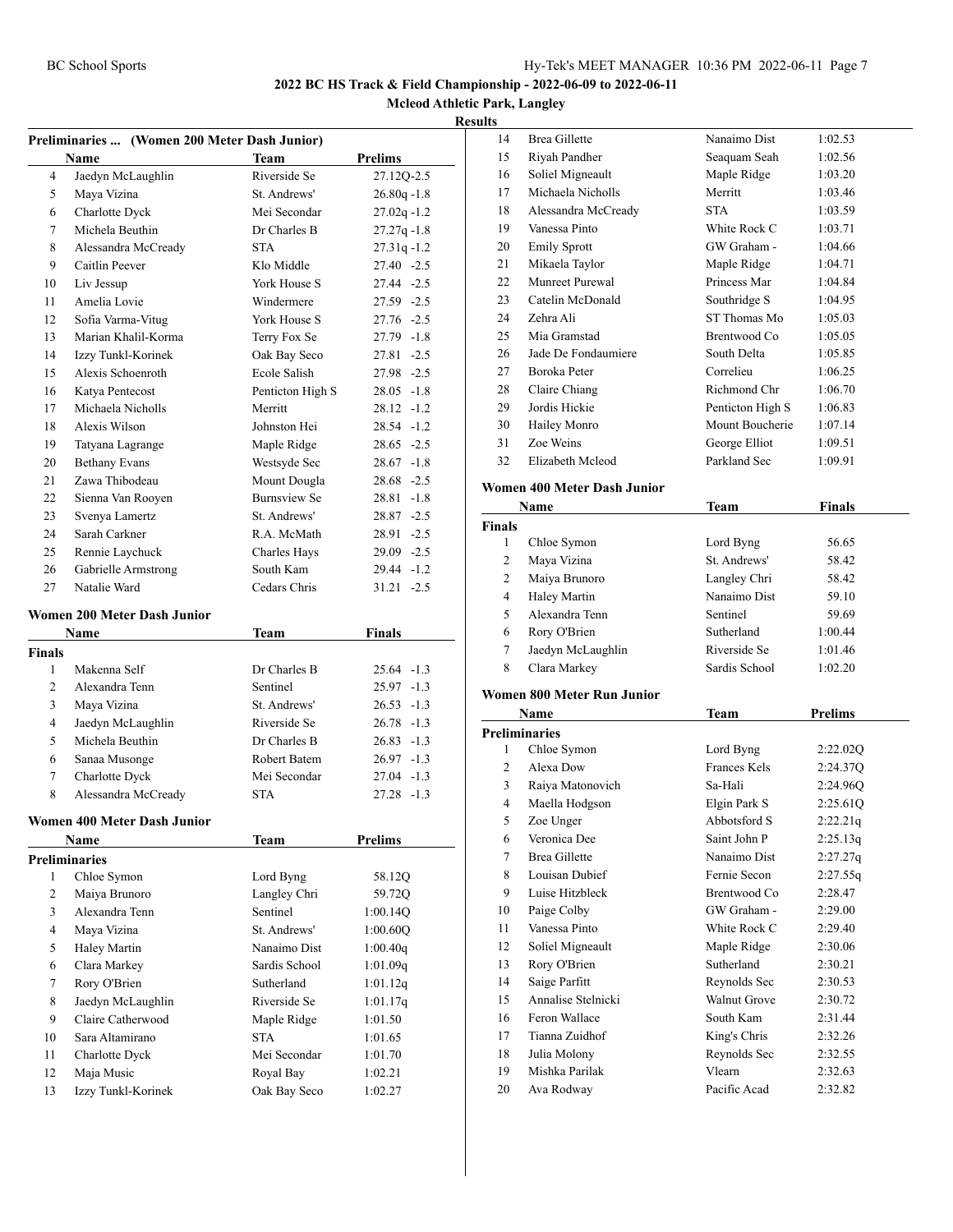**Mcleod Athletic Park, Langley**

#### **Results**

|                      | Preliminaries  (Women 800 Meter Run Junior) |                     |                |
|----------------------|---------------------------------------------|---------------------|----------------|
|                      | Name                                        | Team                | <b>Prelims</b> |
| 21                   | Arden Mathis                                | Sullivan Hei        | 2:34.30        |
| 22                   | Catelin McDonald                            | Southridge S        | 2:34.30        |
| 23                   | Jade De Fondaumiere                         | South Delta         | 2:35.42        |
| 24                   | Chelsea Padgham                             | Sardis School       | 2:36.76        |
| 25                   | Clair Nicholas                              | Correlieu           | 2:37.71        |
| 26                   | Danielle Trividic                           | Sir Charles         | 2:39.12        |
| 27                   | Annika Moberg                               | Alpha Second        | 2:44.67        |
| 28                   | Clarissa Chen                               | Port Moody          | 2:45.91        |
|                      |                                             |                     |                |
|                      | <b>Women 800 Meter Run Junior</b>           |                     |                |
|                      | Name                                        | Team                | Finals         |
| <b>Finals</b>        |                                             |                     |                |
| 1                    | Alexa Dow                                   | <b>Frances Kels</b> | 2:10.11        |
| 2                    | Raiya Matonovich                            | Sa-Hali             | 2:13.76        |
| 3                    | Chloe Symon                                 | Lord Byng           | 2:15.56        |
| 4                    | Maella Hodgson                              | Elgin Park S        | 2:17.74        |
| 5                    | Louisan Dubief                              | Fernie Secon        | 2:19.94        |
| 6                    | Veronica Dee                                | Saint John P        | 2:20.48        |
| 7                    | Zoe Unger                                   | Abbotsford S        | 2:22.51        |
| 8                    | <b>Brea Gillette</b>                        | Nanaimo Dist        | 2:24.46        |
|                      | Women 1500 Meter Run Junior                 |                     |                |
|                      | Name                                        | <b>Team</b>         | <b>Prelims</b> |
| <b>Preliminaries</b> |                                             |                     |                |
| 1                    | Raiya Matonovich                            | Sa-Hali             | 4:46.79Q       |
| 2                    | Alexa Dow                                   | <b>Frances Kels</b> | 4:59.04Q       |
| 3                    | Maella Hodgson                              | Elgin Park S        | 4:49.39Q       |
| $\overline{4}$       | Tessa Hunter-Siebert                        | Stellys             | 4:59.54Q       |
| 5                    | Delphine Gosselin                           | Kitsilano           | 4:57.85Q       |
| 6                    | Mishka Parilak                              | Vlearn              | 5:00.16Q       |
| 7                    |                                             | Abbotsford S        |                |
| 8                    | Zoe Unger<br>Paige Colby                    | GW Graham -         | 5:00.18Q       |
| 9                    |                                             | Credo Christ        | 5:03.11Q       |
|                      | Jaina Kang                                  |                     | 5:04.56q       |
| 10                   | Mady Eames                                  | Claremont           | 5:05.23q       |
| 11                   | Diana Zhu                                   | Dr Charles B        | 5:06.55q       |
| 12                   | Clara Chudley                               | Spectrum Com        | 5:08.59q       |
| 13                   | Clair Nicholas                              | Correlieu           | 5:13.97        |
| 14                   | Faith Piva                                  | <b>Burnsview Se</b> | 5:14.32        |
| 15                   | Isabelle Joiner                             | Oak Bay Seco        | 5:14.39        |
| 16                   | Feron Wallace                               | South Kam           | 5:16.08        |
| 17                   | Catelin McDonald                            | Southridge S        | 5:16.78        |
| 18                   | Willow Bourbonnais                          | West Point G        | 5:18.65        |
| 19                   | Daya Bains                                  | Port Moody          | 5:19.36        |
| 20                   | Danica Renwick                              | Sa-Hali             | 5:19.95        |
| 21                   | Clare Goodison                              | Windermere          | 5:20.32        |
| 22                   | Merina Lau                                  | Southpointe         | 5:20.69        |
| 23                   | Mika Shadforth                              | St John's Sc        | 5:20.84        |
| 24                   | Genevieve Bacon                             | Royal Bay           | 5:21.47        |
| 25                   | Kaelyn Chong                                | Grandview He        | 5:21.84        |
| 26                   | Lutza Berkenbosch                           | Revelstoke          | 5:23.39        |
| 27                   | Lucie King                                  | Saint John P        | 5:31.44        |
| 28                   | Jordis Hickie                               | Penticton High S    | 5:34.55        |
| 29                   | Clarissa Chen                               | Port Moody          | 5:35.90        |

| 30                            | Ava Rodway                  | Pacific Acad        | 6:00.66  |  |  |  |
|-------------------------------|-----------------------------|---------------------|----------|--|--|--|
|                               | Women 1500 Meter Run Junior |                     |          |  |  |  |
|                               | Name<br>Team<br>Finals      |                     |          |  |  |  |
| <b>Finals</b>                 |                             |                     |          |  |  |  |
| 1                             | Alexa Dow                   | <b>Frances Kels</b> | 4:25.29  |  |  |  |
| 2                             | Maella Hodgson              | Elgin Park S        | 4:32.61  |  |  |  |
| 3                             | Raiya Matonovich            | Sa-Hali             | 4:37.81  |  |  |  |
| 4                             | Zoe Unger                   | Abbotsford S        | 4:49.47  |  |  |  |
| 5                             | Delphine Gosselin           | Kitsilano           | 4:53.51  |  |  |  |
| 6                             | Tessa Hunter-Siebert        | Stellys             | 4:54.24  |  |  |  |
| 7                             | Paige Colby                 | GW Graham -         | 5:01.95  |  |  |  |
| 8                             | Mady Eames                  | Claremont           | 5:02.27  |  |  |  |
| 9                             | Jaina Kang                  | Credo Christ        | 5:06.55  |  |  |  |
| 10                            | Mishka Parilak              | Vlearn              | 5:13.12  |  |  |  |
| 11                            | Diana Zhu                   | Dr Charles B        | 5:14.65  |  |  |  |
|                               | Women 3000 Meter Run Junior |                     |          |  |  |  |
|                               | Name                        | Team                | Finals   |  |  |  |
| Finals                        |                             |                     |          |  |  |  |
| 1                             | Maella Hodgson              | Elgin Park S        | 9:54.83  |  |  |  |
| 2                             | Delphine Gosselin           | Kitsilano           | 10:12.01 |  |  |  |
| 3                             | Rachel McDonald             | Southridge S        | 10:55.34 |  |  |  |
| 4                             | Jaina Kang                  | Credo Christ        | 10:59.45 |  |  |  |
| 5                             | Erica Barnard               | Heritage Woo        | 11:00.22 |  |  |  |
| 6                             | Daya Bains                  | Port Moody          | 11:09.37 |  |  |  |
| 7                             | Diana Zhu                   | Dr Charles B        | 11:10.81 |  |  |  |
| 8                             | Luise Hitzbleck             | Brentwood Co        | 11:14.47 |  |  |  |
| 9                             | Mady Eames                  | Claremont           | 11:14.59 |  |  |  |
| 10                            | Louisan Dubief              | Fernie Secon        | 11:15.21 |  |  |  |
| 11                            | Livia Fatovic-Spurr         | Killarney           | 11:21.31 |  |  |  |
| 12                            | Lucie King                  | Saint John P        | 11:35.51 |  |  |  |
| 13                            | Danica Renwick              | Sa-Hali             | 11:41.02 |  |  |  |
| 14                            | Echo Bourbonnais            | West Point G        | 11:43.84 |  |  |  |
| 15                            | Mika Shadforth              | St John's Sc        | 11:47.46 |  |  |  |
| 16                            | Merina Lau                  | Southpointe         | 11:55.81 |  |  |  |
| 17                            | Lucy Finlayson              | West Point G        | 11:57.52 |  |  |  |
| 18                            | Demi Timmerman              | Credo Christ        | 11:58.20 |  |  |  |
| 19                            | Tessa Coyle                 | Aspengrove S        | 12:01.03 |  |  |  |
| 20                            | Nicole Saunders             | Aspengrove S        | 12:07.58 |  |  |  |
| 21                            | Therese Nguyen              | Ecole Salish        | 12:35.12 |  |  |  |
| 22                            | Sarah Jaakkola              | Seycove             | 12:35.32 |  |  |  |
| 23                            | <b>Hazel Brooks</b>         | Salmon Arm Secon    | 12:36.79 |  |  |  |
| 24                            | Jessabelle Trelenberg       | Lake City Se        | 12:44.12 |  |  |  |
| 25                            | Sasha Cherris-Eva           | Seaquam Seah        | 12:55.84 |  |  |  |
| 26                            | Carlotta Mattern            | <b>Burnaby Moun</b> | 13:22.93 |  |  |  |
| Women 80 Meter Hurdles Junior |                             |                     |          |  |  |  |

| Name |                      | Team          | <b>Prelims</b> |
|------|----------------------|---------------|----------------|
|      | <b>Preliminaries</b> |               |                |
|      | Delaney Self         | Dr Charles B  | 12.370-2.3     |
|      | Amrita Sidhu         | Elgin Park S  | 12.810-1.2     |
| 3    | Clara Markey         | Sardis School | 13.160-1.9     |
| 4    | Allison Torrance     | Point Grey    | 13.630-1.3     |
| 5    | Marlena Tresnjo      | Handsworth    | $13.00q - 1.2$ |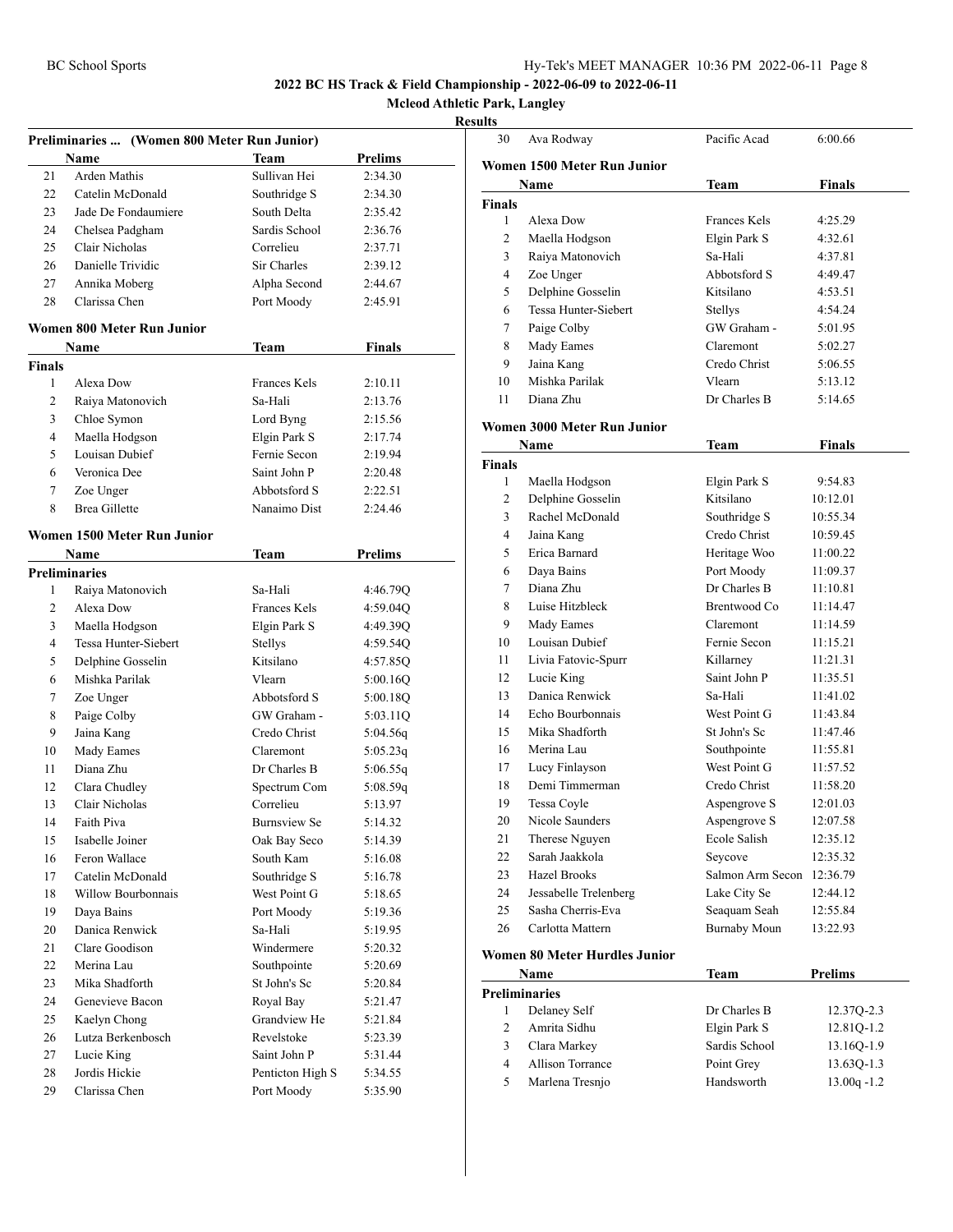**Mcleod Athletic Park, Langley**

#### **Results**

| Preliminaries  (Women 80 Meter Hurdles Junior) |                                       |                                     |                |
|------------------------------------------------|---------------------------------------|-------------------------------------|----------------|
|                                                | <b>Name</b>                           | Team                                | Prelims        |
| 6                                              | Leah Funk                             | Highroad Aca                        | 13.26q-1.9     |
| 7                                              | Kaitlin Gelowitz                      | Walnut Grove                        | $13.35q - 1.9$ |
| 8                                              | Ava Eichhorst                         | Southridge S                        | $13.41q - 2.3$ |
| 9                                              | Lydia Paris                           | Nanaimo Dist                        | 13.92 -2.3     |
| 10                                             | Ellie Yong                            | Cariboo Hill                        | $13.93 - 1.3$  |
| 11                                             | Alexis Chow                           | St John's Sc                        | 13.97 -2.3     |
| 12                                             | Gabrielle Armstrong                   | South Kam                           | $14.33 - 1.2$  |
| 13                                             | Rachel Grabinsky                      | Revelstoke                          | $14.34 - 1.2$  |
| 14                                             | Audrey Vennesland                     | Windsor - No                        | 14.37 -1.9     |
| 15                                             | Nyla Vermeer                          | King's Chris                        | $14.62 - 1.2$  |
| 16                                             | Julia Rosa                            | Alberni Dist                        | $14.64 - 1.3$  |
| 17                                             | Gia Dhanoa                            | <b>Enver Creek</b>                  | $14.76 - 1.3$  |
| 18                                             | Soraya Auger                          | Mount Boucherie                     | 14.86 -2.3     |
| 19                                             | Ehsher Gay Wah                        | Langley Seco                        | 14.93 -2.3     |
| 20                                             | Alexandra McIssac                     | Little Flowe                        | $15.00 -1.9$   |
| 21                                             | Aria Thrasher                         | <b>Brooks Secon</b>                 | 15.19 -1.3     |
| 22                                             | Poppy Mellenger                       | White Rock C                        | $15.21 -2.3$   |
| 23                                             | Amelie Horak                          | Kelowna Secondar                    | $15.42 - 1.2$  |
| 24                                             | <b>Tori Fawkes</b>                    | Oak Bay Seco                        | 15.45 -1.2     |
| 25                                             | Nyah Macdonald                        | Smithers Sec                        | 15.74 -1.9     |
| 26                                             | Marie Hofler                          | Alberni Dist                        | 15.88 -1.3     |
| 27                                             | Valeria Gonzalez                      | <b>Burnaby Sout</b>                 | $16.07 - 1.2$  |
| 28                                             | Corinna Talbot                        | New Westmins                        | $16.43 - 1.3$  |
| 29                                             | Agathe Pessaro                        | LV Rogers                           | 16.49 -1.9     |
| 30                                             | Samia Alshukhaiti                     | Regent Chris                        | 17.28 -2.3     |
| 31                                             | Sofia Petz                            | South Delta                         | 17.43 -1.9     |
| 32                                             | Natalie Ward                          | Cedars Chris                        | 18.18 -1.3     |
|                                                | <b>Women 80 Meter Hurdles Junior</b>  |                                     |                |
|                                                | Name                                  | Team                                | Finals         |
| <b>Finals</b>                                  |                                       |                                     |                |
| 1                                              | Delaney Self                          | Dr Charles B                        | 12.22 0.8      |
| 2                                              | Amrita Sidhu                          | Elgin Park S                        | 12.62 0.8      |
| 3                                              | Marlena Tresnjo                       | Handsworth                          | 12.74 0.8      |
| 4                                              | Allison Torrance                      | Point Grey                          | 12.90 0.8      |
| 5                                              | Leah Funk                             | Highroad Aca                        | 12.95 0.8      |
| 6                                              | Clara Markey                          | Sardis School                       | 12.98 0.8      |
| 7                                              | Ava Eichhorst                         | Southridge S                        | 13.03 0.8      |
| 8                                              | Kaitlin Gelowitz                      | <b>Walnut Grove</b>                 | 13.15 0.8      |
|                                                |                                       |                                     |                |
|                                                | Women 300 Meter Hurdles Junior        |                                     |                |
|                                                | Name                                  | <b>Team</b>                         | Prelims        |
|                                                | <b>Preliminaries</b><br>Maiya Brunoro |                                     |                |
| 1                                              |                                       | Langley Chri                        | 46.61Q         |
| 2                                              | Haley Martin                          | Nanaimo Dist                        | 47.23Q         |
| 3                                              | Nyla Tukker                           | West Point G                        | 49.20Q         |
| 4                                              | Kristin Kampman                       | Abbotsford C                        | 50.31Q         |
| 5                                              | Alexis Schoenroth                     | Ecole Salish                        | 48.60q         |
| 6                                              | Mikaela Taylor                        | Maple Ridge                         | 49.58q         |
| 7                                              | Lauren Van Dyk                        | Abbotsford C                        | 50.12q         |
| 8                                              | Tianna Zuidhof                        | King's Chris                        | 50.39q         |
| 9                                              | Aria Thrasher                         | <b>Brooks Secon</b><br>White Rock C | 51.13          |
| 10                                             | Poppy Mellenger                       |                                     | 51.15          |

| LS. |                  |                     |         |  |
|-----|------------------|---------------------|---------|--|
| 11  | Leah Funk        | Highroad Aca        | 51.23   |  |
| 12  | Maya Abraham     | LV Rogers           | 51.76   |  |
| 13  | Rebecca Roodzant | King's Chris        | 52.64   |  |
| 14  | Julia Rosa       | Alberni Dist        | 53.35   |  |
| 15  | Ella Steenburgh  | West Point G        | 54.03   |  |
| 16  | Marie Hofler     | Alberni Dist        | 54.88   |  |
| 17  | Eileen Zheng     | Crofton Hous        | 56.09   |  |
| 18  | Maya Knauf       | Correlieu           | 56.32   |  |
| 19  | Nyah Macdonald   | Smithers Sec        | 56.48   |  |
| 20  | Karen Cheung     | Vancouver Te        | 57.30   |  |
| 21  | Tianna Iorio     | <b>Burnaby Moun</b> | 58.41   |  |
| 22  | Aurora Walker    | Argyle              | 1:00.97 |  |
| 23  | Marley MacDonald | Walnut Grove        | 1:01.10 |  |
| 24  | Vanessa Bakewell | King's Chris        | 1:02.68 |  |
| 25  | Tegvir Kaur      | Queen Elizab        | 1:03.20 |  |
|     |                  |                     |         |  |

#### **Women 300 Meter Hurdles Junior**

| Name          |                 | Team         | <b>Finals</b> |  |
|---------------|-----------------|--------------|---------------|--|
| <b>Finals</b> |                 |              |               |  |
|               | Maiya Brunoro   | Langley Chri | 45.45         |  |
| 2             | Haley Martin    | Nanaimo Dist | 45.77         |  |
| 3             | Nyla Tukker     | West Point G | 48.65         |  |
| 4             | Kristin Kampman | Abbotsford C | 49.78         |  |
| 5             | Mikaela Taylor  | Maple Ridge  | 49.80         |  |
| 6             | Lauren Van Dyk  | Abbotsford C | 50.09         |  |
|               | Tianna Zuidhof  | King's Chris | 50.94         |  |

#### **Women 1500 Meter Steeplechase Junior**

| Name<br>Team   |                    | Finals              |          |  |
|----------------|--------------------|---------------------|----------|--|
| <b>Finals</b>  |                    |                     |          |  |
| 1              | Jaina Kang         | Credo Christ        | 5:25.20  |  |
| $\overline{c}$ | Rachel McDonald    | Southridge S        | 5:26.70  |  |
| 3              | Luise Hitzbleck    | Brentwood Co        | 5:27.93  |  |
| 4              | Isabelle Joiner    | Oak Bay Seco        | 5:31.56  |  |
| 5              | Feron Wallace      | South Kam           | 5:31.58  |  |
| 6              | Echo Bourbonnais   | West Point G        | 5:45.26  |  |
| 7              | Annalise Stelnicki | <b>Walnut Grove</b> | 5:47.40  |  |
| 8              | Kristin Kampman    | Abbotsford C        | 5:48.54  |  |
| 9              | Chanine Klaus      | Abbotsford C        | 5:55.03  |  |
| 10             | Lucie King         | Saint John P        | 5:56.28  |  |
| 11             | Grace Wong         | Killarney           | 6:01.46  |  |
| 12             | Lotta Garska       | Alberni Dist        | 6:04.59  |  |
| 13             | Ava Rodway         | Pacific Acad        | 6:07.01  |  |
| 14             | Elizabeth Jordan   | Walnut Grove        | 6:10.60  |  |
| 15             | Lucy Finlayson     | West Point G        | 6:17.60  |  |
| 16             | Nimritha Dhesi     | Yale Secondary      | 6:22.32  |  |
| 17             | Claire Kreschuk    | Peter Skene         | 6:22.83  |  |
| 18             | Annika Bergemann   | Oak Bay Seco        | 6:23.35  |  |
| 19             | Hazel Brooks       | Salmon Arm Secon    | 6:26.81  |  |
| 20             | Ellie Giesbrecht   | Salmon Arm Secon    | 6:31.68  |  |
| 21             | Marlee McLeod      | Lambrick Par        | 6:59.31  |  |
| 22             | Madeline Slofstra  | White Rock C        | 7:09.66  |  |
| 23             | Olivia Burge       | White Rock C        | 7:19.45  |  |
| 24             | Laurel Tews        | White Rock C        | x7:40.30 |  |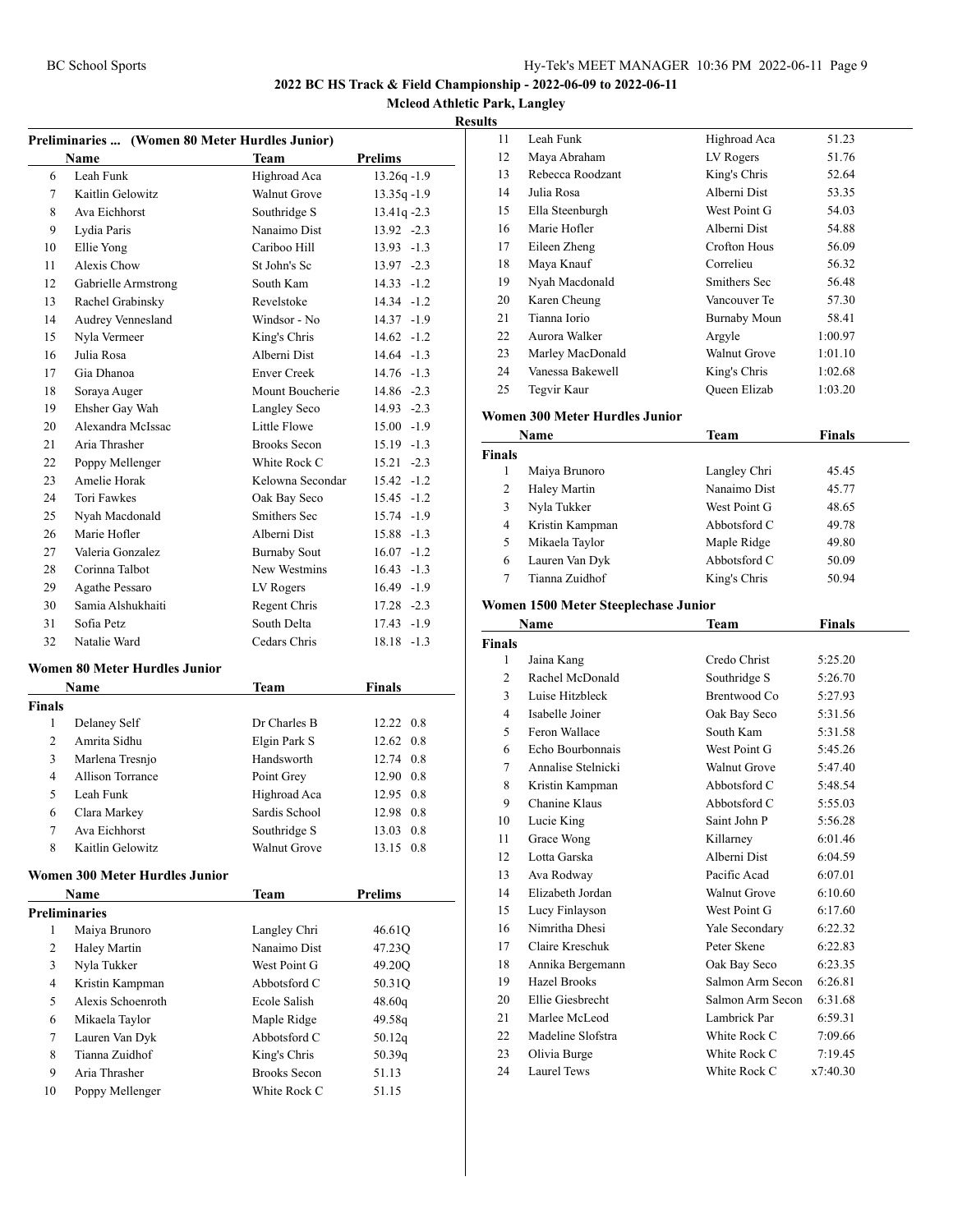#### **Mcleod Athletic Park, Langley**

#### **Results**

| Team                           | Relay         | <b>Prelims</b>       |
|--------------------------------|---------------|----------------------|
| <b>Preliminaries</b>           |               |                      |
| Maple Ridge Secondary<br>1     | A             | 52.21Q               |
| $\overline{2}$<br>St. Andrews' | B             | 52.27Q               |
| 3<br>York House School         | A             | 52.36Q               |
| 4<br>Saint Thomas Aquinas      | A             | 52.46Q               |
| 5<br>Sentinel                  | А             | 52.85q               |
| 6<br>Oak Bay Secondary         | A             | 52.85q               |
| 7<br>Highroad Academy          | A             | 53.68q               |
| Holy Cross Regional<br>8       | A             | 53.69g               |
| GW Graham -<br>9               | A             | 53.92                |
| West Point G<br>10             | $\mathcal{C}$ | 53.93                |
| Saint John P<br>11             | A             | 54.21                |
| <b>Walnut Grove</b><br>12      | $\mathbf{A}$  | 54.28                |
| 13<br>Langley Chri             | A             | 54.52                |
| St John's School<br>14         | A             | 54.69                |
| Seaquam Seahawks<br>15         | A             | 54.77                |
| Mount Dougla<br>16             | A             | 54.87                |
| Oak Bay Secondary<br>17        | B             | 54.93                |
| South Delta School<br>18       | A             | 55.24                |
| 19<br>Royal Bay                | A             | 55.43                |
| Pacific Academy<br>20          | A             | 55.80                |
| 1) Ava Rodway                  |               | 2) Isabelle Stewart  |
| 3) Isabel Ogbes                |               | 4) Gabrielle Redekop |
| 21<br>Seycove                  | А             | 56.05                |
| 22<br>R.A. McMath Secondary    | A             | 56.31                |
| 1) Thea Hamberger              |               | 2) Sarah Carkner     |
| 3) Soffia Arellano             |               | 4) Renzy Rozman      |
| St. Thomas More<br>23          | A             | 56.32                |
| 24<br>Revelstoke               | A             | 56.35                |
| 1) Rachel Grabinsky            |               | 2) Lutza Berkenbosch |
| 3) Ilaria Widmer               |               | 4) Avery Cochrane    |
| 25<br>Correlieu                | А             | 57.18                |
| 26<br>Crofton House School     | A             | 57.93                |
| 1) Rogan Tiu                   |               | 2) Emily Kavelaars   |
| 3) Anna Kruk                   |               | 4) Laila Abrahams    |
| Charles Hays<br>27             | A             | 58.85                |
| King's Chris<br>28             | A             | 1:00.19              |
| Abbotsford C<br>---            | A             | <b>DNF</b>           |
| 1) Lyn Chuang                  |               | 2) Lauren Van Dyk    |
| 3) Kristin Kampman             |               | 4) Keshi Olson       |
| Dr Charles Best                | А             | DQ                   |
| New Westmins<br>---            | А             | DQ                   |

|               | Team                  | Relay | <b>Finals</b> |  |
|---------------|-----------------------|-------|---------------|--|
| Finals        |                       |       |               |  |
|               | York House School     | А     | 50.96         |  |
| $\mathcal{L}$ | St. Andrews'          | В     | 51.27         |  |
| 3             | Maple Ridge Secondary | А     | 51.54         |  |
| 4             | Oak Bay Secondary     | А     | 52.00         |  |
| 5             | Sentinel              | А     | 52.08         |  |
| 6             | Holy Cross Regional   | А     | 52.78         |  |
|               |                       |       |               |  |

| 7                       | Highroad Academy               | А              | 53.64               |
|-------------------------|--------------------------------|----------------|---------------------|
|                         | Saint Thomas Aquinas           | $\overline{A}$ | DQ                  |
|                         | Women 4x400 Meter Relay Junior |                |                     |
|                         | Team                           | Relay          | <b>Prelims</b>      |
|                         | <b>Preliminaries</b>           |                |                     |
| 1                       | Abbotsford C                   | A              | 4:12.51Q            |
| $\overline{c}$          | Nanaimo District               | A              | 4:13.07Q            |
|                         | 1) Brea Gillette               |                | 2) Lucy Russell     |
|                         | 3) Lydia Paris                 |                | 4) Haley Martin     |
| 3                       | Maple Ridge Secondary          | А              | 4:17.51Q            |
| $\overline{\mathbf{4}}$ | St. Andrews'                   | A              | 4:17.42q            |
|                         | 1) Svenya Lamertz              |                | 2) Mariana Blanco   |
|                         | 3) Zoe Spratt                  |                | 4) Maya Vizina      |
| 5                       | Saint John P                   | А              | 4:19.06q            |
| 6                       | Oak Bay Secondary              | A              | 4:19.91q            |
|                         | 1) Shayna Cyr-Barker           |                | 2) Annika Bergemann |
|                         | 3) Molly Andulajevic           |                | 4) Tori Fawkes      |
| 7                       | West Point G                   | A              | 4:20.14q            |
| 8                       | GW Graham -                    | A              | 4:24.38q            |
| 9                       | Royal Bay                      | A              | 4:25.36             |
|                         | 1) Genevieve Bacon             |                | 2) Rachel Reid      |
|                         | 3) Cassandra McKinty           |                | 4) Maja Music       |
| 10                      | Seaquam Seahawks               | A              | 4:26.98             |
| 11                      | <b>Walnut Grove</b>            | A              | 4:28.05             |
| 12                      | King's Chris                   | A              | 4:28.48             |
| 13                      | St. Thomas More                | А              | 4:28.53             |
| 14                      | Mount Dougla                   | A              | 4:28.53             |
|                         | 1) Audrey Bieber               | 2) Mello Di    |                     |
|                         | 3) Zawa Thibodeau              |                | 4) Helene Schuster  |
| 15                      | R.A. McMath Secondary          | A              | 4:29.05             |
|                         | 1) Thea Hamberger              |                | 2) Renzy Rozman     |
|                         | 3) Noa Smerdon                 |                | 4) Sarah Carkner    |
| 16                      | Southridge School              | A              | 4:32.96             |
| 17                      | Sutherland                     | B              | 4:39.28             |
| 18                      | Killarney                      | A              | 4:42.29             |
| 19                      | Lord Tweedsmuir                | А              | 4:46.27             |
| 20                      | <b>Walnut Grove</b>            | $\overline{B}$ | 4:46.60             |
| 21                      | Windsor - No                   | А              | 4:50.17             |
| 22                      | Moscrop Seco                   | A              | 4:54.38             |
|                         | Women 1x400 Meter Delay Innier |                |                     |

#### **Women 4x400 Meter Relay Junior**

| Team           |                       | Relav | <b>Finals</b> |
|----------------|-----------------------|-------|---------------|
| <b>Finals</b>  |                       |       |               |
|                | Nanaimo District      | А     | 4:09.05       |
| 2              | Abbotsford C          | А     | 4:09.66       |
| 3              | Maple Ridge Secondary | А     | 4:12.16       |
| $\overline{4}$ | GW Graham -           | А     | 4:16.65       |
| 5              | Oak Bay Secondary     | А     | 4:17.13       |
| 6              | St. Andrews'          | А     | 4:19.53       |
| 7              | West Point G          | А     | 4:20.71       |
| 8              | Saint John P          | A     | 4:29.66       |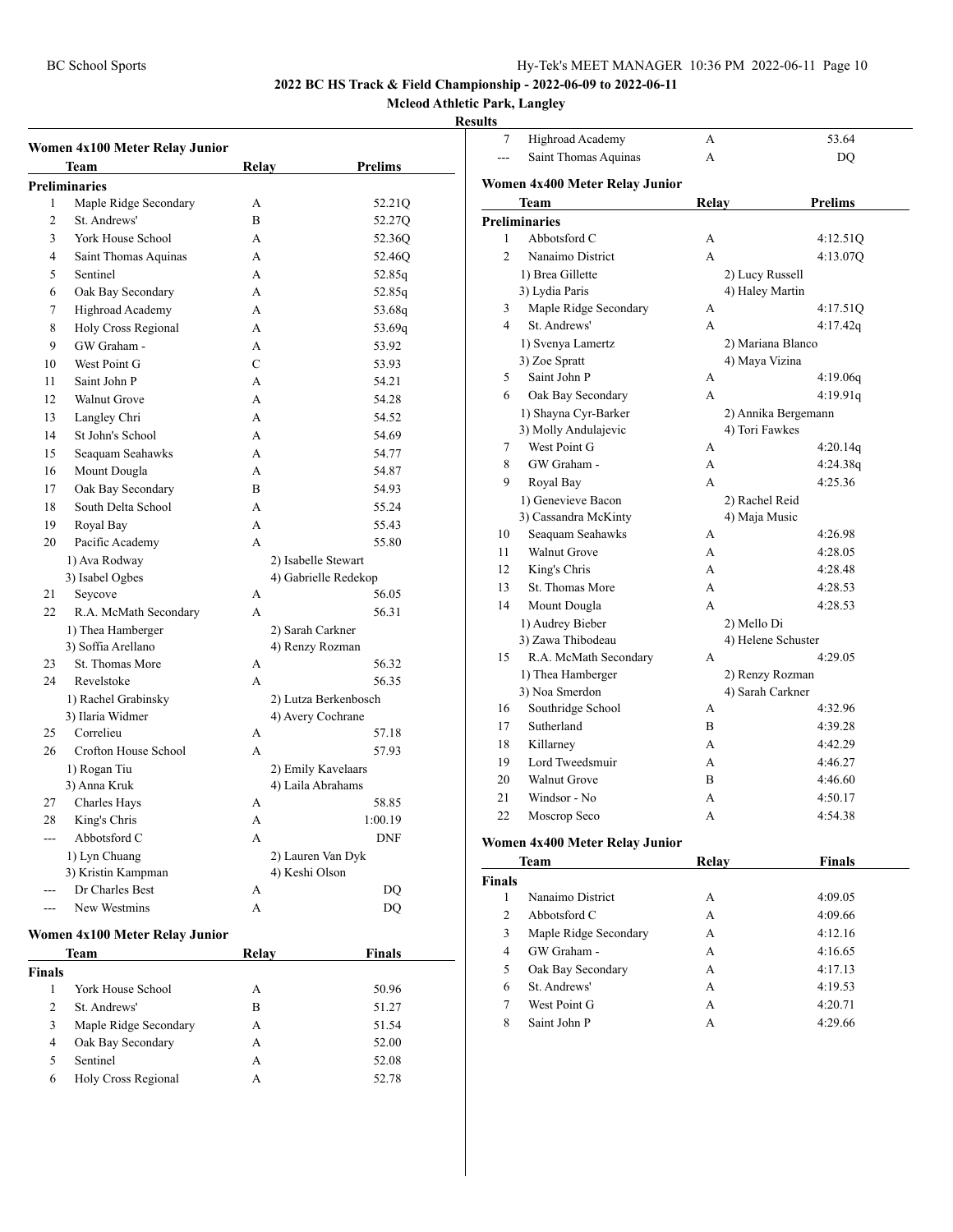#### **Mcleod Athletic Park, Langley**

#### **Results**

|                | Women High Jump Junior         |                     |                   |     |
|----------------|--------------------------------|---------------------|-------------------|-----|
|                | <b>Name</b>                    | Team                | Finals            |     |
| Finals         |                                |                     |                   |     |
| 1              | Keshi Olson                    | Abbotsford C        | 1.60 <sub>m</sub> |     |
| $\overline{c}$ | Delaney Self                   | Dr Charles B        | 1.55m             |     |
| 3              | Lydia Paris                    | Nanaimo Dist        | J1.55m            |     |
| 4              | Ava Eichhorst                  | Southridge S        | J1.55m            |     |
| 4              | Nova Wedmann-Kent              | Frances Kels        | J1.55m            |     |
| 6              | Katharina Van Porten           | Okanagan Mission    | J1.55m            |     |
| 7              | Meagan McKay                   | Sullivan Hei        | 1.50 <sub>m</sub> |     |
| 8              | Kaitlin Gelowitz               | <b>Walnut Grove</b> | J1.50m            |     |
| 9              | Mackenzie Hurtubise            | Langley Seco        | J1.50m            |     |
| 10             | Elise Trinder                  | Lord Byng           | 1.45m             |     |
| 10             | Madeleine Wardle               | York House S        | 1.45m             |     |
| 12             | Erika Burry                    | <b>GP</b> Vanier    | J1.45m            |     |
| 13             | Mia Stevens                    | Earl Marriot        | J1.45m            |     |
| 14             | Avaya Ellis                    | Fernie Secon        | J1.45m            |     |
| 15             | Dylan Durant                   | Meadowridge         | 1.40 <sub>m</sub> |     |
| 16             | <b>Bridgette Hansen</b>        | Killarney           | J1.40m            |     |
| 16             | Rebecca Evans                  | Point Grey          | J1.40m            |     |
| 18             | Lauren Roberts                 | Oak Bay Seco        | J1.40m            |     |
| 19             | Ila Isaac                      | Pleasant Val        | J1.40m            |     |
| 20             | Henna Gill                     | Charles Hays        | 1.35m             |     |
| 21             | Samantha Bartlett              | Ecole Salish        | 1.30 <sub>m</sub> |     |
| 21             | Eliza Sun                      | Meadowridge         | 1.30 <sub>m</sub> |     |
| 23             | Anna Griesser                  | Lord Byng           | J1.30m            |     |
| 24             | Nicole Webb                    | York House S        | J1.30m            |     |
| 25             | Ella Steenburgh                | West Point G        | J1.30m            |     |
| 25             | Joselynn Vigue                 | Pleasant Val        | J1.30m            |     |
| 27             | Jenny Schroevers               | Peter Skene         | 1.25m             |     |
| 28             | Kayla Chan                     | Steveston Lo        | 1.20 <sub>m</sub> |     |
| $- - -$        | Samantha Ma                    | Lord Tweedsm        | NH                |     |
| $- - -$        | Ella Williams                  | Stellys             | NΗ                |     |
|                |                                |                     |                   |     |
|                | <b>Women Pole Vault Junior</b> |                     |                   |     |
|                | Name                           | Team                | Finals            |     |
| Finals         |                                |                     |                   |     |
| 1              | Mackenzie Hurtubise            | Langley Seco        | 3.60 <sub>m</sub> |     |
| $\overline{c}$ | Nathalie Flood                 | New Westmins        | 3.10m             |     |
| 3              | Gabrielle Armstrong            | South Kam           | 3.00 <sub>m</sub> |     |
| 4              | Isobel Neilson                 | Claremont           | 2.40 <sub>m</sub> |     |
| 5              | Molly Cyr                      | Glenbrook Mi        | J2.40m            |     |
| 6              | Gerilyn Gabriel                | <b>Walnut Grove</b> | 2.20 <sub>m</sub> |     |
| 7              | Annika Bergemann               | Oak Bay Seco        | 2.10 <sub>m</sub> |     |
| 8              | Danica Bateman                 | <b>Walnut Grove</b> | 2.00 <sub>m</sub> |     |
| 8              | Kristin Kampman                | Abbotsford C        | 2.00 <sub>m</sub> |     |
| 8              | Naomi Corwin                   | St. Margaret        | 2.00 <sub>m</sub> |     |
| 11             | Jorja Erickson                 | Abbotsford C        | 1.50 <sub>m</sub> |     |
| 12             | Marley MacDonald               | Walnut Grove        | xJ1.50m           |     |
|                | <b>Women Long Jump Junior</b>  |                     |                   |     |
|                | Name                           | <b>Team</b>         | Finals            |     |
| <b>Finals</b>  |                                |                     |                   |     |
| $\mathbf{1}$   | Makenna Self                   | Dr Charles B        | $5.12m +0.0$      |     |
| 2              | Marlena Tresnjo                | Handsworth          | 5.06m             | 1.0 |

| s              |                    |                     |               |
|----------------|--------------------|---------------------|---------------|
| 3              | Allison Torrance   | Point Grey          | $5.04m$ 0.5   |
| $\overline{4}$ | Claire Pakulak     | Holy Cross R        | $5.00m$ 0.5   |
| 5              | Anna Stubbing      | Lambrick Par        | $5.00m + 0.0$ |
| 6              | Jasleen Nagra      | Fleetwood Pa        | $4.97m +0.0$  |
| 7              | Charlee Roth       | Klo Middle          | $4.91m$ 0.3   |
| 8              | Lucy Russell       | Nanaimo Dist        | $4.83m$ 0.7   |
| 9              | Keshi Olson        | Abbotsford C        | $4.81m$ 0.9   |
| 10             | Ellie Yong         | Cariboo Hill        | $4.78m$ 0.1   |
| 11             | Maiya Brunoro      | Langley Chri        | $4.77m + 0.0$ |
| 12             | Sara Altamirano    | <b>STA</b>          | $4.71m$ 0.2   |
| 13             | Kaitlin Gelowitz   | <b>Walnut Grove</b> | $4.57m + 0.0$ |
| 14             | Bianca Kwai        | Walnut Grove        | $4.54m +0.0$  |
| 15             | Lydia Paris        | Nanaimo Dist        | $4.51m +0.0$  |
| 16             | Tianna Zuidhof     | King's Chris        | $4.48m +0.0$  |
| 17             | Mia Stevens        | Earl Marriot        | $4.39m +0.0$  |
| 18             | Amrita Sidhu       | Elgin Park S        | $4.38m +0.0$  |
| 19             | Jaedyn McLaughlin  | Riverside Se        | $4.37m$ 0.5   |
| 20             | Minal Syed         | Hugh McRober        | $4.31m +0.0$  |
| 21             | Elise Van Harmelen | Surrey Chris        | $4.29m$ 0.4   |
| 22             | Rennie Laychuck    | Charles Hays        | $4.29m +0.0$  |
| 23             | Helene Schuster    | Mount Dougla        | $4.26m$ 0.1   |
| 24             | Amelie Horak       | Kelowna Secondar    | $4.18m$ 0.8   |
| 25             | Cristina Banducci  | West Point G        | $4.17m$ 0.7   |
| 26             | Miriah Anderson    | Peter Skene         | $4.17m$ 0.6   |
| 27             | Martina Ananga     | <b>Byrne Creek</b>  | $4.14m$ 0.3   |
| 28             | Audrey Vennesland  | Windsor - No        | $3.97m +0.0$  |
| ---            | Avery Willis       | Okanagan Mission    | <b>FOUL</b>   |
|                |                    |                     |               |

# **Women Triple Jump Junior**

|               | Name              | Team                | <b>Finals</b>  |
|---------------|-------------------|---------------------|----------------|
| <b>Finals</b> |                   |                     |                |
| 1             | Jasleen Nagra     | Fleetwood Pa        | $10.72m + 0.0$ |
| 2             | Sofia Varma-Vitug | York House S        | $10.69m + 0.0$ |
| 3             | Nyla Tukker       | West Point G        | $10.52m + 0.0$ |
| 4             | Allison Torrance  | Point Grey          | $10.49m + 0.0$ |
| 5             | Mbunya Tateh      | Holy Cross R        | $10.28m - 0.4$ |
| 6             | Anna Stubbing     | Lambrick Par        | $10.17m + 0.0$ |
| 7             | Anna Kruk         | Crofton Hous        | $10.07m + 0.0$ |
| 8             | Tori Fawkes       | Oak Bay Seco        | $9.85m + 0.0$  |
| 9             | Leah Funk         | Highroad Aca        | $9.74m + 0.0$  |
| 10            | Munreet Purewal   | Princess Mar        | $9.71m + 0.0$  |
| 11            | Laila Abrahams    | <b>Crofton Hous</b> | $9.55m + 0.0$  |
| 12            | Charlee Roth      | Klo Middle          | $9.34m + 0.0$  |
| 13            | Chanine Klaus     | Abbotsford C        | $9.15m + 0.0$  |
| 14            | Amelie Horak      | Kelowna Secondar    | $9.14m + 0.0$  |
| 15            | Besty Ye          | Hugh McRober        | $9.08m + 0.0$  |
| 16            | Martina Ananga    | <b>Byrne Creek</b>  | $8.74m + 0.0$  |
| 17            | Rebecca Chen      | Steveston Lo        | $8.67m$ 0.2    |
| 18            | Aria Thrasher     | <b>Brooks Secon</b> | $8.66m + 0.0$  |
| 19            | Alexis Chow       | St John's Sc        | $8.57m + 0.0$  |
| 19            | Alivia Ciccone    | Charles Hays        | $8.57m + 0.0$  |
| 21            | Naomi Corwin      | St. Margaret        | $8.50m +0.0$   |
| 22            | Tianna Veenendaal | Credo Christ        | $8.48m + 0.0$  |
| 22            | Julia Lecky       | <b>York House S</b> | $8.48m + 0.0$  |
| 24            | Cheryl Chen       | Grandview He        | $8.45m + 0.0$  |
| 25            | Sophia Gaertner   | Klo Middle          | $8.32m - 0.7$  |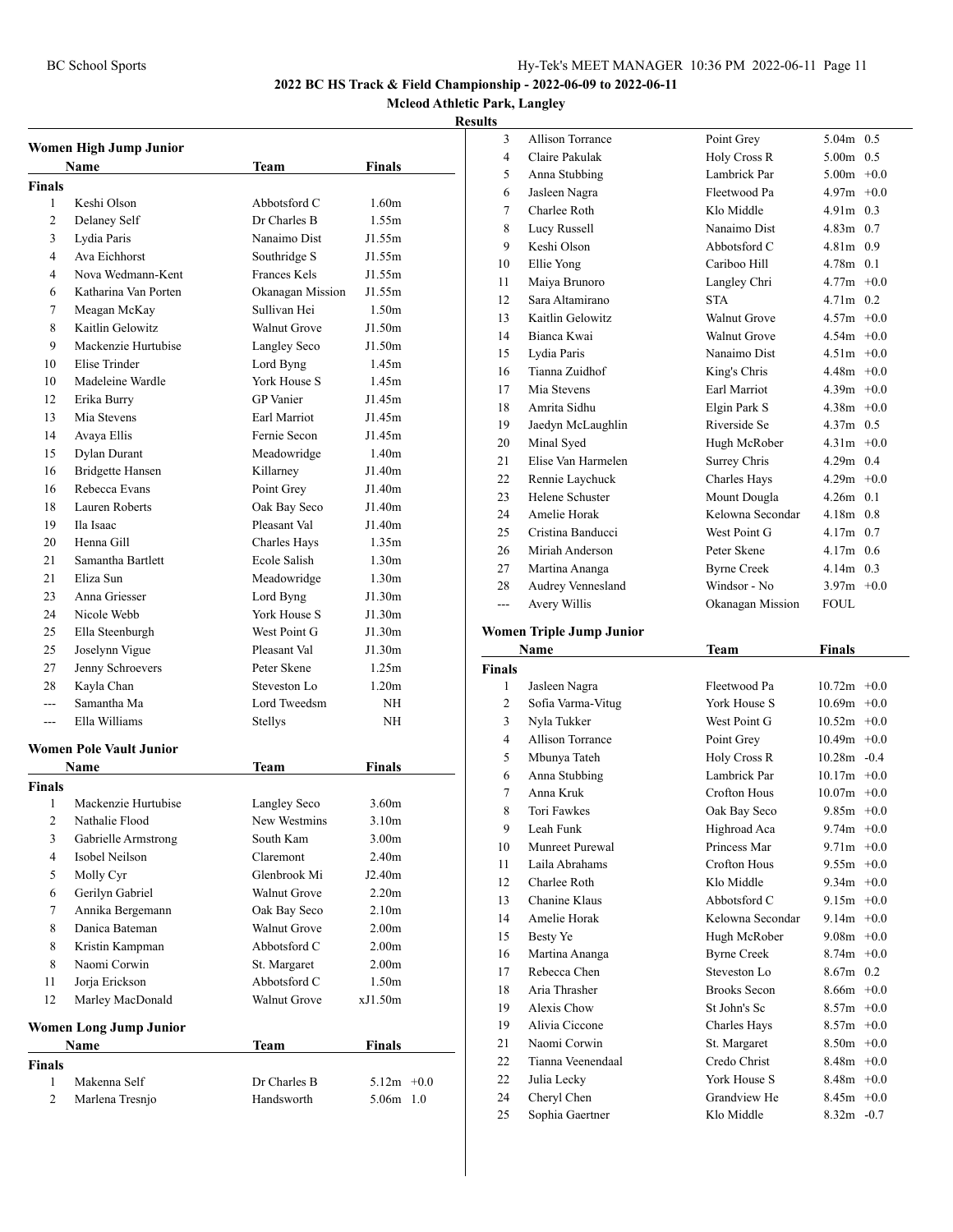**Mcleod Athletic Park, Langley**

#### **Results**

l,

|                | Finals  (Women Triple Jump Junior)    |                     |                    |  |
|----------------|---------------------------------------|---------------------|--------------------|--|
|                | Name                                  | Team                | Finals             |  |
| 25             | Lizzie Munroe                         | <b>Brockton</b>     | 8.32m NWI          |  |
| 27             | Dara Miao                             | Grandview He        | $7.91m +0.0$       |  |
| 28             | Emma Vandersluis                      | Credo Christ        | $7.85m +0.0$       |  |
| 29             | Fiona Anteros                         | <b>Byrne Creek</b>  | $7.65m - 0.2$      |  |
| 30             | Kaelyn Robinson                       | Moscrop Seco        | $7.39m - 0.8$      |  |
| 31             | Lav Mohankumar                        | Clayton Heig        | $7.25m + 0.0$      |  |
|                | Women Shot Put 3 kg Junior            |                     |                    |  |
|                | <b>Name</b>                           | Team                | Finals             |  |
| <b>Finals</b>  |                                       |                     |                    |  |
| 1              | Talia Phangura                        | North Surrey        | 12.12m             |  |
| $\overline{2}$ | <b>Elise Drake</b>                    | Kelowna Secondar    | 11.66m             |  |
| 3              | Gurleen Mander                        | Frank Hurt          | 11.52m             |  |
| 4              | Payton Young                          | Centennial S        | 11.35m             |  |
| 5              | Lauren Curtis                         | Maple Ridge         | 10.43m             |  |
| 6              | Karissa Kirkwood                      | Sentinel            | 10.03 <sub>m</sub> |  |
| 7              | Riya Dosanjh                          | <b>Oueen Elizab</b> | 9.95m              |  |
| 8              | Kendra Hughes                         | Charles Hays        | 9.60 <sub>m</sub>  |  |
| 9              | Kayley Gibb                           | Cariboo Hill        | 9.58m              |  |
| 10             | Mia Stevens                           | Earl Marriot        | 9.52m              |  |
| 11             | Julia Grohovac                        | St. Andrews'        | 9.41 <sub>m</sub>  |  |
| 12             | Isabelle Gudiel                       | North Delta         | 9.19m              |  |
| 13             | Helene Schuster                       | Mount Dougla        | 8.90m              |  |
| 14             | Sarah Ude                             | Pacific Acad        | 8.78m              |  |
| 15             | Jayda Smith                           | Fleetwood Pa        | 8.68m              |  |
| 16             | Ava Reynolds                          | Abbotsford C        | 8.58m              |  |
| 17             | Rebecca Evans                         | Point Grey          | 8.57m              |  |
| 18             | Reid Baker                            | Windsor - No        | 8.51 <sub>m</sub>  |  |
| 19             | Sochima Ezeaputa                      | Archbishop C        | 8.43m              |  |
| 19             | Eleina Sorokovsky                     | Langley Chri        | 8.43m              |  |
| 21             | Alvina Cheung                         | Pinetree Sec        | 8.39m              |  |
| 22             | Lauren Gouglas                        | Sentinel            | 8.00 <sub>m</sub>  |  |
| 23             | Cleo Kestler                          | Kitsilano           | 7.63 <sub>m</sub>  |  |
| 24             | <b>Taylor Lindsay</b>                 | Cedar Commun        | 7.61 <sub>m</sub>  |  |
| 25             | Araylynn Taylor                       | Ouesnel Junior S    | 7.39 <sub>m</sub>  |  |
| 26             | Kasey Howe                            | Revelstoke          | 7.18m              |  |
| 27             | Nyla Vermeer                          | King's Chris        | 7.16m              |  |
| 28             | Alena Hamilton                        | Salmon Arm Secon    | 6.91 <sub>m</sub>  |  |
|                | <b>Women Discus Throw 1 kg Junior</b> |                     |                    |  |
|                | Name                                  | Team                | Finals             |  |
| Finals         |                                       |                     |                    |  |

| `inals |                  |                  |        |
|--------|------------------|------------------|--------|
| 1      | Gurleen Mander   | Frank Hurt       | 35.07m |
| 2      | Talia Phangura   | North Surrey     | 34.77m |
| 3      | Elise Drake      | Kelowna Secondar | 32.33m |
| 4      | Payton Young     | Centennial S     | 31.18m |
| 5      | Ella McDougall   | Alberni Dist     | 29.75m |
| 5      | Katelyn Putz     | John Barsby      | 29.75m |
| 7      | Karissa Kirkwood | Sentinel         | 29.49m |
| 8      | Mia Sage         | South Kam        | 28.79m |
| 9      | Alvina Cheung    | Pinetree Sec     | 25.24m |
| 10     | Kendra Hughes    | Charles Hays     | 24.77m |
| 11     | Lyndsay Keogh    | Lord Tweedsm     | 24.20m |
| 12     | Teyanah Parrotta | Sardis School    | 24.09m |

| $\cdot$ |                     |                   |                    |
|---------|---------------------|-------------------|--------------------|
| 13      | Muirrean Irish      | Oak Bay Seco      | 23.09m             |
| 14      | Kayley Gibb         | Cariboo Hill      | 22.88m             |
| 15      | <b>Bella Robles</b> | Little Flowe      | 22.69m             |
| 16      | Shayna Cyr-Barker   | Oak Bay Seco      | 21.89m             |
| 17      | Cleo Kestler        | Kitsilano         | 21.65m             |
| 18      | Lauren Curtis       | Maple Ridge       | 21.38m             |
| 19      | Rebecca Roodzant    | King's Chris      | 21.16m             |
| 20      | Avery Carlyle       | Klo Middle        | 20.96m             |
| 21      | Becqa Clarke        | David Thompson -  | 20.75m             |
| 22      | Riya Dosanjh        | Queen Elizab      | 20.39 <sub>m</sub> |
| 23      | Alena Hamilton      | Salmon Arm Secon  | 20.10m             |
| 24      | Emi Nishi           | R.A. McMath       | 18.30m             |
| 25      | Amaliya Bruechert   | Kitsilano         | 18.05m             |
| 26      | Hannah Lew          | York House S      | 17.69m             |
| 27      | Sochima Ezeaputa    | Archbishop C      | 17.38m             |
| 28      | Jule Markworth      | <b>Brookswood</b> | 15.73m             |
| 29      | Heidi Aebischer     | Nechako Vall      | 15.21m             |
| 30      | Olivia Cutler       | Lord Tweedsm      | 14.89m             |
|         | Julia Grohovac      | St. Andrews'      | ND                 |

#### **Women Hammer Throw 3 kg Junior**

|                | Name                     | <b>Team</b>         | <b>Finals</b>      |  |
|----------------|--------------------------|---------------------|--------------------|--|
| Finals         |                          |                     |                    |  |
| 1              | Gurleen Mander           | Frank Hurt          | 52.16m             |  |
| $\overline{c}$ | <b>Elise Drake</b>       | Kelowna Secondar    | 52.14m             |  |
| 3              | Lauren Curtis            | Maple Ridge         | 49.75m             |  |
| $\overline{4}$ | Katelyn Putz             | John Barsby         | 48.30m             |  |
| 5              | Talia Phangura           | North Surrey        | 45.95m             |  |
| 6              | Payge Brown              | Mark R. Isfe        | 40.63m             |  |
| 7              | Riya Dosanjh             | <b>Oueen Elizab</b> | 40.32m             |  |
| 8              | Mia Sage                 | South Kam           | 39.01m             |  |
| 9              | Annika McMinn            | Dover Bay Se        | 32.81m             |  |
| 10             | Makenna Gallon           | <b>II</b> . Crowe   | 30.95m             |  |
| 11             | Faith Moyo               | White Rock C        | 28.22m             |  |
| 12             | Paige McLean             | Lambrick Par        | 27.94m             |  |
| 13             | Dana Lewis               | Chilliwack S        | 27.36m             |  |
| 14             | Elisabeth Hoffman        | Carihi Secon        | 26.62m             |  |
| 15             | Peyton Foster            | Maple Ridge         | 26.53m             |  |
| 16             | Sophie Zimmer            | Abbotsford C        | 24.86m             |  |
| 17             | Teyanah Parrotta         | Sardis School       | 24.84m             |  |
| 18             | Abby Bryant              | Prince George SC    | 24.72m             |  |
| 19             | Ava Reynolds             | Abbotsford C        | 22.95m             |  |
| 20             | Sarah Sutherland         | King's Chris        | 22.43m             |  |
| 21             | Allison Branch           | Windsor - No        | 22.42m             |  |
| 22             | Meera Phagura            | Lambrick Par        | 22.33m             |  |
| 23             | Preslie Rodgers          | Chilliwack S        | 21.62m             |  |
| 24             | Bella Peixoto            | Abbotsford C        | x21.35m            |  |
| 25             | Aimee Golder             | Oak Bay Seco        | 20.33 <sub>m</sub> |  |
| 26             | Rebecca Roodzant         | King's Chris        | 20.29m             |  |
| 27             | Nimritha Dhesi           | Yale Secondary      | 18.95m             |  |
| 28             | Chelsea Hernandez        | Regent Chris        | 14.26m             |  |
| 29             | Audelle-Anne Chang-Valee | Glenbrook Mi        | 11.47m             |  |
| $\overline{a}$ | Molly Andulajevic        | Oak Bay Seco        | ND                 |  |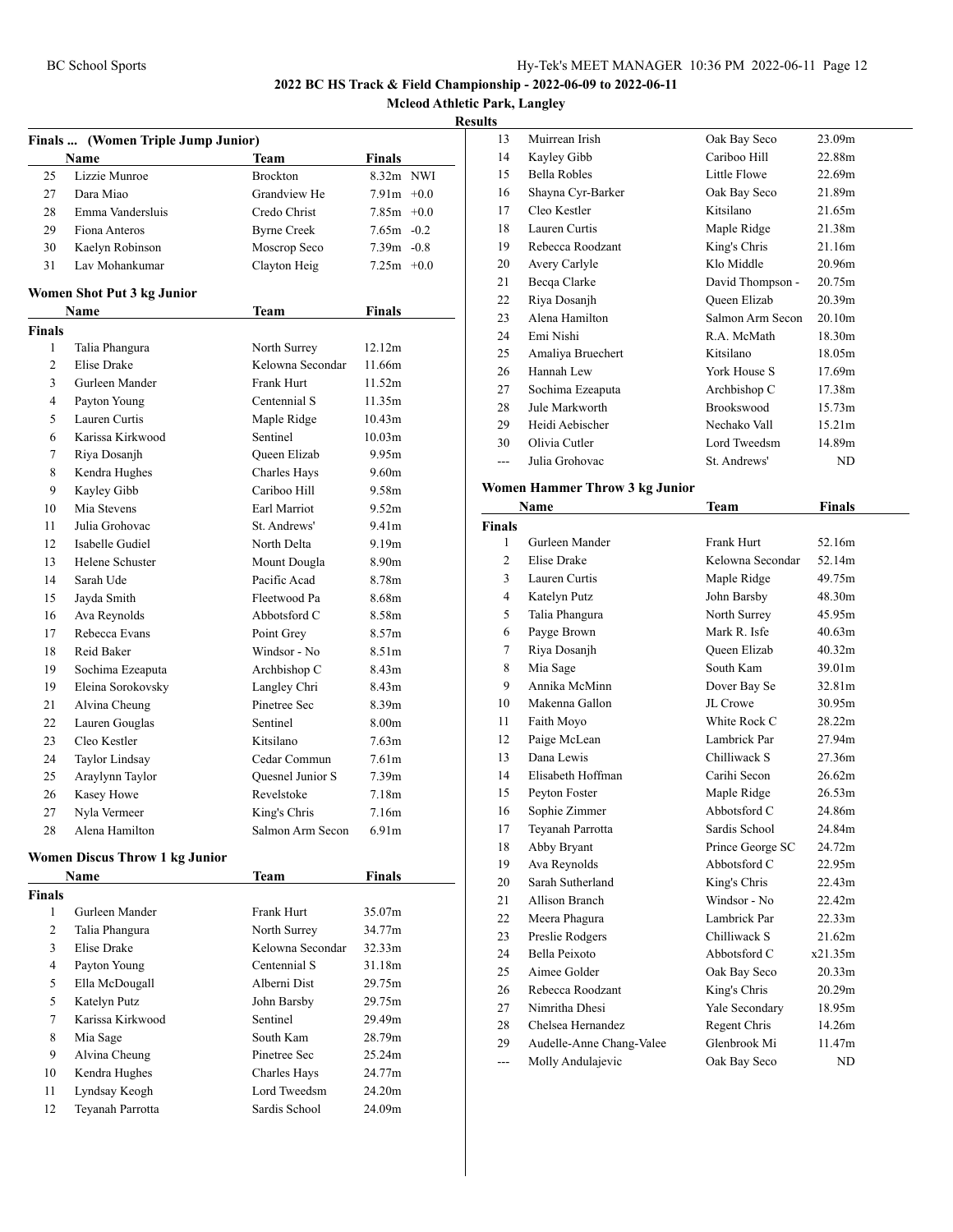**Mcleod Athletic Park, Langley**

#### **Results**

| Women Javelin Throw 500 gram Junior |                     |                     |                    |  |
|-------------------------------------|---------------------|---------------------|--------------------|--|
|                                     | <b>Name</b>         | <b>Team</b>         | Finals             |  |
| Finals                              |                     |                     |                    |  |
| 1                                   | Erika Burry         | <b>GP</b> Vanier    | 37.28m             |  |
| $\overline{c}$                      | Elan Huen           | Oak Bay Seco        | 32.06m             |  |
| 3                                   | Brynne Smith        | Salmon Arm Secon    | 30.86m             |  |
| 4                                   | Victoria Hall       | Alberni Dist        | 30.73m             |  |
| 5                                   | Maya Wojcik         | Maple Ridge         | 29.84m             |  |
| 6                                   | Amaliya Bruechert   | Kitsilano           | 28.93m             |  |
| 7                                   | Corinna Talbot      | New Westmins        | 28.03m             |  |
| 8                                   | Anna Ignatyeva      | Gladstone           | 27.88m             |  |
| 9                                   | Karissa Kirkwood    | Sentinel            | 27.87m             |  |
| 10                                  | Reid Baker          | Windsor - No        | 27.78m             |  |
| 11                                  | Abby Bryant         | Prince George SC    | 26.81m             |  |
| 12                                  | Jule Markworth      | <b>Brookswood</b>   | 26.22m             |  |
| 13                                  | Lisa De David       | South Delta         | 26.08m             |  |
| 14                                  | Maliyah Mendoza     | <b>Burnaby Sout</b> | 25.66m             |  |
| 15                                  | Meagan McKay        | Sullivan Hei        | 23.92m             |  |
| 16                                  | <b>Bella Robles</b> | Little Flowe        | 23.59m             |  |
| 17                                  | Kailey McKay        | Sullivan Hei        | 22.99m             |  |
| 18                                  | Ehsher Gay Wah      | Langley Seco        | 22.92m             |  |
| 19                                  | Kasey Howe          | Revelstoke          | 22.69m             |  |
| 20                                  | Shayna Cyr-Barker   | Oak Bay Seco        | 22.01m             |  |
| 21                                  | Devan Lansdowne     | Salmon Arm Secon    | 20.96m             |  |
| 22                                  | Avery Carlyle       | Klo Middle          | 20.69m             |  |
| 23                                  | Zannia Samuels      | Steveston Lo        | 20.33m             |  |
| 24                                  | Alvina Cheung       | Pinetree Sec        | 19.75m             |  |
| 25                                  | Mackenzie Bell      | Elphinstone         | 18.93 <sub>m</sub> |  |
| 26                                  | Maddy Potter        | Johnston Hei        | 18.66m             |  |
| 27                                  | Kendra Hughes       | Charles Hays        | 18.15m             |  |
| 28                                  | Esther Wafula       | Johnston Hei        | 17.99m             |  |
| 29                                  | Amy Xu              | Meadowridge         | 17.66m             |  |
| ---                                 | Christel Mazzek     | St. John Bre        | <b>FOUL</b>        |  |
| ---                                 | Elisabeth Hoffman   | Carihi Secon        | <b>FOUL</b>        |  |

#### **Heptathlon: #5 Women 200 Meter Dash Junior Heptathlon**

| Name          |                    | <b>Team</b>      | Finals |     |
|---------------|--------------------|------------------|--------|-----|
| <b>Finals</b> |                    |                  |        |     |
| 1             | Marlena Tresnjo    | Handsworth       | 27.24  | 692 |
| 2             | Keshi Olson        | Abbotsford C     | 28.02  | 629 |
| 3             | Elise Trinder      | Lord Byng        | 28.03  | 628 |
| 4             | Sara Altamirano    | <b>STA</b>       | 28.07  | 625 |
| 5             | Ava Eichhorst      | Southridge S     | 28.20  | 615 |
| 6             | Katya Pentecost    | Penticton High S | 28.22  | 614 |
| 7             | Kaitlin Gelowitz   | Walnut Grove     | 28.76  | 572 |
| 8             | Annalise Stelnicki | Walnut Grove     | 28.80  | 569 |
| 9             | Audrey Vennesland  | Windsor - No     | 28.94  | 559 |
| 10            | Alexis Schoenroth  | Ecole Salish     | 28.98  | 556 |
| 11            | Tianna Zuidhof     | King's Chris     | 29.00  | 554 |
| 12            | Anna Kruk          | Crofton Hous     | 29.10  | 547 |
| 13            | Karissa Kirkwood   | Sentinel         | 29.12  | 545 |
| 14            | Kristin Kampman    | Abbotsford C     | 29.38  | 526 |
| 15            | Lydia Paris        | Nanaimo Dist     | 29.40  | 525 |
| 16            | Rebecca Roodzant   | King's Chris     | 29.69  | 504 |
| 17            | Poppy Mellenger    | White Rock C     | 30.20  | 468 |

| 18 | Nyla Vermeer       | King's Chris | 30.36 | 457 |  |
|----|--------------------|--------------|-------|-----|--|
| 19 | Mia Stevens        | Earl Marriot | 31.19 | 402 |  |
| 20 | Kailey McKay       | Sullivan Hei | 31.45 | 386 |  |
| 21 | Laila Abrahams     | Crofton Hous | 31.71 | 369 |  |
| 22 | Faith Moyo         | White Rock C | 33.78 | 251 |  |
| 23 | Brooklyn Vanegmond | Credo Christ | 35.16 | 184 |  |
|    |                    |              |       |     |  |

#### **Heptathlon: #7 Women 800 Meter Run Junior Heptathlon**

|                | Name               | Team                | Finals  |     |
|----------------|--------------------|---------------------|---------|-----|
| <b>Finals</b>  |                    |                     |         |     |
| 1              | Sara Altamirano    | <b>STA</b>          | 2:32.31 | 664 |
| $\overline{2}$ | Tianna Zuidhof     | King's Chris        | 2:32.68 | 660 |
| 3              | Annalise Stelnicki | <b>Walnut Grove</b> | 2:34.70 | 635 |
| 4              | Anna Kruk          | Crofton Hous        | 2:38.65 | 588 |
| 5              | Rebecca Roodzant   | King's Chris        | 2:39.28 | 581 |
| 6              | Kristin Kampman    | Abbotsford C        | 2:39.89 | 574 |
| 7              | Keshi Olson        | Abbotsford C        | 2:40.45 | 568 |
| 8              | Marlena Tresnjo    | Handsworth          | 2:42.87 | 540 |
| 9              | Lydia Paris        | Nanaimo Dist        | 2:43.02 | 539 |
| 10             | Kaitlin Gelowitz   | <b>Walnut Grove</b> | 2:44.28 | 525 |
| 11             | Audrey Vennesland  | Windsor - No        | 2:47.08 | 494 |
| 12             | Elise Trinder      | Lord Byng           | 2:47.76 | 487 |
| 13             | Alexis Schoenroth  | Ecole Salish        | 2:48.28 | 482 |
| 14             | Karissa Kirkwood   | Sentinel            | 2:48.94 | 475 |
| 15             | Mia Stevens        | Earl Marriot        | 2:49.35 | 470 |
| 16             | Ava Eichhorst      | Southridge S        | 2:51.58 | 447 |
| 17             | Poppy Mellenger    | White Rock C        | 2:51.93 | 444 |
| 18             | Laila Abrahams     | Crofton Hous        | 2:58.36 | 381 |
| 19             | Kailey McKay       | Sullivan Hei        | 3:03.66 | 332 |
| 20             | Nyla Vermeer       | King's Chris        | 3:07.88 | 295 |
| 21             | Faith Moyo         | White Rock C        | 3:09.21 | 284 |
| 22             | Brooklyn Vanegmond | Credo Christ        | 3:12.77 | 256 |
| 23             | Katya Pentecost    | Penticton High S    | 3:17.62 | 219 |

#### **Heptathlon: #3 Women 80 Meter Hurdles Junior Heptathlon**

|                | Name              | Team                | <b>Finals</b> |     |
|----------------|-------------------|---------------------|---------------|-----|
| <b>Finals</b>  |                   |                     |               |     |
| 1              | Marlena Tresnjo   | Handsworth          | 12.96         | 693 |
| $\overline{c}$ | Ava Eichhorst     | Southridge S        | 13.28         | 649 |
| 3              | Lydia Paris       | Nanaimo Dist        | 13.33         | 642 |
| 4              | Kaitlin Gelowitz  | <b>Walnut Grove</b> | 13.34         | 641 |
| 5              | Keshi Olson       | Abbotsford C        | 13.62         | 603 |
| 6              | Anna Kruk         | Crofton Hous        | 13.72         | 590 |
| 7              | Alexis Schoenroth | Ecole Salish        | 13.85         | 573 |
| 8              | Audrey Vennesland | Windsor - No        | 14.01         | 553 |
| 9              | Mia Stevens       | Earl Marriot        | 14.19         | 530 |
| 10             | Sara Altamirano   | <b>STA</b>          | 14.23         | 525 |
| 11             | Tianna Zuidhof    | King's Chris        | 14.32         | 514 |
| 12             | Poppy Mellenger   | White Rock C        | 14.32         | 514 |
| 13             | Rebecca Roodzant  | King's Chris        | 14.35         | 510 |
| 14             | Kristin Kampman   | Abbotsford C        | 14.36         | 509 |
| 15             | Nyla Vermeer      | King's Chris        | 14.54         | 487 |
| 16             | Meagan McKay      | Sullivan Hei        | 14.93         | 441 |
| 17             | Kailey McKay      | Sullivan Hei        | 15.34         | 396 |
| 18             | Elise Trinder     | Lord Byng           | 15.35         | 394 |
| 19             | Karissa Kirkwood  | Sentinel            | 16.00         | 327 |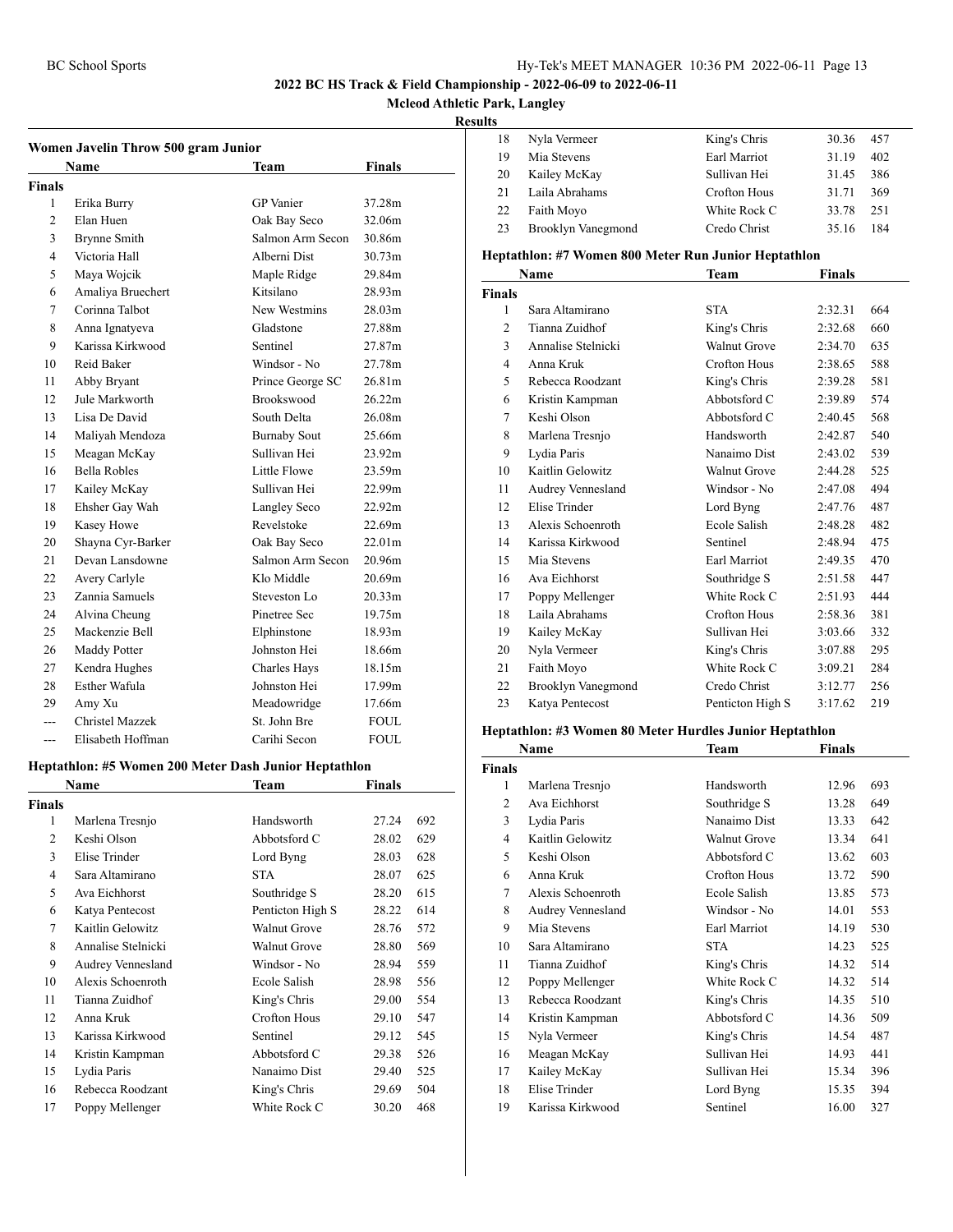**Mcleod Athletic Park, Langley**

#### **Results**

|                          | <b>Name</b>                                      | <b>Team</b>         | Finals            |     |
|--------------------------|--------------------------------------------------|---------------------|-------------------|-----|
| 20                       | Laila Abrahams                                   | <b>Crofton Hous</b> | 16.51             | 277 |
| 21                       | Katya Pentecost                                  | Penticton High S    | 16.66             | 264 |
| 22                       | Annalise Stelnicki                               | Walnut Grove        | 16.78             | 253 |
| 23                       | Faith Moyo                                       | White Rock C        | 18.65             | 112 |
| 24                       | Brooklyn Vanegmond                               | Credo Christ        | 18.69             | 109 |
|                          | Heptathlon: #1 Women High Jump Junior Heptathlon |                     |                   |     |
|                          | Name                                             | Team                | <b>Finals</b>     |     |
| <b>Finals</b>            |                                                  |                     |                   |     |
| 1                        | Marlena Tresnjo                                  | Handsworth          | 1.62m             | 759 |
| $\overline{c}$           | Kaitlin Gelowitz                                 | <b>Walnut Grove</b> | 1.56m             | 689 |
| 3                        | Keshi Olson                                      | Abbotsford C        | 1.53 <sub>m</sub> | 655 |
| $\overline{4}$           | Ava Eichhorst                                    | Southridge S        | 1.50 <sub>m</sub> | 621 |
| 5                        | Lydia Paris                                      | Nanaimo Dist        | 1.47 <sub>m</sub> | 588 |
| 6                        | Anna Kruk                                        | <b>Crofton Hous</b> | 1.44m             | 555 |
| 7                        | Elise Trinder                                    | Lord Byng           | 1.41m             | 523 |
| 8                        | Tianna Zuidhof                                   | King's Chris        | 1.38 <sub>m</sub> | 491 |
| 8                        | Alexis Schoenroth                                | Ecole Salish        | 1.38 <sub>m</sub> | 491 |
| 8                        | Meagan McKay                                     | Sullivan Hei        | 1.38 <sub>m</sub> | 491 |
| 8                        | Mia Stevens                                      | Earl Marriot        | 1.38 <sub>m</sub> | 491 |
| 12                       | Katya Pentecost                                  | Penticton High S    | 1.35m             | 460 |
| 12                       | Kailey McKay                                     | Sullivan Hei        | 1.35m             | 460 |
| 14                       | Sara Altamirano                                  | <b>STA</b>          | 1.32 <sub>m</sub> | 429 |
| 15                       | Audrey Vennesland                                | Windsor - No        | 1.29m             | 399 |
| 15                       | Annalise Stelnicki                               | <b>Walnut Grove</b> | 1.29m             | 399 |
| 15                       | Rebecca Roodzant                                 | King's Chris        | 1.29m             | 399 |
| 15                       | Kristin Kampman                                  | Abbotsford C        | 1.29m             | 399 |
| 19                       | Poppy Mellenger                                  | White Rock C        | 1.26m             | 369 |
| 19                       | Faith Moyo                                       | White Rock C        | 1.26m             | 369 |
| 21                       | Karissa Kirkwood                                 | Sentinel            | 1.23m             | 340 |
| 22                       | Laila Abrahams                                   | Crofton Hous        | 1.20 <sub>m</sub> | 312 |
| $\overline{a}$           | Brooklyn Vanegmond                               | Credo Christ        | NΗ                |     |
| $--$                     | Nyla Vermeer                                     | King's Chris        | NΗ                |     |
|                          |                                                  |                     |                   |     |
|                          | Heptathlon: #2 Women Long Jump Junior Heptathlon |                     |                   |     |
|                          | Name                                             | Team                | <b>Finals</b>     |     |
| <b>Finals</b>            |                                                  |                     |                   |     |
| 1                        | Marlena Tresnjo                                  | Handsworth          | 4.87m             | 524 |
| 2                        | Sara Altamirano                                  | <b>STA</b>          | 4.59m             | 451 |
| 3                        | Kaitlin Gelowitz                                 | Walnut Grove        | 4.56m             | 443 |
| $\overline{\mathcal{L}}$ | Mia Stevens                                      | Earl Marriot        | 4.44m             | 413 |
| 5                        | Ava Eichhorst                                    | Southridge S        | 4.43m             | 411 |
| 6                        | Lydia Paris                                      | Nanaimo Dist        | 4.36m             | 393 |
| 7                        | Keshi Olson                                      | Abbotsford C        | 4.35m             | 391 |
| 8                        | Anna Kruk                                        | <b>Crofton Hous</b> | 4.29m             | 376 |
| 9                        | Alexis Schoenroth                                | Ecole Salish        | 4.28m             | 374 |
| 10                       | Katya Pentecost                                  | Penticton High S    | 4.26m             | 369 |
| 11                       | Audrey Vennesland                                | Windsor - No        | 4.17m             | 347 |
| 12                       | Tianna Zuidhof                                   | King's Chris        | 4.13m             | 338 |
| 13                       | Karissa Kirkwood                                 | Sentinel            | 4.06m             | 322 |
| 14                       | Elise Trinder                                    | Lord Byng           | 4.05m             | 319 |
| 15                       | Laila Abrahams                                   | Crofton Hous        | 3.84m             | 272 |
| 16                       | Kristin Kampman                                  | Abbotsford C        | 3.81 <sub>m</sub> | 265 |
|                          | Kailey McKay                                     | Sullivan Hei        | 3.77 <sub>m</sub> | 257 |

| Annalise Stelnicki | <b>Walnut Grove</b> | 3.66m             | 233 |
|--------------------|---------------------|-------------------|-----|
| Poppy Mellenger    | White Rock C        | 3.51 <sub>m</sub> | 202 |
| Rebecca Roodzant   | King's Chris        | 3.50 <sub>m</sub> | 200 |
| Nyla Vermeer       | King's Chris        | 3.32m             | 165 |
| Faith Moyo         | White Rock C        | 3.28 <sub>m</sub> | 157 |
| Brooklyn Vanegmond | Credo Christ        | 3.15m             | 133 |
|                    |                     |                   |     |

#### **Heptathlon: #6 Women Shot Put Junior Heptathlon**

|                | Name               | Team                | <b>Finals</b>     |     |
|----------------|--------------------|---------------------|-------------------|-----|
| <b>Finals</b>  |                    |                     |                   |     |
| 1              | Karissa Kirkwood   | Sentinel            | 9.82 <sub>m</sub> | 518 |
| $\overline{c}$ | Mia Stevens        | Earl Marriot        | 9.66m             | 507 |
| 3              | Kailey McKay       | Sullivan Hei        | 9.55m             | 500 |
| $\overline{4}$ | Keshi Olson        | Abbotsford C        | 8.67m             | 443 |
| 5              | Ava Eichhorst      | Southridge S        | 8.52m             | 433 |
| 6              | Elise Trinder      | Lord Byng           | 8.15m             | 409 |
| 7              | Marlena Tresnjo    | Handsworth          | 8.01m             | 400 |
| 8              | Kaitlin Gelowitz   | <b>Walnut Grove</b> | 7.99 <sub>m</sub> | 399 |
| 9              | Rebecca Roodzant   | King's Chris        | 7.62m             | 375 |
| 10             | Anna Kruk          | Crofton Hous        | 7.44m             | 363 |
| 11             | Poppy Mellenger    | White Rock C        | 6.99 <sub>m</sub> | 334 |
| 12             | Faith Moyo         | White Rock C        | 6.94 <sub>m</sub> | 331 |
| 13             | Tianna Zuidhof     | King's Chris        | 6.89 <sub>m</sub> | 328 |
| 13             | Audrey Vennesland  | Windsor - No        | 6.89 <sub>m</sub> | 328 |
| 15             | Sara Altamirano    | <b>STA</b>          | 6.68m             | 315 |
| 16             | Lydia Paris        | Nanaimo Dist        | 6.59m             | 309 |
| 17             | Katya Pentecost    | Penticton High S    | 6.57m             | 308 |
| 18             | Brooklyn Vanegmond | Credo Christ        | 6.54m             | 306 |
| 19             | Laila Abrahams     | <b>Crofton Hous</b> | 6.42m             | 298 |
| 20             | Annalise Stelnicki | <b>Walnut Grove</b> | 6.40 <sub>m</sub> | 297 |
| 21             | Kristin Kampman    | Abbotsford C        | 6.30 <sub>m</sub> | 290 |
| 22             | Nyla Vermeer       | King's Chris        | 5.75m             | 255 |
| ---            | Alexis Schoenroth  | Ecole Salish        | <b>FOUL</b>       |     |

#### **Heptathlon: #4 Women Javelin Throw Junior Heptathlon**

|                | Name               | Team                | Finals             |     |
|----------------|--------------------|---------------------|--------------------|-----|
| <b>Finals</b>  |                    |                     |                    |     |
| 1              | Ava Eichhorst      | Southridge S        | 29.27m             | 463 |
| $\overline{c}$ | Mia Stevens        | Earl Marriot        | 28.36m             | 446 |
| 3              | Karissa Kirkwood   | Sentinel            | 27.40m             | 427 |
| 4              | Annalise Stelnicki | <b>Walnut Grove</b> | 25.17m             | 385 |
| 5              | Rebecca Roodzant   | King's Chris        | 24.67m             | 376 |
| 6              | Keshi Olson        | Abbotsford C        | 24.64m             | 376 |
| 7              | Kailey McKay       | Sullivan Hei        | 24.00m             | 364 |
| 7              | Nyla Vermeer       | King's Chris        | 24.00m             | 364 |
| 9              | Lydia Paris        | Nanaimo Dist        | 23.99m             | 363 |
| 10             | Tianna Zuidhof     | King's Chris        | 22.49m             | 335 |
| 11             | Elise Trinder      | Lord Byng           | 22.32m             | 332 |
| 12             | Anna Kruk          | <b>Crofton Hous</b> | 20.35m             | 295 |
| 13             | Sara Altamirano    | <b>STA</b>          | 20.33 <sub>m</sub> | 295 |
| 14             | Kaitlin Gelowitz   | <b>Walnut Grove</b> | 20.14m             | 291 |
| 15             | Faith Moyo         | White Rock C        | 20.10 <sub>m</sub> | 291 |
| 16             | Marlena Tresnjo    | Handsworth          | 19.42m             | 278 |
| 17             | Kristin Kampman    | Abbotsford C        | 19.14m             | 273 |
| 18             | Katya Pentecost    | Penticton High S    | 17.89m             | 250 |
| 19             | Audrey Vennesland  | Windsor - No        | 17.78m             | 248 |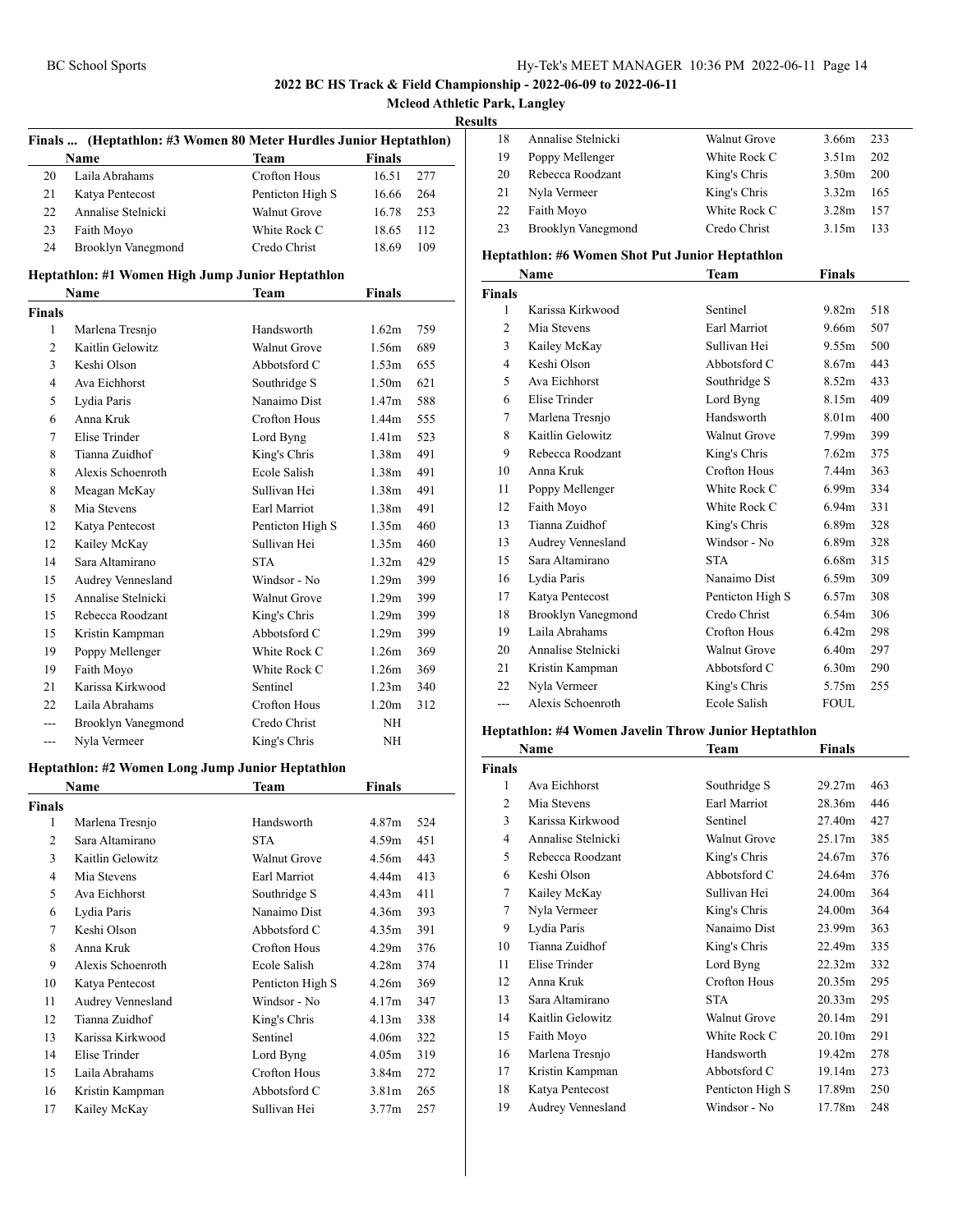**Mcleod Athletic Park, Langley**

#### **Results**

|                | Finals  (Heptathlon: #4 Women Javelin Throw Junior Heptathlon) |                     |               |     |
|----------------|----------------------------------------------------------------|---------------------|---------------|-----|
|                | Name                                                           | <b>Team</b>         | Finals        |     |
| 20             | Poppy Mellenger                                                | White Rock C        | 16.83m        | 230 |
| 21             | Laila Abrahams                                                 | Crofton Hous        | 15.08m        | 198 |
| 22             | <b>Brooklyn Vanegmond</b>                                      | Credo Christ        | 13.06m        | 161 |
| 23             | Alexis Schoenroth                                              | Ecole Salish        | 11.45m        | 132 |
|                | Women Heptathlon Junior                                        |                     |               |     |
|                | Name                                                           | Team                | <b>Finals</b> |     |
| <b>Finals</b>  |                                                                |                     |               |     |
| 1              | Marlena Tresnjo                                                | Handsworth          | 3886          |     |
| $\overline{c}$ | Keshi Olson                                                    | Abbotsford C        | 3665          |     |
| 3              | Ava Eichhorst                                                  | Southridge S        | 3639          |     |
| 4              | Kaitlin Gelowitz                                               | <b>Walnut Grove</b> | 3560          |     |
| 5              | Lydia Paris                                                    | Nanaimo Dist        | 3359          |     |
| 6              | Anna Kruk                                                      | <b>Crofton Hous</b> | 3314          |     |
| 7              | Sara Altamirano                                                | <b>STA</b>          | 3304          |     |
| 8              | Mia Stevens                                                    | Earl Marriot        | 3259          |     |
| 9              | Tianna Zuidhof                                                 | King's Chris        | 3220          |     |
| 10             | Elise Trinder                                                  | Lord Byng           | 3092          |     |
| 11             | Karissa Kirkwood                                               | Sentinel            | 2954          |     |
| 12             | Rebecca Roodzant                                               | King's Chris        | 2945          |     |
| 13             | Audrey Vennesland                                              | Windsor - No        | 2928          |     |
| 14             | Kristin Kampman                                                | Abbotsford C        | 2836          |     |
| 15             | Annalise Stelnicki                                             | <b>Walnut Grove</b> | 2771          |     |
| 16             | Kailey McKay                                                   | Sullivan Hei        | 2695          |     |
| 17             | Alexis Schoenroth                                              | Ecole Salish        | 2608          |     |
| 18             | Poppy Mellenger                                                | White Rock C        | 2561          |     |
| 19             | Katya Pentecost                                                | Penticton High S    | 2484          |     |
| 20             | Laila Abrahams                                                 | Crofton Hous        | 2107          |     |
| 21             | Nyla Vermeer                                                   | King's Chris        | 2023          |     |
| 22             | Faith Moyo                                                     | White Rock C        | 1795          |     |
| 23             | Brooklyn Vanegmond                                             | Credo Christ        | 1149          |     |
|                | Women 1500 Meter Race Walk Junior                              |                     |               |     |
|                | Name                                                           | Team                | Finals        |     |
| <b>Finals</b>  |                                                                |                     |               |     |
| 1              | Grace Wong                                                     | Killarney           | 7:48.93       |     |
| 2              | Annika Lundman                                                 | Dover Bay Se        | 7:54.27       |     |
| 3              | Annette Blumel                                                 | Quamichan Sc        | 8:29.48       |     |
| 4              | Agathe Lafracois                                               | <b>Brooks Secon</b> | 8:37.33       |     |
| 5              | Rhiannon Henley                                                | <b>Brockton</b>     | 9:08.41       |     |
| 6              | Danielle Chu                                                   | Lord Byng           | 9:10.07       |     |
| 7              | Danielle Trividic                                              | Sir Charles         | 9:14.68       |     |
| 8              | <b>Laurel Tews</b>                                             | White Rock C        | 9:16.34       |     |
| 9              | <b>Emily Kavelaars</b>                                         | Crofton Hous        | 9:18.43       |     |
| 10             | Sarah Sutherland                                               | King's Chris        | 9:30.74       |     |
| 11             | Isabelle Chay                                                  | St. Thomas M        | 9:53.33       |     |
| 12             | Elise Roy                                                      | Walnut Grove        | 9:53.91       |     |
| 13             | Eliana Bergen                                                  | Walnut Grove        | 9:57.77       |     |
| 14             | Aaliyah Vroege                                                 | GW Graham -         |               |     |
|                |                                                                |                     | 9:59.17       |     |
| 15             | Amya Carlson                                                   | Mount Slesse        | 10:06.96      |     |
| 16             | Sihi Sandesh                                                   | West Point G        | 10:09.66      |     |
| 17             | Therese Nguyen                                                 | Ecole Salish        | 10:10.42      |     |
| 18             | Zoe Olson                                                      | Dr Charles B        | 10:17.55      |     |
| 19             | Sandra Wang                                                    | Brockton            | 10:20.18      |     |

| مد      |                  |                 |            |  |
|---------|------------------|-----------------|------------|--|
| 20      | Glenn Nowak      | Oak Bay Seco    | 10:24.13   |  |
| 21      | Rachel Fang      | White Rock C    | 10:30.71   |  |
| 22      | Lizzie Munroe    | <b>Brockton</b> | x10:34.35  |  |
| 23      | Victoria Luna    | White Rock C    | x10:36.50  |  |
| 24      | Olivia Burge     | White Rock C    | x10:44.19  |  |
| 25      | Vanessa Bakewell | King's Chris    | 11:09.99   |  |
| 26      | Sydney Alexander | Abbotsford C    | 11:22.09   |  |
| 27      | Isabelle Joiner  | Oak Bay Seco    | 12:57.62   |  |
| 28      | Nafeesa Ala      | Princess Mar    | 15:10.09   |  |
| ---     | Maialee Decker   | Maple Ridge     | <b>DNF</b> |  |
| $- - -$ | Marlee McLeod    | Lambrick Par    | DO         |  |
|         |                  |                 |            |  |

#### **Women 100 Meter Dash Senior**

|                | Name                   | Team                | <b>Prelims</b>  |
|----------------|------------------------|---------------------|-----------------|
|                | <b>Preliminaries</b>   |                     |                 |
| 1              | Jaeland Cummings       | Notre Dame R        | 12.40Q-1.7      |
| 2              | Jordyn Reed            | <b>Crofton Hous</b> | 12.54Q-0.5      |
| 3              | Kerlinda Chatwin       | Elgin Park S        | 12.760-1.5      |
| $\overline{4}$ | Serena Kennedy-Hailu   | Terry Fox Se        | 13.16Q-1.6      |
| 5              | Tanya Dhanoa           | <b>Enver Creek</b>  | $12.96q - 1.5$  |
| 6              | <b>Emily Stevenson</b> | King's Chris        | 13.24q -0.5     |
| 7              | Jolie Penstock         | Lord Byng           | $13.24q - 1.5$  |
| 8              | Skylar Sanoy           | Reynolds Sec        | $13.25q - 1.6$  |
| 9              | Aliyah Adomi           | Maple Ridge         | $13.40 -1.7$    |
| 10             | Lauren Ebel            | Dr Charles B        | $13.42 - 0.5$   |
| 11             | Charlotte Kiesner      | Okanagan Mission    | $13.45 - 0.5$   |
| 12             | Isabella Korkor        | Kwantlen Par        | $13.48 - 1.7$   |
| 12             | Jacinda Fleming        | Abbotsford C        | $13.48 - 1.6$   |
| 14             | Morgan Hutchison       | West Point G        | $13.49 - 1.5$   |
| 15             | Ahmoon Bakare          | King George         | $13.55 - 1.7$   |
| 16             | Mya Morgan             | Oak Bay Seco        | $13.58 - 0.5$   |
| 17             | Kailey (horel) Biggs   | Highland Sec        | $13.63 - 1.5$   |
| 18             | Ana Erdevicki          | Magee               | $13.65 - 1.6$   |
| 19             | Kt Toering             | Westsyde Sec        | $13.67 - 1.6$   |
| 20             | Amy Filip              | Pacific Acad        | $13.72 - 1.5$   |
| 21             | Emmylou Grieve         | David Thompson -    | $13.72 - 1.5$   |
| 22             | Joanna Cao             | <b>Walnut Grove</b> | $13.74 - 1.7$   |
| 23             | Anne Louise Aguch      | Oak Bay Seco        | 13.86 -1.5      |
| 24             | Lindsay Hofmann        | <b>Burnaby Moun</b> | $13.87 - 0.5$   |
| 25             | Mia Cameron            | Reynolds Sec        | $14.06 - 1.6$   |
| 26             | Rebekah Patkau         | Langley Fund        | $14.07 - 1.7$   |
| 27             | Lauryn Marklinger      | Lake City Se        | $14.12 - 1.6$   |
| 28             | Destiny Amadin         | Tamanawis Se        | $14.17 - 1.7$   |
| 29             | <b>Bridie Hickisch</b> | Smithers Sec        | $15.04 - 0.5$   |
| 30             | Krysthina Vlahovic     | Fraser Heigh        | $-1.6$<br>18.23 |
| ---            | Ellie Donahue          | Kelowna Secondar    | DQ $-0.5$       |

#### **Women 100 Meter Dash Senior**

|               | Name                 | Team         | <b>Finals</b> |
|---------------|----------------------|--------------|---------------|
| <b>Finals</b> |                      |              |               |
|               | Jaeland Cummings     | Notre Dame R | $12.10 - 1.1$ |
| 2             | Jordyn Reed          | Crofton Hous | $12.32 - 1.1$ |
| 3             | Serena Kennedy-Hailu | Terry Fox Se | $12.53 - 1.1$ |
| 4             | Kerlinda Chatwin     | Elgin Park S | $12.60 - 1.1$ |
| 5             | Jolie Penstock       | Lord Byng    | $12.89 - 1.1$ |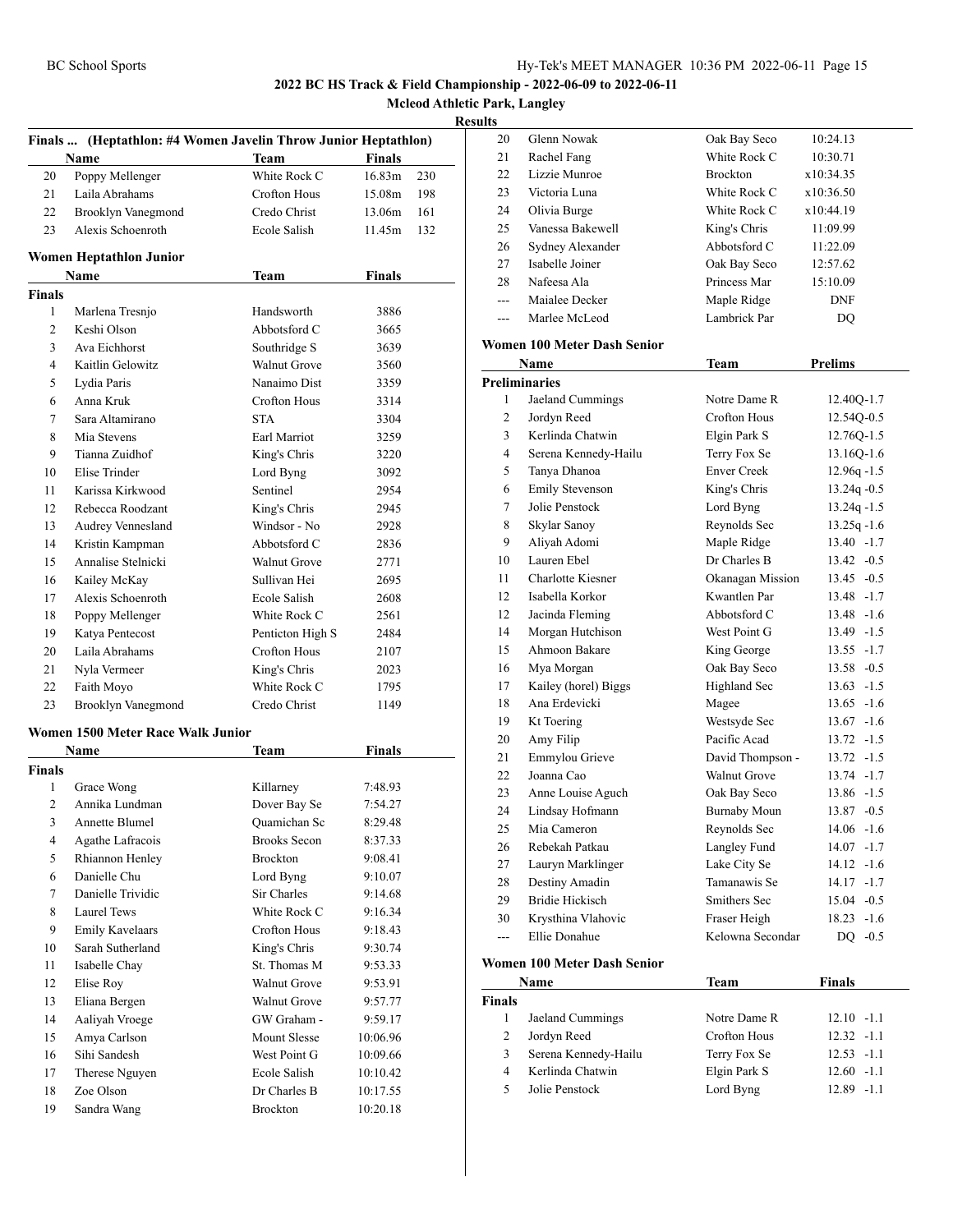**Mcleod Athletic Park, Langley**

|                | Finals  (Women 100 Meter Dash Senior)      |                    |                |
|----------------|--------------------------------------------|--------------------|----------------|
|                | Name                                       | Team               | Finals         |
| 6              | Tanya Dhanoa                               | <b>Enver Creek</b> | $13.12 -1.1$   |
| 7              | Skylar Sanoy                               | Reynolds Sec       | $13.19 - 1.1$  |
| 8              | <b>Emily Stevenson</b>                     | King's Chris       | $13.28 - 1.1$  |
|                | <b>Women 200 Meter Dash Senior</b>         |                    |                |
|                | Name                                       | Team               | <b>Prelims</b> |
|                | <b>Preliminaries</b>                       |                    |                |
| 1              | Jaeland Cummings                           | Notre Dame R       | 25.76Q-2.0     |
| 2              | Tanya Dhanoa                               | <b>Enver Creek</b> | 26.91Q-3.8     |
| 3              | Isabella Korkor                            | Kwantlen Par       | 27.05Q-1.4     |
| 4              | Serena Kennedy-Hailu                       | Terry Fox Se       | 27.07Q-4.0     |
| 5              | Sonya Urbanowicz                           | Dover Bay Se       | $26.57q -2.0$  |
| 6              | Elly McDowell-Mitchell                     | Oak Bay Seco       | $27.03q - 3.8$ |
| 7              | Amelia Kristen                             | Crofton Hous       | $27.19q - 3.8$ |
| 8              | Jacinda Fleming                            | Abbotsford C       | $27.22q - 1.4$ |
| 9              | Rio Trotzuk                                | West Van           | $27.25 -1.4$   |
| 10             | Kailey (horel) Biggs                       | Highland Sec       | 27.48 -1.4     |
| 11             | <b>Charlotte Kiesner</b>                   | Okanagan Mission   | $27.62 - 4.0$  |
| 12             | <b>Emily Stevenson</b>                     | King's Chris       | $27.69 - 3.8$  |
| 13             | Morgan Hutchison                           | West Point G       | 27.78 -4.0     |
| 14             | Ellie Donahue                              | Kelowna Secondar   | 27.98 -3.8     |
| 15             | Marylou Djida                              | Jules-Verne        | $28.00 -2.0$   |
| 16             | Alexandria Veitch                          | Seycove            | $28.00 - 4.0$  |
| 17             | Mya Morgan                                 | Oak Bay Seco       | $28.13 - 4.0$  |
| 18             | Kaiya Hamada                               | R.A. McMath        | $28.40 -2.0$   |
| 19             | Sadie Dickinson                            | Oak Bay Seco       | $28.53 - 3.8$  |
| 20             | Bryer McLean                               | Smithers Sec       | 28.72 -1.4     |
| 21             | Sarah Austin                               | St. Thomas M       | $28.76 - 4.0$  |
| 22             | Aliyah Adomi                               | Maple Ridge        | 28.81 -1.4     |
| 23             | Victoria Barry                             | Vernon Chris       | $29.02 -2.0$   |
| 24             | Saige Black                                | Selkirk            | 29.04 -1.4     |
| 25             | Grace Gin                                  | Fraser Heigh       | $29.19 - 2.0$  |
| 26             | Francesca Fiasella Garbarino               | Aldergrove C       | $29.26 - 3.8$  |
| 27             | Destiny Amadin                             | Tamanawis Se       | $29.28 - 1.4$  |
| 28             | Emma Blair                                 | Correlieu          | 29.85 -4.0     |
|                |                                            |                    |                |
|                | <b>Women 200 Meter Dash Senior</b><br>Name | Team               | <b>Finals</b>  |
| <b>Finals</b>  |                                            |                    |                |
| 1              | Jaeland Cummings                           | Notre Dame R       | 25.44 - 2.4    |
| 2              | Tanya Dhanoa                               | <b>Enver Creek</b> | $26.30 -2.4$   |
| 3              | Elly McDowell-Mitchell                     | Oak Bay Seco       | 26.54 -2.4     |
| $\overline{4}$ | Serena Kennedy-Hailu                       | Terry Fox Se       | $26.57 -2.4$   |
| 5              | Amelia Kristen                             | Crofton Hous       | $26.78 - 2.4$  |
| 6              | Isabella Korkor                            | Kwantlen Par       | $26.82 -2.4$   |
| 7              | Sonya Urbanowicz                           | Dover Bay Se       | $27.05 -2.4$   |
| 8              | Jacinda Fleming                            | Abbotsford C       | 27.92 -2.4     |
|                | <b>Women 400 Meter Dash Senior</b>         |                    |                |
|                | <b>Name</b>                                | Team               | <b>Prelims</b> |
|                | <b>Preliminaries</b>                       |                    |                |
| 1              | Elly McDowell-Mitchell                     | Oak Bay Seco       | 1:00.27Q       |

| ults                 |                                    |                                     |                    |
|----------------------|------------------------------------|-------------------------------------|--------------------|
| 2                    | Teodora Lojpur                     | <b>Burnaby Moun</b>                 | 1:00.61Q           |
| 3                    | Alexandria Veitch                  | Seycove                             | 1:00.67Q           |
| 4                    | Ines Ciccateri                     | Oak Bay Seco                        | 1:01.27Q           |
| 5                    | Kerlinda Chatwin                   | Elgin Park S                        | 1:01.89q           |
| 6                    | Kalima Ngobi                       | Heritage Woo                        | 1:02.23q           |
| 7                    | Mia Cameron                        | Reynolds Sec                        | 1:03.16q           |
| 8                    | Steph Millar                       | George Elliot                       | 1:03.62q           |
| 9                    | Morgan Hutchison                   | West Point G                        | 1:03.79            |
| 10                   | Caillie Vicars                     | Salmon Arm Secon                    | 1:03.93            |
| 11                   | Alexandra Bradford-Patterson       | West Point G                        | 1:03.95            |
| 12                   | Sadie Dickinson                    | Oak Bay Seco                        | 1:04.01            |
| 13                   | Naomi Brown                        | Abbotsford C                        | 1:04.06            |
| 14                   | Claire Nichol                      | Holy Cross R                        | 1:04.15            |
| 15                   | Jenna Howarth                      | Steveston Lo                        | 1:04.19            |
| 16                   | Kaiya Hamada                       | R.A. McMath                         | 1:04.47            |
| 17                   | Elena Sales                        | Kwalikum Sec                        | 1:05.45            |
| 18                   | Maya Schutz                        | Sir Charles                         | 1:05.59            |
| 19                   | <b>Bryer McLean</b>                | Smithers Sec                        | 1:05.81            |
| 20                   | Francesca Fiasella Garbarino       | Aldergrove C                        | 1:06.00            |
| 21                   | Dana Bechet                        | Kelowna Secondar                    | 1:06.98            |
| 22                   | Maggie Pugosa                      | St. Thomas M                        | 1:07.35            |
| 23                   | <b>Bridie Hikish</b>               | Smithers Sec                        | 1:08.01            |
| 24                   | Ida Kropp                          | David Thompson -                    | 1:08.73            |
| 25                   | Alice Nuti                         | New Westmins                        | 1:09.85            |
| 26                   | Livi Basi                          | Panorama Rid                        | 1:11.36            |
| ---                  | Gemma Dumas                        | South Delta                         | DQ                 |
|                      | <b>Women 400 Meter Dash Senior</b> |                                     |                    |
|                      |                                    |                                     |                    |
|                      | Name                               | Team                                | Finals             |
| Finals<br>1          |                                    |                                     | 57.61              |
| 2                    | Elly McDowell-Mitchell             | Oak Bay Seco<br>Heritage Woo        | 58.46              |
|                      | Kalima Ngobi<br>Alexandria Veitch  |                                     |                    |
| 3<br>4               | Ines Ciccateri                     | Seycove                             | 59.10              |
|                      |                                    | Oak Bay Seco                        | 59.48              |
| 5<br>6               | Teodora Lojpur<br>Kerlinda Chatwin | <b>Burnaby Moun</b><br>Elgin Park S | 1:00.10            |
| 7                    | Mia Cameron                        | Reynolds Sec                        | 1:01.09<br>1:01.77 |
| 8                    |                                    | George Elliot                       |                    |
|                      | Steph Millar                       |                                     | 1:03.17            |
|                      | <b>Women 800 Meter Run Senior</b>  |                                     |                    |
|                      | Name                               | <b>Team</b>                         | <b>Prelims</b>     |
| <b>Preliminaries</b> |                                    |                                     |                    |
| 1                    | Ella Ballard                       | Royal Bay                           | 2:19.83Q           |
| 2                    | Tatum Wade                         | Okanagan Mission                    | 2:21.33Q           |
| 3                    | Maya Baechler                      | Kitsilano                           | 2:23.81Q           |
| 4                    | Nanette Novak-Klotz                | Argyle                              | 2:24.11Q           |
| 5                    | Sofia Day                          | Sentinel                            | 2:22.30q           |
| 6                    | Christina Peet Williams            | Chilliwack S                        | 2:22.36q           |

| enminaries              |                     |          |
|-------------------------|---------------------|----------|
| Ella Ballard            | Royal Bay           | 2:19.83Q |
| Tatum Wade              | Okanagan Mission    | 2:21.33O |
| Maya Baechler           | Kitsilano           | 2:23.81Q |
| Nanette Novak-Klotz     | Argyle              | 2:24.11Q |
| Sofia Day               | Sentinel            | 2:22.30q |
| Christina Peet Williams | Chilliwack S        | 2:22.36q |
| Monica Arcadi           | New Westmins        | 2:22.77q |
| Ruby Nicholas           | Correlieu           | 2:27.77q |
| Gemma Dumas             | South Delta         | 2:27.95  |
| Steph Millar            | George Elliot       | 2:28.24  |
| Breagh Bridge           | Kelowna Secondar    | 2:30.58  |
| Krista Traboulay        | <b>Burnaby Moun</b> | 2:31.47  |
| Rachael Watkins         | West Van            | 2:31.61  |
|                         |                     |          |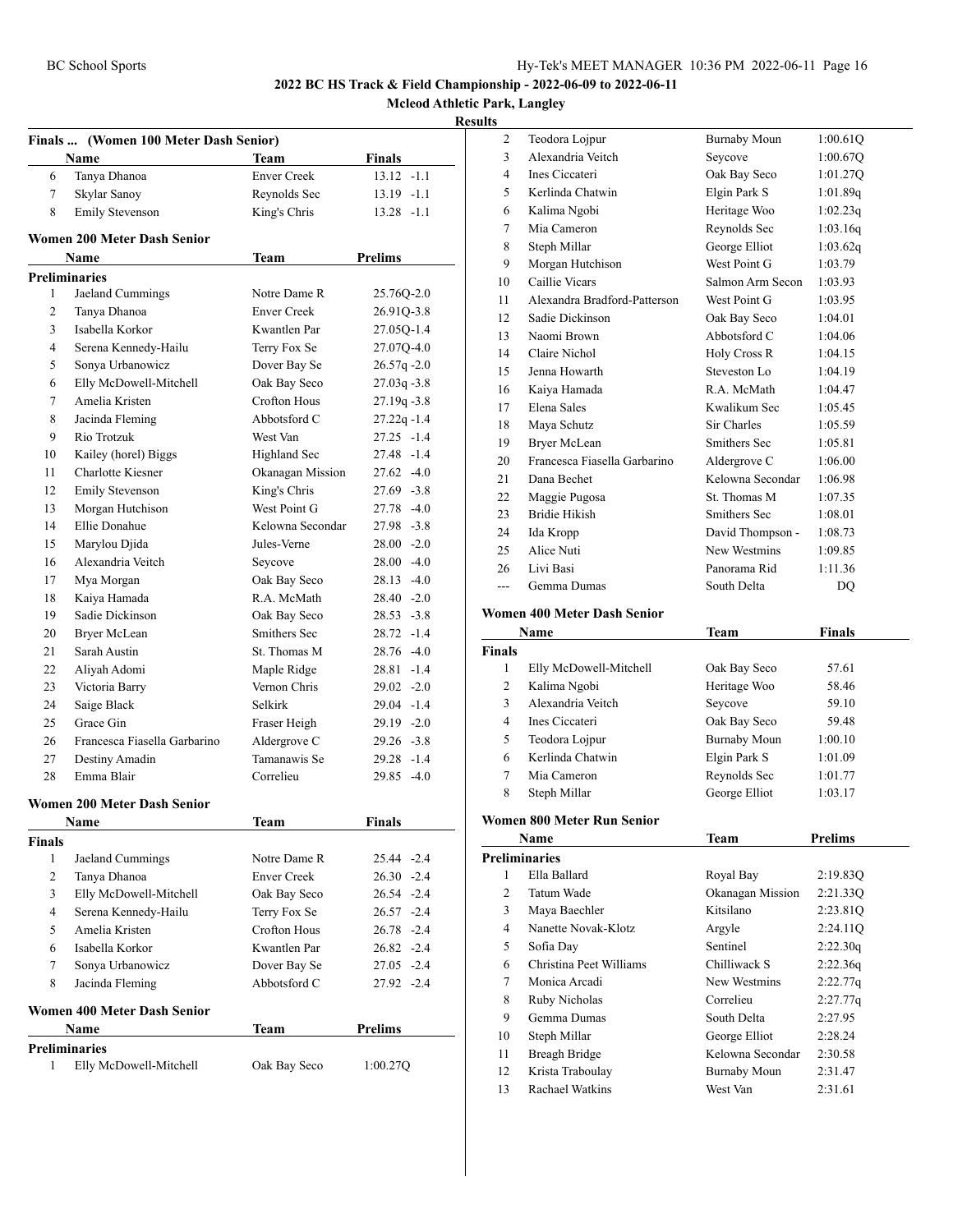**Mcleod Athletic Park, Langley**

#### **Results**

| Preliminaries  (Women 800 Meter Run Senior) |                                    |                     |                |
|---------------------------------------------|------------------------------------|---------------------|----------------|
|                                             | Name                               | Team                | <b>Prelims</b> |
| 14                                          | <b>Emily Hunt</b>                  | Alberni Dist        | 2:33.77        |
| 15                                          | Juane Klaus                        | Abbotsford C        | 2:34.03        |
| 16                                          | Veronika Titova                    | Semiahmoo Se        | 2:35.55        |
| 17                                          | <b>Bridie Hickisch</b>             | Smithers Sec        | 2:35.60        |
| 18                                          | Simran Dhesi                       | Yale Secondary      | 2:38.56        |
| 19                                          | Jarelle Jarap                      | A.R. MacNeil        | 2:41.92        |
| 20                                          | Olivia Cox                         | R.A. McMath         | 2:43.25        |
| 21                                          | Nozomi Choy                        | Heritage Woo        | 2:46.15        |
| 22                                          | Hilary Vukadinovic                 | Salmon Arm Secon    | 2:46.66        |
| 23                                          | Alyssa Korol-Filbey                | St. Michaels        | 2:48.06        |
| 24                                          | Cabrinha Clark                     | Earl Marriot        | 2:49.08        |
| 25                                          | Husna Amarkhil                     | Seaquam Seah        | 2:49.20        |
| 26                                          | Leah Potashova                     | Semiahmoo Se        | 2:49.93        |
| 27                                          | Yuna Onishi                        | Gold River S        | 2:51.16        |
| 28                                          | Sana Amarkhil                      | Seaquam Seah        | 2:52.94        |
| 29                                          | Sophia D'Amore                     | Sa-Hali             | 2:55.39        |
|                                             |                                    |                     |                |
|                                             | Women 800 Meter Run Senior         |                     |                |
|                                             | Name                               | Team                | Finals         |
| <b>Finals</b>                               |                                    |                     |                |
| 1                                           | Maya Baechler                      | Kitsilano           | 2:15.56        |
| 2                                           | Sofia Day                          | Sentinel            | 2:17.41        |
| 3                                           | <b>Tatum Wade</b>                  | Okanagan Mission    | 2:18.03        |
| $\overline{4}$                              | Ella Ballard                       | Royal Bay           | 2:18.12        |
| 5                                           | Nanette Novak-Klotz                | Argyle              | 2:20.16        |
| 6                                           | Christina Peet Williams            | Chilliwack S        | 2:23.42        |
| 7                                           | Monica Arcadi                      | New Westmins        | 2:23.72        |
| 8                                           | Ruby Nicholas                      | Correlieu           | 2:26.36        |
|                                             | <b>Women 1500 Meter Run Senior</b> |                     |                |
|                                             | <b>Name</b>                        | <b>Team</b>         | Prelims        |
|                                             | Preliminaries                      |                     |                |
| 1                                           | Maya Baechler                      | Kitsilano           | 4:52.69Q       |
| 2                                           | Christina Peet Williams            | Chilliwack S        | 4:56.10Q       |
| 3                                           | Ella Ballard                       | Royal Bay           | 4:53.05Q       |
| 4                                           | Nanette Novak-Klotz                | Argyle              | 4:56.47Q       |
| 5                                           | Sofia Day                          | Sentinel            | 4:57.07Q       |
| 6                                           | Rachael Watkins                    | West Van            | 4:58.07O       |
| 7                                           | <b>Breagh Bridge</b>               | Kelowna Secondar    | 4:58.15Q       |
| 8                                           | Halle May                          | Yale Secondary      | 4:59.28Q       |
| 9                                           | Vita Thomspon-Chang                | Glenlyon Nor        | 5:00.26q       |
| 10                                          | Gemma Dumas                        | South Delta         | 5:01.80q       |
| 11                                          | Eva Kriebel                        | West Point G        | 5:04.27q       |
| 12                                          | Ella Wigmore                       | West Van            | 5:04.40q       |
| 13                                          | Maeve Macloed                      | Revelstoke          | 5:05.36        |
| 14                                          | Naeva Scott Bouris                 | Reynolds Sec        | 5:05.64        |
| 15                                          | Sam Vukadinovic                    | Salmon Arm Secon    | 5:07.74        |
| 16                                          | Emma Vizina                        | Mount Dougla        | 5:13.65        |
| 17                                          | Kaitlyn Heslop                     | <b>Burnaby Cent</b> | 5:22.62        |
| 18                                          | Kezia Kawamura                     | Hugh McRober        | 5:25.60        |
| 19                                          | <b>Emily Hunt</b>                  | Alberni Dist        | 5:28.08        |
| 20                                          | Catherine Jiang                    | Semiahmoo Se        | 5:32.52        |
| 21                                          | Sarah Tomlinson                    | Prince of Wa        | 5:33.28        |
|                                             |                                    |                     |                |

| 22 | Krista Traboulay       | <b>Burnaby Moun</b> | 5:34.87 |
|----|------------------------|---------------------|---------|
| 23 | Abigail Joseph         | Terry Fox Se        | 5:40.78 |
| 24 | Kate Brooks            | Claremont           | 5:42.77 |
| 25 | Jarelle Jarap          | A.R. MacNeil        | 5:45.94 |
| 26 | <b>Felicity Hanson</b> | Kelowna Secondar    | 5:48.13 |
| 27 | Olivia Cox             | R.A. McMath         | 5:48.67 |
| 28 | Maddalena Lozzi        | Maple Ridge         | 5:52.93 |
| 29 | Kyah Kang              | Credo Christ        | 5:54.23 |
| 30 | Nadia Weiss            | Elgin Park S        | 5:58.85 |
| 31 | Leah Potashova         | Semiahmoo Se        | 5:58.92 |
|    |                        |                     |         |

#### **Women 1500 Meter Run Senior**

| Name          |                         | Team             | <b>Finals</b> |  |
|---------------|-------------------------|------------------|---------------|--|
| <b>Finals</b> |                         |                  |               |  |
| 1             | Maya Baechler           | Kitsilano        | 4:32.69       |  |
| 2             | Christina Peet Williams | Chilliwack S     | 4:33.03       |  |
| 3             | Nanette Novak-Klotz     | Argyle           | 4:33.58       |  |
| 4             | Ella Ballard            | Royal Bay        | 4:38.23       |  |
| 5             | Sofia Day               | Sentinel         | 4:45.61       |  |
| 6             | Rachael Watkins         | West Van         | 4:54.80       |  |
| 7             | Gemma Dumas             | South Delta      | 4:55.26       |  |
| 8             | Halle May               | Yale Secondary   | 4:59.09       |  |
| 9             | Vita Thomspon-Chang     | Glenlyon Nor     | 4:59.12       |  |
| 10            | Ella Wigmore            | West Van         | 5:00.27       |  |
| 11            | <b>Breagh Bridge</b>    | Kelowna Secondar | 5:04.79       |  |
| 12            | Eva Kriebel             | West Point G     | 5:11.72       |  |

#### **Women 3000 Meter Run Senior**

| Name           |                         | Team                | <b>Finals</b> |
|----------------|-------------------------|---------------------|---------------|
| <b>Finals</b>  |                         |                     |               |
| 1              | Christina Peet Williams | Chilliwack S        | 10:09.16      |
| $\overline{c}$ | Sidney Clement          | Sentinel            | 10:12.47      |
| 3              | Viviana Li              | Fleetwood Pa        | 10:16.74      |
| 4              | Mackenzie Hack          | Semiahmoo Se        | 10:22.75      |
| 5              | Abigail Yakemchuk       | Langley Chri        | 10:26.63      |
| 6              | Ella Madsen             | Riverside Se        | 10:43.22      |
| 7              | Ella Wigmore            | West Van            | 10:47.78      |
| 8              | Halle May               | Yale Secondary      | 10:52.18      |
| 9              | Maeve Macloed           | Revelstoke          | 11:01.94      |
| 10             | Breagh Bridge           | Kelowna Secondar    | 11:02.83      |
| 11             | Alexandra Campbell      | King George         | 11:06.16      |
| 12             | Eva Kriebel             | West Point G        | 11:14.01      |
| 13             | Vita Thomspon-Chang     | Glenlyon Nor        | 11:14.29      |
| 14             | Kaitlyn Heslop          | <b>Burnaby Cent</b> | 11:18.58      |
| 15             | Sam Vukadinovic         | Salmon Arm Secon    | 11:19.39      |
| 16             | Emma Vizina             | Mount Dougla        | 11:40.69      |
| 17             | Ailis McCleary          | Nechako Vall        | 12:00.32      |
| 18             | Catherine Jiang         | Semiahmoo Se        | 12:10.12      |
| 19             | Kezia Kawamura          | Hugh McRober        | 12:17.44      |
| 20             | Erin Chaput             | <b>Ballenas Sec</b> | 12:26.69      |
| 21             | Caitlyn Moore           | Dover Bay Se        | 13:30.18      |
| 22             | Nadia Weiss             | Elgin Park S        | 13:34.05      |
| 23             | Tia Kinkar              | <b>Byrne Creek</b>  | 13:50.98      |
| 24             | Fang Emma               | White Rock C        | 15:19.63      |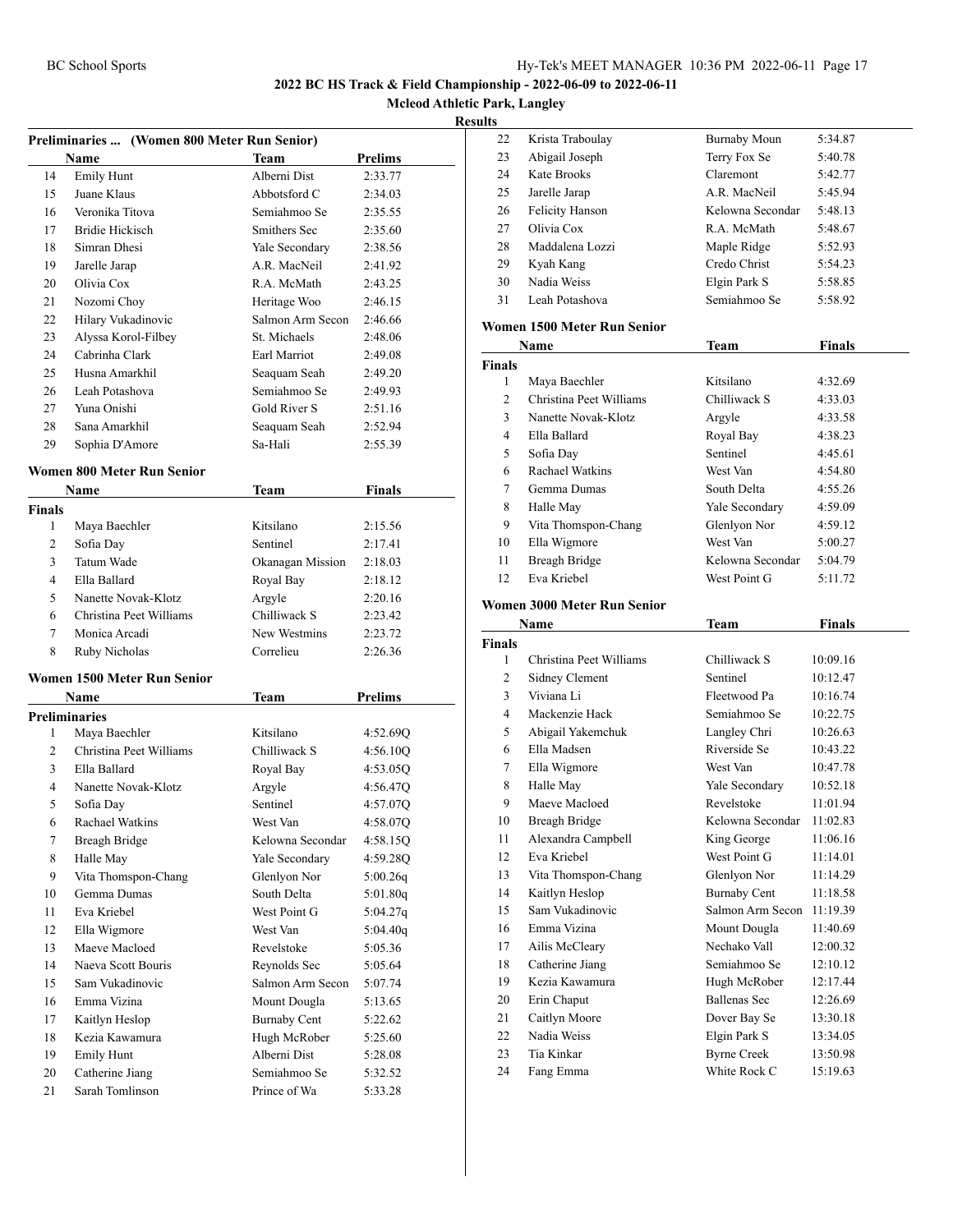**Mcleod Athletic Park, Langley**

#### **Result**

|                | Women 100 Meter Hurdles Senior        |                     |                |
|----------------|---------------------------------------|---------------------|----------------|
|                | <b>Name</b>                           | Team                | <b>Prelims</b> |
|                | <b>Preliminaries</b>                  |                     |                |
| 1              | Krysthina Vlahovic                    | Fraser Heigh        | 14.91Q-1.3     |
| 2              | Amelia Kristen                        | <b>Crofton Hous</b> | 15.42Q-1.9     |
| 3              | Madison Gordon                        | <b>RE</b> Mountain  | 15.84Q-0.8     |
| 4              | Lacie Simmons                         | Carihi Secon        | 15.97Q-1.0     |
| 5              | Tanya Dhanoa                          | <b>Enver Creek</b>  | $16.14q - 1.0$ |
| 6              | Claire Nichol                         | <b>Holy Cross R</b> | $16.58q - 0.8$ |
| 7              | <b>Emily Stevenson</b>                | King's Chris        | $16.89q - 1.9$ |
| 8              | Maiya Gurbin                          | Lord Byng           | $17.32q - 1.3$ |
| 9              | <b>Bailey Shoemaker</b>               | Dawson Creek        | $17.54 - 1.3$  |
| 10             | Evelyn Zhao                           | Mei Secondar        | $17.75 - 1.9$  |
| 11             | Sylena Klassen                        | <b>Brooks Secon</b> | 17.81 -1.9     |
| 12             | Faith Minderhoud                      | Credo Christ        | 17.83 -1.3     |
| 13             | Naomi Brown                           | Abbotsford C        | $17.95 - 1.3$  |
| 14             | Sabrina Chio                          | Crofton Hous        | 17.99 -0.8     |
| 15             | Lindsay Hofmann                       | Burnaby Moun        | $18.09 - 0.8$  |
| 16             | Sophia Aitken                         | <b>Crofton Hous</b> | $18.09 - 1.0$  |
| 17             | Fiona Rosa                            | Kelowna Secondar    | 18.25 -1.9     |
| 18             | Olivia Stettler                       | Highroad Aca        | $18.68 - 1.0$  |
| 19             | Kayden Piniewski                      | <b>Brooks Secon</b> | $18.72 - 0.8$  |
| 20             | Elaine Yang                           | Lord Byng           | $19.24 - 1.0$  |
| 21             | Isabella Korkor                       | Kwantlen Par        | $19.39 - 1.0$  |
| 22             | Jodie Wahlen                          |                     | $19.50 - 1.9$  |
|                |                                       | Penticton High S    |                |
| 23             | Akira Munro                           | Highland Sec        | 19.93 -1.9     |
| 24             | Laura Gupta                           | Princess Mar        | $20.23 -0.8$   |
| 25             | Merle Clostermeyer                    | Penticton High S    | $20.59 -1.3$   |
| 26             | Tyza Skuse                            | Carihi Secon        | $20.68 - 1.3$  |
| 27             | Janica Petersen                       | <b>Burnaby Sout</b> | $22.40 -1.0$   |
| 28             | Amrita Bangar                         | Princess Mar        | $24.96 -1.0$   |
|                | <b>Women 100 Meter Hurdles Senior</b> |                     |                |
|                | Name                                  | Team                | <b>Finals</b>  |
| <b>Finals</b>  |                                       |                     |                |
| 1              | Amelia Kristen                        | <b>Crofton Hous</b> | 15.54 2.1      |
| $\overline{2}$ | Madison Gordon                        | <b>RE</b> Mountain  | 15.69 2.1      |
| 3              | Lacie Simmons                         | Carihi Secon        | 15.77 2.1      |
| $\overline{4}$ | Tanya Dhanoa                          | <b>Enver Creek</b>  | 16.23<br>2.1   |
| 5              | Claire Nichol                         | Holy Cross R        | 16.27<br>2.1   |
| 6              | <b>Emily Stevenson</b>                | King's Chris        | 16.30<br>2.1   |
| 7              | Maiya Gurbin                          | Lord Byng           | 2.1<br>17.05   |
|                | <b>Women 400 Meter Hurdles Senior</b> |                     |                |
|                | Name                                  | Team                | Prelims        |
|                | <b>Preliminaries</b>                  |                     |                |
| 1              | Kalima Ngobi                          | Heritage Woo        | 1:07.00Q       |
| $\mathbf{2}$   | Adria Sellers                         | York House S        | 1:09.26Q       |
| 3              | Teodora Lojpur                        | <b>Burnaby Moun</b> | 1:10.08Q       |
| 4              | Abigail Yakemchuk                     | Langley Chri        | 1:09.45q       |
| 5              | Claire Nichol                         | Holy Cross R        | 1:10.21q       |
| 6              | Fia Cameron                           | Revelstoke          | 1:10.47q       |
| 7              | Giovanna Bravo                        | Oak Bay Seco        | 1:10.77q       |
|                |                                       |                     |                |

| S  |                    |                     |          |
|----|--------------------|---------------------|----------|
| 8  | Robin Rohu         | <b>Burnaby Cent</b> | 1:10.80q |
| 9  | Fiona Rosa         | Kelowna Secondar    | 1:11.69  |
| 10 | Annika Waite       | Ballenas Sec        | 1:12.01  |
| 11 | Lacie Simmons      | Carihi Secon        | 1:12.98  |
| 12 | Yaelle Ritch       | Lord Byng           | 1:15.84  |
| 13 | Risa Nakamura      | Lord Byng           | 1:15.97  |
| 14 | Emma Blair         | Correlieu           | 1:16.45  |
| 15 | Faith Minderhoud   | Credo Christ        | 1:16.52  |
| 16 | Julia Huber        | West Point G        | 1:19.77  |
| 17 | Sophia Aitken      | Crofton Hous        | 1:20.59  |
| 18 | Hilary Vukadinovic | Salmon Arm Secon    | 1:20.67  |
| 19 | Vanessa Pirani     | Mei Secondar        | 1:23.11  |
| 20 | Katie Findlay      | Salmon Arm Secon    | 1:23.16  |
| 21 | Asiah Demsky       | Yale Secondary      | 1:25.68  |
|    |                    |                     |          |

#### **Women 400 Meter Hurdles Senior**

| Name          |                   | Team                | <b>Finals</b> |
|---------------|-------------------|---------------------|---------------|
| <b>Finals</b> |                   |                     |               |
|               | Adria Sellers     | York House S        | 1:04.26       |
| 2             | Kalima Ngobi      | Heritage Woo        | 1:05.76       |
| 3             | Fia Cameron       | Revelstoke          | 1:07.31       |
| 4             | Claire Nichol     | Holy Cross R        | 1:08.14       |
| 5             | Teodora Lojpur    | <b>Burnaby Moun</b> | 1:10.48       |
| 6             | Abigail Yakemchuk | Langley Chri        | 1:10.51       |
|               | Giovanna Bravo    | Oak Bay Seco        | 1:12.05       |
| 8             | Robin Rohu        | <b>Burnaby Cent</b> | 1:12.98       |

#### **Women 1500 Meter Steeplechase Senior**

|               | Name                           | Team                | Finals  |
|---------------|--------------------------------|---------------------|---------|
| <b>Finals</b> |                                |                     |         |
| 1             | Mackenzie Hack                 | Semiahmoo Se        | 5:00.15 |
| 2             | Abigail Yakemchuk              | Langley Chri        | 5:05.33 |
| 3             | Ella Madsen                    | Riverside Se        | 5:09.07 |
| 4             | Monica Arcadi                  | New Westmins        | 5:11.62 |
| 5             | Viviana Li                     | Fleetwood Pa        | 5:28.99 |
| 6             | Ruby Nicholas                  | Correlieu           | 5:29.91 |
| 7             | Daria Tucci                    | <b>Burnaby Sout</b> | 5:33.52 |
| 8             | Marie Meyer Piton              | Parkland Sec        | 5:33.87 |
| 9             | Naeva Scott Bouris             | Reynolds Sec        | 5:34.35 |
| 10            | Tilda Cressman                 | Sir Charles         | 5:40.32 |
| 11            | Sidney Clement                 | Sentinel            | 5:48.06 |
| 12            | Kaitlyn Heslop                 | <b>Burnaby Cent</b> | 5:49.42 |
| 13            | Sophia Klassen                 | Sardis School       | 5:50.33 |
| 14            | <b>Chantelle Dass</b>          | Killarney           | 6:00.05 |
| 15            | Juane Klaus                    | Abbotsford C        | 6:03.90 |
| 16            | Simran Dhesi                   | Yale Secondary      | 6:08.30 |
| 17            | Kayla Stoochnoff               | Holy Cross R        | 6:15.64 |
| 18            | Kate Brooks                    | Claremont           | 6:19.43 |
| 19            | <b>Madison Dabbs</b>           | <b>Ballenas Sec</b> | 6:39.59 |
|               | Women 4x100 Meter Relay Senior |                     |         |

|               | Team                 | Relav | <b>Prelims</b> |  |  |  |
|---------------|----------------------|-------|----------------|--|--|--|
| Preliminaries |                      |       |                |  |  |  |
|               | Crofton House School | В     | 50.540         |  |  |  |
|               | Abbotsford C         |       | 52.18O         |  |  |  |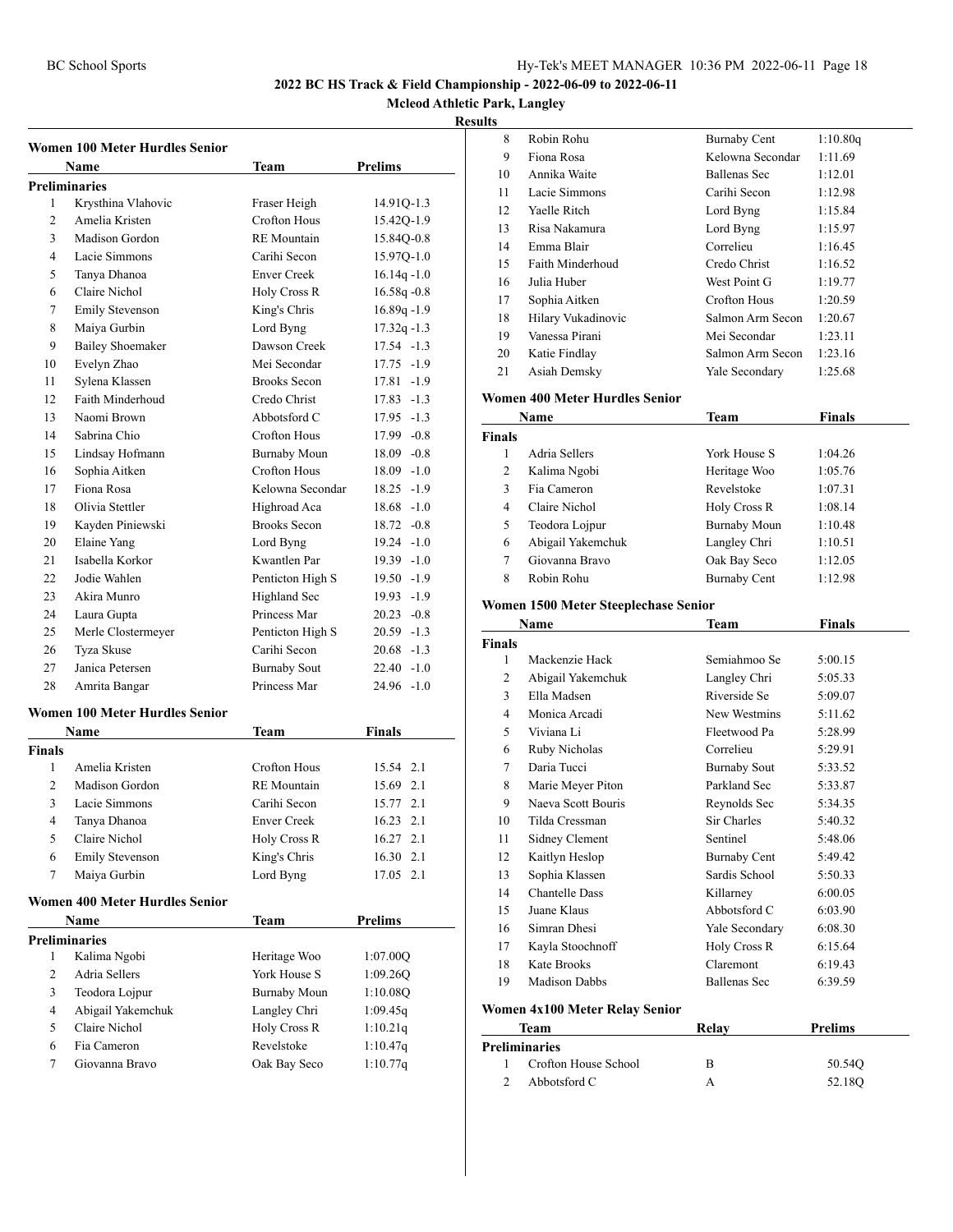**Mcleod Athletic Park, Langley**

#### **Results**

J.

| Preliminaries  (Women 4x100 Meter Relay Senior) |                                 |                  |                      |  |  |
|-------------------------------------------------|---------------------------------|------------------|----------------------|--|--|
|                                                 | Prelims<br>Team<br><b>Relay</b> |                  |                      |  |  |
| 3                                               | A.R. MacNeill                   | A                | 52.84Q               |  |  |
|                                                 | 1) Isabella Nelstrop            |                  |                      |  |  |
|                                                 | 3) Denise Bellen                |                  | 4) Hailey Lavoie     |  |  |
| 4                                               | Maple Ridge Secondary           | A                | 53.68Q               |  |  |
| 5                                               | Lord Byng                       | R                | 52.58q               |  |  |
| 6                                               | R.A. McMath Secondary           | A                | 52.83q               |  |  |
|                                                 | 1) Teagan Ng                    |                  | 2) Emma Bradley-Tse  |  |  |
|                                                 | 3) Lexi Shury                   |                  | 4) Kaiya Hamada      |  |  |
| 7                                               | <b>Burnaby Moun</b>             | А                | 53.78q               |  |  |
| 8                                               | Windsor - No                    | A                | 54.16q               |  |  |
| 9                                               | Handsworth                      | A                | 54.38                |  |  |
| 10                                              | Mei Secondary School            | A                | 54.39                |  |  |
| 11                                              | Dover Bay Secondary             | A                | 54.49                |  |  |
| 12                                              | Seaquam Seahawks                | B                | 54.50                |  |  |
|                                                 |                                 | 4) Jayden Britt  |                      |  |  |
| 13                                              | Correlieu                       | А                | 54.55                |  |  |
| 14                                              | Penticton High School           | A                | 54.65                |  |  |
| 15                                              | Regent Christian                | A                | 54.86                |  |  |
| 16                                              | Oak Bay Secondary               | B                | 55.03                |  |  |
| 17                                              | St. Thomas More                 | A                | 55.40                |  |  |
| 18                                              | Kelowna Secondar                | A                | 55.50                |  |  |
|                                                 | 1) Ellie Donahue                |                  | 2) Brooklyn Widdess  |  |  |
|                                                 | 3) Brianna Breau                |                  | 4) Cathlene Van Zyl  |  |  |
| 19                                              | Heritage Woo                    | A                | 55.71                |  |  |
|                                                 | 1) Mackenzie Jones              |                  | 2) Maddi Chiang Tsui |  |  |
|                                                 | 3) Erica Barnard                |                  | 4) Leah Barnard      |  |  |
| 20                                              | South Delta School              | B                | 55.99                |  |  |
| 21                                              | Credo Christ                    | A                | 56.02                |  |  |
| 22                                              | Lord Tweedsmuir                 | A                | 56.57                |  |  |
|                                                 | 1) Julia Ewert                  | 2) Erin Phillips |                      |  |  |
|                                                 | 3) Simran Lally                 |                  | 4) Lenna Habibi      |  |  |
| 23                                              | Westsyde Secondary              | A                | 56.81                |  |  |
|                                                 | 1) Kt Toering                   |                  | 2) Jillian Evans     |  |  |
|                                                 | 3) Trinity Jensen               | 4) Kk Toering    |                      |  |  |
| 24                                              | Killarney                       | A                | 57.36                |  |  |
| 25                                              | Alberni Dist                    | A                | 57.38                |  |  |
| 26                                              | Moscrop Seco                    | A                | 57.86                |  |  |
| ---                                             | Oak Bay Secondary               | A                | DQ                   |  |  |
|                                                 | Holy Cross Regional             | A                | DO                   |  |  |
| ---                                             | St. Michaels                    | A                | DQ                   |  |  |

#### **Women 4x100 Meter Relay Senior**

| Team          |                       | Relav | <b>Finals</b> |
|---------------|-----------------------|-------|---------------|
| <b>Finals</b> |                       |       |               |
|               | Crofton House School  | В     | 50.08         |
| 2             | Abbotsford C          | А     | 51.54         |
| 3             | Lord Byng             | В     | 51.96         |
| 4             | A.R. MacNeill         | А     | 52.16         |
| 5             | R.A. McMath Secondary | А     | 52.29         |
| 6             | <b>Burnaby Moun</b>   | А     | 52.77         |
| 7             | Maple Ridge Secondary | А     | 52.96         |
| 8             | Windsor - No          | А     | 53.61         |

|    | Women 4x400 Meter Relay Senior |                    |                           |
|----|--------------------------------|--------------------|---------------------------|
|    | Team                           | Relay              | <b>Prelims</b>            |
|    | Preliminaries                  |                    |                           |
| 1  | Oak Bay Secondary              | A                  | 4:09.34Q                  |
|    | 1) Ines Ciccateri              |                    | 2) Sadie Dickinson        |
|    | 3) Izzy Tunkl-Korinek          |                    | 4) Elly McDowell-Mitchell |
| 2  | Abbotsford C                   | A                  | 4:14.65Q                  |
|    | 1) Alana Dejong                | 2) Keshi Olson     |                           |
|    | 3) Naomi Brown                 |                    | 4) Kayla Schuurman        |
| 3  | Crofton House School           | А                  | 4:14.79Q                  |
| 4  | R.A. McMath Secondary          | A                  | 4:21.22Q                  |
|    | 1) Emma Bradley-Tse            | 2) Lexi Shury      |                           |
|    | 3) Teagan Ng                   | 4) Kaiya Hamada    |                           |
| 5  | Sentinel                       | А                  | 4:12.79q                  |
| 6  | Correlieu                      | A                  | 4:19.69q                  |
| 7  | South Delta School             | A                  | 4:20.36q                  |
| 8  | West Point G                   | A                  | 4:21.71q                  |
| 9  | Killarney                      | A                  | 4:23.10                   |
| 10 | Sir Charles Tupper             | A                  | 4:27.09                   |
| 11 | St. Thomas More                | A                  | 4:27.76                   |
| 12 | Holy Cross Regional            | А                  | 4:28.10                   |
| 13 | Seaquam Seahawks               | A                  | 4:30.93                   |
| 14 | New Westmins                   | A                  | 4:31.84                   |
| 15 | A.R. MacNeill                  | A                  | 4:34.17                   |
|    | 1) Isabella Nelstrop           | 2) Hailey Lavoie   |                           |
|    |                                | 4) Denise Bellen   |                           |
| 16 | Yale Secondary                 | А                  | 4:36.30                   |
| 17 | Kelowna Secondar               | A                  | 4:36.31                   |
|    | 1) Fiona Rosa                  |                    | 2) Brooklyn Widdess       |
|    | 3) Dana Bechet                 | 4) Felicity Hanson |                           |
| 18 | Mei Secondary School           | А                  | 4:39.50                   |
| 19 | Oak Bay Secondary              | B                  | 4:41.18                   |
|    | 1) Ella Andermatt              |                    | 2) Giovanna Bravo         |
|    | 3) Madelaina Dickenmann        | 4) Davin Fisher    |                           |
| 20 | Salmon Arm Secon               | A                  | 4:42.20                   |
|    | 1) Caillie Vicars              | 2) Katie Findlay   |                           |
|    | 3) Sam Vukadinovic             | 4) Ruth Lehmann    |                           |
| 21 | Lord Tweedsmuir                | A                  | 4:45.88                   |
|    | 1) Julia Ewert                 | 2) Erin Phillips   |                           |
|    | 3) Simran Lally                | 4) Lenna Habibi    |                           |
| 22 | <b>Byrne Creek School</b>      | А                  | 5:30.47                   |

#### **Women 4x400 Meter Relay Senior**

| Team           |                       | Relav | <b>Finals</b> |  |
|----------------|-----------------------|-------|---------------|--|
| <b>Finals</b>  |                       |       |               |  |
|                | Oak Bay Secondary     | А     | 3:58.78       |  |
| $\mathfrak{D}$ | Crofton House School  | А     | 4:03.37       |  |
| 3              | Sentinel              | А     | 4:07.61       |  |
| 4              | Abbotsford C          | А     | 4:16.61       |  |
| 5              | R.A. McMath Secondary | А     | 4:17.11       |  |
| 6              | Correlieu             | A     | 4:19.35       |  |
| 7              | South Delta School    | A     | 4:20.71       |  |
| 8              | West Point G          | А     | 4:26.81       |  |
|                |                       |       |               |  |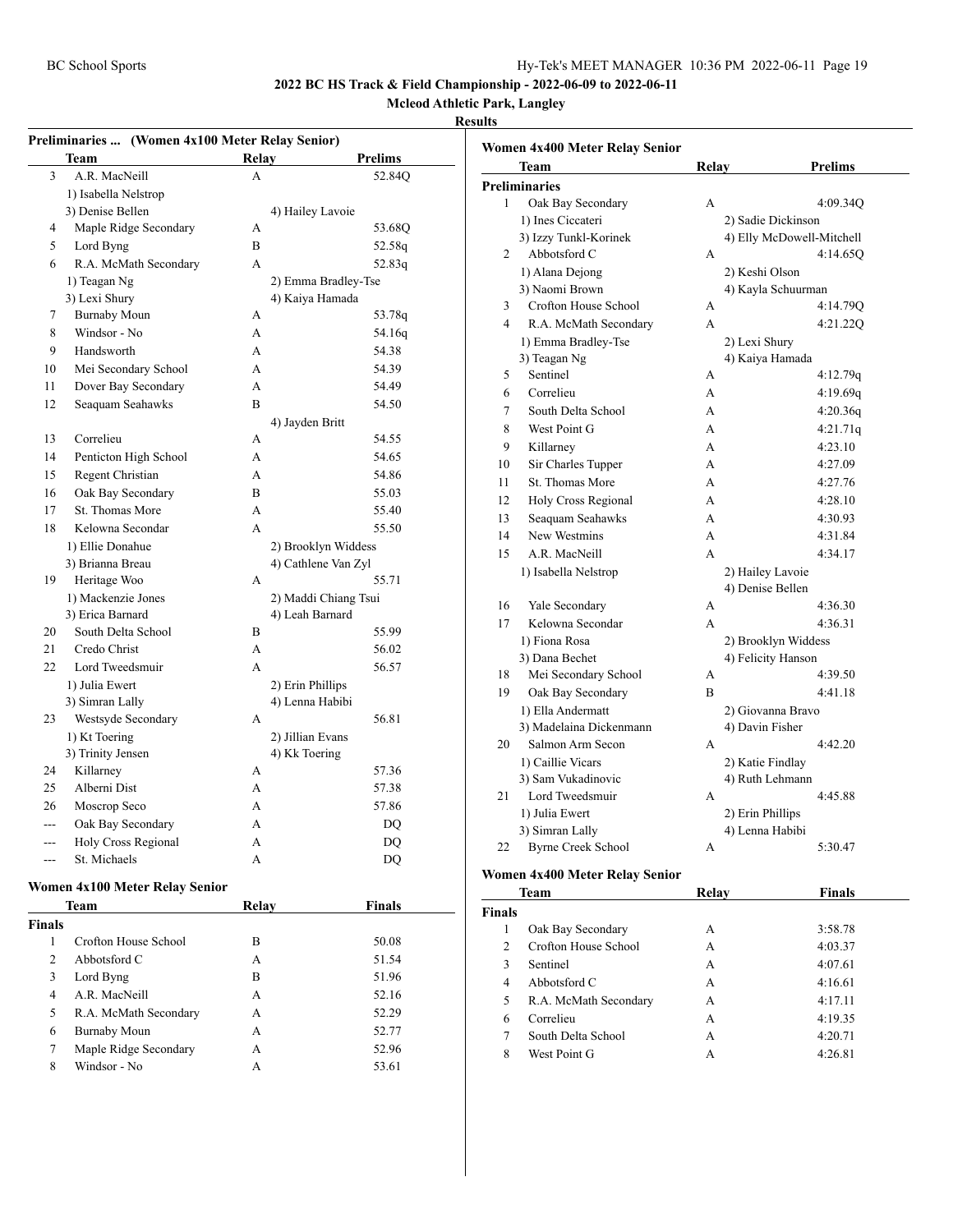#### **Mcleod Athletic Park, Langley**

|                | <b>Women High Jump Senior</b>  |                     |                   |  |  |
|----------------|--------------------------------|---------------------|-------------------|--|--|
|                | Name                           | Team                | Finals            |  |  |
| <b>Finals</b>  |                                |                     |                   |  |  |
| 1              | Isla Stewart                   | South Delta         | 1.65m             |  |  |
| $\overline{c}$ | Julie Craenen                  | Stellys             | 1.60 <sub>m</sub> |  |  |
| 3              | Amelia Kristen                 | Crofton Hous        | 1.55m             |  |  |
| 4              | Isabella Pavan                 | Prince of Wa        | 1.55m             |  |  |
| 5              | Alison Ruegg                   | <b>Brooks Secon</b> | 1.50 <sub>m</sub> |  |  |
| 6              | Olivia Windbiel                | Clayton Heig        | 1.50 <sub>m</sub> |  |  |
| 7              | Katelyn Sussey                 | Little Flowe        | 1.45m             |  |  |
| 8              | Kayla Schuurman                | Abbotsford C        | 1.45m             |  |  |
| 9              | Daniela Sada                   | <b>Walnut Grove</b> | 1.45m             |  |  |
| 10             | Jodie Wahlen                   | Penticton High S    | 1.40 <sub>m</sub> |  |  |
| 10             | Lexi Lawson                    | R.A. McMath         | 1.40 <sub>m</sub> |  |  |
| 10             | Charlie McCullough             | Whistler            | 1.40 <sub>m</sub> |  |  |
| 13             | Emilyn Rinsma-Jagt             | Revelstoke          | 1.40 <sub>m</sub> |  |  |
| 14             | Nicole Villaraso               | Sir Winston         | 1.40 <sub>m</sub> |  |  |
| 14             | Sophia D'Amore                 | Sa-Hali             | 1.40 <sub>m</sub> |  |  |
| 16             | <b>Sydney Easthom</b>          | <b>Ballenas Sec</b> | 1.35m             |  |  |
| 17             | Myah Cressy                    | South Delta         | 1.35m             |  |  |
| 18             | Kyah Kang                      | Credo Christ        | 1.35m             |  |  |
| 18             | Emily Millard                  | Handsworth          | 1.35m             |  |  |
| 20             | Anna Voronstova                | R.A. McMath         | 1.30 <sub>m</sub> |  |  |
| 20             | Baillie Jackson                | Correlieu           | 1.30 <sub>m</sub> |  |  |
| 20             | Mia Baldauf                    | South Delta         | x1.30m            |  |  |
| 23             | Julia Ewert                    | Lord Tweedsm        | 1.30 <sub>m</sub> |  |  |
| 23             | Nadia Weiss                    | Elgin Park S        | 1.30 <sub>m</sub> |  |  |
| ---            | Sadie Joyce                    | JL Crowe            | NH                |  |  |
|                |                                |                     |                   |  |  |
|                | <b>Women Pole Vault Senior</b> |                     |                   |  |  |
|                | <b>Name</b>                    | Team                | <b>Finals</b>     |  |  |
| <b>Finals</b>  |                                |                     |                   |  |  |
| 1              | Sonya Urbanowicz               | Dover Bay Se        | 3.96m             |  |  |
| 2              | Giulia Gelmotto                | Oak Bay Seco        | 3.20 <sub>m</sub> |  |  |
| 3              | Kate Hwang                     | Elgin Park S        | 2.80 <sub>m</sub> |  |  |
| 4              | Ines Ciccateri                 | Oak Bay Seco        | 2.70 <sub>m</sub> |  |  |
| 5              | Ella Andermatt                 | Oak Bay Seco        | x2.30m            |  |  |
| 6              | Mara Baxendale                 | <b>Sir Winston</b>  | 2.20 <sub>m</sub> |  |  |
| 7              | Charlotte Lee                  | St. Michaels        | 2.10 <sub>m</sub> |  |  |
| 8              | Minji Jeong                    | Little Flowe        | 2.00 <sub>m</sub> |  |  |
| 9              | Kayla Schuurman                | Abbotsford C        | 1.70 <sub>m</sub> |  |  |
|                | <b>Women Long Jump Senior</b>  |                     |                   |  |  |
|                | Name                           | Team                | Finals            |  |  |
| <b>Finals</b>  |                                |                     |                   |  |  |
| $\mathbf{1}$   | Madison Gordon                 | <b>RE</b> Mountain  | $5.20m + 0.0$     |  |  |
| 2              | Jordyn Reed                    | <b>Crofton Hous</b> | 5.05m<br>$+0.0$   |  |  |
| 3              | Skylar Sanoy                   | Reynolds Sec        | 4.98m<br>$+0.0$   |  |  |
| 4              | Larissa Cote                   | Sardis School       | 4.90m<br>$+0.0$   |  |  |
| 5              | Katherine Keng                 | Eric Hamber         | 4.89m<br>$+0.0$   |  |  |
| 6              | Mya Morgan                     | Oak Bay Seco        | 4.87m<br>$+0.0$   |  |  |
| 7              | Paige Deedman                  | Cariboo Hill        | 4.77m<br>$-0.1$   |  |  |
| 7              | Olivia Stettler                | Highroad Aca        | 4.77m<br>$+0.0$   |  |  |
| 9              | Jacinda Fleming                | Abbotsford C        | 4.68m<br>$+0.0$   |  |  |
| 9              | Julie Craenen                  | Stellys             | 4.68m<br>$+0.0$   |  |  |

| 11             | Charlie McCullough                  | Whistler                            | $4.66m - 1.1$              |     |
|----------------|-------------------------------------|-------------------------------------|----------------------------|-----|
| 11             | Teagan Ng                           | R.A. McMath                         | $4.66m + 0.0$              |     |
| 13             | Shaelyn Grimard                     | Highroad Aca                        | $4.65m + 0.0$              |     |
| 14             | Dani Kurylyk                        | <b>Walnut Grove</b>                 | $4.59m +0.0$               |     |
| 15             | Isabella Pavan                      | Prince of Wa                        | $4.57m +0.0$               |     |
| 16             | Alison Ruegg                        | <b>Brooks Secon</b>                 | $4.56m + 0.0$              |     |
| 17             | Aliyah Adomi                        | Maple Ridge                         | $4.53m +0.0$               |     |
| 18             | Mia Baldauf                         | South Delta                         | $4.52m +0.0$               |     |
| 19             | Sylena Klassen                      | <b>Brooks Secon</b>                 | $4.49m +0.0$               |     |
| 19             | <b>Kk</b> Toering                   | Westsyde Sec                        | $4.49m +0.0$               |     |
| 21             | Robin Rohu                          | <b>Burnaby Cent</b>                 | $4.43m +0.0$               |     |
| 22             | Anureet Aulakh                      | <b>Enver Creek</b>                  | $4.38m +0.0$               |     |
| 23             | Emily Millard                       | Handsworth                          | $4.36m +0.0$               |     |
| 24             | Kalima Ngobi                        | Heritage Woo                        | $4.32m +0.0$               |     |
| 25             | Sadie Joyce                         | JL Crowe                            | $4.24m +0.0$               |     |
| 26             | Olivia Carleton-Paliano             | Princess Mar                        | $4.23m +0.0$               |     |
| 27             | Naomi Amin                          | Sir Winston                         | $4.17m +0.0$               |     |
| 28             | Sara Croy                           | Southpointe                         | $4.13m - 0.1$              |     |
| 29             | Yulia Breiman                       | Hugh Boyd Se                        | $3.97m - 0.3$              |     |
| 30             | Megan Holyk                         | Peter Skene                         | 3.89 $m +0.0$              |     |
|                | <b>Women Triple Jump Senior</b>     |                                     |                            |     |
|                | Name                                | Team                                | <b>Finals</b>              |     |
| <b>Finals</b>  |                                     |                                     |                            |     |
| 1              | Marylou Djida                       | Jules-Verne                         | 11.49m 2.8                 |     |
| $\overline{c}$ | Skylar Sanoy                        | Reynolds Sec                        | $11.15m +0.0$              |     |
| 3              | Jordyn Reed                         | Crofton Hous                        | 11.05m 1.1                 |     |
| 4              | Kerlinda Chatwin                    | Elgin Park S                        | $10.90m$ +0.0              |     |
| 5              | Paige Deedman                       | Cariboo Hill                        | 10.66m 1.5                 |     |
| 6              | Katherine Keng                      | Eric Hamber                         | $10.60m$ 0.5               |     |
| 7              | Kayla Schuurman                     | Abbotsford C                        | 10.39m 1.9                 |     |
| 8              | <b>Ryley Bullock</b>                | Okanagan Mission                    | $9.96m +0.0$               |     |
| 9              | Kayden Piniewski                    | <b>Brooks Secon</b>                 | $9.93m$ 0.9                |     |
| 10             | Shaelyn Grimard                     | Highroad Aca                        | 9.88m 1.4                  |     |
| 11             | Georgia Griffin                     | Immaculata H                        | $9.80m +0.0$               |     |
| 12             | Risa Nakamura                       | Lord Byng                           | 9.79 $m +0.0$              |     |
| 13             | Sylena Klassen                      | <b>Brooks Secon</b>                 | $9.72m +0.0$               |     |
| 14             | Kt Toering                          | Westsyde Sec                        | $9.67m + 0.0$              |     |
| 15             | Kyla Ladisla                        | Fleetwood Pa                        | $9.58m +0.0$               |     |
| 15             | Olivia Stettler                     | Highroad Aca                        | 9.58m 0.4                  |     |
| 17             | Lidia Solecki                       | Correlieu                           | $9.57m +0.0$               |     |
| 18             | <b>Alison Ruegg</b>                 | <b>Brooks Secon</b>                 | x9.56m                     | 1.0 |
| 19             | Emily Millard                       | Handsworth                          | 9.51m                      | 1.9 |
| 20             | Madison Grim                        | Credo Christ                        | 9.41m                      | 1.1 |
| 21             | Emmylou Grieve                      | David Thompson -                    | 9.20m 0.4                  |     |
| 22             |                                     | St. Michaels                        | 9.19m 1.5                  |     |
| 23             | Carys Menard                        |                                     |                            |     |
|                |                                     | Mei Secondar                        | 9.18m 0.5                  |     |
|                | Kaitlyn Bay                         | Notre Dame R                        |                            |     |
| 24<br>25       | Marissa Mazziotti<br>Kayla Richards | St. Thomas M                        | $8.97m + 0.0$<br>8.81m 1.1 |     |
|                |                                     | Sa-Hali                             | $8.46m + 0.0$              |     |
| 26<br>27       | Sophia D'Amore<br>Michaela Carroll  | Princess Mar                        | 8.44m 1.4                  |     |
| 28             | Janica Petersen                     |                                     | $7.61m$ 0.1                |     |
| 29             | Annie Huang                         | <b>Burnaby Sout</b><br>Semiahmoo Se | $6.72m + 0.0$              |     |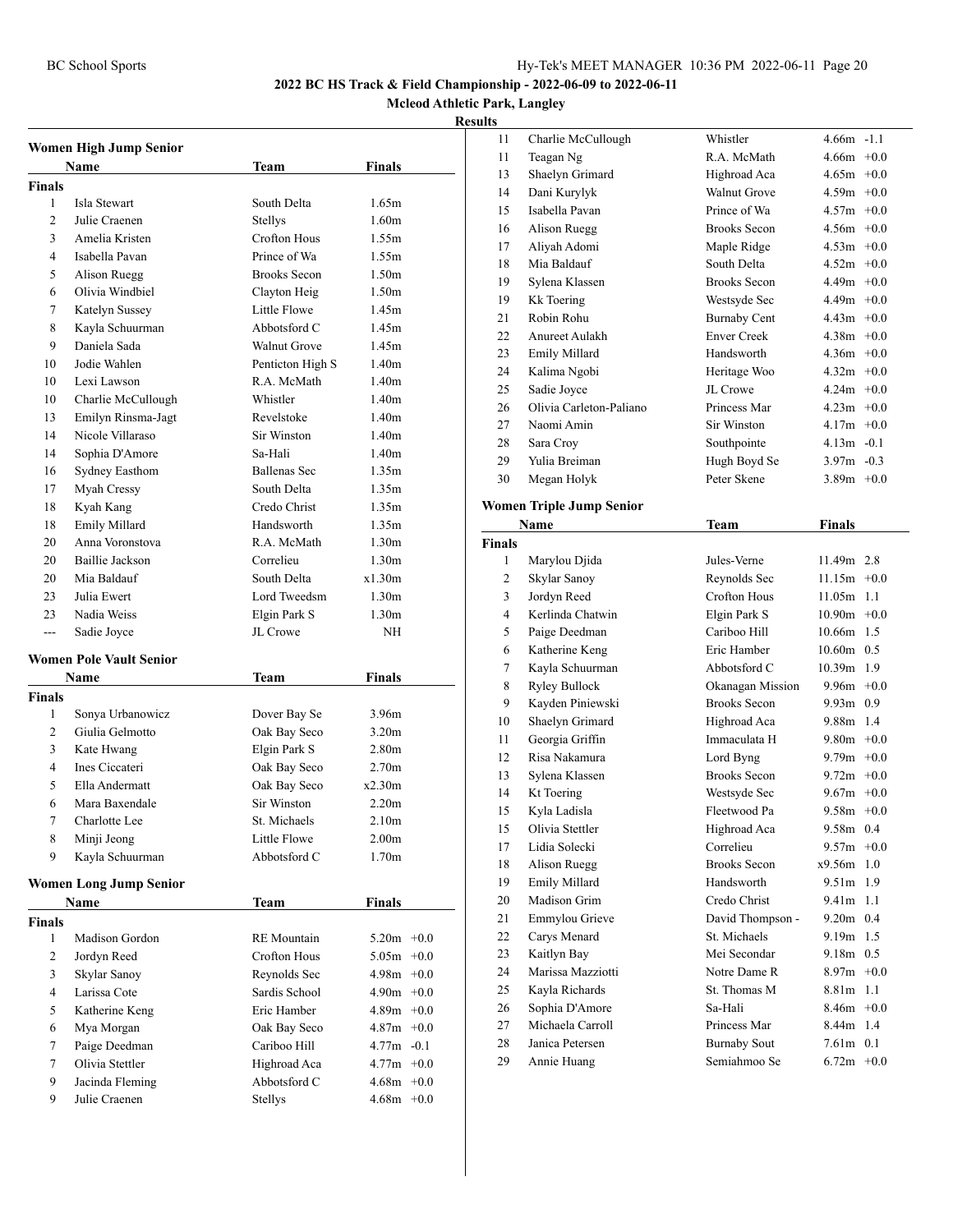**Mcleod Athletic Park, Langley**

#### **Results**

|                | Women Shot Put 4 kg Senior            |                                |                    |
|----------------|---------------------------------------|--------------------------------|--------------------|
|                | Name                                  | Team                           | <b>Finals</b>      |
| <b>Finals</b>  |                                       |                                |                    |
| 1              | Cathlene Van Zyl                      | Kelowna Secondar               | 12.68m             |
| 2              | Marijke Meindertsma                   | Mei Secondar                   | 11.13m             |
| 3              | <b>Emily Franke</b>                   | Crofton Hous                   | 10.96m             |
| 4              | Lindsay Cyr                           | Lord Tweedsm                   | 10.00 <sub>m</sub> |
| 5              | Serenna Drake                         | Nanaimo Dist                   | 9.86m              |
| 6              | Maiya Gurbin                          | Lord Byng                      | 9.21 <sub>m</sub>  |
| 7              | Lindsay Goudron                       | <b>Burnaby Cent</b>            | 9.18m              |
| 8              | Hannah Wood                           | Mei Secondar                   | 9.05m              |
| 9              | Kristina Wagner                       | St. Thomas M                   | 9.01 <sub>m</sub>  |
| 10             | Isabella Hall                         | Alberni Dist                   | 8.72m              |
| 11             | Kendra Dewolde                        | Abbotsford C                   | 8.70m              |
| 12             | Keira Cheng                           | <b>Burnaby Nort</b>            | 8.69m              |
| 13             | Sara Croy                             | Southpointe                    | 8.57m              |
| 14             | Eileen Noordam                        | Abbotsford C                   | 8.53m              |
| 15             | Erika Kissinger                       | Cowichan Sec                   | 8.45m              |
| 16             | Joeline Spiewock                      | Fernie Secon                   | 8.29 <sub>m</sub>  |
| 17             | Livleen Randhawa                      | Langley Fund                   | 8.22m              |
| 18             | Jessica Timm                          | Fernie Secon                   | 8.06m              |
| 19             | Shiloh Jansen                         | King's Chris                   | 7.94m              |
| 20             | Marley Biranbaum                      | <b>Belmont Seco</b>            | 7.88m              |
| 21             | Phoenix Knauf                         | Correlieu                      | 7.85m              |
| 22             | Makenna Paugh                         | Wellington S                   | 7.71 <sub>m</sub>  |
| 23             | Janine Klopfstein                     | Brookswood                     | 7.61 <sub>m</sub>  |
| 24             | Rhea Deshpande                        | Port Moody                     | 7.58m              |
| 25             | Cheza Cabato                          | Killarney                      | 7.33 <sub>m</sub>  |
| 25             | Lisa Moriyama                         | A.R. MacNeil                   | 7.33 <sub>m</sub>  |
| 27             | Kulnoor Rai                           | Fleetwood Pa                   | 7.22m              |
| 28             | Taylor Dalton                         | Seycove                        | 6.98m              |
| 29             | Cassidy Ashley                        | Westsyde Sec                   | 6.23m              |
| 30             | Sophie Doering                        | Yale Secondary                 | 5.62m              |
|                |                                       |                                |                    |
|                | <b>Women Discus Throw 1 kg Senior</b> |                                |                    |
|                | <b>Name</b>                           | Team                           | <b>Finals</b>      |
| Finals<br>1    |                                       | Kelowna Secondar               | 35.07m             |
| $\overline{c}$ | Cathlene Van Zyl<br>Lindsay Goudron   |                                | 34.63m             |
| 3              | Keerat Dhillon                        | Burnaby Cent<br>North Delta    | 31.23m             |
| 4              | Autumn Vannini                        | Nanaimo Dist                   | 28.30m             |
| 5              | Gabi Morfitt                          |                                | 28.04m             |
|                |                                       | Highland Sec<br>Crofton Hous   |                    |
| 6<br>7         | <b>Emily Franke</b>                   |                                | 27.61m<br>27.27m   |
| 8              | Wishva Kosgoda<br>Jessica Timm        | Mount Dougla<br>Fernie Secon   | 26.47m             |
|                |                                       |                                |                    |
| 9              | Livleen Randhawa<br>Serenna Drake     | Langley Fund<br>Nanaimo Dist   | 26.32m             |
| 10             |                                       | Alberni Dist                   | 26.06m             |
| 11             | Isabella Hall                         |                                | 25.16m             |
| 12             | <b>Taylor Dalton</b><br>Lynea Duggen  | Seycove<br><b>Brooks</b> Secon | 24.54m<br>24.26m   |
| 13<br>14       |                                       |                                | 24.19m             |
| 15             | Makenna Paugh<br>Erica Akene          | Wellington S<br>Pacific Acad   | 23.92m             |
| 16             | Cheza Cabato                          | Killarney                      | 22.84m             |
| 17             | Haleena Bhandohal                     | Dasmesh Punj                   | 22.61m             |

18 Kiera Simmons ST Thomas Mo 21.63m

| .  |                     |                     |                    |
|----|---------------------|---------------------|--------------------|
| 19 | Casey Lo            | <b>Burnaby Moun</b> | 21.44m             |
| 20 | Shiloh Jansen       | King's Chris        | 20.88m             |
| 21 | Keira Cheng         | <b>Burnaby Nort</b> | 20.77m             |
| 22 | <b>Emily Tinney</b> | Peter Skene         | 20.42 <sub>m</sub> |
| 23 | Michelle Pan        | Crofton Hous        | 20.37 <sub>m</sub> |
| 24 | Mia Gurbin          | Lord Byng           | 19.98m             |
| 25 | Sara Croy           | Southpointe         | 19.94m             |
| 26 | Lindsey Tighe       | A.R. MacNeil        | 19.72m             |
| 27 | Cassidy Ashley      | Westsyde Sec        | 19.20m             |
| 28 | Sarah Pengelly      | Dr Charles B        | 18.39m             |
| 29 | Sukhman Ranu        | Lord Tweedsm        | 17.75m             |
|    |                     |                     |                    |

#### **Women Hammer Throw 4 kg Senior**

|         | Name                | Team                | <b>Finals</b>      |
|---------|---------------------|---------------------|--------------------|
| Finals  |                     |                     |                    |
| 1       | Isabella Hall       | Alberni Dist        | 46.01m             |
| 2       | Keerat Dhillon      | North Delta         | 45.41m             |
| 3       | Marijke Meindertsma | Mei Secondar        | 32.48m             |
| 4       | Emma Postelthwaite  | David Thompson -    | 30.31 <sub>m</sub> |
| 5       | Gabi Morfitt        | Highland Sec        | 28.80m             |
| 6       | Olivia Gillis       | Correlieu           | 27.80m             |
| 7       | Wishva Kosgoda      | Mount Dougla        | 27.70m             |
| 8       | Annika Waite        | <b>Ballenas Sec</b> | 25.87m             |
| 9       | Livleen Randhawa    | Langley Fund        | 24.97m             |
| 10      | Haleena Bhandohal   | Dasmesh Punj        | 23.33m             |
| 11      | Briana Sampson      | Mission Seco        | 23.02m             |
| 12      | Shiloh Jansen       | King's Chris        | 22.72m             |
| 13      | Kendra Dewolde      | Abbotsford C        | 21.34m             |
| 14      | Eileen Noordam      | Abbotsford C        | 20.62m             |
| 15      | Nikita Salas        | <b>Oueen Elizab</b> | 20.58m             |
| 16      | Alexandra Lazenby   | Cowichan Sec        | 19.24m             |
| 17      | Lynea Duggen        | <b>Brooks Secon</b> | 15.42m             |
| ---     | Lindsay Cyr         | Lord Tweedsm        | <b>FOUL</b>        |
| $- - -$ | Lindsay Goudron     | <b>Burnaby Cent</b> | FOUL               |

#### **Women Javelin Throw 600 gram Senior**

|        | Name                 | Team                | Finals             |  |
|--------|----------------------|---------------------|--------------------|--|
| Finals |                      |                     |                    |  |
| 1      | Liepa Bajarunas      | Port Moody          | 36.09m             |  |
| 2      | Brianna Breau        | Kelowna Secondar    | 34.06m             |  |
| 3      | Akira Munro          | Highland Sec        | 33.46m             |  |
| 4      | Madison Gordon       | <b>RE</b> Mountain  | 33.28m             |  |
| 5      | Kendra Dewolde       | Abbotsford C        | 32.05m             |  |
| 6      | Cathlene Van Zyl     | Kelowna Secondar    | 31.44m             |  |
| 7      | Teodora Lojpur       | <b>Burnaby Moun</b> | 30.12m             |  |
| 8      | Maddi Chiang Tsui    | Heritage Woo        | 29.29m             |  |
| 9      | Eileen Noordam       | Abbotsford C        | 28.71 <sub>m</sub> |  |
| 10     | Marijke Meindertsma  | Mei Secondar        | 28.38m             |  |
| 11     | <b>Philine Bauer</b> | Burnaby Sout        | 27.99m             |  |
| 12     | Kaiya Hamada         | R.A. McMath         | 27.94m             |  |
| 13     | Megan Smith          | R.A. McMath         | 27.84m             |  |
| 14     | Heidi Bartsch        | Gold River S        | 27.69m             |  |
| 15     | Jessica Timm         | Fernie Secon        | 27.46m             |  |
| 16     | Hailey Wilde         | <b>RE</b> Mountain  | 25.53m             |  |
| 17     | Lilly Wickenheiser   | Kelowna Secondar    | x25.09m            |  |
| 18     | Ella Crowle          | Oak Bay Seco        | 25.03m             |  |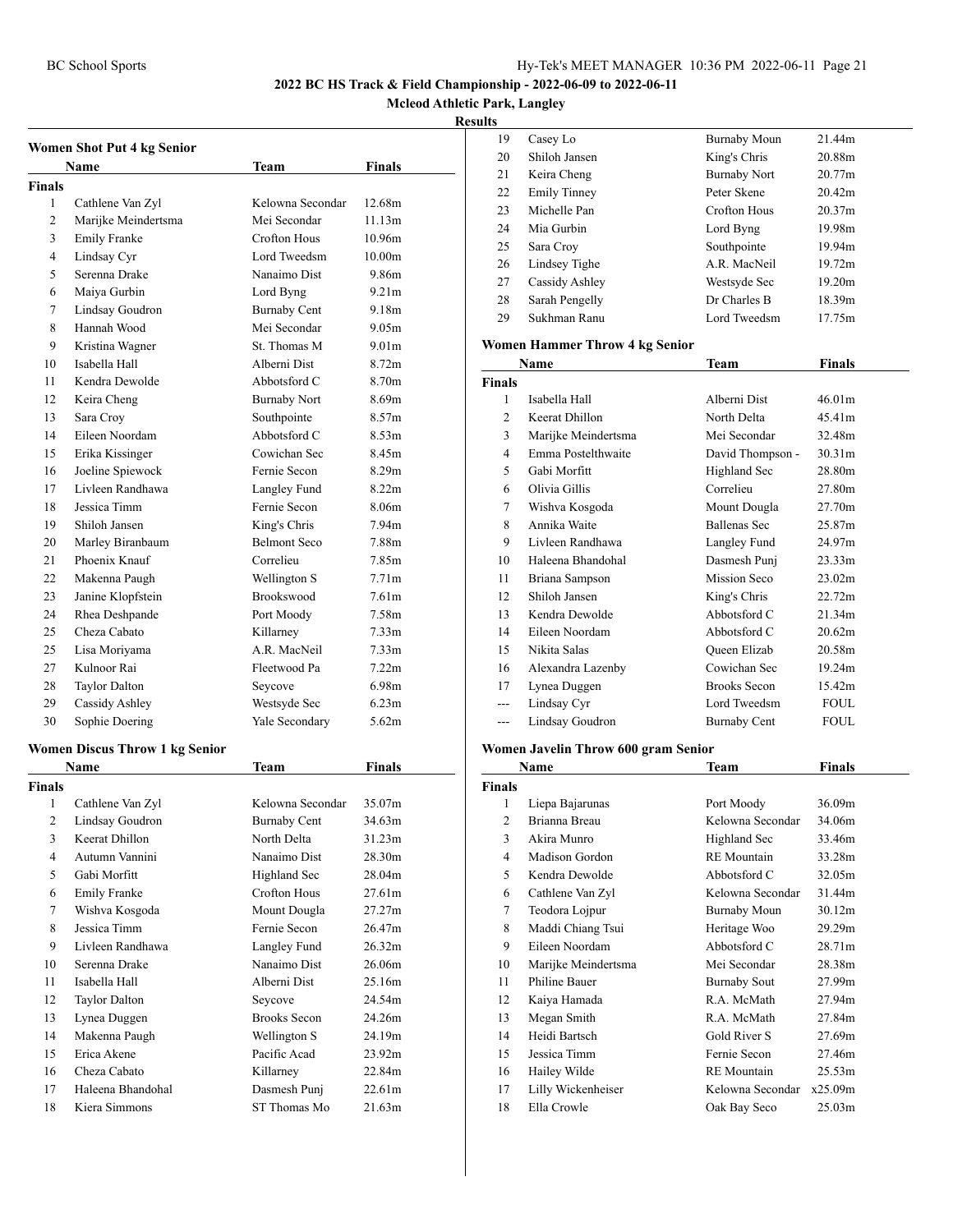**Mcleod Athletic Park, Langley**

#### **Results**

|     | Finals  (Women Javelin Throw 600 gram Senior) |              |                    |  |
|-----|-----------------------------------------------|--------------|--------------------|--|
|     | Name                                          | Team         | <b>Finals</b>      |  |
| 19  | <b>Brooklyn Barootes</b>                      | Aspengrove S | 24.47m             |  |
| 20  | Makenna Frew                                  | Johnston Hei | 24.22m             |  |
| 21  | Ines Ciccateri                                | Oak Bay Seco | 23.67m             |  |
| 22  | Davin Fisher                                  | Oak Bay Seco | x23.40m            |  |
| 23  | Kayla Tang                                    | David Thomps | 23.23m             |  |
| 24  | Lisa Moriyama                                 | A.R. MacNeil | 23.08m             |  |
| 25  | Olive Slager                                  | Revelstoke   | 23.05m             |  |
| 26  | Rachel Buck                                   | Cowichan Sec | 22.32m             |  |
| 27  | Bailey Shoemaker                              | Dawson Creek | 21.64m             |  |
| 28  | Marlena Halog                                 | Holy Cross R | 21.29m             |  |
| 29  | Vanessa Velinoff                              | Crofton Hous | 20.41 <sub>m</sub> |  |
| 30  | Cheza Cabato                                  | Killarney    | 18.10m             |  |
|     | Maddie Britnell                               | Sir Charles  | ND                 |  |
|     | Mackenzie Hack                                | Semiahmoo Se | ND                 |  |
| --- | Amber Trinder                                 | Lord Byng    | ND                 |  |

#### **Heptathlon: #4 Women 200 Meter Dash Senior Heptathlon**

|        | Name            | Team               | <b>Finals</b> |  |
|--------|-----------------|--------------------|---------------|--|
| Finals |                 |                    |               |  |
|        | Amelia Kristen  | Crofton Hous       | 26.72<br>735  |  |
|        | Madison Gordon  | <b>RE</b> Mountain | 655<br>27.69  |  |
|        | Kayla Schuurman | Abbotsford C       | 29.46<br>520  |  |
| 4      | Monika Arcadi   | New Westmins       | 29.69<br>504  |  |
| 5      | Emily Millard   | Handsworth         | 486<br>29.95  |  |
|        | Mia Gurbin      | Lord Byng          | 0.9           |  |

#### **Heptathlon: #7 Women 800 Meter Run Senior Heptathlon**

|               | <b>Name</b>     | Team               | <b>Finals</b> |     |
|---------------|-----------------|--------------------|---------------|-----|
| Finals        |                 |                    |               |     |
|               | Monika Arcadi   | New Westmins       | 2:22.85       | 785 |
| $\mathcal{P}$ | Amelia Kristen  | Crofton Hous       | 2:30.54       | 686 |
| 3             | Emily Millard   | Handsworth         | 2:39.87       | 574 |
| 4             | Madison Gordon  | <b>RE</b> Mountain | 2:42.76       | 542 |
|               | Kayla Schuurman | Abbotsford C       | 2:48.66       | 478 |
| 6             | Mia Gurbin      | Lord Byng          | 2:56.48       | 399 |
|               |                 |                    |               |     |

#### **Heptathlon: #3 Women 100 Meter Hurdles Senior Heptathlon**

|        | <b>Name</b>     | Team               | <b>Finals</b> |     |
|--------|-----------------|--------------------|---------------|-----|
| Finals |                 |                    |               |     |
|        | Amelia Kristen  | Crofton Hous       | 15.88         | 729 |
|        | Madison Gordon  | <b>RE</b> Mountain | 15.94         | 722 |
| 3      | Mia Gurbin      | Lord Byng          | 17.32         | 561 |
| 4      | Monika Arcadi   | New Westmins       | 18.88         | 402 |
|        | Emily Millard   | Handsworth         | 19.11         | 380 |
| 6      | Kayla Schuurman | Abbotsford C       | 20.48         | 264 |
|        |                 |                    |               |     |

#### **Heptathlon: #1 Women High Jump Senior Heptathlon**

|               | Name            | Team               | <b>Finals</b>     |     |
|---------------|-----------------|--------------------|-------------------|-----|
| <b>Finals</b> |                 |                    |                   |     |
|               | Madison Gordon  | <b>RE</b> Mountain | 1.56m             | 689 |
|               | Amelia Kristen  | Crofton Hous       | 1.47 <sub>m</sub> | 588 |
| 2             | Emily Millard   | Handsworth         | 1.47 <sub>m</sub> | 588 |
|               | Monika Arcadi   | New Westmins       | 1.47 <sub>m</sub> | 588 |
| 5             | Kayla Schuurman | Abbotsford C       | 1.41m             | 523 |

| แเร            |                 |                                                  |                   |     |
|----------------|-----------------|--------------------------------------------------|-------------------|-----|
| 6              | Mia Gurbin      | Lord Byng                                        | 1.35m             | 460 |
|                |                 | Heptathlon: #2 Women Long Jump Senior Heptathlon |                   |     |
|                | Name            | <b>Team</b>                                      | <b>Finals</b>     |     |
| <b>Finals</b>  |                 |                                                  |                   |     |
| 1              | Madison Gordon  | <b>RE</b> Mountain                               | 5.16m             | 603 |
| $\overline{c}$ | Amelia Kristen  | Crofton Hous                                     | 4.71 <sub>m</sub> | 482 |
| 3              | Mia Gurbin      | Lord Byng                                        | 4.57m             | 446 |
| 4              | Emily Millard   | Handsworth                                       | 4.12m             | 336 |
| 5              | Monika Arcadi   | New Westmins                                     | 3.97m             | 301 |
| 6              | Kayla Schuurman | Abbotsford C                                     | 3.95m             | 296 |
|                |                 |                                                  |                   |     |

#### **Heptathlon: #5 Women Shot Put Senior Heptathlon**

| Name           |                 | Team               | <b>Finals</b> |     |
|----------------|-----------------|--------------------|---------------|-----|
| <b>Finals</b>  |                 |                    |               |     |
|                | Madison Gordon  | <b>RE</b> Mountain | 9.68m         | 509 |
| $\mathcal{L}$  | Mia Gurbin      | Lord Byng          | 9.16m         | 475 |
| 3              | Kayla Schuurman | Abbotsford C       | 8.22m         | 414 |
| $\overline{4}$ | Monika Arcadi   | New Westmins       | 7.80m         | 386 |
| 5              | Amelia Kristen  | Crofton Hous       | 7.59m         | 373 |
| 6              | Emily Millard   | Handsworth         | 7.27m         | 352 |

#### **Heptathlon: #6 Women Javelin Throw Senior Heptathlon**

| Name          |                         | Team               | Finals |     |
|---------------|-------------------------|--------------------|--------|-----|
| <b>Finals</b> |                         |                    |        |     |
| 1             | Madison Gordon          | <b>RE</b> Mountain | 34.17m | 556 |
| 2             | Kayla Schuurman         | Abbotsford C       | 24.58m | 374 |
| 3             | Monika Arcadi           | New Westmins       | 23.64m | 357 |
| 4             | Emily Millard           | Handsworth         | 20.46m | 297 |
| 4             | Mia Gurbin              | Lord Byng          | 20.46m | 297 |
| 6             | Amelia Kristen          | Crofton Hous       | 20.22m | 293 |
|               | Women Heptathlon Senior |                    |        |     |
|               | Name                    | Team               | Finals |     |
| <b>Finals</b> |                         |                    |        |     |
| 1             | Madison Gordon          | <b>RE</b> Mountain | 4276   |     |
| 2             | Amelia Kristen          | Crofton Hous       | 3886   |     |
| 3             | Monika Arcadi           | New Westmins       | 3323   |     |
| 4             | Emily Millard           | Handsworth         | 3013   |     |
| 5             | Kayla Schuurman         | Abbotsford C       | 2869   |     |
| 6             | Mia Gurbin              | Lord Byng          | 2638   |     |

#### **Women 1500 Meter Race Walk Senior**

| Name          |                       | Team               | <b>Finals</b> |  |
|---------------|-----------------------|--------------------|---------------|--|
| <b>Finals</b> |                       |                    |               |  |
| 1             | <b>Chantelle Dass</b> | Killarney          | 8:23.45       |  |
| 2             | Caitlin Lee           | Killarney          | 8:24.69       |  |
| 3             | Margo Blumel          | Cowichan Sec       | 8:34.05       |  |
| 4             | Claudia Bardaji       | <b>Byrne Creek</b> | 9:06.73       |  |
| 5             | Simran Dhesi          | Yale Secondary     | 9:16.37       |  |
| 6             | Kendra Wilson         | Lord Tweedsm       | 9:18.10       |  |
| 7             | Sophie Doering        | Yale Secondary     | 9:20.82       |  |
| 8             | Ashley Kuo            | Lord Byng          | 9:21.56       |  |
| 9             | Minji Jeong           | Little Flowe       | 9:32.97       |  |
| 10            | Kiera Diotte          | Yale Secondary     | x10:05.01     |  |
| 11            | Mona Finlayson        | Cariboo Hill       | 10:09.32      |  |
| 12            | Sophie Weber          | Parkland Sec       | 10:09.74      |  |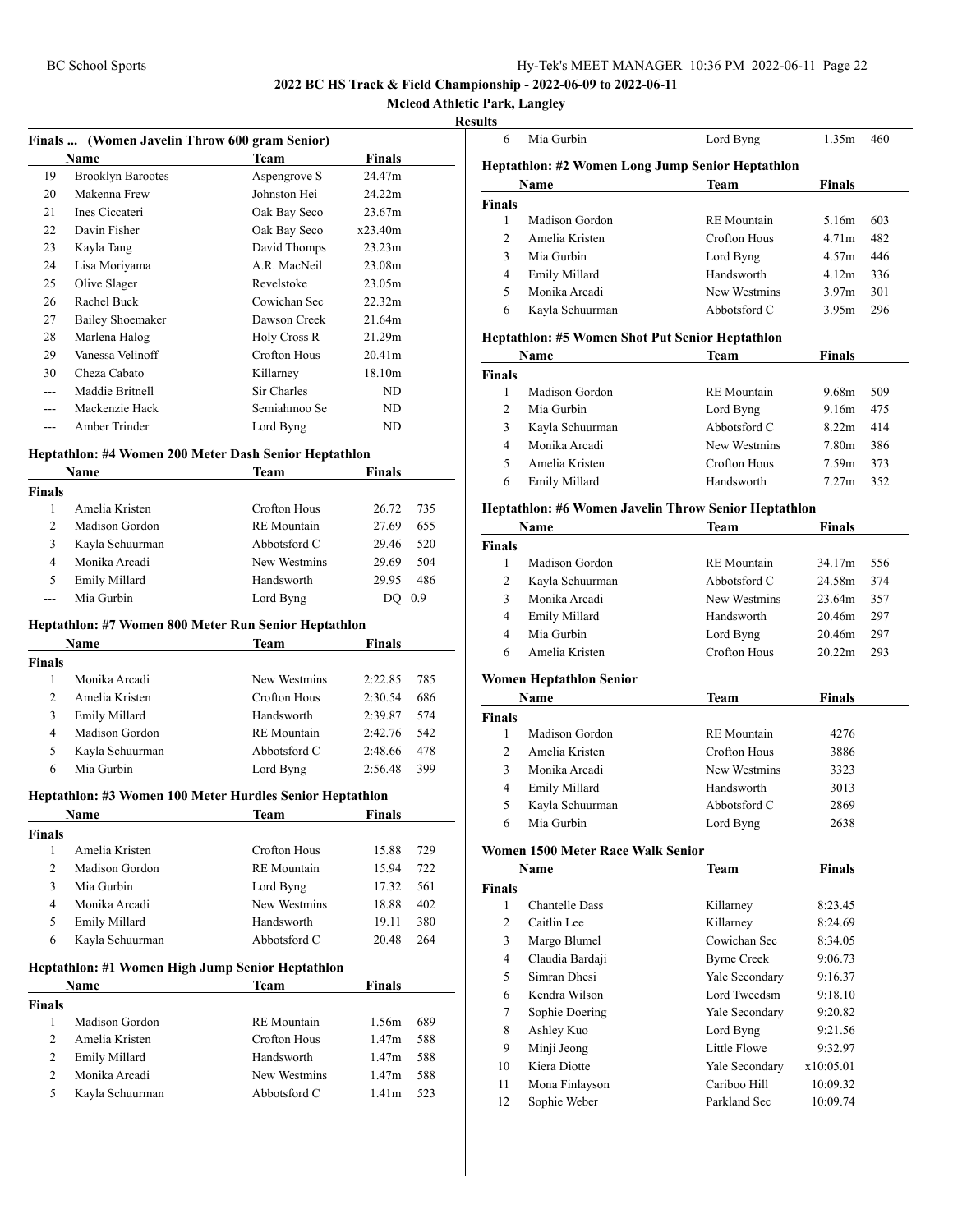**Mcleod Athletic Park, Langley**

#### **Resul**

| Finals  (Women 1500 Meter Race Walk Senior) |                                        |                     |                |  |
|---------------------------------------------|----------------------------------------|---------------------|----------------|--|
|                                             | <b>Name</b>                            | Team                | <b>Finals</b>  |  |
| 13                                          | Emma Fang                              | White Rock C        | 10:11.15       |  |
| 14                                          | Leah Kracke                            | <b>Ballenas Sec</b> | 10:11.66       |  |
| 15                                          | Jule Meiners                           | Parkland Sec        | 10:12.21       |  |
| 16                                          | Rockcelle Oquendo                      | Killarney           | x10:13.67      |  |
| 17                                          | Elia Jang                              | Oak Bay Seco        | 10:13.81       |  |
| 18                                          | Kennedy Orr                            | Little Flowe        | 10:33.37       |  |
| 19                                          | Annette Yu                             | St. Thomas M        | 10:33.75       |  |
| 20                                          | Olivia Hicks                           | <b>Brockton</b>     | 11:06.70       |  |
| 21                                          | Asiah Demsky                           | Yale Secondary      | x11:27.96      |  |
| 22                                          | Angela Furlan                          | Killarney           | x12:01.26      |  |
|                                             | Women 100 Meter Run Special O          |                     |                |  |
|                                             | Name                                   | Team                | Finals         |  |
| <b>Finals</b>                               |                                        |                     |                |  |
| 1                                           | Jenna Valente                          | Terry Fox Se        | 22.05 1.5      |  |
|                                             |                                        |                     |                |  |
|                                             | Women 400 Meter Run Special O<br>Name  | Team                | Finals         |  |
| <b>Finals</b>                               |                                        |                     |                |  |
| 1                                           | Jenna Valente                          | Terry Fox Se        | 2:00.70        |  |
|                                             |                                        |                     |                |  |
|                                             | Men 100 Meter Dash Gr 8<br>Name        | Team                | Prelims        |  |
|                                             | <b>Preliminaries</b>                   |                     |                |  |
| 1                                           | <b>Tason Tran</b>                      | Maple Ridge         | 11.94Q-1.1     |  |
| 2                                           | Nickolas Jang                          | Vancouver Co        | $12.00Q - 0.5$ |  |
| 3                                           | Derek Frimpong                         | Maple Ridge         | 12.23Q-1.0     |  |
| 4                                           | Connor Fong                            | Earl Marriot        | $12.29q - 1.0$ |  |
| 5                                           | Ryan Lacombe                           | Archbishop C        | $12.34q - 0.5$ |  |
| 6                                           | Christian Aghedo                       | Pacific Acad        | 12.37q-0.5     |  |
| 7                                           | Gavin Esleyer                          | Wellington S        | $12.42q - 1.0$ |  |
| 8                                           | Ayden McDonald                         | Vernon              | $12.44q - 1.1$ |  |
| 9                                           | Ethan Moran                            | Pacific Acad        | $12.45 - 0.5$  |  |
| 10                                          | Joseph Leyenhorst                      | Credo Christ        | $12.53 - 1.0$  |  |
| 11                                          | Lucas Acosta                           | Dover Bay Se        | $12.54 - 1.0$  |  |
| 12                                          | Nathan Bis                             | Langley Chri        | $12.54 - 1.1$  |  |
| 13                                          | Miller Cameron                         | Mount Slesse        | $12.58 - 0.5$  |  |
| 14                                          | Luca Distefano                         | Immaculata H        | $12.58 - 1.1$  |  |
| 15                                          | Avery Kumar                            | Ecole Phoeni        | $12.59 - 1.0$  |  |
| 16                                          | Kaleb Adatia                           | Vancouver Co        | $12.60 - 0.5$  |  |
| 17                                          | Jaxson Farac                           | Vancouver Co        | $12.65 - 0.5$  |  |
| 18                                          | Gurman Atkar                           | North Delta         | $12.70 - 0.5$  |  |
| 19                                          | Zimo Liu                               | <b>Walnut Grove</b> | $12.86 - 1.1$  |  |
| 20                                          | Mackay Antonation                      | Lord Tweedsm        | $12.88 - 1.1$  |  |
| 21                                          | Chun-Hong Lee                          | Surrey Chris        | $12.90 -1.1$   |  |
| 22                                          | Connor Jones                           | Walnut Grove        | $12.92 - 1.0$  |  |
| 23                                          | Joonseo Lee                            | <b>STA</b>          | $12.92 - 1.0$  |  |
|                                             |                                        |                     |                |  |
|                                             | Men 100 Meter Dash Gr 8<br><b>Name</b> | <b>Team</b>         | Finals         |  |
| <b>Finals</b>                               |                                        |                     |                |  |
| 1                                           | Tason Tran                             | Maple Ridge         | 11.83 0.1      |  |
| 2                                           | Nickolas Jang                          | Vancouver Co        | 0.1<br>11.88   |  |
|                                             |                                        |                     |                |  |

| ults           |                            |                     |                |
|----------------|----------------------------|---------------------|----------------|
| 3              | Derek Frimpong             | Maple Ridge         | 0.1<br>12.24   |
| 4              | Gavin Esleyer              | Wellington S        | 0.1<br>12.24   |
| 5              | Connor Fong                | Earl Marriot        | 12.28<br>0.1   |
| 6              | Christian Aghedo           | Pacific Acad        | 12.39 0.1      |
| 7              | Ryan Lacombe               | Archbishop C        | 12.50 0.1      |
| 8              | Ayden McDonald             | Vernon              | 12.51<br>0.1   |
|                | Men 200 Meter Dash Gr 8    |                     |                |
|                | <b>Name</b>                | Team                | <b>Prelims</b> |
|                | <b>Preliminaries</b>       |                     |                |
| 1              | Derek Frimpong             | Maple Ridge         | 24.59Q-1.7     |
| $\overline{c}$ | <b>Tason Tran</b>          | Maple Ridge         | 24.63Q-1.7     |
| 3              | Gavin Esleyer              | Wellington S        | 25.29Q-2.4     |
| $\overline{4}$ | Nickolas Jang              | Vancouver Co        | 24.66q-1.7     |
| 5              | Avery Kumar                | Ecole Phoeni        | $25.28q - 1.7$ |
| 6              | Lucas Acosta               | Dover Bay Se        | $25.64q - 1.7$ |
| 7              | Kaleb Adatia               | Vancouver Co        | $25.66q - 1.7$ |
| 8              | Luca Distefano             | Immaculata H        | $25.80q - 2.4$ |
| 9              | Christian Aghedo           | Pacific Acad        | $25.87 -2.4$   |
| 10             | Ryan Lacombe               | Archbishop C        | 25.89 -2.4     |
| 11             | Joseph Leyenhorst          | Credo Christ        | $26.15 -2.4$   |
| 12             | Connor Fong                | Earl Marriot        | $26.17 - 1.7$  |
| 13             | Michael Tompkins           | Sentinel            | $26.21 -2.4$   |
| 14             | Mackay Antonation          | Lord Tweedsm        | $26.24 -1.7$   |
| 15             | Ayden McDonald             | Vernon              | $26.45 -2.4$   |
| 16             | Connor Jones               | <b>Walnut Grove</b> | $26.48 - 1.7$  |
| 17             | James Yoon                 | White Rock C        | 26.48 -2.4     |
| 18             | Alexander Figueroa Mathews | <b>Burnaby Moun</b> | 26.69 -1.7     |
| 19             | Paolo Gonzalez             | <b>Byrne Creek</b>  | $26.81 - 1.7$  |
| 20             | <b>Benson Yuan</b>         | Kitsilano           | $26.86 - 1.7$  |
| 21             | Michael MacLeod            | Notre Dame R        | $27.02 -1.7$   |
| 22             | Seth Brunoro               | Langley Chri        | 27.02 -1.7     |
| 23             | Jaxson Farac               | Vancouver Co        | $27.60 -1.7$   |
|                | Men 200 Meter Dash Gr 8    |                     |                |
|                | Name                       | <b>Team</b>         | Finals         |
| <b>Finals</b>  |                            |                     |                |
| $\mathbf{1}$   | Derek Frimpong             | Maple Ridge         | 24.44 -1.2     |
| $\overline{c}$ | Nickolas Jang              | Vancouver Co        | $24.53 - 1.2$  |

|   | Nickolas Jang  | Vancouver Co | $24.53 - 1.2$ |
|---|----------------|--------------|---------------|
|   | Tason Tran     | Maple Ridge  | $24.91 - 1.2$ |
| 4 | Gavin Esleyer  | Wellington S | $24.94 - 1.2$ |
| 5 | Lucas Acosta   | Dover Bay Se | $25.52 -1.2$  |
| 6 | Avery Kumar    | Ecole Phoeni | $25.52 -1.2$  |
|   | Luca Distefano | Immaculata H | $25.54 - 1.2$ |
|   | Kaleb Adatia   | Vancouver Co | $25.56 -1.2$  |

#### **Men 400 Meter Dash Gr 8**

|   | Name                       | Team                | <b>Prelims</b> |
|---|----------------------------|---------------------|----------------|
|   | <b>Preliminaries</b>       |                     |                |
|   | Kaleb Adatia               | Vancouver Co        | 56.18Q         |
|   | Mackay Antonation          | Lord Tweedsm        | 56.60Q         |
| 3 | Manjot Nagra               | Fleetwood Pa        | 57.83Q         |
| 4 | Levi Gorgichuk             | Fraser Acade        | 56.79q         |
| 5 | Alexander Figueroa Mathews | <b>Burnaby Moun</b> | 56.94g         |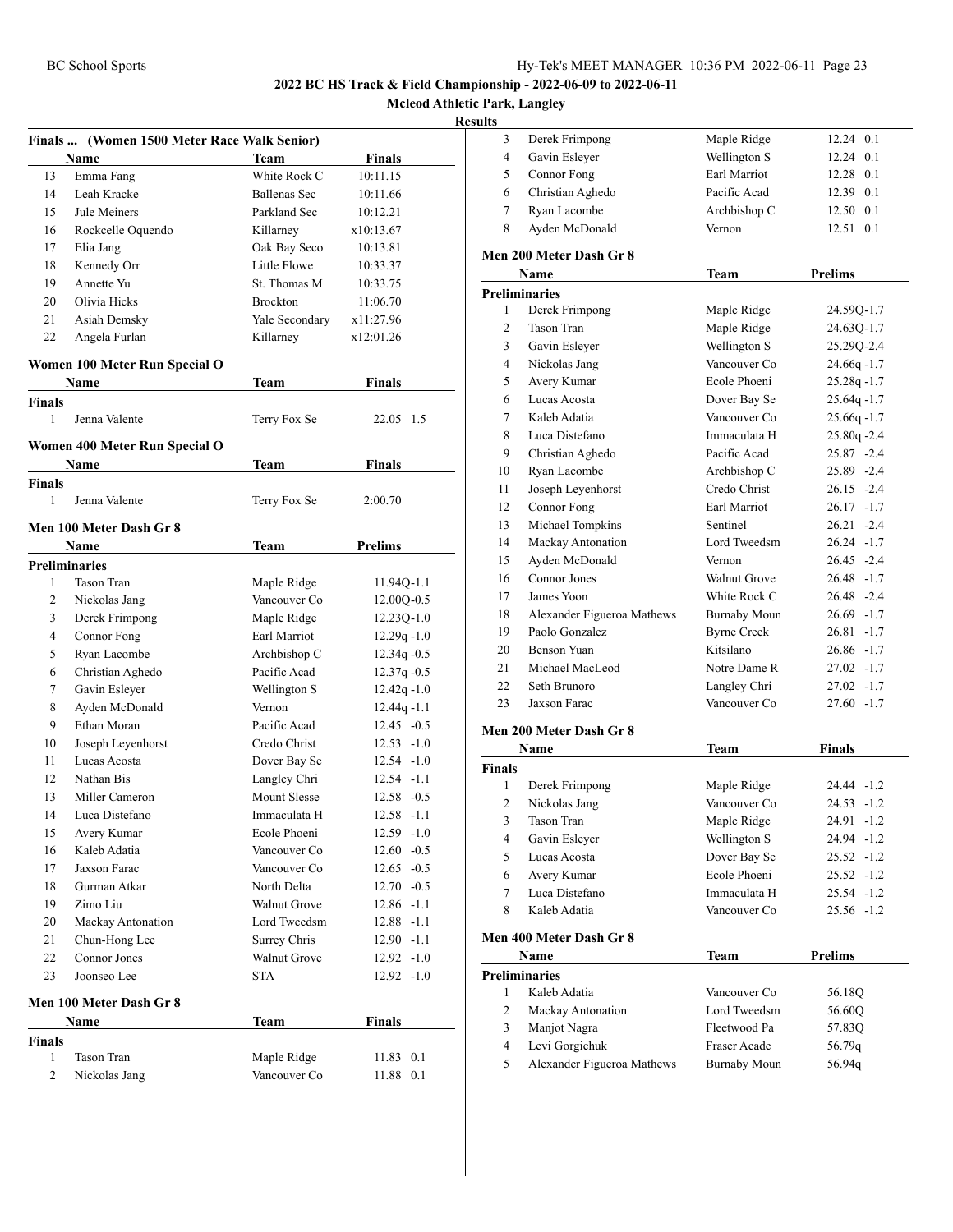### **Mcleod Athletic Park, Langley**

|                     | Preliminaries  (Men 400 Meter Dash Gr 8) |                              |                |
|---------------------|------------------------------------------|------------------------------|----------------|
|                     | Name                                     | Team                         | Prelims        |
| 6                   | Huck Bignell                             | <b>GP</b> Vanier             | 57.56q         |
| 7                   | Zion Simpson                             | <b>Walnut Grove</b>          | 58.12q         |
| 8                   | <b>Ryland Neels</b>                      | Constable Neil B             | 58.19q         |
| 9                   | Spencer Medland                          | Handsworth                   | 58.41          |
| 10                  | Marcus Banting                           | Vancouver Co                 | 58.56          |
| 11                  | Gurshandeep Grewal                       | LA Matheson                  | 58.57          |
| 12                  | <b>Asaminew Humeniuk</b>                 | Langley Chri                 | 58.97          |
| 13                  | Nicholas Gibson                          | <b>Brockton</b>              | 59.32          |
| 14                  | Gleb Goodkovsky                          | <b>STA</b>                   | 59.37          |
| 15                  | Jordan Shojania                          | Constable Neil B             | 59.44          |
| 16                  | Chase Buckley                            | Queen of Ang                 | 59.50          |
| 17                  | Mckenzie Broersma                        | Abbotsford C                 | 59.64          |
| 18                  | Mason Loeb                               | Ucluelet                     | 1:00.07        |
| 19                  | Kiyo Copeland                            | <b>Walnut Grove</b>          | 1:00.19        |
| 20                  | <b>Austin Blair</b>                      | St. Andrews'                 | 1:00.26        |
| 21                  | Kingsley Thomas                          | <b>Byrne Creek</b>           | 1:00.40        |
| 22                  | Mckay Ng                                 | Argyle                       | 1:01.09        |
| 23                  | <b>Walker Smits</b>                      | Highland Sec                 | 1:01.09        |
| 24                  | Gurshan Hans                             | Princess Mar                 | 1:03.25        |
|                     | Men 400 Meter Dash Gr 8                  |                              |                |
|                     |                                          |                              |                |
|                     | Name                                     | Team                         | Finals         |
| Finals              |                                          |                              |                |
| 1<br>$\overline{c}$ | Kaleb Adatia                             | Vancouver Co<br>Fraser Acade | 55.67          |
|                     | Levi Gorgichuk                           |                              | 56.25          |
| 3                   | Alexander Figueroa Mathews               | <b>Burnaby Moun</b>          | 56.26          |
| 4                   | Mackay Antonation                        | Lord Tweedsm                 | 56.66          |
| 5                   | <b>Ryland Neels</b>                      | Constable Neil B             | 57.57          |
| 6                   | Huck Bignell                             | <b>GP</b> Vanier             | 57.87          |
| 7                   | Zion Simpson                             | <b>Walnut Grove</b>          | 57.97          |
| 8                   | Manjot Nagra                             | Fleetwood Pa                 | 58.75          |
|                     | Men 800 Meter Run Gr 8                   |                              |                |
|                     | Name                                     | Team                         | <b>Prelims</b> |
|                     | <b>Preliminaries</b>                     |                              |                |
| 1                   | Henry Nestman                            | Seaquam Seah                 | 2:12.16Q       |
| 2                   | Daimon Van Dyk                           | DW Poppy Sec                 | 2:12.74Q       |
| 3                   | <b>Ryland Neels</b>                      | Constable Neil B             | 2:13.07Q       |
| 4                   | Kaiden Detjen                            | Spring Valle                 | 2:13.51q       |
| 5                   | Arjun Sandhu                             | Ecole Salish                 | 2:14.82q       |
| 6                   | Miles Hayden                             | Kvr Middle S                 | 2:15.07q       |
| $\tau$              | Quinn Tveit-Borgenstrom                  | Handsworth                   | 2:15.50q       |
| 8                   | Jimmy Reed                               | Nechako                      | 2:16.05q       |
| 9                   | Manjot Nagra                             | Fleetwood Pa                 | 2:16.41        |
| 10                  | Miller Dabbs                             | West Point G                 | 2:17.53        |
| 11                  | Martin Kuac                              | North Surrey                 | 2:20.03        |
| 12                  | Braedon Li                               | Vancouver Co                 | 2:20.32        |
| 13                  | Walker Smits                             | <b>Highland Sec</b>          | 2:21.18        |
| 14                  | Jordan Abringe                           | Ecole Salish                 | 2:21.56        |
| 15                  | Gabriel Headley                          | Maple Ridge                  | 2:22.08        |
| 16                  | Jericho Geddes                           | Grandview He                 | 2:22.28        |
| 17                  | Benjamin Smith                           | Templeton                    | 2:25.01        |
| 18                  | Gurshan Hans                             | Princess Mar                 | 2:26.31        |
|                     |                                          |                              |                |

| sults              |                                       |                              |               |
|--------------------|---------------------------------------|------------------------------|---------------|
| 19                 | Laurence Bi                           | Archbishop C                 | 2:26.50       |
| 20                 | Jackson Schiebler                     | Glenbrook Mi                 | 2:26.78       |
| 21                 | Tristan Chin                          | Vancouver Co                 | 2:26.93       |
| 22                 | Remo Giovanazzo                       | ST Thomas Mo                 | 2:29.82       |
|                    | Men 800 Meter Run Gr 8                |                              |               |
|                    | Name                                  | Team                         | Finals        |
| <b>Finals</b>      |                                       |                              |               |
| $\mathbf{1}$       | Daimon Van Dyk                        | DW Poppy Sec                 | 2:11.29       |
| 2                  | Henry Nestman                         | Seaquam Seah                 | 2:11.87       |
| 3                  | <b>Ryland Neels</b>                   | Constable Neil B             | 2:12.05       |
| 4                  | Arjun Sandhu                          | Ecole Salish                 | 2:13.08       |
| 5                  | Miles Hayden                          | Kvr Middle S                 | 2:13.36       |
| 6                  | Kaiden Detjen                         | Spring Valle                 | 2:13.79       |
| 7                  | Jimmy Reed                            | Nechako                      | 2:14.14       |
| 8                  | Quinn Tveit-Borgenstrom               | Handsworth                   | 2:17.14       |
|                    | Men 1500 Meter Run Gr 8               |                              |               |
|                    |                                       |                              |               |
|                    | Name                                  | Team                         | Finals        |
| <b>Finals</b><br>1 | Elijah Clarke                         | <b>Burnaby Nort</b>          | 4:30.36       |
| 2                  |                                       | Vedder Middl                 | 4:31.67       |
| 3                  | <b>Riley Simmonds</b><br>Miles Hayden | Kvr Middle S                 |               |
| 4                  | Harris Boomer                         |                              | 4:32.59       |
|                    |                                       | St. George's<br>Ecole Salish | 4:33.53       |
| 5<br>6             | Arjun Sandhu<br>Oscar Williams        | Sir Charles                  | 4:33.71       |
|                    |                                       |                              | 4:37.18       |
| 7                  | Henry Nestman                         | Seaquam Seah                 | 4:46.22       |
| 8                  | Gabriel Headley                       | Maple Ridge                  | 4:47.19       |
| 9                  | Jimmy Reed                            | Nechako                      | 4:47.26       |
| 10                 | Tyler Roth                            | Fleetwood Pa                 | 4:47.28       |
| 11                 | Benjamin Smith                        | Templeton                    | 4:48.94       |
| 12                 | Noah Nickel                           | Abbotsford C                 | 4:51.15       |
| 13                 | Jackson Schiebler                     | Glenbrook Mi                 | 4:51.21       |
| 14                 | Quinn Tveit-Borgenstrom               | Handsworth                   | 4:52.28       |
| 15                 | Cai Collingwood                       | Canyon Falls                 | 4:52.79       |
| 16                 | Jericho Geddes                        | Grandview He                 | 4:53.45       |
| 17                 | Will Zhang                            | White Rock C                 | 4:55.19       |
| 18                 | Braedon Li                            | Vancouver Co                 | 4:55.57       |
| 19                 | Miller Cameron                        | <b>Mount Slesse</b>          | 4:55.69       |
| 20                 | Ebbaa Biru                            | Pacific Acad                 | 4:57.27       |
| 21                 | Caleb Fitch                           | St John's Sc                 | 5:01.19       |
| 22                 | Kouken Narbett                        | Hugh Boyd Se                 | 5:01.64       |
| 23                 | Abhiraj Nagra                         | Fleetwood Pa                 | 5:04.39       |
| 24                 | Christian Myint                       | Dover Bay Se                 | 5:07.14       |
|                    | Men 3000 Meter Run Gr 8               |                              |               |
|                    | Name                                  | <b>Team</b>                  | <b>Finals</b> |
| <b>Finals</b>      |                                       |                              |               |
| $\mathbf{1}$       | Elijah Clarke                         | <b>Burnaby Nort</b>          | 9:46.97       |
| $\overline{c}$     | Arjun Sandhu                          | Ecole Salish                 | 9:52.29       |
| 3                  | Ethan Peregrym                        | Sa-Hali                      | 9:55.21       |
| $\overline{4}$     | Jimmy Reed                            | Nechako                      | 9:57.31       |
| 5                  | Benjamin Smith                        | Templeton                    | 10:05.95      |
| 6                  | Cai Collingwood                       | Canyon Falls                 | 10:09.15      |
| 7                  | <b>Riley Simmonds</b>                 | Vedder Middl                 | 10:13.11      |
| 8                  | Ethan Koehn                           | Langley Fund                 | 10:16.95      |
|                    |                                       |                              |               |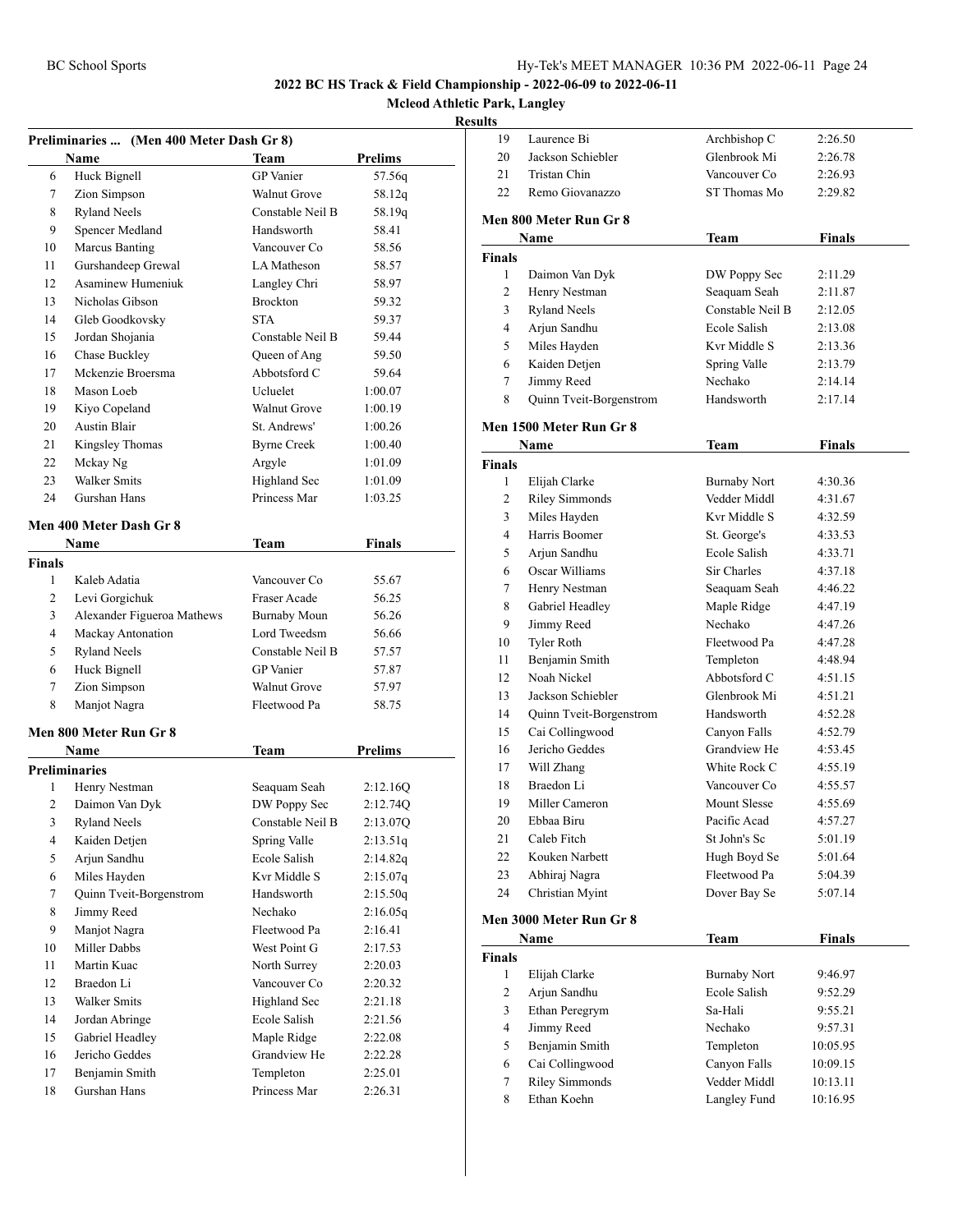#### **Mcleod Athletic Park, Langley**

|                    | Finals  (Men 3000 Meter Run Gr 8) |                              |                                |
|--------------------|-----------------------------------|------------------------------|--------------------------------|
|                    | Name                              | Team                         | <b>Finals</b>                  |
| 9                  | Oscar Williams                    | Sir Charles                  | 10:18.51                       |
| 10                 | Rhys Beaudoin                     | Dover Bay Se                 | 10:20.55                       |
| 11                 | Jackson Schiebler                 | Glenbrook Mi                 | 10:23.32                       |
| 12                 | Harris Boomer                     | St. George's                 | 10:26.76                       |
| 13                 | <b>Tyler Roth</b>                 | Fleetwood Pa                 | 10:27.45                       |
| 14                 | Noah Nickel                       | Abbotsford C                 | 10:28.46                       |
| 15                 | Kouken Narbett                    | Hugh Boyd Se                 | 10:28.60                       |
| 16                 | Jayden Johal                      | Killarney                    | 10:28.82                       |
| 17                 | Will Zhang                        | White Rock C                 | 10:32.69                       |
| 18                 | Christian Myint                   | Dover Bay Se                 | 10:33.10                       |
| 19                 | Jordan Plomp                      | <b>STA</b>                   | 10:36.40                       |
| 20                 | Abhiraj Nagra                     | Fleetwood Pa                 | 10:46.31                       |
| 21                 | Chase Mark                        | Nanaimo Dist                 | 10:51.13                       |
| 22                 | Henry Nestman                     | Seaquam Seah                 | 10:57.00                       |
| 23                 | <b>Brandon Thomas</b>             | Pacific Acad                 | 11:24.11                       |
| 24                 | Matt Jimenez                      | Abbotsford C                 | 11:35.51                       |
|                    |                                   |                              |                                |
|                    | Men 100 Meter Hurdles Gr 8        |                              |                                |
|                    | Name                              | <b>Team</b>                  | <b>Prelims</b>                 |
|                    | <b>Preliminaries</b>              |                              |                                |
| 1                  | Ethan Moran                       | Pacific Acad                 | 15.22Q-1.7                     |
| 2                  | Logan Hall                        | Langley Fine                 | 15.26Q-2.0                     |
| 3                  | Say Nay                           | St. John Bre                 | 16.32Q-2.1                     |
| 4                  | Roman Simmons                     | St. George's                 | $16.42q -2.1$                  |
| 5                  | Zimo Liu                          | Walnut Grove                 | $16.50q - 1.7$                 |
| 6                  | Matthew Yu                        | Collingwood                  | $17.11q - 2.0$                 |
| 7                  | Makaio Maver                      | ST Thomas Mo                 | $17.21q - 2.0$                 |
| 8                  | Caleb Yu                          | Credo Christ                 | $17.34q - 2.1$                 |
| 9                  | Jesse Stevenson                   | King's Chris                 | $18.35 - 2.0$                  |
| 9                  | Rohanpreet Singh                  | Lord Tweedsm                 | 18.35 -1.7                     |
| 11                 | Jake Broderick                    | Fraser Acade                 | $18.39 - 2.1$                  |
| 12                 | Ryley Wetzel-Eden                 | Constable Neil B             | $18.62 -2.1$                   |
| 13                 | Austin Chiu                       | White Rock C                 | $18.74 - 2.0$                  |
| 14                 | Jett Verschuur                    | Vedder Middl                 | 18.99 -1.7                     |
| 15                 | Collin Kwan                       | Vancouver Co                 | $19.18 - 2.1$                  |
| 16                 | Alex Boettcher                    | <b>Fraser Acade</b>          | 19.19 -1.7                     |
| 17                 | Evan Hurd                         | Constable Neil B             | $19.27 - 2.1$                  |
| 18                 | Zebulen Lee                       | White Rock C                 | 19.64 -1.7                     |
| 19                 | Taiki Koyama                      | <b>Burnaby Moun</b>          | 19.64 -2.0                     |
| 20                 | Ramandeep Singh                   | Princess Mar                 | 19.77 -1.7                     |
| 21                 | <b>Ekamjot Dhillon</b>            | Princess Mar                 | $19.87 - 2.0$                  |
| 22                 | <b>Brandon Grim</b>               | Credo Christ                 | $20.85 -2.1$                   |
|                    | Men 100 Meter Hurdles Gr 8        |                              |                                |
|                    | Name                              | <b>Team</b>                  | <b>Finals</b>                  |
|                    |                                   |                              |                                |
| <b>Finals</b><br>1 | Logan Hall                        | Langley Fine                 | 14.94 -0.3                     |
| 2                  | Ethan Moran                       | Pacific Acad                 | $15.28 - 0.3$                  |
| 3                  |                                   | St. John Bre                 |                                |
| 4                  | Say Nay<br>Zimo Liu               | Walnut Grove                 | 15.86 -0.3                     |
| 5                  | Roman Simmons                     |                              | $16.04 - 0.3$                  |
| 6                  | Caleb Yu                          | St. George's<br>Credo Christ | $16.39 - 0.3$<br>$16.50 - 0.3$ |
| 7                  | Makaio Maver                      | ST Thomas Mo                 | $16.71 - 0.3$                  |
|                    |                                   |                              |                                |

| 8                  |                                     |                                       |                |
|--------------------|-------------------------------------|---------------------------------------|----------------|
|                    | Matthew Yu                          | Collingwood                           | $16.76 - 0.3$  |
|                    | <b>Men 200 Meter Hurdles Gr 8</b>   |                                       |                |
|                    | Name                                | Team                                  | <b>Prelims</b> |
|                    | <b>Preliminaries</b>                |                                       |                |
| 1                  | Ethan Moran                         | Pacific Acad                          | 28.23Q-2.3     |
| 2                  | Kiyo Copeland                       | <b>Walnut Grove</b>                   | 29.59Q-1.6     |
| 3                  | Rohanpreet Singh                    | Lord Tweedsm                          | $30.00Q - 1.6$ |
| 4                  | Makaio Maver                        | ST Thomas Mo                          | $29.86q - 1.6$ |
| 5                  | Caleb Yu                            | Credo Christ                          | $30.05q - 1.6$ |
| 6                  | <b>Tristan Sharp</b>                | Kelowna Christia                      | $30.50q - 2.3$ |
| 7                  | Avery Nielsen                       | Kitsilano                             | $30.71q - 1.6$ |
| 8                  | Austin Chiu                         | White Rock C                          | $30.86q - 2.3$ |
| 9                  | <b>Walker Smits</b>                 | Highland Sec                          | $31.19 - 1.6$  |
| 10                 | Oscar Antscherl                     | Semiahmoo Se                          | $31.36 - 1.6$  |
| 11                 | Evan Hurd                           | Constable Neil B                      | $32.06 -2.3$   |
| 12                 | Noah Wiebe                          | Kelowna Christia                      | $32.08 - 1.6$  |
| 13                 | <b>Heath Kennett</b>                | Argyle                                | $32.26 - 2.3$  |
| 14                 | Ramandeep Singh                     | Princess Mar                          | $32.29 -1.6$   |
| 15                 | Mason Berg                          | Mei Middle S                          | $32.36 - 1.6$  |
| 16                 | Jesse Stevenson                     | King's Chris                          | $32.39 - 2.3$  |
| 17                 | Gurnoor Kooner                      | Princess Mar                          | 32.44 - 2.3    |
| 18                 | Ekamjot Dhillon                     | Princess Mar                          | $33.52 -1.6$   |
| 19                 | Jake Ferguson                       | Abbotsford C                          | $34.12 -2.3$   |
| 20                 | Collin Kwan                         | Vancouver Co                          | $36.19 - 1.6$  |
| ---                | Say Nay                             | St. John Bre                          | $DO -1.6$      |
|                    |                                     |                                       |                |
|                    | <b>Men 200 Meter Hurdles Gr 8</b>   |                                       |                |
|                    | Name                                | Team                                  | Finals         |
|                    |                                     |                                       |                |
| <b>Finals</b>      |                                     |                                       |                |
| 1                  | Ethan Moran                         | Pacific Acad                          | $28.06 -1.0$   |
| 2                  | Kiyo Copeland                       | <b>Walnut Grove</b>                   | $29.32 -1.0$   |
| 3                  | Rohanpreet Singh                    | Lord Tweedsm                          | 29.85 -1.0     |
| 4                  | Caleb Yu                            | Credo Christ                          | $30.20 -1.0$   |
| 5                  | <b>Tristan Sharp</b>                | Kelowna Christia                      | $30.30 - 1.0$  |
| 6                  | Avery Nielsen                       | Kitsilano                             | $30.35 - 1.0$  |
| 7                  | Makaio Maver                        | ST Thomas Mo                          | $30.45 - 1.0$  |
| 8                  | Austin Chiu                         | White Rock C                          | $31.18 - 1.0$  |
|                    |                                     |                                       |                |
|                    | Men 4x100 Meter Relay Gr 8          |                                       |                |
|                    | <b>Team</b>                         | <b>Relay</b>                          | <b>Finals</b>  |
| <b>Finals</b><br>1 | Maple Ridge Secondary               | А                                     | 47.94          |
| 2                  |                                     | А                                     | 48.42          |
| 3                  | Vancouver College                   | A                                     |                |
|                    | Pacific Academy                     |                                       | 49.54          |
|                    | 1) Brandon Thomas                   | 2) Christian Aghedo<br>4) Ethan Moran |                |
| 4                  | 3) Andrew Chen<br>Vancouver College | B                                     | 49.64          |
| 5                  | Walnut Grove                        | A                                     | 50.41          |
| 6                  | Saint Thomas Aquinas                | А                                     | 50.58          |
|                    | 1) Joonseo Lee                      |                                       |                |
|                    |                                     | 2) Gleb Goodkovsky                    |                |
| 7                  | 3) Joseph Kim<br>Credo Christ       | 4) Rehan Kekulthotuwage<br>А          | 50.97          |
|                    |                                     |                                       |                |
|                    | 1) Joseph Leyenhorst                | 2) Noah Saide                         |                |
|                    | 3) Beckem Dewit                     | 4) Evan Kim                           |                |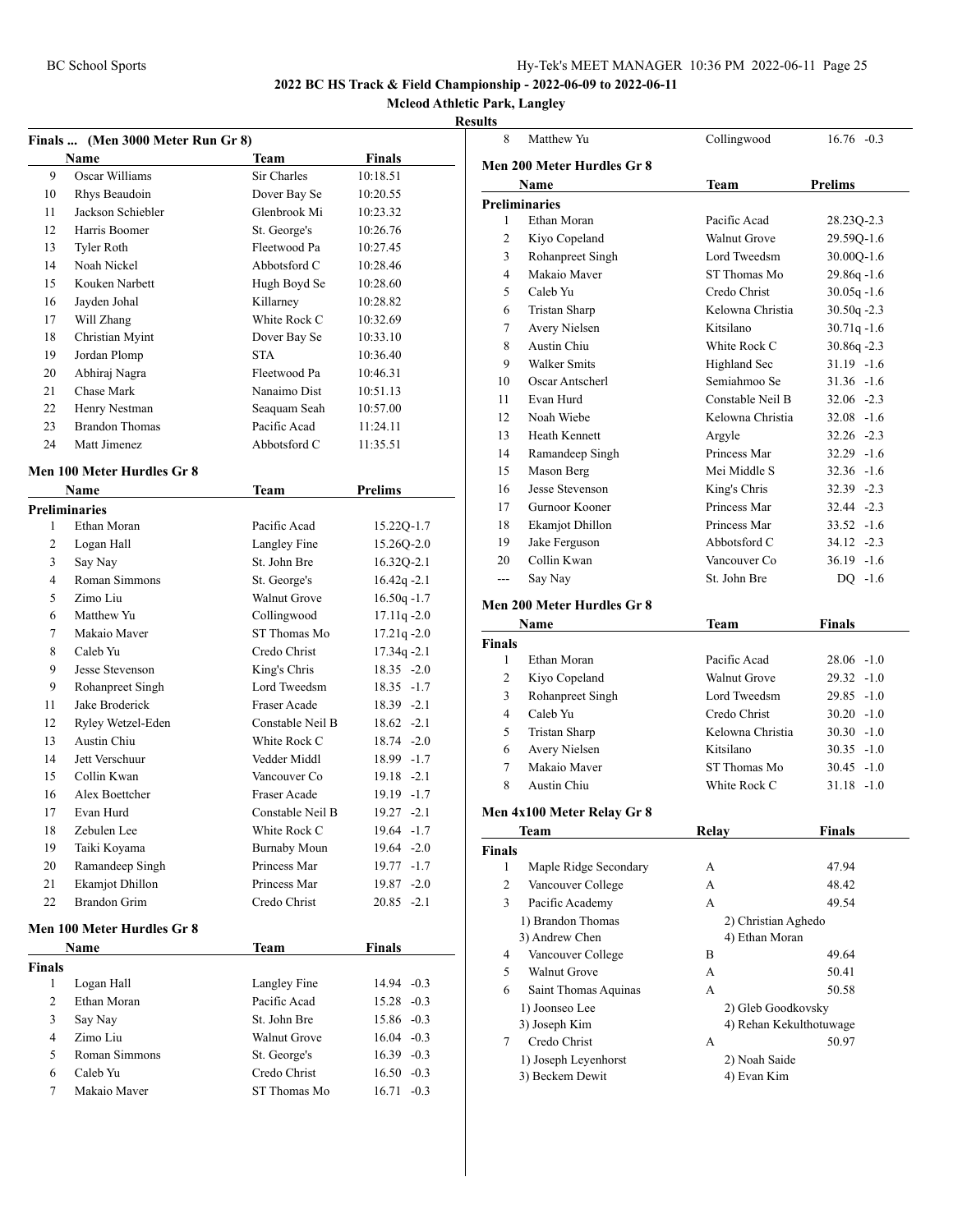# **Mcleod Athletic Park, Langley**

|  | Finals  (Men 4x100 Meter Relay Gr 8) |
|--|--------------------------------------|
|--|--------------------------------------|

|        | THEIR TATUU MEEL INMAY     | u v   |                      |
|--------|----------------------------|-------|----------------------|
|        | Team                       | Relay | <b>Finals</b>        |
| 8      | West Point G               | A     | 51.52                |
|        | 1) Cole Chua               |       | 2) Adrian Lee        |
|        | 3) Quinton Meng            |       | 4) Miller Dabbs      |
| 9      | Langley Chri               | А     | 51.61                |
|        | 1) Liam Stromgren          |       | 2) Seth Brunoro      |
|        | 3) Asaminew Humeniuk       |       | 4) Nathan Bis        |
| 10     | White Rock C               | А     | 51.83                |
|        | 1) Austin Chiu             |       | 2) Dylan Louw        |
|        | 3) Conor Von Hahn          |       | 4) James Yoon        |
| 11     | Notre Dame R               | А     | 51.94                |
|        | 1) Jayden Antonel          |       | 2) Arrel Belnas      |
|        | 3) Luca Dilullo            |       | 4) Michael MacLeod   |
| 12     | Fraser Academy             | А     | 51.98                |
|        | 1) Alex Boettcher          |       | 2) Connor Edwards    |
|        | 3) Jake Broderick          |       | 4) Levi Gorgichuk    |
| 13     | North Delta                | А     | 52.19                |
| 14     | Constable Neil Bruce       | A     | 52.45                |
|        | 1) Ryland Neels            |       | 2) Sam Burge         |
|        | 3) Jordan Shojania         |       | 4) Cohen Miles       |
| 15     | Lord Tweedsmuir            | А     | 52.67                |
|        | 1) Mackay Antonation       |       | 2) Rohanpreet Singh  |
|        | 3) Arjun Gill              |       | 4) Sukhraj Johal     |
| 16     | <b>ST Thomas More</b>      | А     | 52.79                |
|        | 1) Remo Giovanazzo         |       | 2) Mohan Mahil       |
|        | 3) Eduardo Luna Rivera     |       | 4) Luca Morello      |
| 17     | <b>Mount Slesse</b>        | А     | 52.86                |
|        | 1) Miller Cameron          |       | 2) Noah Spaner       |
|        | 3) Clyde Flores            |       | 4) Logan Hinton      |
| 18     | <b>Burnaby Moun</b>        | А     | 53.08                |
| 19     | Fleetwood Park School      | A     | 53.44                |
|        | 1) Aseem Kalirai           |       | 2) Tyler Roth        |
|        | 3) Leo Wang                |       | 4) Manjot Nagra      |
| 20     | St. Andrews'               | А     | 53.50                |
|        | 1) Christopher O'Neill     |       | 2) Jayden Yan        |
|        | 3) Spencer Nicoll          |       | 4) Callum Skinner    |
| 21     | Abbotsford C               | А     | 53.73                |
|        | 1) Austin Hystek           |       | 2) Mason Vangarderen |
|        | 3) Noah Nickel             |       | 4) Mckenzie Broersma |
| 22     | Vancouver College          | С     | x53.75               |
| 23     | A.R. MacNeill              | А     | 54.92                |
| 24     | Princess Mar               | А     | 55.40                |
|        |                            |       |                      |
|        | Men 4x400 Meter Relay Gr 8 |       |                      |
|        | Team                       | Relay | <b>Finals</b>        |
| Finals |                            |       |                      |
| 1      | <b>Walnut Grove</b>        | А     | 3:58.57              |
| 2      | Pacific Academy            | A     | 4:03.15              |
|        | 1) Christian Aghedo        |       | 2) Brandon Thomas    |
|        | 3) Andrew Chen             |       | 4) Ethan Moran       |
| 3      | Fleetwood Park School      | A     | 4:05.80              |
|        | 1) Abhiraj Nagra           |       | 2) Tyler Roth        |

| 17 Avilliaj Ivagia | $2)$ Tyler Rout |
|--------------------|-----------------|
| 3) Leo Wang        | 4) Manjot Nagra |

| ults  |                        |   |                         |
|-------|------------------------|---|-------------------------|
| 4     | ST Thomas More         | А | 4:07.97                 |
|       | 1) Remo Giovanazzo     |   | 2) Mohan Mahil          |
|       | 3) Eduardo Luna Rivera |   | 4) Luca Morello         |
| 5     | West Point G           | А | 4:09.09                 |
|       | 1) Cole Chua           |   | 2) Adrian Lee           |
|       | 3) Quinton Meng        |   | 4) Miller Dabbs         |
| 6     | <b>Burnaby Central</b> | А | 4:11.95                 |
| 7     | Saint Thomas Aquinas   | A | 4:12.93                 |
|       | 1) Joonseo Lee         |   | 2) Gleb Goodkovsky      |
|       | 3) Joseph Kim          |   | 4) Rehan Kekulthotuwage |
| 8     | White Rock C           | А | 4:13.15                 |
|       | 1) Austin Chiu         |   | 2) Dylan Louw           |
|       | 3) Conor Von Hahn      |   | 4) James Yoon           |
| 9     | Mei Middle School      | A | 4:13.97                 |
|       | 1) Lewis Nielsen       |   | 2) Mason Berg           |
|       |                        |   | 4) Kayde Jones          |
| 10    | Lord Tweedsmuir        | А | 4:14.25                 |
|       | 1) Mackay Antonation   |   | 2) Rohanpreet Singh     |
|       | 3) Arjun Gill          |   | 4) Sukhraj Johal        |
| 11    | Langley Fundamental    | А | 4:14.60                 |
|       | 1) Kanjyu Gojsic       |   | 2) Carter Gilfillan     |
|       | 3) Dilan Suriya        |   | 4) Josiah Janzen        |
| 12    | Abbotsford C           | А | 4:16.00                 |
|       | 1) Luke Letourneau     |   | 2) Noah Nickel          |
|       | 3) Cole Wiebe          |   | 4) Mckenzie Broersma    |
| 13    | St. Andrews'           | А | 4:17.87                 |
|       | 1) Christopher O'Neill |   | 2) Jayden Yan           |
|       | 3) Spencer Nicoll      |   | 4) Callum Skinner       |
| 14    | Killarney              | А | 4:19.06                 |
| 15    | Credo Christ           | A | 4:20.44                 |
|       | 1) Caleb Yu            |   | 2) Evan Kim             |
|       | 3) Esaias Poppe        |   | 4) Beckem Dewit         |
| 16    | Seycove                | А | 4:23.74                 |
|       |                        |   | 4) Holden Dennis        |
| 17    | Princess Mar           | А | 4:24.26                 |
| 18    | Langley Fundamental    | B | 4:26.46                 |
|       | 1) Ethan Koehn         |   | 2) Steven Zheng         |
|       | 3) Owen Radbourne      |   | 4) Oliver McGowan       |
| 19    | Lord Byng              | А | 4:26.48                 |
|       | 1) Gavin Irvine        |   | 2) Alex Dubrowski       |
|       | 3) Adrian Wong         |   | 4) Bruce Huang          |
| 20    | Pacific Academy        | B | 4:27.21                 |
|       | 1) Tei Kim             |   | 2) Ebbaa Biru           |
|       | 3) Javen Wandzura      |   | 4) Mathew Jonathan      |
| 21    | <b>Walnut Grove</b>    | В | 4:27.21                 |
| 22    | Vedder Middle School   | А | 4:33.00                 |
| $---$ | Seaquam Seahawks       | А | DQ                      |
| $---$ | Fraser Academy         | A | DQ                      |
|       | 1) Alex Boettcher      |   | 2) Dayton Killam        |
|       | 3) Jake Broderick      |   | 4) Levi Gorgichuk       |
|       | Men High Jump Gr 8     |   |                         |
|       | Name                   |   | Team<br>Finals          |

| <b>Name</b>   |              | Team         | Finals |  |
|---------------|--------------|--------------|--------|--|
| <b>Finals</b> |              |              |        |  |
|               | Seth Brunoro | Langley Chri | 1.60m  |  |
|               | Ethan Chen   | Queen Margar | 1.60m  |  |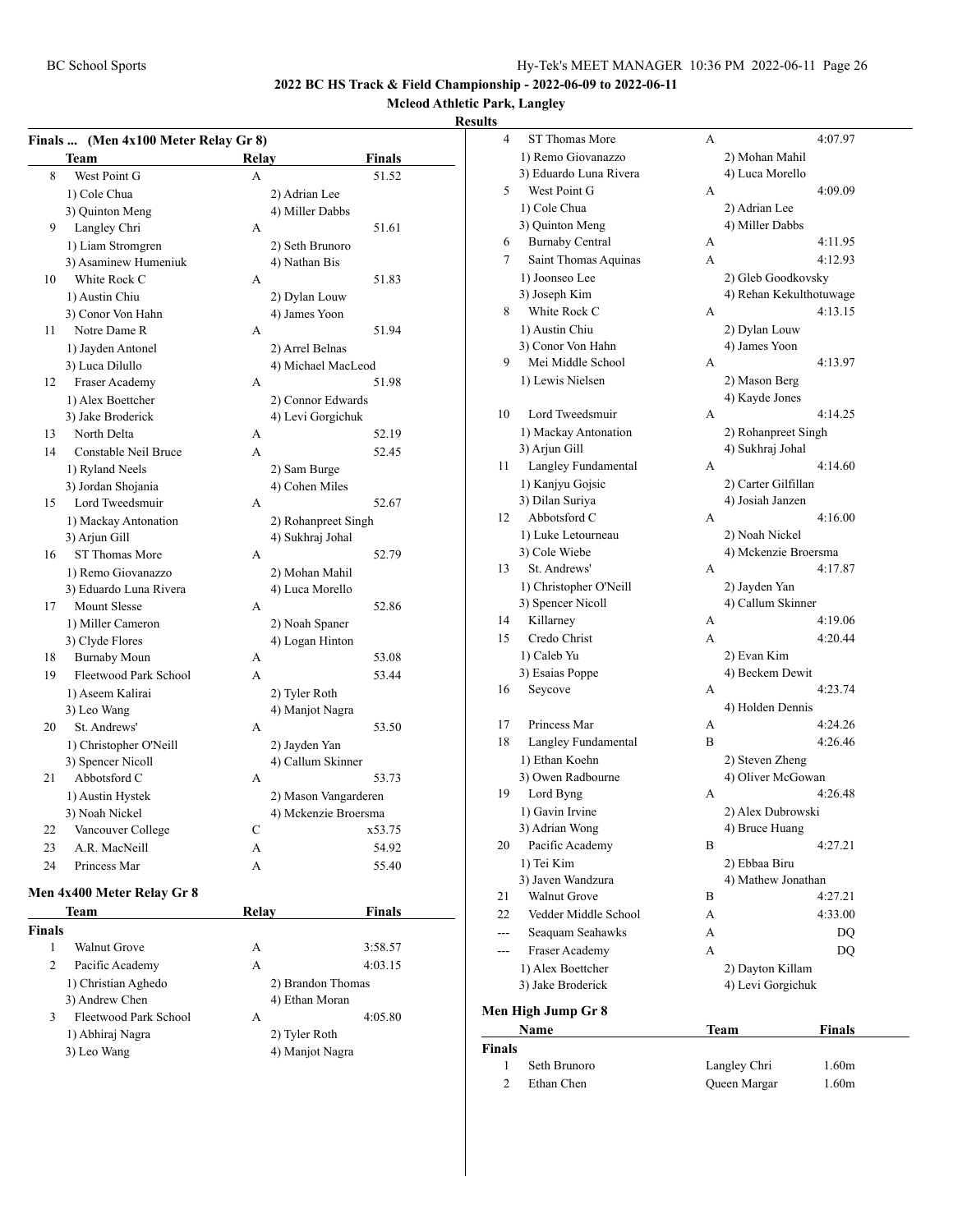**Mcleod Athletic Park, Langley**

|               | Finals  (Men High Jump Gr 8) |                     |                   |        |
|---------------|------------------------------|---------------------|-------------------|--------|
|               | <b>Name</b>                  | Team                | Finals            |        |
| 3             | Cole Bachynsky               | Immaculata H        | 1.55m             |        |
| 3             | Noah Saide                   | Credo Christ        | 1.55m             |        |
| 5             | Hussain Alsahi               | Princess Mar        | 1.55m             |        |
| 6             | Daimon Van Dyk               | DW Poppy Sec        | 1.50 <sub>m</sub> |        |
| 6             | Michael MacLeod              | Notre Dame R        | 1.50 <sub>m</sub> |        |
| 6             | Miller Cameron               | Mount Slesse        | 1.50 <sub>m</sub> |        |
| 6             | Thomas Andersen              | Aberdeen Hal        | 1.50 <sub>m</sub> |        |
| 10            | Angus Heys                   | Queen Margar        | 1.50 <sub>m</sub> |        |
| 11            | Logan Hall                   | Langley Fine        | 1.50 <sub>m</sub> |        |
| 11            | <b>Austin Blair</b>          | St. Andrews'        | 1.50 <sub>m</sub> |        |
| 13            | Kevin Malo                   | Meadowridge         | 1.50 <sub>m</sub> |        |
| 14            | Griffen Smith                | Grandview He        | 1.50m             |        |
| 15            | Matthew Yu                   | Collingwood         | 1.45m             |        |
| 15            | Chun-Hong Lee                | Surrey Chris        | 1.45m             |        |
| 17            | Dilan Suriya                 | Langley Fund        | 1.45m             |        |
| 18            | Say Nay                      | St. John Bre        | 1.45m             |        |
| 19            | Torin Roa-Cole               | Saint John P        | 1.45m             |        |
| 20            | Cooper Prescott              | <b>GP</b> Vanier    | 1.40 <sub>m</sub> |        |
| 21            | Jayden Antonel               | Notre Dame R        | 1.35m             |        |
|               | Men Long Jump Gr 8           |                     |                   |        |
|               | Name                         | Team                | Finals            |        |
| <b>Finals</b> |                              |                     |                   |        |
| 1             | <b>Tason Tran</b>            | Maple Ridge         | $6.01m$ 0.8       |        |
| 2             | Kevin Malo                   | Meadowridge         | 5.86m 1.4         |        |
| 3             | Thomas Bratanich             | Vancouver Co        | 5.76m 1.6         |        |
| 4             | Chun-Hong Lee                | Surrey Chris        | 5.73m NWI         |        |
| 4             | Logan Hall                   | Langley Fine        | $5.73m$ 1.9       |        |
| 6             | Nickolas Jang                | Vancouver Co        | 5.60m NWI         |        |
| 7             | Owen Harbo                   | Nanaimo Dist        | 5.52m NWI         |        |
| 8             | Zimo Liu                     | Walnut Grove        | 5.48m NWI         |        |
| 9             | Joseph Leyenhorst            | Credo Christ        | $5.40m +0.0$      |        |
| 10            | Seth Brunoro                 | Langley Chri        | $5.33m$ 0.6       |        |
| 11            | <b>Austin Blair</b>          | St. Andrews'        | $5.19m$ 0.9       |        |
| 12            | Noah Saide                   | Credo Christ        | $5.01m$ 1.5       |        |
| 13            | Cohen Musschoot              | Fernie Secon        | 4.98m 1.5         |        |
| 14            | Roman Simmons                | St. George's        | $4.89m +0.0$      |        |
| 14            | Cole Bachynsky               | Immaculata H        | 4.89m             | 1.3    |
| 16            | Charles Mendoza              | Archbishop C        | 4.85m             | $+0.0$ |
| 17            | Conor Von Hahn               | White Rock C        | 4.84m             | 0.8    |
| 18            | Hugh Clouthier               | Ucluelet            | 4.74m 0.4         |        |
| 19            | Tyson Lepin                  | Pacific Acad        | $4.67m +0.0$      |        |
| 20            | Misha Sayani                 | <b>Burnaby Cent</b> | 4.66m 1.5         |        |
| 20            | Markus Hembruff              | Sir Alexande        | $4.66m$ 0.5       |        |
| 22            | Ryley Wetzel-Eden            | Constable Neil B    | $4.53m$ 0.8       |        |
| 23            | Grady St. James              | Ecole Salish        | 4.47m 2.4         |        |
|               |                              |                     |                   |        |
|               | Men Triple Jump Gr 8         |                     |                   |        |
|               | Name                         | <b>Team</b>         | <b>Finals</b>     |        |
| Finals        |                              |                     |                   |        |
| 1             | Winson Del Rosario           | Vancouver Co        | $11.21m - 0.1$    |        |
| 2             | Thomas Andersen              | Aberdeen Hal        | $10.21m + 0.0$    |        |
| 3             | Quinton Meng                 | West Point G        | $10.16m - 2.3$    |        |
| 4             | Samuel Tang                  | Moscrop Seco        | $10.02m - 0.1$    |        |

| 5             | Makaio Maver                  | ST Thomas Mo              | 10.00m -0.9       |  |
|---------------|-------------------------------|---------------------------|-------------------|--|
| 6             | Isaac Janes                   | Heritage Par              | $9.85m +0.0$      |  |
| 7             | Austin Chiu                   | White Rock C              | $9.76m + 0.0$     |  |
| 8             | <b>Xander Renaerts</b>        | Highroad Aca              | $9.75m +0.0$      |  |
| 9             | Oliver McGowan                | Langley Fund              | $9.72m +0.0$      |  |
| 10            | Cole Wiebe                    | Abbotsford C              | $9.63m + 0.0$     |  |
| 11            | Austin Hystek                 | Abbotsford C              | $9.62m + 0.0$     |  |
| 12            | Grady St. James               | Ecole Salish              | $9.59m -1.0$      |  |
| 13            | Nii Osekre                    | Abbotsford C              | $x9.45m +0.0$     |  |
| 14            | Gavin Irvine                  | Lord Byng                 | $9.44m +0.0$      |  |
| 15            | Esaias Poppe                  | Credo Christ              | $9.40m +0.0$      |  |
| 16            | Lucas Schouten                | Credo Christ              | $9.02m + 0.0$     |  |
| 17            | Galano-Tan Joachim Andre      | A.R. MacNeil              | $8.99m +0.0$      |  |
| 18            | Gavin Mark                    | Rutland Midd              | $8.98m +0.0$      |  |
|               | Eli Chu                       | Southridge S              | $8.62m + 0.0$     |  |
| 19<br>20      | Brandon Grim                  | Credo Christ              | $x8.60m +0.0$     |  |
|               |                               |                           |                   |  |
| 21            | Cody Sim                      | Kitsilano<br>White Rock C | $8.54m +0.0$      |  |
| 22            | Zebulen Lee                   |                           | $8.01m + 0.0$     |  |
| ---           | Dylan Louw                    | White Rock C              | <b>FOUL</b>       |  |
|               | Men Shot Put Gr 8             |                           |                   |  |
|               | Name                          | Team                      | <b>Finals</b>     |  |
| <b>Finals</b> |                               |                           |                   |  |
| 1             | Maksym Cichecki               | Maple Ridge               | 11.09m            |  |
| 2             | Winson Del Rosario            | Vancouver Co              | 11.06m            |  |
| 3             | Caleb Kerdachi                | Highroad Aca              | 10.87m            |  |
| 4             | Cole Bachynsky                | Immaculata H              | 10.43m            |  |
| 5             | Dylan Demeyer                 | Abbotsford C              | 10.32m            |  |
| 6             | Ruben Nesdoly                 | Fleetwood Pa              | 10.14m            |  |
| 7             | Cohen Musschoot               | Fernie Secon              | 9.57m             |  |
| 8             | Dante Capellano               | <b>STA</b>                | 9.25m             |  |
| 9             | Thomas Bratanich              | Vancouver Co              | 9.23 <sub>m</sub> |  |
| 10            | Mason Vangarderen             | Abbotsford C              | 9.13 <sub>m</sub> |  |
| 11            | Kai Joseph                    | Queen Margar              | 9.11m             |  |
| 12            | Malakai Bautista              | Pacific Acad              | 9.06m             |  |
| 13            | Oliver McGowan                | Langley Fund              | 9.01 <sub>m</sub> |  |
| 14            | Gavin Mark                    | Rutland Midd              | 8.75m             |  |
| 15            | Kanjyu Gojsic                 | Langley Fund              | 8.70m             |  |
| 16            | Arshdeep Brar                 | Princess Mar              | 8.67m             |  |
| 17            | Brodie Wade                   | Quamichan Sc              | 8.54m             |  |
| 18            | Matthew Jonathan              | Pacific Acad              | 8.51m             |  |
| 19            | <b>Ethan Banack</b>           | Meadowridge               | 8.37m             |  |
| 20            | Justin Crockford Alvarez      | Aberdeen Hal              | 8.31m             |  |
| 21            | Gurmehar Sandhu               | Princess Mar              | 8.29m             |  |
| 22            | <b>Xander Renaerts</b>        | Highroad Aca              | 8.23m             |  |
|               | <b>Men Javelin Throw Gr 8</b> |                           |                   |  |
|               | Name                          | <b>Team</b>               | <b>Finals</b>     |  |
| <b>Finals</b> |                               |                           |                   |  |
| $\mathbf{1}$  | Mason Vangarderen             | Abbotsford C              | 38.37m            |  |
| 2             | <b>Tyson Servos</b>           | Highland Sec              | 36.91m            |  |
| 3             | Nicholas Gibson               | <b>Brockton</b>           | 36.69m            |  |
| 4             | Jayden Wong                   | Archbishop C              | 36.14m            |  |
| 5             | Gavin Mark                    | Rutland Midd              | 34.95m            |  |
| 6             | Amare Leba                    | École Jules-              | 34.07m            |  |
| 7             | <b>Beck Paterson</b>          | Fraser Acade              | 33.23m            |  |
|               |                               |                           |                   |  |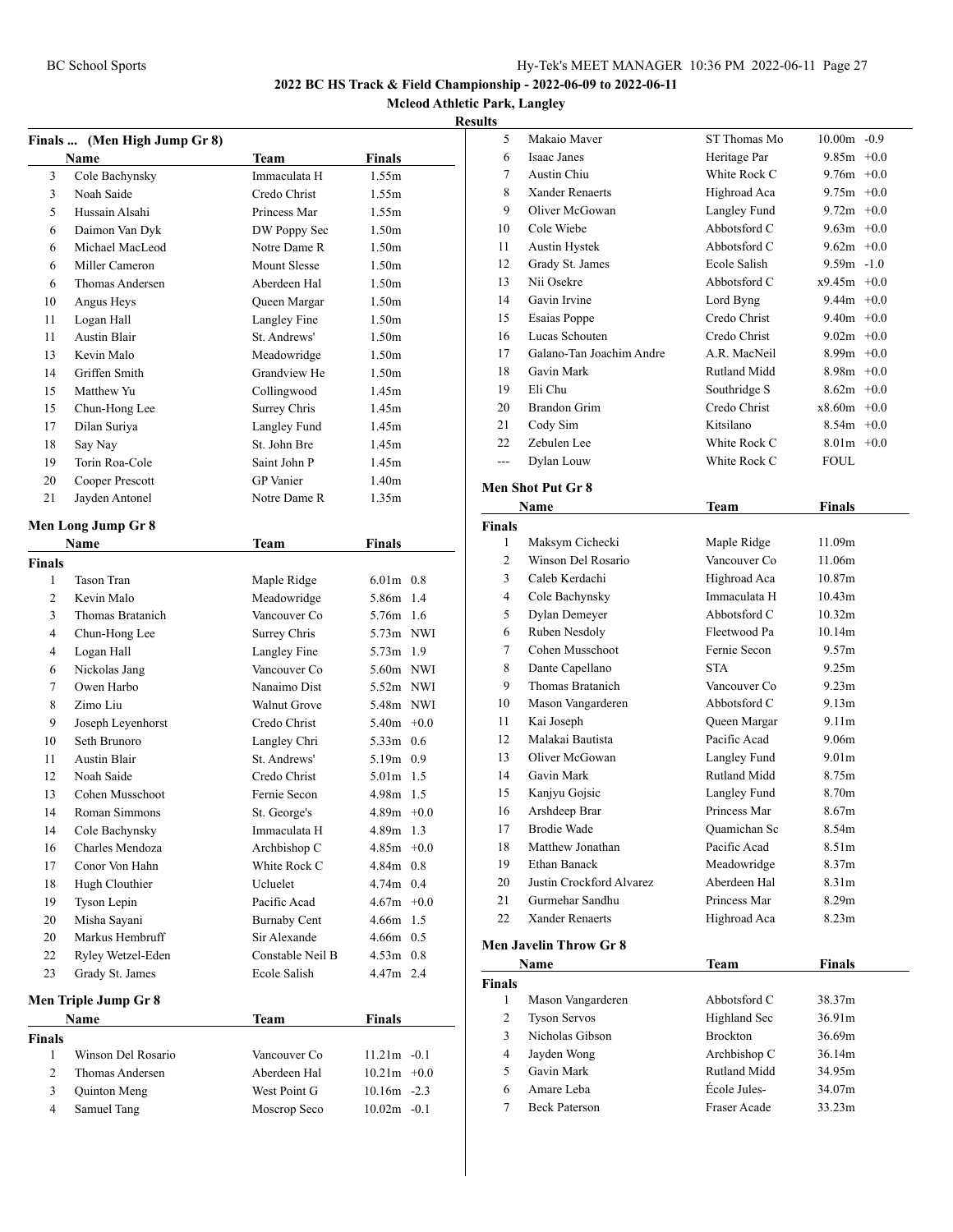#### **Mcleod Athletic Park, Langley**

#### **Results**

|    | Finals  (Men Javelin Throw Gr 8) |                     |        |  |
|----|----------------------------------|---------------------|--------|--|
|    | Name                             | Team                | Finals |  |
| 8  | Ruben Nesdoly                    | Fleetwood Pa        | 30.05m |  |
| 9  | Oscar Antscherl                  | Semiahmoo Se        | 29.82m |  |
| 9  | Markus Hembruff                  | Sir Alexande        | 29.82m |  |
| 11 | Xander Renaerts                  | Highroad Aca        | 29.60m |  |
| 12 | Beckem Dewit                     | Credo Christ        | 28.67m |  |
| 13 | Erik Kabel                       | Sparwood            | 28.24m |  |
| 14 | Heath Kennett                    | Argyle              | 28.19m |  |
| 15 | Lyle Babin                       | Fernie Secon        | 27.78m |  |
| 16 | Pacheco Nathan                   | A.R. MacNeil        | 26.53m |  |
| 17 | Noah Kenyon                      | Revelstoke          | 26.44m |  |
| 17 | Cohen Vigliotti                  | <b>Burnaby Nort</b> | 26.44m |  |
| 19 | Cole Dorland                     | Walnut Grove        | 26.19m |  |
| 20 | Lenny Nguyen                     | Guildford Pa        | 25.99m |  |
| 21 | Colin Kalheim                    | Kitsilano           | 23.69m |  |
| 22 | George Speth                     | <b>Brockton</b>     | 22.48m |  |
|    | Josh Wu                          | Nechako             | FOUL   |  |
|    |                                  |                     |        |  |

#### **Outdoor Pentathlon: #5 Men 1000 Meter Run Gr 8 Outdoor Pentathlon**

|               | Name                | Team                | Finals  |     |
|---------------|---------------------|---------------------|---------|-----|
| <b>Finals</b> |                     |                     |         |     |
| 1             | Kanjyu Gojsic       | Langley Fund        | 3:17.56 | 502 |
| 2             | Ethan Moran         | Pacific Acad        | 3:17.85 | 500 |
| 3             | Eduardo Luna Rivera | ST Thomas Mo        | 3:18.01 | 499 |
| 4             | Kiyo Copeland       | <b>Walnut Grove</b> | 3:22.51 | 461 |
| 5             | Zimo Lin            | <b>Walnut Grove</b> | 3:23.20 | 455 |
| 6             | Logan Hall          | Langley Fine        | 3:23.81 | 450 |
| 7             | Matthew Sorbo       | <b>Walnut Grove</b> | 3:28.20 | 415 |
| 8             | Makaio Maver        | ST Thomas Mo        | 3:30.71 | 395 |
| 9             | Heath Kennett       | Argyle              | 3:33.58 | 373 |
| 10            | Ephraim Claro       | <b>STA</b>          | 3:34.56 | 366 |
| 11            | Conor Von Hahn      | White Rock C        | 3:43.60 | 301 |
| 12            | Chun-Hong Lee       | Surrey Chris        | 3:46.33 | 283 |
| 13            | Zebulen Lee         | White Rock C        | 3:48.39 | 269 |
| 14            | Austin Chiu         | White Rock C        | 3:54.62 | 231 |
| 15            | Teo Molina          | <b>Walnut Grove</b> | 4:01.29 | 192 |
| 16            | Jeremiah Maddalozzo | Archbishop C        | 4:10.46 | 144 |
| 17            | Oliver McGowan      | Langley Fund        | 4:13.57 | 129 |

#### **Outdoor Pentathlon: #3 Men 100 Meter Hurdles Gr 8 Outdoor Pentathlon**

|                | <b>Name</b>        | Team         | Finals |     |
|----------------|--------------------|--------------|--------|-----|
| <b>Finals</b>  |                    |              |        |     |
| 1              | Logan Hall         | Langley Fine | 15.33  | 673 |
| 2              | Ethan Moran        | Pacific Acad | 15.70  | 630 |
| 3              | Chun-Hong Lee      | Surrey Chris | 16.23  | 572 |
| $\overline{4}$ | Zimo Lin           | Walnut Grove | 16.87  | 505 |
| 5              | Makaio Maver       | ST Thomas Mo | 17.17  | 475 |
| 6              | Winson Del Rosario | Vancouver Co | 17.75  | 419 |
| 7              | Kiyo Copeland      | Walnut Grove | 18.18  | 380 |
| 8              | Heath Kennett      | Argyle       | 18.57  | 346 |
| 9              | Kanjyu Gojsic      | Langley Fund | 18.68  | 337 |
| 10             | Conor Von Hahn     | White Rock C | 18.91  | 317 |
| 11             | Austin Chiu        | White Rock C | 19.39  | 279 |
| 12             | Oliver McGowan     | Langley Fund | 19.64  | 260 |
| 13             | Ephraim Claro      | <b>STA</b>   | 19.74  | 252 |
|                |                    |              |        |     |

| .  |                     |              |       |     |  |
|----|---------------------|--------------|-------|-----|--|
| 14 | Teo Molina          | Walnut Grove | 19.85 | 244 |  |
| 15 | Matthew Sorbo       | Walnut Grove | 19.97 | 236 |  |
| 16 | Eduardo Luna Rivera | ST Thomas Mo | 20.23 | 217 |  |
| 17 | Zebulen Lee         | White Rock C | 20.72 | 185 |  |
| 18 | Jeremiah Maddalozzo | Archbishop C | 20.87 | 175 |  |
| 19 | Luca Morello        | ST Thomas Mo | 22.60 | 82  |  |
|    |                     |              |       |     |  |

#### **Outdoor Pentathlon: #1 Men High Jump Gr 8 Outdoor Pentathlon**

|                | Name                 | Team                | Finals            |     |
|----------------|----------------------|---------------------|-------------------|-----|
| Finals         |                      |                     |                   |     |
| 1              | Chun-Hong Lee        | Surrey Chris        | 1.56m             | 434 |
| $\overline{c}$ | Makaio Maver         | ST Thomas Mo        | 1.53m             | 411 |
| 3              | Zimo Lin             | <b>Walnut Grove</b> | 1.50 <sub>m</sub> | 389 |
| 4              | Conor Von Hahn       | White Rock C        | 1.44 <sub>m</sub> | 345 |
| 4              | Logan Hall           | Langley Fine        | 1.44 <sub>m</sub> | 345 |
| 6              | Oliver McGowan       | Langley Fund        | 1.38m             | 303 |
| 7              | Kiyo Copeland        | <b>Walnut Grove</b> | 1.35m             | 283 |
| 8              | Ethan Moran          | Pacific Acad        | 1.32 <sub>m</sub> | 263 |
| 9              | Austin Chiu          | White Rock C        | 1.29m             | 244 |
| 9              | Winson Del Rosario   | Vancouver Co        | 1.29m             | 244 |
| 9              | Kanjyu Gojsic        | Langley Fund        | 1.29m             | 244 |
| 12             | Matthew Sorbo        | Walnut Grove        | 1.26m             | 225 |
| 12             | <b>Heath Kennett</b> | Argyle              | 1.26m             | 225 |
| 14             | Eduardo Luna Rivera  | ST Thomas Mo        | 1.20 <sub>m</sub> | 188 |
| ---            | Jeremiah Maddalozzo  | Archbishop C        | ΝH                |     |
| ---            | Zebulen Lee          | White Rock C        | ΝH                |     |
| ---            | Teo Molina           | Walnut Grove        | NH                |     |
| ---            | Ephraim Claro        | <b>STA</b>          | ΝH                |     |

#### **Outdoor Pentathlon: #2 Men Long Jump Gr 8 Outdoor Pentathlon**

|                | Name                 | Team                | Finals            |     |
|----------------|----------------------|---------------------|-------------------|-----|
| Finals         |                      |                     |                   |     |
| 1              | Logan Hall           | Langley Fine        | 5.43m             | 467 |
| 2              | Zimo Lin             | Walnut Grove        | 5.37m             | 455 |
| 3              | Chun-Hong Lee        | Surrey Chris        | 5.34m             | 449 |
| $\overline{4}$ | Ethan Moran          | Pacific Acad        | 5.13m             | 407 |
| 5              | Winson Del Rosario   | Vancouver Co        | 4.72m             | 330 |
| 6              | Makaio Maver         | ST Thomas Mo        | 4.71 <sub>m</sub> | 328 |
| 7              | Austin Chiu          | White Rock C        | 4.64m             | 315 |
| 8              | Conor Von Hahn       | White Rock C        | 4.63m             | 313 |
| 9              | Kiyo Copeland        | <b>Walnut Grove</b> | 4.61 <sub>m</sub> | 310 |
| 10             | Kanjyu Gojsic        | Langley Fund        | 4.56m             | 301 |
| 11             | Ephraim Claro        | <b>STA</b>          | 4.50 <sub>m</sub> | 290 |
| 12             | Luca Morello         | ST Thomas Mo        | 4.46m             | 283 |
| 13             | Eduardo Luna Rivera  | ST Thomas Mo        | 4.39m             | 271 |
| 14             | <b>Heath Kennett</b> | Argyle              | 4.24m             | 245 |
| 15             | Teo Molina           | Walnut Grove        | 4.07 <sub>m</sub> | 217 |
| 15             | Matthew Sorbo        | Walnut Grove        | 4.07m             | 217 |
| 17             | Zebulen Lee          | White Rock C        | 3.86m             | 184 |
| 18             | Oliver McGowan       | Langley Fund        | 3.73 <sub>m</sub> | 164 |
| 19             | Jeremiah Maddalozzo  | Archbishop C        | 3.70m             | 159 |
|                |                      |                     |                   |     |

#### **Outdoor Pentathlon: #4 Men Shot Put Gr 8 Outdoor Pentathlon**

| <b>Name</b> |                    | Team         | <b>Finals</b> |     |
|-------------|--------------------|--------------|---------------|-----|
| Finals      |                    |              |               |     |
|             | Winson Del Rosario | Vancouver Co | 11.67m        | 586 |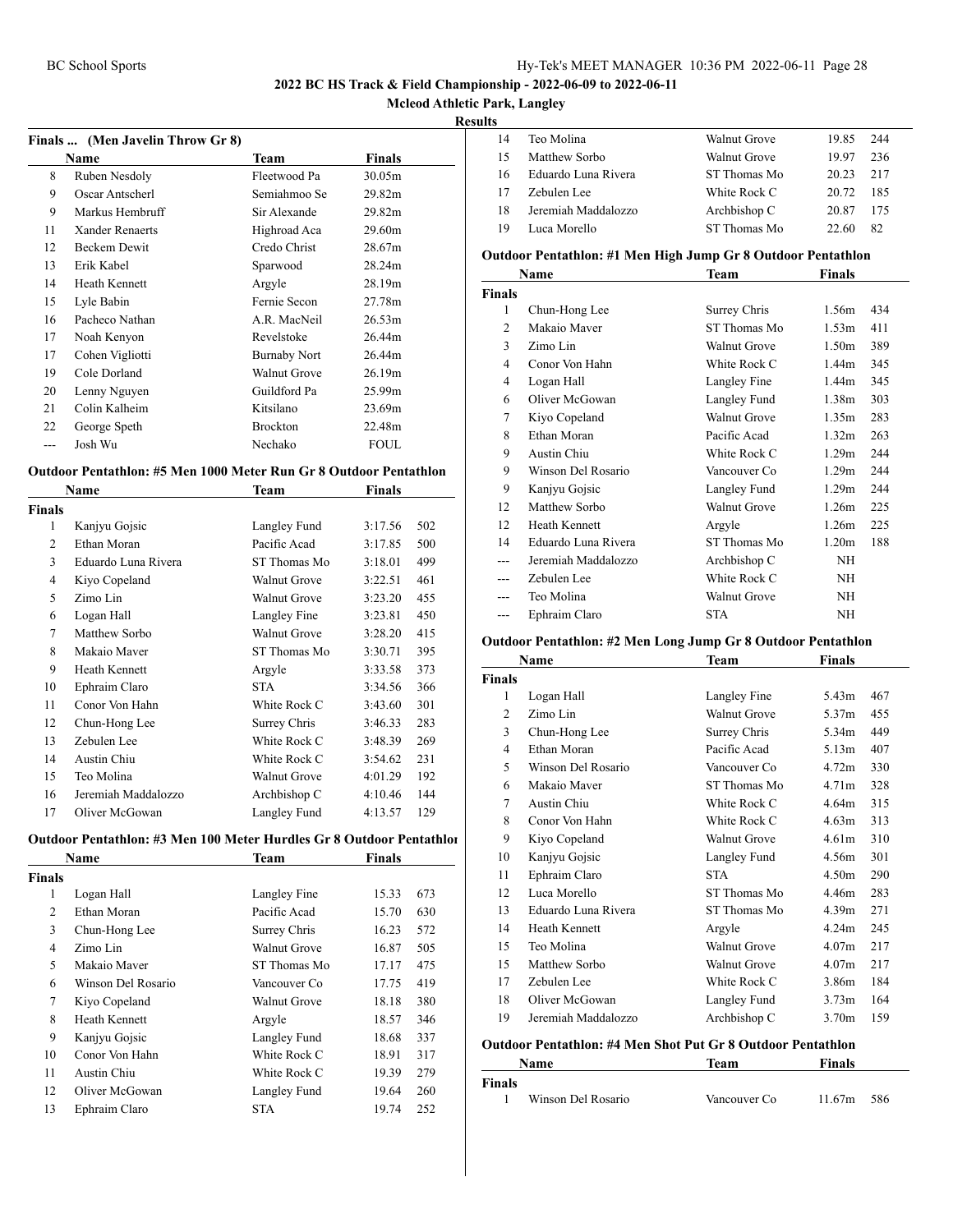**Mcleod Athletic Park, Langley**

#### **Results**

|                | Finals  (Outdoor Pentathlon: #4 Men Shot Put Gr 8 Outdoor Pentathlo |                     |                          |
|----------------|---------------------------------------------------------------------|---------------------|--------------------------|
|                | Name                                                                | <b>Team</b>         | Finals                   |
| 2              | Chun-Hong Lee                                                       | Surrey Chris        | 9.78 <sub>m</sub><br>472 |
| 3              | Oliver McGowan                                                      | Langley Fund        | 458<br>9.54m             |
| $\overline{4}$ | Kiyo Copeland                                                       | <b>Walnut Grove</b> | 9.20 <sub>m</sub><br>438 |
| 5              | Ethan Moran                                                         | Pacific Acad        | 9.10m<br>432             |
| 6              | Kanjyu Gojsic                                                       | Langley Fund        | 422<br>8.94m             |
| 7              | Logan Hall                                                          | Langley Fine        | 392<br>8.43m             |
| 8              | Zimo Lin                                                            | <b>Walnut Grove</b> | 358<br>7.86m             |
| 9              | Eduardo Luna Rivera                                                 | ST Thomas Mo        | 7.78m<br>353             |
| 10             | Makaio Maver                                                        | ST Thomas Mo        | 7.38 <sub>m</sub><br>330 |
| 11             | Ephraim Claro                                                       | <b>STA</b>          | 7.03m<br>309             |
| 12             | Matthew Sorbo                                                       | <b>Walnut Grove</b> | 6.68m<br>289             |
| 13             | <b>Heath Kennett</b>                                                | Argyle              | 6.59m<br>283             |
| 14             | Luca Morello                                                        | ST Thomas Mo        | 6.56m<br>281             |
| 15             | Austin Chiu                                                         | White Rock C        | 6.14m<br>257             |
| 16             | Conor Von Hahn                                                      | White Rock C        | 254<br>6.09m             |
| 17             | Jeremiah Maddalozzo                                                 | Archbishop C        | 5.62m<br>227             |
| 18             | Teo Molina                                                          | Walnut Grove        | 5.52m<br>221             |
| 19             | Zebulen Lee                                                         | White Rock C        | 5.42m<br>215             |
|                |                                                                     |                     |                          |
|                | <b>Men Outdoor Pentathlon Gr 8</b>                                  |                     |                          |
|                | Name                                                                | Team                | Finals                   |
| <b>Finals</b>  |                                                                     |                     |                          |
| 1              | Logan Hall                                                          | Langley Fine        | 2327                     |
| 2              | Ethan Moran                                                         | Pacific Acad        | 2232                     |
| 3              | Chun-Hong Lee                                                       | Surrey Chris        | 2210                     |
| 4              | Zimo Lin                                                            | <b>Walnut Grove</b> | 2162                     |
| 5              | Makaio Maver                                                        | ST Thomas Mo        | 1939                     |
| 6              | Kiyo Copeland                                                       | <b>Walnut Grove</b> | 1872                     |
| 7              | Kanjyu Gojsic                                                       | Langley Fund        | 1806                     |
| 8              | Conor Von Hahn                                                      | White Rock C        | 1530                     |
| 9              | Eduardo Luna Rivera                                                 | ST Thomas Mo        | 1528                     |
| 10             | Heath Kennett                                                       | Argyle              | 1472                     |
| 11             | Matthew Sorbo                                                       | <b>Walnut Grove</b> | 1382                     |
| 12             | Austin Chiu                                                         | White Rock C        | 1326                     |
| 13             | Oliver McGowan                                                      | Langley Fund        | 1314                     |
| 14             | Ephraim Claro                                                       | <b>STA</b>          | 1217                     |
| 15             | Teo Molina                                                          | Walnut Grove        | 874                      |
| 16             | Zebulen Lee                                                         | White Rock C        | 853                      |
| 17             | Jeremiah Maddalozzo                                                 | Archbishop C        | 705                      |
|                | <b>Men 100 Meter Dash Junior</b>                                    |                     |                          |
|                | Name                                                                | Team                | Prelims                  |
|                | <b>Preliminaries</b>                                                |                     |                          |
| 1              | Iyimi Fagbamiye                                                     | <b>Holy Cross R</b> | 11.54Q-2.1               |
| 2              | Konstantinos Dedas                                                  | West Van            | 11.56Q-1.2               |
| 3              | Matthew Custodio                                                    | St. Thomas M        | 11.60Q-2.2               |
| 4              | Michael Comuzzi                                                     | St. Thomas M        | 11.68Q-2.5               |
| 5              | Massimo Ardizzoni                                                   | Point Grey          | $11.66q -2.1$            |
| 6              | Norbert Marasek                                                     | Brentwood Co        | $11.72q - 1.2$           |
| 7              | Ryan Lofstrom                                                       | Carihi Secon        | $11.82q - 2.5$           |
| 8              | Ben Laurin                                                          | Holy Cross R        | 11.98q -2.2              |
| 9              | Ray Kikuchi                                                         | <b>Burnaby Cent</b> | 11.98 -1.2               |
| 10             | Jax Robinson                                                        | Alberni Dist        | $12.03 -1.2$             |
|                |                                                                     |                     |                          |

| э  |                           |              |               |
|----|---------------------------|--------------|---------------|
| 11 | Paul Ude                  | Pacific Acad | $12.06 -2.5$  |
| 12 | Travis Harfield           | Victoria Hig | $12.11 - 2.1$ |
| 13 | Richard Curry             | Vancouver Co | $12.14 -2.1$  |
| 14 | <b>Liam Barnes</b>        | North Surrey | $12.20 -1.2$  |
| 15 | Chun-Shuo Lee             | Surrey Chris | $12.24 -2.2$  |
| 16 | Daniel Aniogbe            | Mission Seco | $12.25 -2.2$  |
| 17 | Isaac Ryan                | Brentwood Co | $12.28 - 2.1$ |
| 18 | Leonardo Jung             | Langley Fine | $12.28 - 2.1$ |
| 19 | Gunnar Ma                 | GW Graham -  | $12.35 - 2.1$ |
| 20 | <b>Spencer Blomerus</b>   | West Point G | $12.35 - 2.5$ |
| 21 | Ryan Chin                 | Vancouver Co | $12.37 - 2.5$ |
| 22 | Jalen Aldaba              | Dr Charles B | $12.41 - 2.2$ |
| 23 | Roan Christie             | Selkirk      | $12.42 - 2.5$ |
| 24 | Max Patenaude             | Summerland   | $12.43 - 2.5$ |
| 25 | Ben Tishenko              | Vernon Chris | $12.48 - 1.2$ |
| 26 | <b>Austin Robertson</b>   | Sa-Hali      | $12.51 - 2.2$ |
| 27 | Jules Tersago             | Smithers Sec | $12.52 - 2.5$ |
| 28 | Kamfe Udumaga             | Kelly Road   | $12.53 - 1.2$ |
| 29 | Jaivyn (pablo) Japson     | Klo Middle   | $12.53 - 2.1$ |
| 30 | David Diza                | Seaquam Seah | $12.65 - 2.2$ |
|    | lan 100 Matan Dach Innian |              |               |

# **Men 100 Meter Dash Junior**

|               | Name               | Team         | <b>Finals</b> |
|---------------|--------------------|--------------|---------------|
| <b>Finals</b> |                    |              |               |
|               | Matthew Custodio   | St. Thomas M | $11.26 - 0.6$ |
| $\mathcal{L}$ | Konstantinos Dedas | West Van     | $11.30 - 0.6$ |
| 3             | Iyimi Fagbamiye    | Holy Cross R | $11.31 - 0.6$ |
| 4             | Michael Comuzzi    | St. Thomas M | $11.35 - 0.6$ |
| 5             | Massimo Ardizzoni  | Point Grey   | $11.60 - 0.6$ |
| 6             | Norbert Marasek    | Brentwood Co | $11.66 - 0.6$ |
| 7             | Ryan Lofstrom      | Carihi Secon | $11.68 - 0.6$ |
| 8             | Ben Laurin         | Holy Cross R | $11.84 - 0.6$ |
|               |                    |              |               |

#### **Men 200 Meter Dash Junior**

| Name               | Team                 | <b>Prelims</b>  |
|--------------------|----------------------|-----------------|
|                    |                      |                 |
| Konstantinos Dedas | West Van             | 23.08Q0.7       |
| Adam Sieben        | Duchess Park         | 23.16Q0.4       |
| Michael Comuzzi    | St. Thomas M         | 23.42Q-0.3      |
| Iyimi Fagbamiye    | Holy Cross R         | 23.46Q-0.1      |
| Massimo Ardizzoni  | Point Grey           | $23.52q - 0.1$  |
| Matthew Custodio   | St. Thomas M         | 23.55q 0.7      |
| Ryan Lofstrom      | Carihi Secon         | 23.71q 0.4      |
| Paul Ude           | Pacific Acad         | 23.87q 0.4      |
| Sloan Davison      | Lord Byng            | $23.93 - 0.3$   |
| Daniel Aniogbe     | <b>Mission Seco</b>  | 24.12 0.7       |
| Ray Kikuchi        | <b>Burnaby Cent</b>  | $24.28 - 0.3$   |
| Garrett Chin       | Handsworth           | 24.34 0.4       |
| Isaac Ryan         | Brentwood Co         | $24.40 - 0.3$   |
| <b>Liam Barnes</b> | North Surrey         | 0.7<br>24.45    |
| Jax Robinson       | Alberni Dist         | 24.58<br>$-0.3$ |
| Riley Mitchell     | Alberni Dist         | 0.7<br>24.59    |
| Ben Laurin         | Holy Cross R         | $24.59 - 0.1$   |
| Ryan Chin          | Vancouver Co         | $24.66 - 0.1$   |
| Mckenzie Lim       | Esquimalt            | 24.76 0.4       |
|                    | <b>Preliminaries</b> |                 |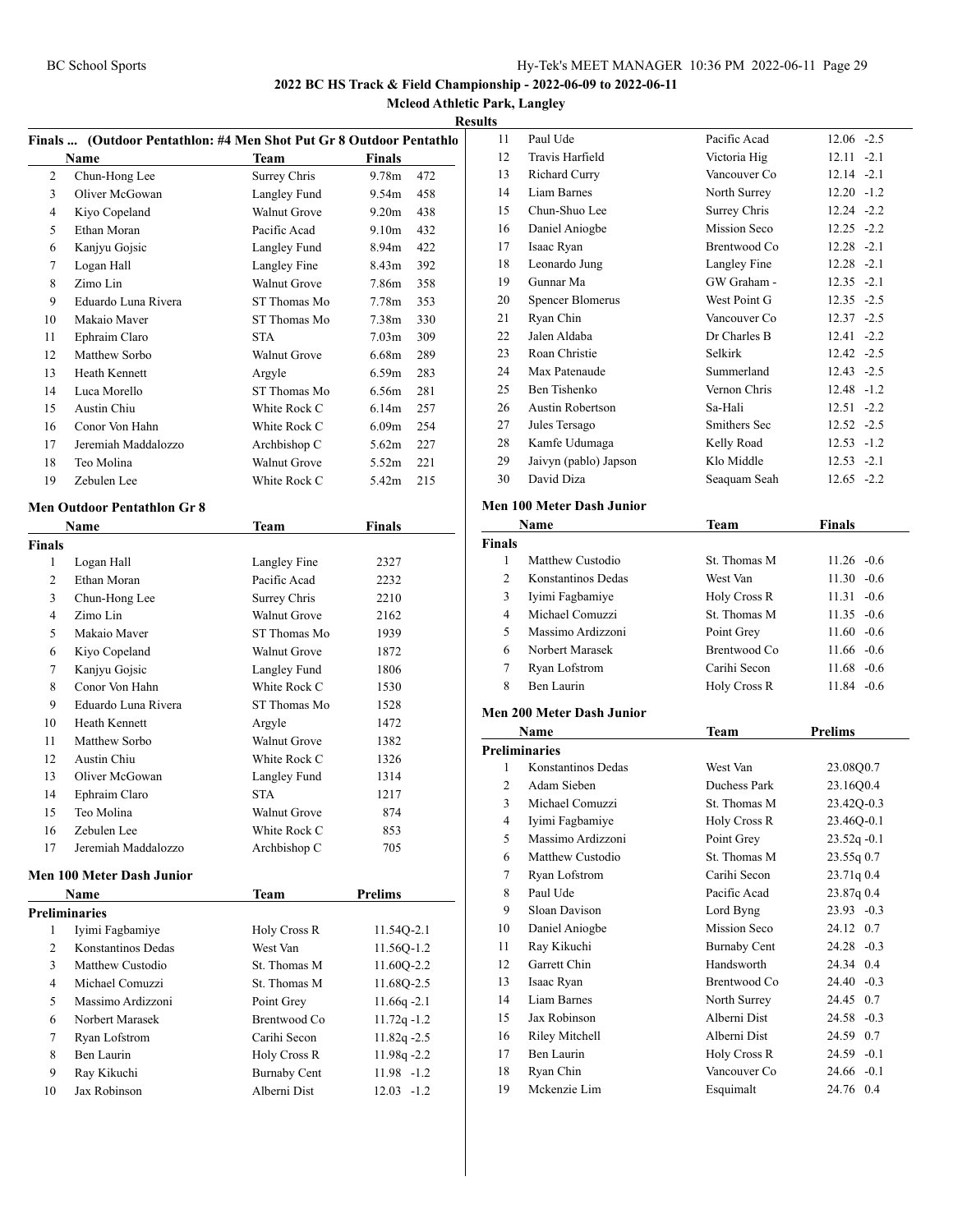**Mcleod Athletic Park, Langley**

| Preliminaries  (Men 200 Meter Dash Junior) |                                  |                     |                |
|--------------------------------------------|----------------------------------|---------------------|----------------|
|                                            | Name                             | Team                | <b>Prelims</b> |
| 20                                         | Dante Grigg                      | Vancouver Co        | $24.86 - 0.3$  |
| 21                                         | Max Ellison                      | R.A. McMath         | $25.04 -0.1$   |
| 22                                         | Austin Robertson                 | Sa-Hali             | 25.09 0.4      |
| 23                                         | Bashir Ali                       | Fleetwood Pa        | 25.31 0.7      |
| 24                                         | David Diza                       | Seaquam Seah        | $25.72 -0.1$   |
| 25                                         | Diego Awad                       | Revelstoke          | $25.94 -0.1$   |
| 26                                         | Tebo Lekhanya                    | Trafalgar Mi        | 26.16 -0.1     |
|                                            | <b>Men 200 Meter Dash Junior</b> |                     |                |
|                                            | Name                             | Team                | Finals         |
| <b>Finals</b>                              |                                  |                     |                |
| 1                                          | Konstantinos Dedas               | West Van            | 22.78 0.3      |
| $\overline{c}$                             | Adam Sieben                      | Duchess Park        | 23.14 0.3      |
| 3                                          | Michael Comuzzi                  | St. Thomas M        | 23.22 0.3      |
| 4                                          | Ryan Lofstrom                    | Carihi Secon        | 23.39 0.3      |
| 5                                          | Matthew Custodio                 | St. Thomas M        | 23.50 0.3      |
| 6                                          | Massimo Ardizzoni                | Point Grey          | 23.56 0.3      |
| 7                                          | Paul Ude                         | Pacific Acad        | 23.83 0.3      |
|                                            |                                  |                     |                |
|                                            | Men 400 Meter Dash Junior        |                     |                |
|                                            | Name                             | Team                | <b>Prelims</b> |
|                                            | <b>Preliminaries</b>             |                     |                |
| 1                                          | Adam Sieben                      | Duchess Park        | 51.81Q         |
| 2                                          | Jules Tersago                    | Smithers Sec        | 52.71Q         |
| 3                                          | Hayden Hall                      | Langley Fine        | 53.96Q         |
| 4                                          | Nico Kanagawa                    | St. Thomas M        | 54.22Q         |
| 5                                          | Garrett Chin                     | Handsworth          | 53.69q         |
| 6                                          | Ray Kikuchi                      | <b>Burnaby Cent</b> | 54.29q         |
| 7                                          | Sam Pitzey                       | Meadowridge         | 54.73q         |
| 8                                          | Enidu Gardiya                    | Delview Seco        | 54.78q         |
| 9                                          | Nicky Penz                       | St. George's        | 54.87          |
| 10                                         | <b>Brayden Davis</b>             | <b>Walnut Grove</b> | 54.95          |
| 11                                         | Max Ellison                      | R.A. McMath         | 54.97          |
| 12                                         | Steven Learmonth                 | Windsor - No        | 55.52          |
| 13                                         | Liam Smyth                       | Sardis School       | 55.62          |
| 14                                         | Zorien Markotic                  | Oak Bay Seco        | 55.64          |
| 15                                         | Ma'an Al-Hajjaj                  | St. Michaels        | 55.94          |
| 16                                         | Sabin Nowak                      | Sir Charles         | 55.94          |
| 17                                         | Adam Bisaillon-White             | R.A. McMath         | 56.14          |
| 18                                         | Tate Pettman                     | Mulgrave            | 56.32          |
| 19                                         | Zach Kennedy                     | R.A. McMath         | 56.34          |
| 20                                         | Hugo Thompson                    | Langley Fine        | 56.43          |
| 21                                         | Jeremy Dela Pena                 | Earl Marriot        | 56.84          |
| 22                                         | Nicolas Fok                      | ST Thomas Mo        | 56.89          |
| 23                                         | <b>Tyler Spence</b>              | Southridge S        | 57.22          |
| 24                                         | Josh Goyer                       | Mei Secondar        | 57.43          |
| 25                                         | Mmo Ramohoebo                    | Dover Bay Se        | 58.68          |
| 26                                         | Diego Awad                       | Revelstoke          | 59.37          |
| 27                                         | Aaron Unger                      | King's Chris        | 59.62          |
| 28                                         | Jasper Balogh                    | Oak Bay Seco        | 1:00.02        |
| 29                                         | Ryder Oliver                     | Salmon Arm Secon    | 1:03.24        |
| 30                                         | Ty Gundling                      | Highland Sec        | 1:04.68        |
|                                            |                                  |                     |                |

| <b>Men 400 Meter Dash Junior</b> |                                     |                     |                      |  |
|----------------------------------|-------------------------------------|---------------------|----------------------|--|
|                                  | <b>Name</b>                         | Team                | Finals               |  |
| <b>Finals</b>                    |                                     |                     |                      |  |
| 1                                | Adam Sieben                         | Duchess Park        | 50.50                |  |
| 2                                | Hayden Hall                         | Langley Fine        | 51.49                |  |
| 3                                | Jules Tersago                       | Smithers Sec        | 51.63                |  |
| 4                                | Nico Kanagawa                       | St. Thomas M        | 51.83                |  |
| 5                                | Ray Kikuchi                         | <b>Burnaby Cent</b> | 53.04                |  |
| 6                                | Sam Pitzey                          | Meadowridge         | 53.25                |  |
| 7                                | Enidu Gardiya                       | Delview Seco        | 53.25                |  |
| 8                                | Garrett Chin                        | Handsworth          | 54.27                |  |
|                                  | Men 800 Meter Run Junior            |                     |                      |  |
|                                  |                                     |                     |                      |  |
|                                  | Name                                | Team                | <b>Prelims</b>       |  |
| 1                                | <b>Preliminaries</b><br>Mark Molina | Mei Secondar        |                      |  |
| $\overline{c}$                   | Noah Louwerse                       | Credo Christ        | 2:03.26Q<br>2:04.39Q |  |
| 3                                | Max Holmes                          | Pacific Acad        |                      |  |
| 4                                |                                     | West Van            | 2:05.25Q<br>2:05.92Q |  |
| 5                                | Keyaan Jivraj<br>Enidu Gardiya      | Delview Seco        | 2:05.28q             |  |
| 6                                | <b>Steven Brittain</b>              | Semiahmoo Se        | 2:05.35q             |  |
| 7                                | Bernardo Sada                       | <b>Walnut Grove</b> | 2:05.98q             |  |
| 8                                | Ryan Gurney                         | St. George's        | 2:06.08q             |  |
| 9                                | Luke Block                          | Centennial C        | 2:06.31              |  |
| 10                               | Rogelio Miya                        | Kitsilano           | 2:06.56              |  |
| 11                               | Mitchell Erickson                   | LV Rogers           | 2:06.66              |  |
| 12                               | Nicky Penz                          | St. George's        | 2:07.07              |  |
| 13                               | Sam Pitzey                          | Meadowridge         | 2:07.14              |  |
| 14                               | <b>Aidan Evans</b>                  | Maple Ridge         | 2:07.58              |  |
| 15                               | Oliver Van Dijk                     | West Van            | 2:07.67              |  |
| 16                               | Josh Goyer                          | Mei Secondar        | 2:07.85              |  |
| 17                               | Zach Kennedy                        | R.A. McMath         | 2:08.32              |  |
| 18                               | Aidan Gutierrez                     | Dover Bay Se        | 2:11.29              |  |
| 19                               | <b>Tyler Spence</b>                 | Southridge S        | 2:11.59              |  |
| 20                               | Niall O'Hara                        | John Barsby         | 2:11.82              |  |
| 21                               | Carter Anderson                     | Lambrick Par        | 2:13.75              |  |
| 22                               | Ma'an Al-Hajjaj                     | St. Michaels        | 2:15.23              |  |
| 23                               | Connor Nicol                        | Elgin Park S        | 2:17.05              |  |
| 24                               | Jai Sahota                          | St. Thomas M        | 2:17.88              |  |
| 25                               | Victor Doniol-Valcroze              | Nanaimo Dist        | 2:18.61              |  |
| 26                               | Noah Gladdish                       | DP Todd             | 2:23.34              |  |
| 27                               | Emilio Pinske                       | Archbishop C        | 2:24.35              |  |
| 28                               | Yuvnaaz Sandhu                      | Glenrosa Mid        | 2:26.20              |  |
| 29                               | Ryder Oliver                        | Salmon Arm Secon    | 2:27.31              |  |
| 30                               | Liam Reid                           | Kalamalka Se        | 2:29.36              |  |
|                                  | Men 800 Meter Run Junior            |                     |                      |  |
|                                  |                                     |                     |                      |  |

| Name          |                 | Team         | <b>Finals</b> |  |
|---------------|-----------------|--------------|---------------|--|
| <b>Finals</b> |                 |              |               |  |
|               | Mark Molina     | Mei Secondar | 1:57.48       |  |
| 2             | Max Holmes      | Pacific Acad | 1:59.00       |  |
| 3             | Noah Louwerse   | Credo Christ | 2:00.52       |  |
| 4             | Keyaan Jivraj   | West Van     | 2:01.45       |  |
| 5             | Steven Brittain | Semiahmoo Se | 2:01.93       |  |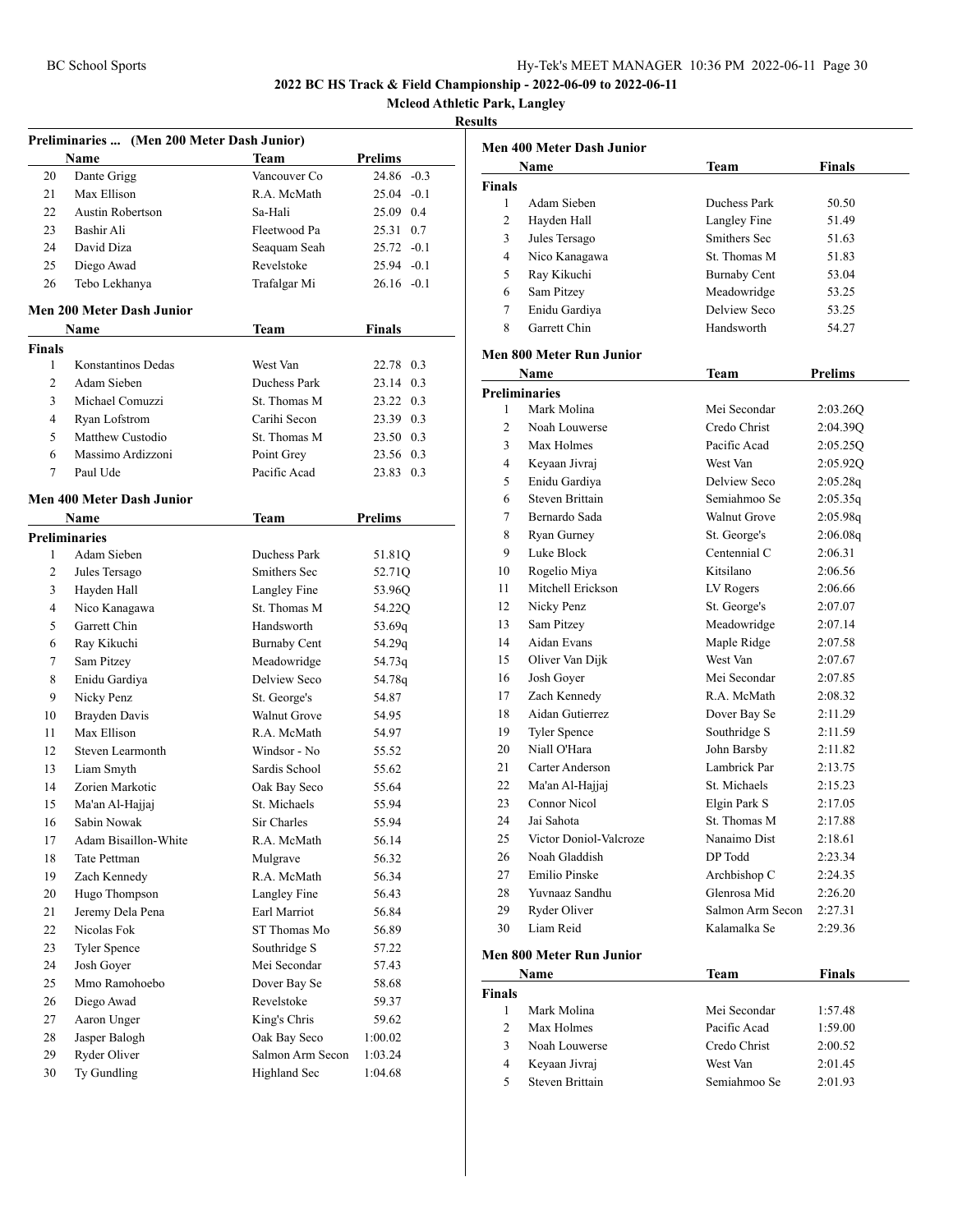# BC School Sports Hy-Tek's MEET MANAGER 10:36 PM 2022-06-11 Page 31

**2022 BC HS Track & Field Championship - 2022-06-09 to 2022-06-11**

**Mcleod Athletic Park, Langley**

#### **Results**

| Finals  (Men 800 Meter Run Junior) |                           |                     |               |  |
|------------------------------------|---------------------------|---------------------|---------------|--|
|                                    | Name                      | Team                | <b>Finals</b> |  |
| 6                                  | Bernardo Sada             | <b>Walnut Grove</b> | 2:03.22       |  |
| $\tau$                             | Enidu Gardiya             | Delview Seco        | 2:05.49       |  |
| 8                                  | Ryan Gurney               | St. George's        | 2:07.63       |  |
|                                    | Men 1500 Meter Run Junior |                     |               |  |
|                                    | Name                      | Team                | Prelims       |  |
|                                    | <b>Preliminaries</b>      |                     |               |  |
| 1                                  | Max Holmes                | Pacific Acad        | 4:14.24Q      |  |
| 2                                  | Noah Louwerse             | Credo Christ        | 4:14.68Q      |  |
| 3                                  | Elijah Headley            | Maple Ridge         | 4:14.65Q      |  |
| 4                                  | Connor Nicol              | Elgin Park S        | 4:14.90Q      |  |
| 5                                  | Kai Martland              | Prince of Wa        | 4:15.30Q      |  |
| 6                                  | <b>Tyler Browne</b>       | Oak Bay Seco        | 4:16.12Q      |  |
| 7                                  | James Hodgson             | Elgin Park S        | 4:17.16Q      |  |
| 8                                  | <b>Steven Brittain</b>    | Semiahmoo Se        | 4:17.80Q      |  |
| 9                                  | Keyaan Jivraj             | West Van            | 4:17.37q      |  |
| 10                                 | Eamon Wilson              | Alpha Second        | 4:18.95q      |  |
| 11                                 | Joe Liu                   | Fleetwood Pa        | 4:19.21q      |  |
| 12                                 | Bernardo Sada             | Walnut Grove        | 4:19.72q      |  |
| 13                                 | Cole Timko                | West Point G        | 4:19.99       |  |
| 14                                 | Oliver Van Dijk           | West Van            | 4:20.07       |  |
| 15                                 | Steph Snyman              | Regent Chris        | 4:21.31       |  |
| 16                                 | Peter Kunka               | Summerland          | 4:22.78       |  |
| 17                                 | Owen Sandquist-Sherman    | St. Michaels        | 4:23.26       |  |
| 18                                 | Mitchell Erickson         | LV Rogers           | 4:24.60       |  |
| 19                                 | Niall O'Hara              | John Barsby         | 4:26.07       |  |
| 20                                 | Aidan Gutierrez           | Dover Bay Se        | 4:27.92       |  |
| 21                                 | Andrew Humphrey           | Sa-Hali             | 4:28.75       |  |
| 22                                 | Kynan Shurniak            | Nanaimo Dist        | 4:31.48       |  |
| 23                                 | Eli Mullin                | Lord Byng           | 4:33.39       |  |
| 24                                 | Rinto Sugiyama            | Maple Ridge         | 4:37.36       |  |
| 25                                 | Arata Nakanishi           | Robert Batem        | 4:40.37       |  |
| 26                                 | Rogelio Miya              | Kitsilano           | 4:41.22       |  |
| 27                                 | Benjamin Murley           | Maple Ridge         | 4:41.56       |  |
| 28                                 | Aidan Evans               | Maple Ridge         | 4:46.79       |  |
| 29                                 | Noah Gladdish             | DP Todd             | 4:52.91       |  |
| 30                                 | Jaden Overend             | Vernon Chris        | 5:11.32       |  |
|                                    | Men 1500 Meter Run Junior |                     |               |  |
|                                    | Name                      | Team                | <b>Finals</b> |  |
| Finals                             |                           |                     |               |  |
| 1                                  | Kai Martland              | Prince of Wa        | 4:05.02       |  |
| 2                                  | Elijah Headley            | Maple Ridge         | 4:07.07       |  |
| 3                                  | Max Holmes                | Pacific Acad        | 4:07.44       |  |
| $\overline{4}$                     | <b>Tyler Browne</b>       | Oak Bay Seco        | 4:08.53       |  |
| 5                                  | Noah Louwerse             | Credo Christ        | 4:09.10       |  |
| 6                                  | Steven Brittain           | Semiahmoo Se        | 4:09.81       |  |
| 7                                  | Bernardo Sada             | Walnut Grove        | 4:10.67       |  |
| 8                                  | Connor Nicol              | Elgin Park S        | 4:12.89       |  |
| 9                                  | Keyaan Jivraj             | West Van            | 4:13.60       |  |
| 10                                 | James Hodgson             | Elgin Park S        | 4:16.09       |  |
| 11                                 | Joe Liu                   | Fleetwood Pa        | 4:18.57       |  |
| 12                                 | Eamon Wilson              | Alpha Second        | 4:21.78       |  |
|                                    |                           |                     |               |  |

| <b>Men 3000 Meter Run Junior</b> |                        |                     |               |  |
|----------------------------------|------------------------|---------------------|---------------|--|
|                                  | Name                   | Team                | <b>Finals</b> |  |
| <b>Finals</b>                    |                        |                     |               |  |
| 1                                | Connor Nicol           | Elgin Park S        | 8:54.39       |  |
| $\overline{c}$                   | Elijah Headley         | Maple Ridge         | 8:57.17       |  |
| 3                                | Kai Martland           | Prince of Wa        | 9:00.36       |  |
| 4                                | James Hodgson          | Elgin Park S        | 9:02.15       |  |
| 5                                | Steph Snyman           | Regent Chris        | 9:05.14       |  |
| 6                                | <b>Tyler Browne</b>    | Oak Bay Seco        | 9:12.00       |  |
| $\tau$                           | Joe Liu                | Fleetwood Pa        | 9:23.75       |  |
| 8                                | Eamon Wilson           | Alpha Second        | 9:25.62       |  |
| 9                                | Owen Sandquist-Sherman | St. Michaels        | 9:27.77       |  |
| 10                               | Peter Kunka            | Summerland          | 9:35.87       |  |
| 11                               | Andrew Humphrey        | Sa-Hali             | 9:39.11       |  |
| 12                               | Cole Timko             | West Point G        | 9:40.39       |  |
| 13                               | Rinto Sugiyama         | Maple Ridge         | 9:40.46       |  |
| 14                               | Ethan Cannon           | Argyle              | 9:40.99       |  |
| 15                               | Luc Denux              | <b>Ecole Victor</b> | 9:41.95       |  |
| 16                               | Kynan Shurniak         | Nanaimo Dist        | 9:43.86       |  |
| 17                               | Zach Kennedy           | R.A. McMath         | 9:48.12       |  |
| 18                               | Xavier Wallace         | South Kam           | 9:48.65       |  |
| 19                               | Saihajpal Takhar       | Rick Hansen         | 9:51.03       |  |
| 20                               | Niall O'Hara           | John Barsby         | 9:51.80       |  |
| 21                               | Leven Saunders         | <b>Walnut Grove</b> | 10:08.84      |  |
| 22                               | Nicholas Haines        | Sullivan Hei        | 10:08.91      |  |
| 23                               | Dixon Klassen          | Killarney           | 10:10.33      |  |
| 24                               | Jacob Haile            | <b>Walnut Grove</b> | 10:19.20      |  |
| 25                               | Noah Gladdish          | DP Todd             | 10:24.96      |  |
| 26                               | Mika Aaserud           | Glenrosa Mid        | 10:49.14      |  |

### **Men 100 Meter Hurdles Junior**

| Name           |                          | Team                | <b>Prelims</b>  |  |
|----------------|--------------------------|---------------------|-----------------|--|
|                | <b>Preliminaries</b>     |                     |                 |  |
| 1              | Marty Bajarunas          | Port Moody          | 14.50Q-0.4      |  |
| $\overline{c}$ | Jose Montessori          | Vancouver Co        | 14.96Q-0.7      |  |
| 3              | Maclean Carlson          | Lord Byng           | 15.30Q-1.9      |  |
| $\overline{4}$ | Finn Archer              | Oak Bay Seco        | 16.16Q-1.2      |  |
| 5              | Norbert Marasek          | Brentwood Co        | $14.63q - 0.4$  |  |
| 6              | Keanu Kanealii           | <b>Edward Milne</b> | $16.13q - 1.9$  |  |
| 7              | Ethan Hull               | Brooks Secon        | $16.32q - 1.9$  |  |
| 8              | Oliver Scotka            | Chilliwack S        | $16.33q - 0.7$  |  |
| 9              | Joseph Thoutenhoofd      | Yale Secondary      | $16.63 - 1.9$   |  |
| 10             | Eric Murphy              | Oak Bay Seco        | $16.76 - 1.2$   |  |
| 11             | Owen Unger               | Aberdeen Hal        | $16.78 - 1.2$   |  |
| 12             | Lucas Gonzales           | Vancouver Co        | $16.85 - 0.4$   |  |
| 13             | <b>Timothy Scholtens</b> | Merritt             | 17.01<br>$-0.7$ |  |
| 14             | Luke Yu-Ng               | Killarney           | $-1.2$<br>17.20 |  |
| 15             | Richard Lee              | Mount Dougla        | $17.25 - 1.9$   |  |
| 16             | Easton Melanson          | <b>RE</b> Mountain  | $17.35 - 0.4$   |  |
| 17             | Mason Kopelman           | Grandview He        | 17.59<br>$-0.7$ |  |
| 18             | Tristan Chan             | Killarney           | $-1.9$<br>18.00 |  |
| 19             | Tyson Chung              | Chilliwack S        | $18.05 - 0.4$   |  |
| 20             | Aaron Unger              | King's Chris        | $18.50 - 0.7$   |  |
| 21             | Levi Baart               | Abbotsford C        | 18.60<br>$-0.4$ |  |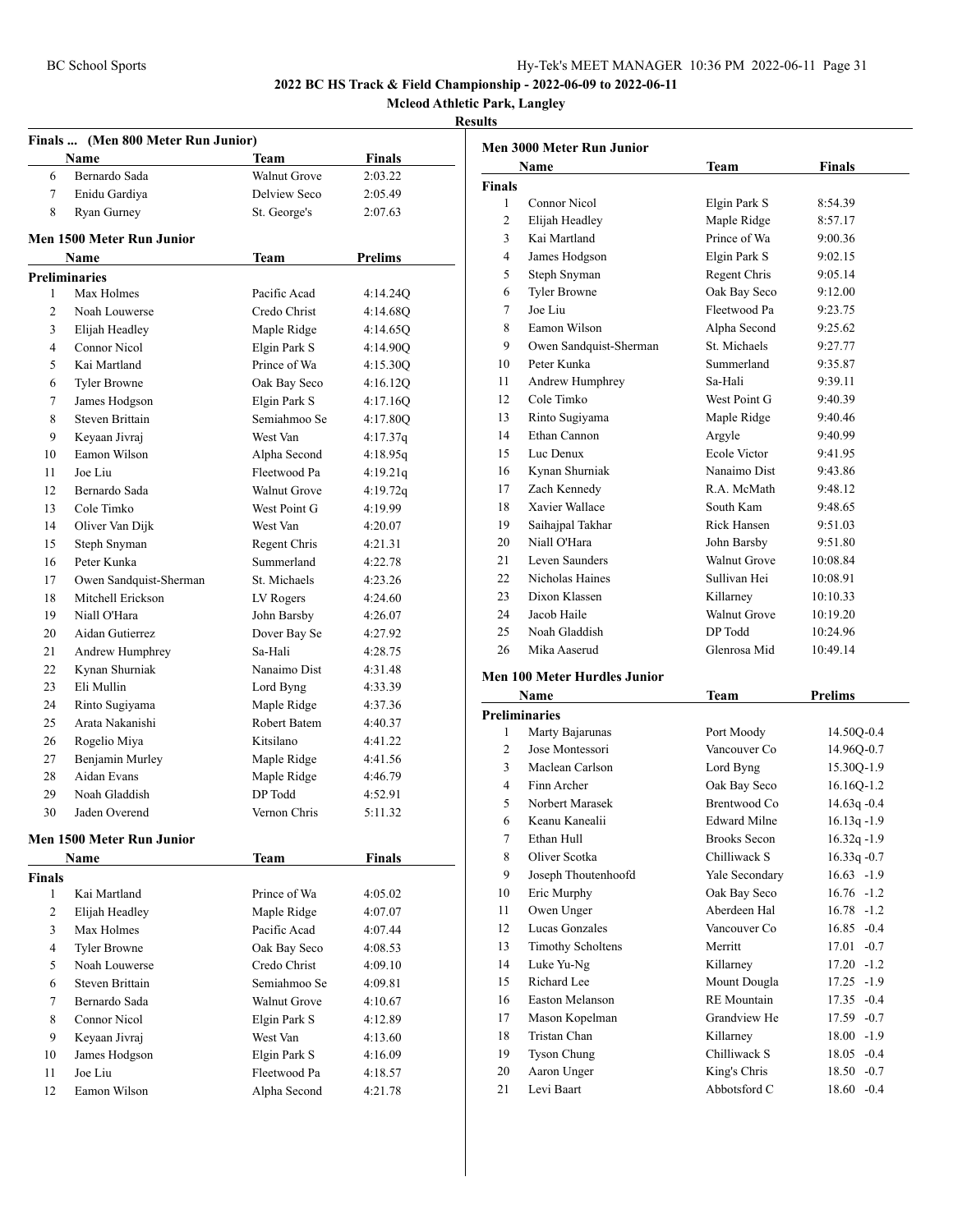**Mcleod Athletic Park, Langley**

#### **Results**

|                | Preliminaries  (Men 100 Meter Hurdles Junior) |                     |                |
|----------------|-----------------------------------------------|---------------------|----------------|
|                | Name                                          | Team                | <b>Prelims</b> |
| 22             | Owen Tong                                     | <b>Burnaby Moun</b> | 18.84 -1.2     |
| 23             | Carter Thiessen                               | Yale Secondary      | $19.07 - 0.7$  |
| 24             | Armin Ghandhri                                | <b>Burnaby Moun</b> | $20.61 - 0.7$  |
| 25             | Dahrius Naimi                                 | Grandview He        | 20.73 -1.9     |
| 26             | Nate Brost                                    | White Rock C        | $20.77 - 1.9$  |
| 27             | Justin Chiem                                  | Alpha Second        | 21.36 -0.4     |
| $---$          | Israel McLelland                              | Peter Skene         | $DNF -0.4$     |
| $---$          | Jack Chabot                                   | Yale Secondary      | $DQ -1.2$      |
| ---            | Iyimi Fagbamiye                               | Holy Cross R        | $DQ -1.2$      |
|                | <b>Men 100 Meter Hurdles Junior</b>           |                     |                |
|                | Name                                          | Team                | Finals         |
| <b>Finals</b>  |                                               |                     |                |
| 1              | Norbert Marasek                               | Brentwood Co        | 14.29 -1.4     |
| $\overline{2}$ | Marty Bajarunas                               | Port Moody          | $14.30 - 1.4$  |
| 3              | Jose Montessori                               | Vancouver Co        | $14.60 - 1.4$  |
| $\overline{4}$ | Maclean Carlson                               | Lord Byng           | 15.54 -1.4     |
| 5              | Oliver Scotka                                 | Chilliwack S        | 15.97 -1.4     |
| 6              | Ethan Hull                                    | <b>Brooks Secon</b> | $16.39 - 1.4$  |
| 7              | Keanu Kanealii                                | <b>Edward Milne</b> | 18.77 -1.4     |
| $---$          | Finn Archer                                   | Oak Bay Seco        | $DQ -1.4$      |
|                | <b>Men 300 Meter Hurdles Junior</b>           |                     |                |
|                |                                               |                     |                |
|                | <b>Name</b>                                   | Team                | <b>Prelims</b> |
|                | <b>Preliminaries</b>                          |                     |                |
| 1              | Hayden Hall                                   | Langley Fine        | 42.65Q         |
| 2              | Simon Redl                                    | <b>GP</b> Vanier    | 43.93Q         |
| 3              | Matthias Dee                                  | Saint John P        | 43.95Q         |
| 4              | Bashir Ali                                    | Fleetwood Pa        | 45.37Q         |
| 5              | Ethan Hull                                    | <b>Brooks Secon</b> | 44.17q         |
| 6              | Ramneek Sekhom                                | <b>Burnaby Cent</b> | 44.48q         |
| 7              | Luc Primeau                                   | Vancouver Co        | 44.49q         |
| 8              | Finn Archer                                   | Oak Bay Seco        | 45.07q         |
| 9              | Luke Wight                                    | Yale Secondary      | 45.16          |
| 10             | Gunner Leifsson                               | <b>Mission Seco</b> | 45.80          |
| 11             | Lucas Gonzales                                | Vancouver Co        | 46.20          |
| 12             | <b>Easton Melanson</b>                        | <b>RE</b> Mountain  | 46.29          |
| 13             | Jackson Whitford                              | Bert Bowes M        | 46.34          |
| 14             | Owen Lewis                                    | Oak Bay Seco        | 46.84          |
| 15             | Curtis Busink                                 | Abbotsford C        | 47.22          |
| 16             | Faaris Mohamed                                | Seaquam Seah        | 47.57          |
| 17             | Aaron Unger                                   | King's Chris        | 47.58          |
| 18             | Aiden Heenan                                  | Alberni Dist        | 47.98          |
| 19             | Richard Lee                                   | Mount Dougla        | 48.14          |
| 20             | Austin Li                                     | Point Grey          | 49.23          |
| 21             | Christian Mariano                             | Princess Mar        | 49.28          |
| 22             | Armin Ghandhri                                | <b>Burnaby Moun</b> | 50.09          |
| 23             | Levi Baart                                    | Abbotsford C        | 50.13          |
| 24             | Liam Mathew                                   | White Rock C        | 50.13          |
| 25             | Nate Brost                                    | White Rock C        | 51.37          |
| 26             | Kynan Wardman                                 | Kelowna Christia    | 53.57          |
| 27             | Arman Ghandhari                               | <b>Burnaby Moun</b> | 54.29          |
| 28             | Andren Olynyk                                 | <b>Burnaby Moun</b> | 54.77          |
|                |                                               |                     |                |

|                | <b>Name</b>    | Team                | <b>Finals</b> |
|----------------|----------------|---------------------|---------------|
| <b>Finals</b>  |                |                     |               |
| 1              | Simon Redl     | <b>GP</b> Vanier    | 42.22         |
| $\mathfrak{D}$ | Ethan Hull     | <b>Brooks Secon</b> | 43.38         |
| 3              | Ramneek Sekhom | <b>Burnaby Cent</b> | 43.60         |
| 4              | Matthias Dee   | Saint John P        | 43.90         |
| 5              | Bashir Ali     | Fleetwood Pa        | 44.10         |
| 6              | Finn Archer    | Oak Bay Seco        | 44.34         |
| 7              | Luc Primeau    | Vancouver Co        | 44.68         |
| 8              | Hayden Hall    | Langley Fine        | 54.67         |

#### **Men 1500 Meter Steeplechase Junior**

| Name           |                              | <b>Team</b>         | <b>Finals</b> |
|----------------|------------------------------|---------------------|---------------|
| <b>Finals</b>  |                              |                     |               |
| 1              | James Hodgson                | Elgin Park S        | 4:27.76       |
| $\overline{c}$ | Sam May                      | W.I                 | 4:30.08       |
| 3              | Joe Liu                      | Fleetwood Pa        | 4:30.56       |
| $\overline{4}$ | <b>Lowell Solmes</b>         | Killarney           | 4:39.87       |
| 5              | Will Van Schagen             | Sardis School       | 4:40.62       |
| 6              | Kynan Shurniak               | Nanaimo Dist        | 4:44.03       |
| 7              | Max Noteltiers               | Abbotsford C        | 4:50.50       |
| 8              | Aidan Evans                  | Maple Ridge         | 4:51.49       |
| 9              | Reuben Isak                  | White Rock C        | 4:53.76       |
| 10             | Noah MacDonald               | King George         | 4:53.87       |
| 11             | Rinto Sugiyama               | Maple Ridge         | 4:54.19       |
| 12             | Luke Block                   | Centennial C        | 4:55.20       |
| 13             | Leven Saunders               | <b>Walnut Grove</b> | 4:55.55       |
| 14             | Esteban Lopez                | <b>Burnaby Cent</b> | 4:59.79       |
| 15             | Xavier Wallace               | South Kam           | 5:02.42       |
| 16             | Jack Harris                  | Point Grey          | 5:02.72       |
| 17             | Nathan Breukelman            | Credo Christ        | 5:07.30       |
| 18             | Daxton Lee                   | White Rock C        | 5:08.30       |
| 19             | Jasper Balogh                | Oak Bay Seco        | 5:09.34       |
| 20             | <b>Brayden Dumont</b>        | Elgin Park S        | 5:10.90       |
| 21             | Griffin Hunt                 | Lambrick Par        | 5:11.01       |
| 22             | Kaiden Beck                  | Salmon Arm Secon    | 5:20.15       |
| 23             | Harrison Stobbe              | White Rock C        | x5:21.14      |
| 24             | Arthury Trivedi              | White Rock C        | x5:21.24      |
| 25             | Ben Campbell                 | West Point G        | 5:25.42       |
| 26             | Gavin Lloyd                  | Lambrick Par        | 5:26.21       |
| 27             | Rohin Dhaliwal               | Mulgrave            | 5:26.24       |
| 28             | Seth Teichroeb               | Nechako Vall        | 5:48.89       |
| 29             | Nathaniel Schooner           | Sir Alexande        | 5:49.62       |
| 30             | <b>Tomas Heer</b>            | South Kam           | 6:14.87       |
| 31             | Johnathan Farbridge          | Moscrop Seco        | 6:50.99       |
|                | Men 4x100 Meter Relay Junior |                     |               |
|                | <b>Team</b>                  | Relay               | Prelims       |
|                | <b>Preliminaries</b>         |                     |               |
| 1              | St. Thomas More              | A                   | 44.62Q        |
| 2              | Holy Cross Regional          | A                   | 45.99O        |
| 3              | Langley Fine                 | A                   | 46.950        |
| $\overline{4}$ | St. Thomas More              | B                   | 47.42Q        |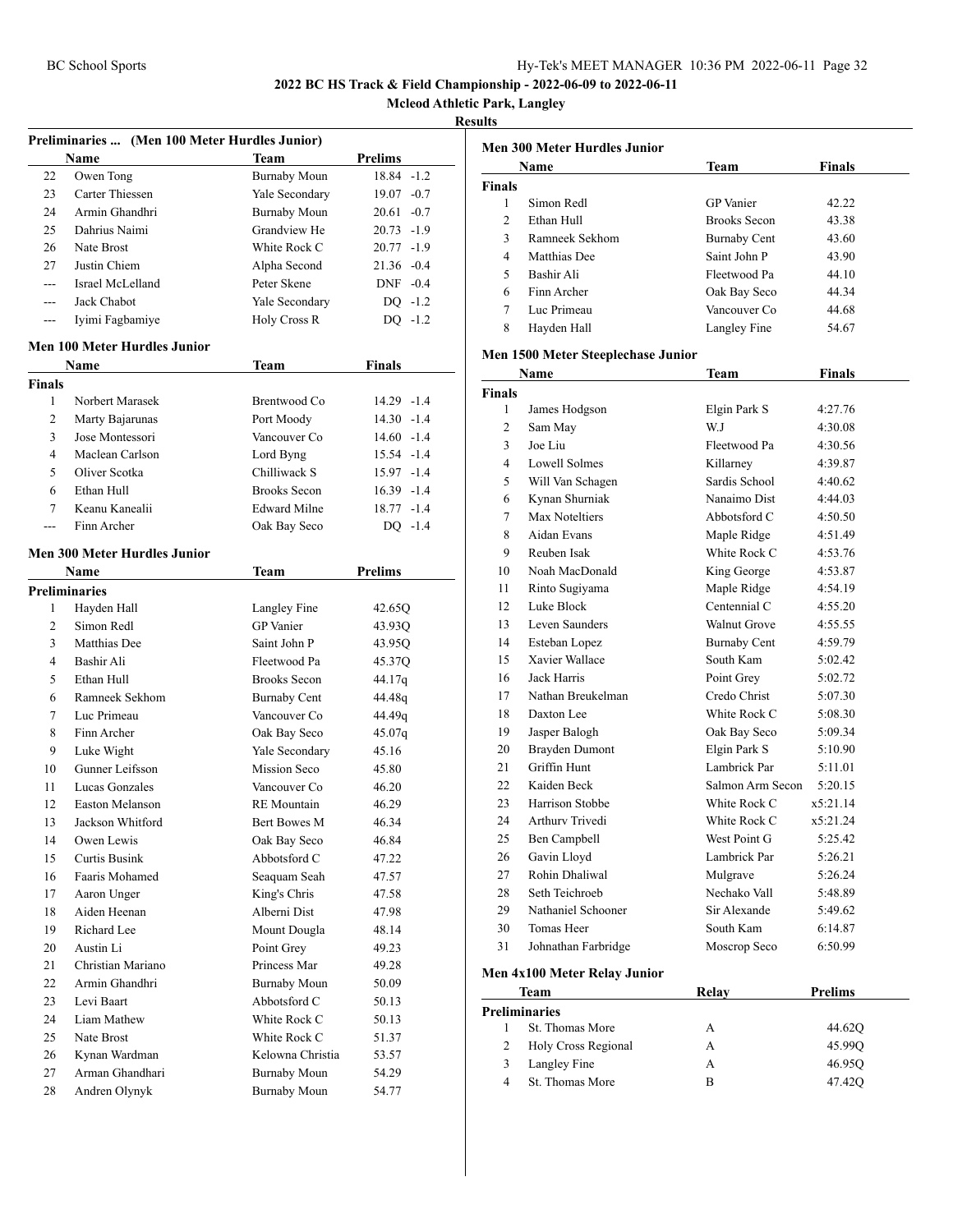**Mcleod Athletic Park, Langley**

#### **Results**

|     | Preliminaries  (Men 4x100 Meter Relay Junior) |              |                     |
|-----|-----------------------------------------------|--------------|---------------------|
|     | Team                                          | Relay        | <b>Prelims</b>      |
| 5   | Lambrick Park                                 | A            | 45.93q              |
| 6   | Alberni Dist                                  | A            | 47.01q              |
| 7   | R.A. McMath Secondary                         | A            | 47.28q              |
|     | 1) Allari Ortiz Lee                           |              | 2) Bodhi Chan       |
|     | 3) Zach Kennedy                               |              | 4) Damon Wijakoon   |
| 8   | Vancouver College                             | A            | 47.28q              |
| 9   | West Point G                                  | A            | 47.72               |
|     | 1) Ben Campbell                               |              | 2) Ben Romney       |
|     | 3) Matt Vrlak                                 |              | 4) Spencer Blomerus |
| 10  | Seaquam Seahawks                              | A            | 47.83               |
|     |                                               |              | 4) Lucas Shannon    |
| 11  | Lord Byng                                     | А            | 47.94               |
| 12  | Surrey Christian                              | A            | 48.01               |
| 13  | Windsor - No                                  | A            | 48.50               |
| 14  | West Van                                      | $\mathsf{A}$ | 48.64               |
| 15  | New Westmins                                  | A            | 48.77               |
| 16  | Oak Bay Secondary                             | B            | 48.89               |
| 17  | Vernon Christian                              | A            | 48.90               |
|     | 1) Jaden Overend                              |              | 2) Isaac Gauthier   |
|     | 3) Zack Barry                                 |              | 4) Ben Tishenko     |
| 18  | St. John Brebeuf                              | A            | 48.91               |
| 19  | Abbotsford C                                  | A            | 49.53               |
|     | 1) Curtis Busink                              |              | 2) Nicholas Jimenez |
|     | 3) Tymen Pruim                                |              | 4) Daniel Fleming   |
| 20  | <b>Walnut Grove</b>                           | A            | 49.57               |
| 21  | Seaquam Seahawks                              | B            | 49.59               |
|     |                                               |              | 4) Jovin Bad        |
| 22  | Vernon                                        | A            | 49.73               |
|     |                                               |              | 2) Ayden McDonald   |
|     | 3) Cisko Hove                                 |              | 4) Jonah Lee        |
| 23  | R.A. McMath Secondary                         | B            | 49.90               |
|     | 1) Arthur Bridson                             |              | 2) Kaden Ng         |
|     | 3) Niko Morovic                               |              | 4) Ben Ruus         |
| 24  | Yale Secondary                                | A            | 50.36               |
| 25  | A.R. MacNeill                                 | A            | 50.81               |
| 26  | St. Andrews'                                  | A            | 50.84               |
| 27  | Credo Christ                                  | $\mathbf{A}$ | 53.19               |
| --- | Killarney                                     | A            | DQ                  |
| --- | Archbishop C                                  | A            | DQ                  |
|     | 1) Xavier Wong                                |              | 2) Emmanuel Pasho   |
|     | 3) Darnell Joseph                             |              | 4) Joshua Sell      |

#### **Men 4x100 Meter Relay Junior**

|        | Team                  | Relav | Finals |  |
|--------|-----------------------|-------|--------|--|
| Finals |                       |       |        |  |
| 1      | St. Thomas More       | А     | 43.62  |  |
| 2      | Holy Cross Regional   | А     | 45.29  |  |
| 3      | Lambrick Park         | А     | 45.82  |  |
| 4      | Alberni Dist          | A     | 46.28  |  |
| 5      | Vancouver College     | А     | 46.35  |  |
| 6      | Langley Fine          | А     | 46.46  |  |
| 7      | St. Thomas More       | в     | 46.52  |  |
| 8      | R.A. McMath Secondary | A     | 47.24  |  |
|        |                       |       |        |  |

|                | Men 4x400 Meter Relay Junior |       |                    |
|----------------|------------------------------|-------|--------------------|
|                | Team                         | Relay | <b>Prelims</b>     |
|                | <b>Preliminaries</b>         |       |                    |
| 1              | St. Thomas More              | А     | 3:40.98Q           |
| $\overline{2}$ | Vancouver College            | A     | 3:45.37Q           |
| 3              | Lord Byng                    | A     | 3:45.52Q           |
| 4              | <b>Walnut Grove</b>          | A     | 3:46.00Q           |
| 5              | Killarney                    | A     | 3:45.58q           |
| 6              | Oak Bay Secondary            | A     | 3:46.36q           |
|                | 1) Max Chapman               |       | 2) Owen Lewis      |
|                | 3) Jasper Balogh             |       | 4) Tyler Browne    |
| 7              | R.A. McMath Secondary        | A     | 3:46.85q           |
|                | 1) Adam Bisaillon-White      |       | 2) Zach Kennedy    |
|                | 3) Niko Morovic              |       | 4) Max Ellison     |
| 8              | Maple Ridge Secondary        | А     | 3:47.73q           |
| 9              | Abbotsford C                 | A     | 3:48.81            |
| 10             | West Point G                 | A     | 3:50.37            |
|                | 1) Ben Campbell              |       | 2) Ben Romney      |
|                | 3) Matt Vrlak                |       | 4) Cole Timko      |
| 11             | Mulgrave                     | A     | 3:50.70            |
| 12             | Credo Christ                 | A     | 3:50.79            |
| 13             | Oak Bay Secondary            | B     | 3:50.97            |
|                | 1) Nick Ohmen                |       | 2) Sam Tepedelman  |
|                | 3) Eddie Chapman Miles       |       | 4) Zorien Markotic |
| 14             | St. Thomas More              | B     | 3:52.12            |
| 15             | New Westmins                 | A     | 3:52.52            |
| 16             | Seaquam Seahawks             | A     | 3:58.27            |
| 17             | King's Chris                 | A     | 3:58.45            |
| 18             | Lambrick Park                | B     | 3:58.63            |
|                | 1) Carter Anderson           |       | 2) Ben Hoskins     |
|                | 3) Griffin Hunt              |       | 4) Gavin Lloyd     |
| 19             | White Rock C                 | А     | 3:58.64            |
| 20             | Fleetwood Park School        | A     | 4:00.49            |
| 21             | St. Michaels                 | A     | 4:00.56            |
|                | 1) Ma'an Al-Hajaj            |       | 2) Sebastian Bixby |
|                | 3) Owen Sandquist-Sherman    |       | 4) Jack McQueen    |
| 22             | Mei Secondary School         | A     | 4:01.52            |
| 23             | R.A. McMath Secondary        | R     | 4:03.49            |
|                | 1) Nathan Kusch              |       | 2) Quinn Teiffel   |
|                | 3) Ben Ruus                  |       | 4) Arthur Bridson  |
| 24             | Saint John P                 | A     | 4:03.92            |
| 25             | Yale Secondary               | A     | 4:04.90            |
| $\overline{a}$ | Dover Bay Secondary          | A     | DQ                 |
|                | 1) Aidan Gutierrez           |       | 2) Mmo Ramohoebo   |
|                | 3) Christian Myint           |       | 4) Owen Reynolds   |

#### **Men 4x400 Meter Relay Junior**

| Team                  | Relay | <b>Finals</b> |  |
|-----------------------|-------|---------------|--|
|                       |       |               |  |
| St. Thomas More       | А     | 3:38.07       |  |
| <b>Walnut Grove</b>   | A     | 3:41.13       |  |
| Vancouver College     | А     | 3:42.18       |  |
| R.A. McMath Secondary | А     | 3:42.47       |  |
| Killarney             | А     | 3:43.70       |  |
|                       |       |               |  |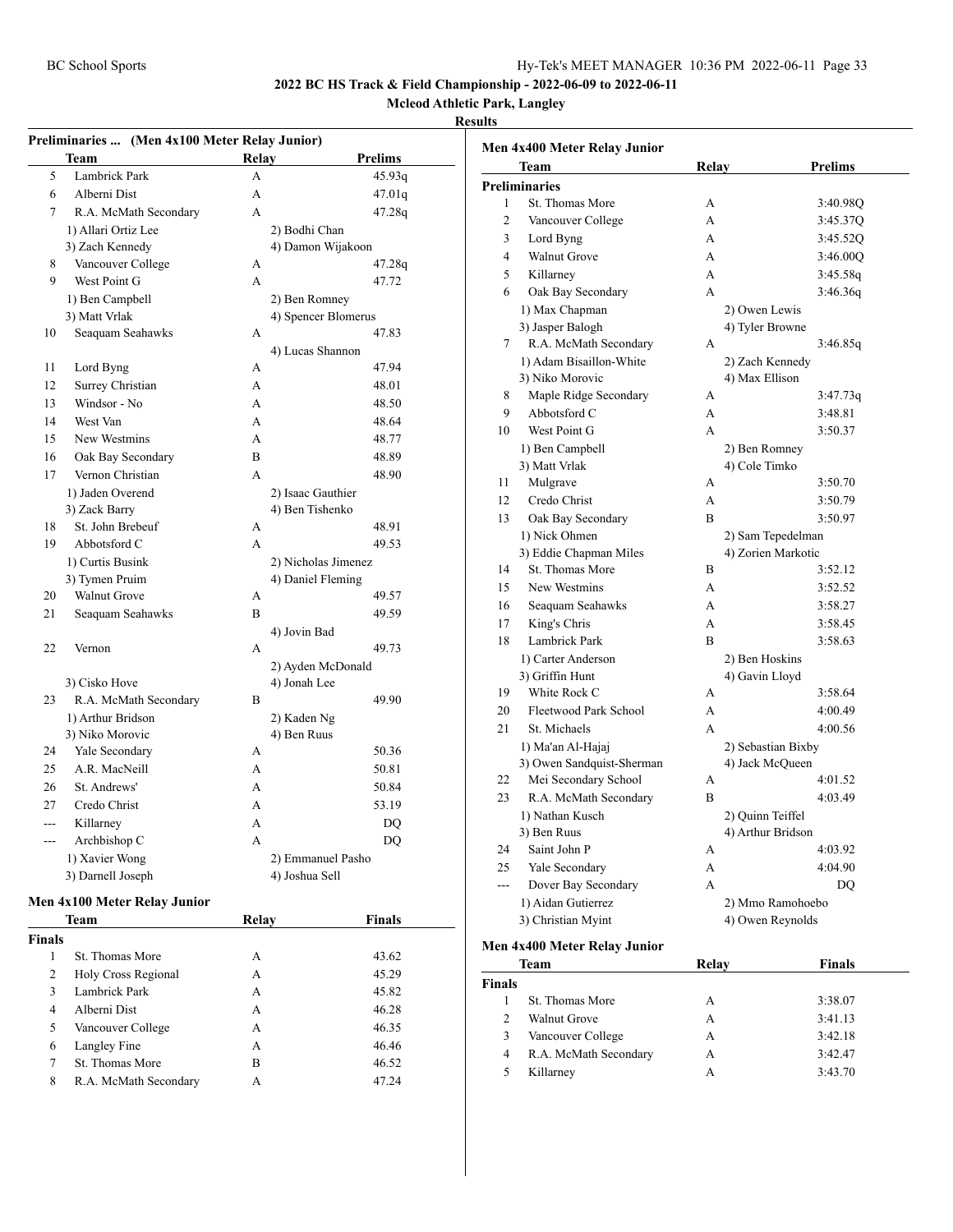**Mcleod Athletic Park, Langley**

|               | Finals  (Men 4x400 Meter Relay Junior) |                     |                   |  |
|---------------|----------------------------------------|---------------------|-------------------|--|
|               | Team                                   | Relay               | Finals            |  |
| 6             | Lord Byng                              | A                   | 3:44.08           |  |
| 7             | Maple Ridge Secondary                  | A                   | 3:44.94           |  |
| 8             | Oak Bay Secondary                      | A                   | 3:49.44           |  |
|               | Men High Jump Junior                   |                     |                   |  |
|               | Name                                   | <b>Team</b>         | Finals            |  |
| <b>Finals</b> |                                        |                     |                   |  |
| 1             | Caidyn Maver                           | ST Thomas Mo        | 1.95m             |  |
| 2             | Jules Tersago                          | Smithers Sec        | 1.90 <sub>m</sub> |  |
| 3             | Alec Brent                             | Alpha Second        | J1.90m            |  |
| 4             | Chun-Shuo Lee                          | Surrey Chris        | 1.85m             |  |
| 4             | Travis Harfield                        | Victoria Hig        | 1.85m             |  |
| 6             | Marty Bajarunas                        | Port Moody          | 1.80 <sub>m</sub> |  |
| 7             | Henry Jagger                           | St. George's        | 1.70 <sub>m</sub> |  |
| 8             | Max Chapman                            | Oak Bay Seco        | J1.70m            |  |
| 9             | Daniel Aniogbe                         | Mission Seco        | J1.70m            |  |
| 10            | Leupold Wang                           | St. Michaels        | 1.65m             |  |
| 10            | Kayden U-Ming                          | <b>GP</b> Vanier    | 1.65m             |  |
| 12            | Damon Wijakoon                         | R.A. McMath         | J1.65m            |  |
| 13            | <b>Blake Simpson</b>                   | Earl Marriot        | J1.65m            |  |
| 14            | Emilio Pinske                          | Archbishop C        | J1.65m            |  |
| 15            | Jaivyn (pablo) Japson                  | Klo Middle          | J1.65m            |  |
| 16            | Noah Brolin                            | New Westmins        | J1.65m            |  |
| 17            | Ben Tishenko                           | Vernon Chris        | J1.65m            |  |
| 18            | <b>Emmett James</b>                    | <b>Brockton</b>     | 1.60 <sub>m</sub> |  |
| 18            | Owen Lewis                             | Oak Bay Seco        | 1.60m             |  |
| 20            | Jackson Whitford                       | Bert Bowes M        | J1.60m            |  |
| 20            | Matias Cheny                           | W.J                 | J1.60m            |  |
| 20            | Nixon Pech                             | Ecole Salish        | J1.60m            |  |
| 20            | Dante Grigg                            | Vancouver Co        | J1.60m            |  |
| 20            | Grady McAuley                          | JL Crowe            | J1.60m            |  |
| 25            | Jack Chabot                            | Yale Secondary      | J1.60m            |  |
| 25            | Matthias Dee                           | Saint John P        | J1.60m            |  |
| 27            | <b>Ben Hoskins</b>                     | Lambrick Par        | J1.60m            |  |
| 28            | Maclean Carlson                        | Lord Byng           | J1.60m            |  |
| 29            | <b>Emmett Crouch</b>                   | Sir Winston         | 1.55m             |  |
| 29            | Joel Russell                           | <b>Walnut Grove</b> | 1.55m             |  |
| 31            | Gavin Moroney                          | Windsor - No        | J1.55m            |  |
| 31            | Kaiden Beck                            | Salmon Arm Secon    | J1.55m            |  |
| 33            | Justin Smyth                           | Earl Marriot        | J1.55m            |  |
|               | <b>Men Pole Vault Junior</b>           |                     |                   |  |
|               | Name                                   | Team                | <b>Finals</b>     |  |
| Finals        |                                        |                     |                   |  |
| 1             | Griffin Wallan                         | <b>Walnut Grove</b> | 3.00 <sub>m</sub> |  |
| 2             | Joel Russell                           | Walnut Grove        | 3.00 <sub>m</sub> |  |
| 3             | William Millard                        | Handsworth          | 2.60 <sub>m</sub> |  |
| 4             | Sammy Leavitt                          | Walnut Grove        | x2.60m            |  |
| 5             | Matthew North                          | King's Chris        | 2.50 <sub>m</sub> |  |
| 6             | Carson Vanoene                         | Credo Christ        | 2.50 <sub>m</sub> |  |
| 6             | Silas Schroeder                        | King's Chris        | 2.50 <sub>m</sub> |  |
| 8             | Lucas Friesen                          | Abbotsford C        | 2.50 <sub>m</sub> |  |
| 9             | <b>Curtis Busink</b>                   | Abbotsford C        | 2.30 <sub>m</sub> |  |
| 10            | Nicholas Jimenez                       | Abbotsford C        | x2.20m            |  |
|               |                                        |                     |                   |  |

| uns           |                               |                              |                            |
|---------------|-------------------------------|------------------------------|----------------------------|
| 11            | Mikah Richmond                | King's Chris                 | x2.00m                     |
| 12            | Nathan Hansma                 | King's Chris                 | x2.00m                     |
| 13            | Tomas Heer                    | South Kam                    | 1.90 <sub>m</sub>          |
|               |                               |                              |                            |
|               | <b>Men Long Jump Junior</b>   |                              |                            |
|               | Name                          | <b>Team</b>                  | Finals                     |
| <b>Finals</b> |                               |                              |                            |
| 1             | Justin Servos                 | Highland Sec                 | $6.15m - 1.1$              |
| 2             | Thomas Wirtz                  | Pacific Acad                 | $5.99m - 1.2$              |
| 3             | Kai Rednour-Bruckman          | John Barsby                  | 5.96m NWI                  |
| 4             | Alec Brent                    | Alpha Second                 | $5.73m -1.1$               |
| 5             | Chun-Shuo Lee                 | Surrey Chris                 | $5.66m - 1.3$              |
| 6             | Tymen Pruim                   | Abbotsford C                 | $5.49m - 0.9$              |
| 7             | Dante Grigg                   | Vancouver Co                 | $5.44m - 1.1$              |
| 7             | Finley Bergmann               | George Elliot                | $5.44m - 1.5$              |
| 9             | <b>Ben Bennett</b>            | Duncan Chris                 | $5.33m -1.5$               |
| 10            | Leupold Wang                  | St. Michaels                 | $5.31m -1.0$               |
| 11            | Ryan Bardini                  | New Westmins                 | $5.30m - 0.8$              |
| 12            | Matthias Dee                  | Saint John P                 | $5.26m - 1.2$              |
| 12            | Maclean Carlson               | Lord Byng                    | $5.26m - 1.1$              |
| 14            | Roan Christie                 | Selkirk                      | $5.24m - 0.7$              |
| 14            | Jaivyn (pablo) Japson         | Klo Middle                   | $5.24m - 0.8$              |
| 16            | <b>Ben Tishenko</b>           | Vernon Chris                 | $5.09m - 1.0$              |
| 17            | Ben Hoskins                   | Lambrick Par                 | $5.08m - 1.3$              |
| 18            | Owen Unger                    | Aberdeen Hal                 | $5.04m - 1.8$              |
| 19            | Rowan Trousil                 | Reynolds Sec                 | $4.97m - 0.7$              |
| 20            | Allen Ocampo                  | Gladstone                    | $4.96m - 1.4$              |
| 21            | Josh Tamblyn                  | Duchess Park                 | $4.93m - 0.4$              |
| 22            | Griffin Cole                  | St. George's                 | $4.91m - 1.3$              |
| 23            | Eric Xie                      | West Van                     | $4.90m - 0.9$              |
| 24            | Solomon Wong                  | Richmond Chr                 | $4.86m - 1.4$              |
| 25            | Seth Carne                    | Westsyde Sec                 | 4.84m -1.4                 |
| 26            | Xavier Wong                   | Archbishop C                 | $4.81m - 0.7$              |
| 27            | Reuben Isak                   | White Rock C                 | $4.77m - 1.0$              |
| 28            | Bodhi Chan                    | R.A. McMath                  | $4.75m - 0.3$              |
| 29            | Daniel Fleming                | Abbotsford C                 | 4.42m NWI                  |
|               |                               |                              |                            |
|               | <b>Men Triple Jump Junior</b> |                              |                            |
|               | Name                          | Team                         | <b>Finals</b>              |
| Finals<br>1   | Paul Ude                      | Pacific Acad                 | $12.41m + 0.0$             |
| 2             | Colin Zhou                    | West Van                     | 12.33m 1.7                 |
| 3             | <b>Ben Hoskins</b>            | Lambrick Par                 | 12.19m 2.0                 |
| 4             | Thomas Wirtz                  | Pacific Acad                 | 11.97m 0.4                 |
| 4             | Marnu Kritzinger              | George Elliot                | 11.97m 0.9                 |
| 6             | Kyle De Waal                  | Vancouver Te                 | $11.87m +0.0$              |
|               |                               |                              |                            |
| 7<br>8        | Henry Jagger<br>Triton Yun    | St. George's<br>A.R. MacNeil | 11.80m 1.2<br>$11.65m$ 1.1 |
| 9             | Leupold Wang                  | St. Michaels                 | 11.62m 1.8                 |
|               |                               |                              | 11.26m 1.7                 |
| 10            | Quinn Krutzmann               | Oak Bay Seco                 |                            |
| 11            | Rowan Trousil                 | Reynolds Sec                 | 11.05m 1.5                 |
| 12            | Eric Xie                      | West Van                     | 11.04m 1.2                 |
| 13            | Aubrey Pelletier              | Sir Alexande                 | $10.95m$ 0.3               |
| 14            | Miko Bacarac                  | A.R. MacNeil                 | 10.84m 0.3                 |
| 15            | Max Noteltiers                | Abbotsford C                 | 10.80m 1.4                 |
| 16            | Silas Schroeder               | King's Chris                 | $10.73m +0.0$              |
|               |                               |                              |                            |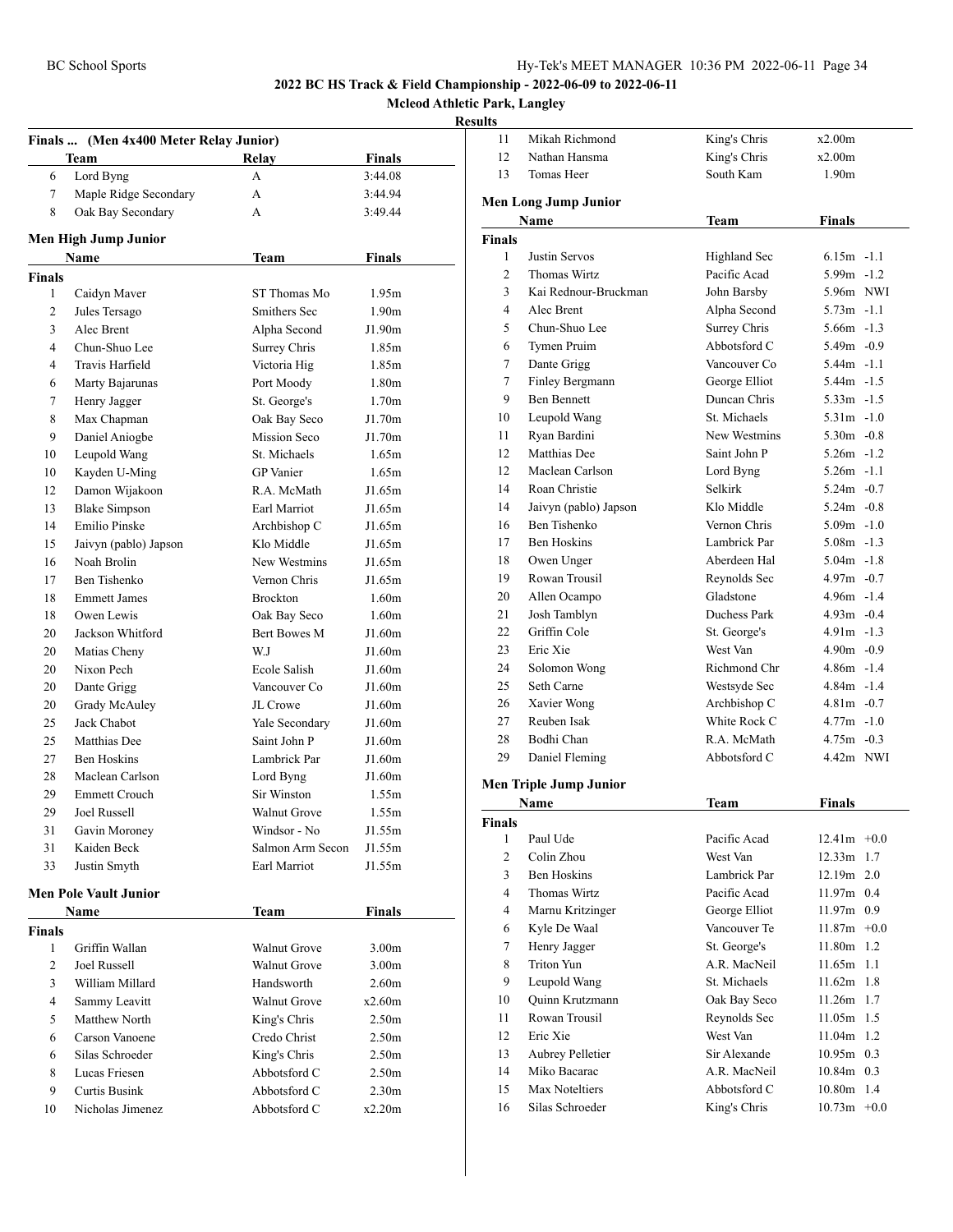**Mcleod Athletic Park, Langley**

# **Results**

|                | Finals  (Men Triple Jump Junior) |               |                    |
|----------------|----------------------------------|---------------|--------------------|
|                | Name                             | Team          | <b>Finals</b>      |
| 17             | Seth Carne                       | Westsyde Sec  | 10.71m 1.4         |
| 18             | Mason Kopelman                   | Grandview He  | $10.67m$ 1.1       |
| 19             | Jarrah Chadwick-Rupp             | Oak Bay Seco  | $10.62m$ 1.1       |
| 19             | Joshua Agbayani                  | Windermere    | $10.62m$ 1.2       |
| 21             | Carson Vanoene                   | Credo Christ  | 10.61m 0.4         |
| 22             | Jacky Guyho                      | Aldergrove C  | 10.59m 0.1         |
| 23             | Finley Bergmann                  | George Elliot | 10.50m 2.6         |
| 24             | Dylan Vanegmond                  | Credo Christ  | 10.44m 1.3         |
| 25             | Andrei Ocampo                    | Gladstone     | $10.40m + 0.0$     |
| 26             | Tyler Nguyen                     | Fleetwood Pa  | 10.22m 2.4         |
| 27             | Luc Primeau                      | Vancouver Co  | $10.12m + 0.0$     |
| 28             | Valentin Streng                  | Burnaby Moun  | $9.67m$ 1.8        |
| 29             | Daniel Onofrei                   | Burnaby Moun  | $9.26m$ 2.2        |
| 30             | Johannes Fischer                 | Burnaby Moun  | $x8.83m +0.0$      |
|                |                                  |               |                    |
|                | Men Shot Put 5 kg Junior         |               |                    |
|                | Name                             | <b>Team</b>   | <b>Finals</b>      |
| <b>Finals</b>  |                                  |               |                    |
| 1              | Thibaut Chen                     | Aspengrove S  | 12.55m             |
| $\overline{c}$ | Roman Yeterian                   | Lord Byng     | 12.08m             |
| 3              | Zander Van Zyl                   | Dr Knox Midd  | 11.91m             |
| $\overline{4}$ | Ryan Lofstrom                    | Carihi Secon  | 11.83m             |
| 5              | Jakob Temple                     | Surrey Chris  | 11.59m             |
| 6              | Harris Marshall                  | Elphinstone   | 11.44m             |
| 6              | <b>Ryann Manser</b>              | Carihi Secon  | 11.44m             |
| 8              | Noah Brolin                      | New Westmins  | 11.20m             |
| 9              | Riley Brisebois                  | Holy Cross R  | 11.05m             |
| 9              | Eric Aikema                      | Langley Fund  | 11.05m             |
| 11             | Lou Coval                        | Fraser Acade  | 11.04m             |
| 12             | Jayden Forbes                    | Lord Tweedsm  | 10.95m             |
| 13             | Bowen Cheung                     | <b>STA</b>    | 10.89 <sub>m</sub> |
| 14             | Dejan Guzina                     | Seaquam Seah  | 10.85m             |
| 15             | Nicholas Newman                  | Fulton        | 10.80 <sub>m</sub> |
| 16             | Jourell Gnanasegran              | St. Thomas M  | 10.66m             |
| 17             | Soren Lee                        | Aspengrove S  | 10.29m             |
| 18             | Aidan Whiting-Hewlett            | St. Thomas M  | 10.24m             |
| 19             | Russell Deboer                   | Credo Christ  | 10.14m             |
| 20             | Kayden Parr                      | Sir Alexande  | 9.91 <sub>m</sub>  |
| 21             | Joshua Bravo                     | Glenrosa Mid  | 9.83 <sub>m</sub>  |
| 22             | Eytan Simon                      | St. George's  | 9.76m              |
| 23             | Chase Longley                    | Peter Ewart   | 9.64m              |
| 24             | George Whyte                     | St John's Sc  | 9.63 <sub>m</sub>  |
| 25             | Jacob Krabbendam                 | King's Chris  | 9.41m              |
| 26             | Elijah Sauder                    | White Rock C  | 9.00 <sub>m</sub>  |
| 27             | Braden Ng                        | Regent Chris  | 8.98m              |
| 28             | Dahrius Naimi                    | Grandview He  | 8.97 <sub>m</sub>  |
|                |                                  |               |                    |
|                | Men Discus Throw 1.5 kg Junior   |               |                    |
|                | Name                             | Team          | Finals             |
| Finals         |                                  |               |                    |
| 1              | Nicholas Newman                  | Fulton        | 35.20m             |
| 2              | Lheimarc Malicdan                | St. Andrews'  | 33.47m             |
| 3              | Harris Marshall                  | Elphinstone   | 32.57m             |
| 4              | Zander Van Zyl                   | Dr Knox Midd  | 32.18m             |
|                |                                  |               |                    |

| S     |                             |              |             |
|-------|-----------------------------|--------------|-------------|
| 5     | Aidan Whiting-Hewlett       | St. Thomas M | 32.04m      |
| 6     | Chase Longley               | Peter Ewart  | 31.93m      |
| 7     | Riley Brisebois             | Holy Cross R | 31.59m      |
| 8     | Matthew North               | King's Chris | 30.83m      |
| 9     | Kenny Sevinski              | Gold River S | 26.89m      |
| 10    | Vito Verdicchio             | Vancouver Co | 26.74m      |
| 11    | Janek Kaila                 | New Westmins | 26.04m      |
| 12    | Aubrey Pelletier            | Sir Alexande | 25.87m      |
| 13    | Brody Sewid-Creelman        | Campbell Riv | 25.76m      |
| 14    | Jourell Gnanasegran         | St. Thomas M | 25.63m      |
| 15    | Allen Ocampo                | Gladstone    | 25.28m      |
| 16    | Ryan Gough                  | Oak Bay Seco | 24.94m      |
| 17    | Raphael Pereira             | <b>STA</b>   | 23.92m      |
| 18    | Ryann Manser                | Carihi Secon | 23.71m      |
| 19    | Cale Colwell                | Langley Seco | 23.40m      |
| 20    | Nicholas Nesbitt            | Lord Byng    | 22.99m      |
| 21    | Elijah Sauder               | White Rock C | 22.98m      |
| 22    | Ricky Schonbachler          | Centennial C | 22.85m      |
| 23    | Kayden Parr                 | Sir Alexande | 22.04m      |
| 24    | Sebastian Gorrie            | St. Thomas M | x21.49m     |
| 25    | Ryder Kusch                 | Seaquam Seah | 21.44m      |
| 26    | <b>Keanu Rentiers</b>       | Holy Cross R | 21.35m      |
| 27    | Dawson Carmen               | Mei Secondar | 21.19m      |
| 28    | Justin Rice                 | Aldergrove C | 20.12m      |
| 29    | Kavin Mahal                 | Princess Mar | 20.04m      |
| 30    | Andrei Mendoza              | Holy Cross R | x18.92m     |
| $---$ | Roman Yeterian              | Lord Byng    | <b>FOUL</b> |
|       | on Hommor Throw 5 kg Innion |              |             |

# **Men Hammer Throw 5 kg Junior**

| Name                    | Team                | Finals             |  |
|-------------------------|---------------------|--------------------|--|
|                         |                     |                    |  |
| Lawrence Man            | <b>JN</b> Burnett   | 50.61m             |  |
| Chase Longley           | Peter Ewart         | 42.48m             |  |
| Harris Marshall         | Elphinstone         | 31.77m             |  |
| Will Curtain            | Vancouver Co        | 31.27m             |  |
| Jacob Krabbendam        | King's Chris        | 30.43m             |  |
| Dominic Warholm         | <b>Burnaby Cent</b> | 30.18m             |  |
| Ryan Gough              | Oak Bay Seco        | 28.79m             |  |
| Dawson Carmen           | Mei Secondar        | 28.77m             |  |
| Vito Verdicchio         | Vancouver Co        | 26.28m             |  |
| <b>Tristan Belcourt</b> | Lambrick Par        | 25.01 <sub>m</sub> |  |
| Josh Dekker             | Abbotsford C        | 24.69m             |  |
| Cody Hambrook           | White Rock C        | 23.80m             |  |
| Luke Wikkerink          | Abbotsford C        | 23.73m             |  |
| Luke Achtem             | Oak Bay Seco        | 23.70m             |  |
| Dylan Goldsmith         | King's Chris        | 23.11m             |  |
| Josh Gibb               | Lambrick Par        | 21.40m             |  |
| Owen Unger              | Aberdeen Hal        | 20.97m             |  |
| Matthew Tran            | Abbotsford C        | x20.66m            |  |
| Elijah Sauder           | White Rock C        | 19.93m             |  |
| Raffaele Nardone        | Vancouver Co        | x19.16m            |  |
| Luis Weckesser          | Lambrick Par        | x18.41m            |  |
| Kieren Courchaine       | Glenbrook Mi        | 14.23m             |  |
| Johnathan Farbridge     | Moscrop Seco        | 11.99m             |  |
|                         |                     |                    |  |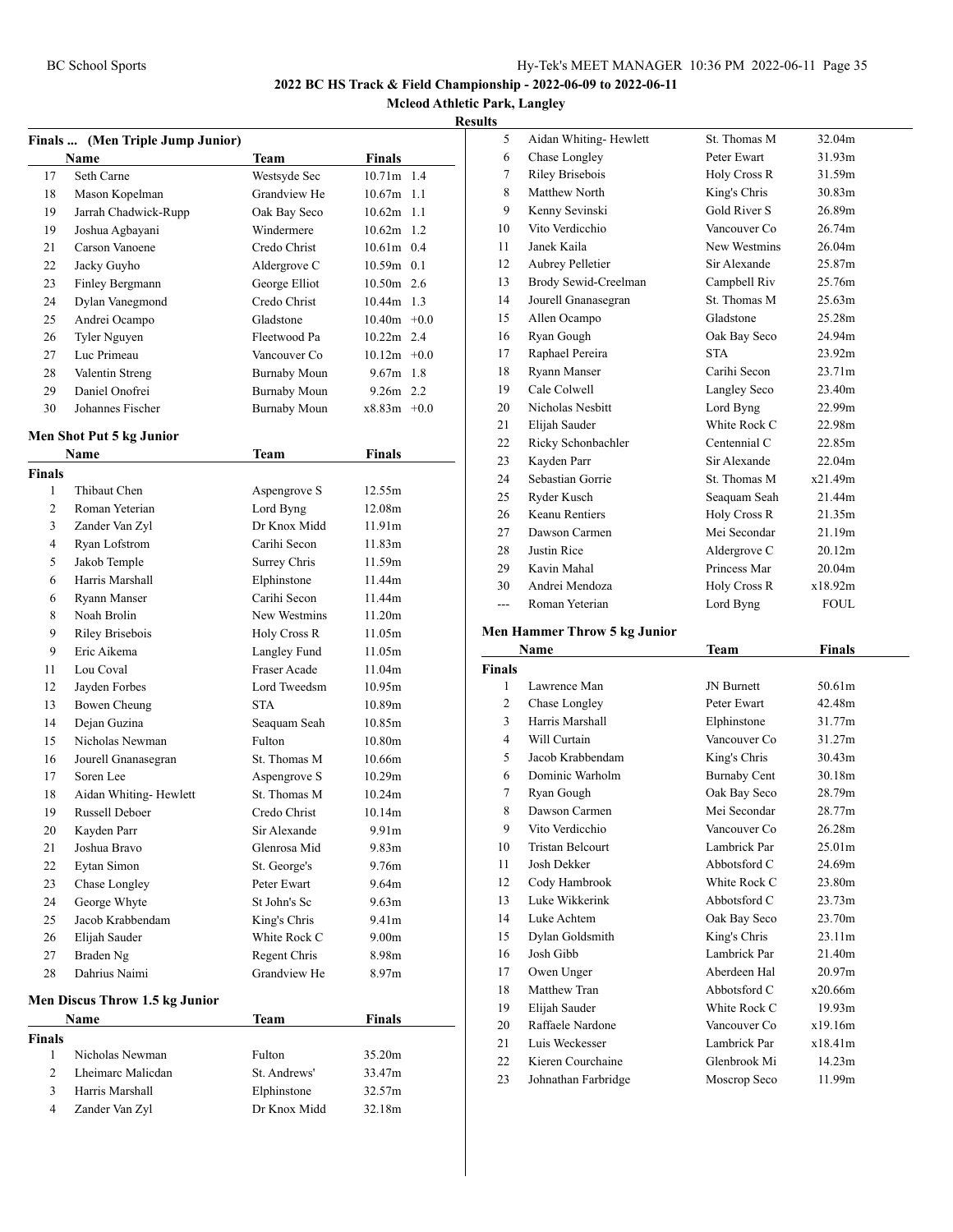**Mcleod Athletic Park, Langley**

#### **Results**

| Men Javelin Throw 700 gram Junior |                       |                     |                    |  |  |
|-----------------------------------|-----------------------|---------------------|--------------------|--|--|
|                                   | Name                  | Team                | <b>Finals</b>      |  |  |
| Finals                            |                       |                     |                    |  |  |
| 1                                 | Travis Harfield       | Victoria Hig        | 67.32m             |  |  |
| $\overline{c}$                    | Marty Bajarunas       | Port Moody          | 52.26m             |  |  |
| 3                                 | Kayden U-Ming         | <b>GP</b> Vanier    | 49.82m             |  |  |
| 4                                 | Matthew North         | King's Chris        | 43.36m             |  |  |
| 5                                 | Justin Servos         | Highland Sec        | 40.34m             |  |  |
| 6                                 | Jerome St-Louis       | Jules-Verne         | 40.33m             |  |  |
| 7                                 | Mikah Richmond        | King's Chris        | 39.52m             |  |  |
| 8                                 | Griffin Cole          | St. George's        | 38.84m             |  |  |
| 9                                 | Miko Bacarac          | A.R. MacNeil        | 36.21m             |  |  |
| 10                                | Aidan Whiting-Hewlett | St. Thomas M        | 36.12m             |  |  |
| 11                                | Alex Alguire          | Campbell Riv        | 35.44m             |  |  |
| 12                                | Joshua Keast          | Oak Bay Seco        | 34.38m             |  |  |
| 13                                | Kayden Parr           | Sir Alexande        | 34.24m             |  |  |
| 14                                | Josh Gibb             | Lambrick Par        | 33.93m             |  |  |
| 15                                | Jourell Gnanasegran   | ST Thomas Mo        | 33.06m             |  |  |
| 16                                | Luke Achtem           | Oak Bay Seco        | 32.77m             |  |  |
| 17                                | Michael Botti         | Collingwood         | 31.80m             |  |  |
| 18                                | Logan Car             | Abbotsford C        | 31.18m             |  |  |
| 19                                | Dawson Carmen         | Mei Secondar        | 31.11m             |  |  |
| 20                                | Nathan Hansma         | King's Chris        | x30.27m            |  |  |
| 21                                | Dominic Warholm       | <b>Burnaby Cent</b> | 30.20m             |  |  |
| 22                                | Gavin Moroney         | Windsor - No        | 29.90m             |  |  |
| 23                                | Luke Block            | Centennial C        | 29.89m             |  |  |
| 24                                | Dahrius Naimi         | Grandview He        | 29.72m             |  |  |
| 25                                | Jaxon Boender         | Surrey Chris        | 29.00 <sub>m</sub> |  |  |
| 26                                | Justin Pham           | A.R. MacNeil        | 27.61m             |  |  |
| 27                                | Ethan Hanoski         | Lambrick Par        | 27.03m             |  |  |
| 28                                | Ryder Kusch           | Seaquam Seah        | 26.13m             |  |  |
| 29                                | Esegemu Kuku          | Holy Cross R        | 24.18m             |  |  |
|                                   | Andrei Mendoza        | <b>Holy Cross R</b> | ND                 |  |  |
| ---                               | Mason Van Raamsdonk   | Point Grey          | ND                 |  |  |
| ---                               | Justin Rice           | Aldergrove C        | ND                 |  |  |

#### **Octathlon: #4 Men 100 Meter Dash Junior Octathlon**

|               | Name              | Team         | Finals |     |  |
|---------------|-------------------|--------------|--------|-----|--|
| <b>Finals</b> |                   |              |        |     |  |
| 1             | Chun-Shuo Lee     | Surrey Chris | 11.84  | 683 |  |
| 2             | Thomas Wirtz      | Pacific Acad | 12.21  | 610 |  |
| 3             | Brayden Davis     | Walnut Grove | 12.45  | 565 |  |
| 4             | Lucas Gonzales    | Vancouver Co | 12.47  | 562 |  |
| 5             | Matthew North     | King's Chris | 12.72  | 516 |  |
| 6             | Maclean Carlson   | Lord Byng    | 12.77  | 508 |  |
| 7             | Nate Richardson   | <b>STA</b>   | 12.81  | 501 |  |
| 8             | Curtis Busink     | Abbotsford C | 12.88  | 488 |  |
| 9             | Joel Russell      | Walnut Grove | 12.97  | 473 |  |
| 10            | Luc Primeau       | Vancouver Co | 13.00  | 468 |  |
| 11            | Silas Schroeder   | King's Chris | 13.03  | 463 |  |
| 12            | Aaron Unger       | King's Chris | 13.07  | 456 |  |
| 13            | Reuben Isak       | White Rock C | 13.10  | 451 |  |
| 14            | Levi Baart        | Abbotsford C | 13.18  | 438 |  |
| 15            | Nathan Breukelman | Credo Christ | 13.21  | 433 |  |
| 16            | Jacob Vanderhorst | Credo Christ | 13.27  | 423 |  |
|               |                   |              |        |     |  |

| 17 | Joseph Maddalozzo     | Archbishop C | 13.32 | 415 |
|----|-----------------------|--------------|-------|-----|
| 18 | Nathan Hansma         | King's Chris | 13.38 | 405 |
| 19 | Carson Vanoene        | Credo Christ | 13.52 | 383 |
| 20 | Mikah Richmond        | King's Chris | 13.55 | 379 |
| 21 | Lucas Meerstra        | Credo Christ | 13.58 | 374 |
| 22 | Daxton Lee            | White Rock C | 13.66 | 362 |
| 23 | Parker Zhang          | Walnut Grove | 13.68 | 359 |
| 24 | <b>Russell Deboer</b> | Credo Christ | 14.11 | 297 |
| 25 | William Millard       | Handsworth   | 14.26 | 276 |
|    |                       |              |       |     |

#### **Octathlon: #5 Men 400 Meter Dash Junior Octathlon**

| Name           |                       | Team                | <b>Finals</b> |     |  |
|----------------|-----------------------|---------------------|---------------|-----|--|
| <b>Finals</b>  |                       |                     |               |     |  |
| 1              | Luc Primeau           | Vancouver Co        | 56.41         | 543 |  |
| $\overline{c}$ | Brayden Davis         | <b>Walnut Grove</b> | 56.47         | 541 |  |
| 3              | Lucas Gonzales        | Vancouver Co        | 57.20         | 513 |  |
| $\overline{4}$ | Maclean Carlson       | Lord Byng           | 58.33         | 472 |  |
| 5              | Nate Richardson       | <b>STA</b>          | 58.34         | 471 |  |
| 6              | Thomas Wirtz          | Pacific Acad        | 59.12         | 444 |  |
| 7              | Reuben Isak           | White Rock C        | 59.46         | 432 |  |
| 8              | Nathan Breukelman     | Credo Christ        | 59.66         | 425 |  |
| 9              | Silas Schroeder       | King's Chris        | 59.74         | 422 |  |
| 10             | Jacob Vanderhorst     | Credo Christ        | 1:00.27       | 404 |  |
| 11             | Matthew North         | King's Chris        | 1:00.41       | 399 |  |
| 12             | Lucas Meerstra        | Credo Christ        | 1:00.42       | 399 |  |
| 13             | Curtis Busink         | Abbotsford C        | 1:01.14       | 375 |  |
| 14             | Levi Baart            | Abbotsford C        | 1:01.16       | 375 |  |
| 15             | Joseph Maddalozzo     | Archbishop C        | 1:01.35       | 368 |  |
| 16             | Aaron Unger           | King's Chris        | 1:01.50       | 364 |  |
| 17             | <b>Joel Russell</b>   | <b>Walnut Grove</b> | 1:01.83       | 353 |  |
| 18             | Parker Zhang          | Walnut Grove        | 1:02.01       | 347 |  |
| 19             | Chun-Shuo Lee         | Surrey Chris        | 1:02.42       | 335 |  |
| 20             | Carson Vanoene        | Credo Christ        | 1:02.62       | 328 |  |
| 21             | Mikah Richmond        | King's Chris        | 1:03.00       | 317 |  |
| 22             | Nathan Hansma         | King's Chris        | 1:03.45       | 303 |  |
| 23             | Daxton Lee            | White Rock C        | 1:04.89       | 262 |  |
| 24             | William Millard       | Handsworth          | 1:06.94       | 208 |  |
| 25             | <b>Russell Deboer</b> | Credo Christ        | 1:07.89       | 185 |  |

#### **Octathlon: #8 Men 1000 Meter Run Junior Octathlon**

|               | Name              | Team                | <b>Finals</b> |     |
|---------------|-------------------|---------------------|---------------|-----|
| <b>Finals</b> |                   |                     |               |     |
| 1             | Reuben Isak       | White Rock C        | 2:57.79       | 686 |
| 2             | Brayden Davis     | Walnut Grove        | 3:00.45       | 660 |
| 3             | Luc Primeau       | Vancouver Co        | 3:00.95       | 655 |
| 4             | Nate Richardson   | <b>STA</b>          | 3:01.79       | 647 |
| 5             | Levi Baart        | Abbotsford C        | 3:02.21       | 643 |
| 6             | Parker Zhang      | <b>Walnut Grove</b> | 3:06.46       | 602 |
| 7             | Nathan Breukelman | Credo Christ        | 3:07.82       | 590 |
| 8             | Daxton Lee        | White Rock C        | 3:09.32       | 576 |
| 9             | Jacob Vanderhorst | Credo Christ        | 3:09.86       | 571 |
| 10            | Silas Schroeder   | King's Chris        | 3:10.53       | 565 |
| 11            | Curtis Busink     | Abbotsford C        | 3:10.79       | 562 |
| 12            | Lucas Meerstra    | Credo Christ        | 3:11.84       | 553 |
| 13            | Joseph Maddalozzo | Archbishop C        | 3:12.03       | 551 |
| 14            | Maclean Carlson   | Lord Byng           | 3:13.47       | 538 |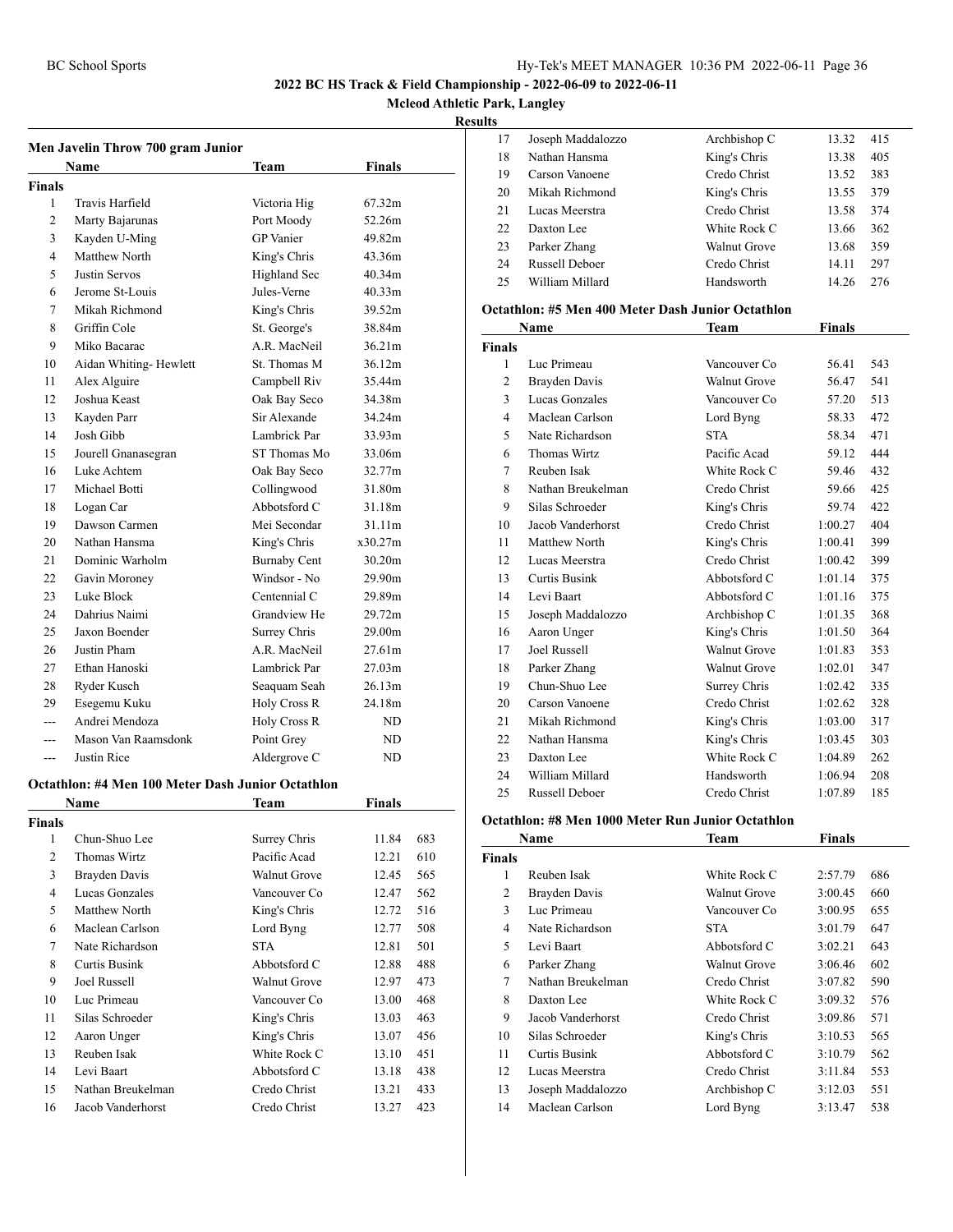**Mcleod Athletic Park, Langley**

**Results**

|    |                 | Finals  (Octathlon: #8 Men 1000 Meter Run Junior Octathlon) |               |     |
|----|-----------------|-------------------------------------------------------------|---------------|-----|
|    | <b>Name</b>     | <b>Team</b>                                                 | <b>Finals</b> |     |
| 15 | Aaron Unger     | King's Chris                                                | 3:13.56       | 538 |
| 16 | Matthew North   | King's Chris                                                | 3:18.66       | 493 |
| 17 | Lucas Gonzales  | Vancouver Co.                                               | 3:19.99       | 482 |
| 18 | Carson Vanoene  | Credo Christ                                                | 3:21.70       | 467 |
| 19 | Mikah Richmond  | King's Chris                                                | 3:23.16       | 455 |
| 20 | Thomas Wirtz    | Pacific Acad                                                | 3:23.26       | 454 |
| 21 | Chun-Shuo Lee   | Surrey Chris                                                | 3:23.59       | 452 |
| 22 | Nathan Hansma   | King's Chris                                                | 3:27.33       | 422 |
| 23 | William Millard | Handsworth                                                  | 3:27.33       | 422 |
| 24 | Joel Russell    | Walnut Grove                                                | 3:41.30       | 317 |

#### **Octathlon: #3 Men 100 Meter Hurdles Junior Octathlon**

|                | Name                 | Team                | Finals |     |
|----------------|----------------------|---------------------|--------|-----|
| Finals         |                      |                     |        |     |
| 1              | Maclean Carlson      | Lord Byng           | 15.29  | 677 |
| $\overline{2}$ | Thomas Wirtz         | Pacific Acad        | 15.92  | 606 |
| 3              | Matthew North        | King's Chris        | 16.31  | 564 |
| $\overline{4}$ | Chun-Shuo Lee        | Surrey Chris        | 16.31  | 564 |
| 5              | Lucas Gonzales       | Vancouver Co        | 16.35  | 559 |
| 6              | Silas Schroeder      | King's Chris        | 17.05  | 487 |
| 7              | Aaron Unger          | King's Chris        | 17.32  | 460 |
| 8              | Carson Vanoene       | Credo Christ        | 17.37  | 456 |
| 9              | Luc Primeau          | Vancouver Co        | 17.82  | 413 |
| 10             | Levi Baart           | Abbotsford C        | 18.19  | 379 |
| 11             | Nate Richardson      | <b>STA</b>          | 18.28  | 371 |
| 12             | Reuben Isak          | White Rock C        | 18.46  | 355 |
| 13             | Mikah Richmond       | King's Chris        | 18.61  | 343 |
| 14             | Daxton Lee           | White Rock C        | 18.73  | 332 |
| 15             | Brayden Davis        | <b>Walnut Grove</b> | 18.98  | 312 |
| 16             | William Millard      | Handsworth          | 19.03  | 308 |
| 17             | <b>Curtis Busink</b> | Abbotsford C        | 19.34  | 283 |
| 18             | Jacob Vanderhorst    | Credo Christ        | 19.92  | 239 |
| 19             | Joseph Maddalozzo    | Archbishop C        | 20.00  | 234 |
| 20             | Joel Russell         | <b>Walnut Grove</b> | 20.03  | 231 |
| 21             | Nathan Breukelman    | Credo Christ        | 20.57  | 194 |
| 22             | Lucas Meerstra       | Credo Christ        | 20.72  | 185 |
| 23             | Nathan Hansma        | King's Chris        | 21.10  | 161 |
| 24             | Parker Zhang         | <b>Walnut Grove</b> | 23.82  | 36  |

#### **Octathlon: #1 Men High Jump Junior Octathlon**

|                | <b>Name</b>     | <b>Team</b>  | <b>Finals</b>     |     |
|----------------|-----------------|--------------|-------------------|-----|
| <b>Finals</b>  |                 |              |                   |     |
| 1              | Chun-Shuo Lee   | Surrey Chris | 1.81 <sub>m</sub> | 636 |
| $\overline{2}$ | Lucas Gonzales  | Vancouver Co | 1.60m             | 464 |
| 2              | Joel Russell    | Walnut Grove | 1.60m             | 464 |
| 2              | Maclean Carlson | Lord Byng    | 1.60m             | 464 |
| 5              | Carson Vanoene  | Credo Christ | 1.57m             | 441 |
| 6              | Thomas Wirtz    | Pacific Acad | 1.54m             | 419 |
| 6              | Luc Primeau     | Vancouver Co | 1.54m             | 419 |
| 6              | Matthew North   | King's Chris | 1.54m             | 419 |
| 9              | Nate Richardson | <b>STA</b>   | 1.48 <sub>m</sub> | 374 |
| 9              | Reuben Isak     | White Rock C | 1.48 <sub>m</sub> | 374 |
| 9              | Lucas Meerstra  | Credo Christ | 1.48 <sub>m</sub> | 374 |
| 9              | Silas Schroeder | King's Chris | 1.48 <sub>m</sub> | 374 |

| 13 | Curtis Busink     | Abbotsford C        | 1.45m             | 352 |
|----|-------------------|---------------------|-------------------|-----|
| 13 | Jacob Vanderhorst | Credo Christ        | 1.45m             | 352 |
| 15 | Levi Baart        | Abbotsford C        | 1.42m             | 331 |
| 16 | Brayden Davis     | <b>Walnut Grove</b> | 1.39m             | 310 |
| 16 | Joseph Maddalozzo | Archbishop C        | 1.39m             | 310 |
| 16 | Daxton Lee        | White Rock C        | 1.39m             | 310 |
| 16 | Nathan Hansma     | King's Chris        | 1.39m             | 310 |
| 16 | Aaron Unger       | King's Chris        | 1.39m             | 310 |
| 16 | Nathan Breukelman | Credo Christ        | 1.39m             | 310 |
| 22 | Mikah Richmond    | King's Chris        | 1.36m             | 290 |
| 23 | William Millard   | Handsworth          | 1.33m             | 270 |
| 24 | Parker Zhang      | <b>Walnut Grove</b> | 1.30 <sub>m</sub> | 250 |

#### **Octathlon: #2 Men Long Jump Junior Octathlon**

|                | <b>Name</b>           | Team                | <b>Finals</b>     |     |
|----------------|-----------------------|---------------------|-------------------|-----|
| <b>Finals</b>  |                       |                     |                   |     |
| 1              | Thomas Wirtz          | Pacific Acad        | 5.88m             | 561 |
| $\overline{c}$ | Chun-Shuo Lee         | Surrey Chris        | 5.37m             | 455 |
| 3              | Reuben Isak           | White Rock C        | 5.33m             | 447 |
| 4              | Maclean Carlson       | Lord Byng           | 5.27m             | 435 |
| 5              | Jacob Vanderhorst     | Credo Christ        | 5.07m             | 396 |
| 6              | Matthew North         | King's Chris        | 5.00 <sub>m</sub> | 382 |
| 7              | Silas Schroeder       | King's Chris        | 4.88m             | 360 |
| 8              | Luc Primeau           | Vancouver Co        | 4.83m             | 350 |
| 9              | Lucas Gonzales        | Vancouver Co        | 4.81 <sub>m</sub> | 346 |
| 10             | Brayden Davis         | <b>Walnut Grove</b> | 4.80 <sub>m</sub> | 345 |
| 11             | Joseph Maddalozzo     | Archbishop C        | 4.76m             | 337 |
| 12             | Mikah Richmond        | King's Chris        | 4.75m             | 335 |
| 12             | Carson Vanoene        | Credo Christ        | 4.75m             | 335 |
| 14             | William Millard       | Handsworth          | 4.59m             | 306 |
| 15             | <b>Curtis Busink</b>  | Abbotsford C        | 4.51 <sub>m</sub> | 292 |
| 16             | Nathan Breukelman     | Credo Christ        | 4.46m             | 283 |
| 17             | Lucas Meerstra        | Credo Christ        | 4.34 <sub>m</sub> | 262 |
| 18             | Joel Russell          | <b>Walnut Grove</b> | 4.32m             | 259 |
| 19             | Levi Baart            | Abbotsford C        | 4.29m             | 254 |
| 20             | Nathan Hansma         | King's Chris        | 4.05m             | 214 |
| 21             | Daxton Lee            | White Rock C        | 3.96m             | 199 |
| 21             | Parker Zhang          | Walnut Grove        | 3.96m             | 199 |
| 23             | <b>Russell Deboer</b> | Credo Christ        | 3.95 <sub>m</sub> | 198 |
| 24             | Aaron Unger           | King's Chris        | 3.86m             | 184 |
| 25             | Nate Richardson       | <b>STA</b>          | 3.83 <sub>m</sub> | 179 |

#### **Octathlon: #6 Men Shot Put Junior Octathlon**

| Name          |                       | Team         | <b>Finals</b>     |     |
|---------------|-----------------------|--------------|-------------------|-----|
| <b>Finals</b> |                       |              |                   |     |
| 1             | <b>Russell Deboer</b> | Credo Christ | 9.96m             | 483 |
| 2             | Curtis Busink         | Abbotsford C | 9.74m             | 470 |
| 3             | Lucas Gonzales        | Vancouver Co | 9.56m             | 459 |
| 4             | Chun-Shuo Lee         | Surrey Chris | 9.46m             | 453 |
| 5             | Maclean Carlson       | Lord Byng    | 9.24m             | 440 |
| 6             | Silas Schroeder       | King's Chris | 9.04m             | 428 |
| 7             | Thomas Wirtz          | Pacific Acad | 9.02 <sub>m</sub> | 427 |
| 8             | Matthew North         | King's Chris | 8.85m             | 417 |
| 9             | Luc Primeau           | Vancouver Co | 8.64m             | 404 |
| 10            | Nate Richardson       | <b>STA</b>   | 7.60m             | 343 |
| 11            | Nathan Hansma         | King's Chris | 7.37 <sub>m</sub> | 329 |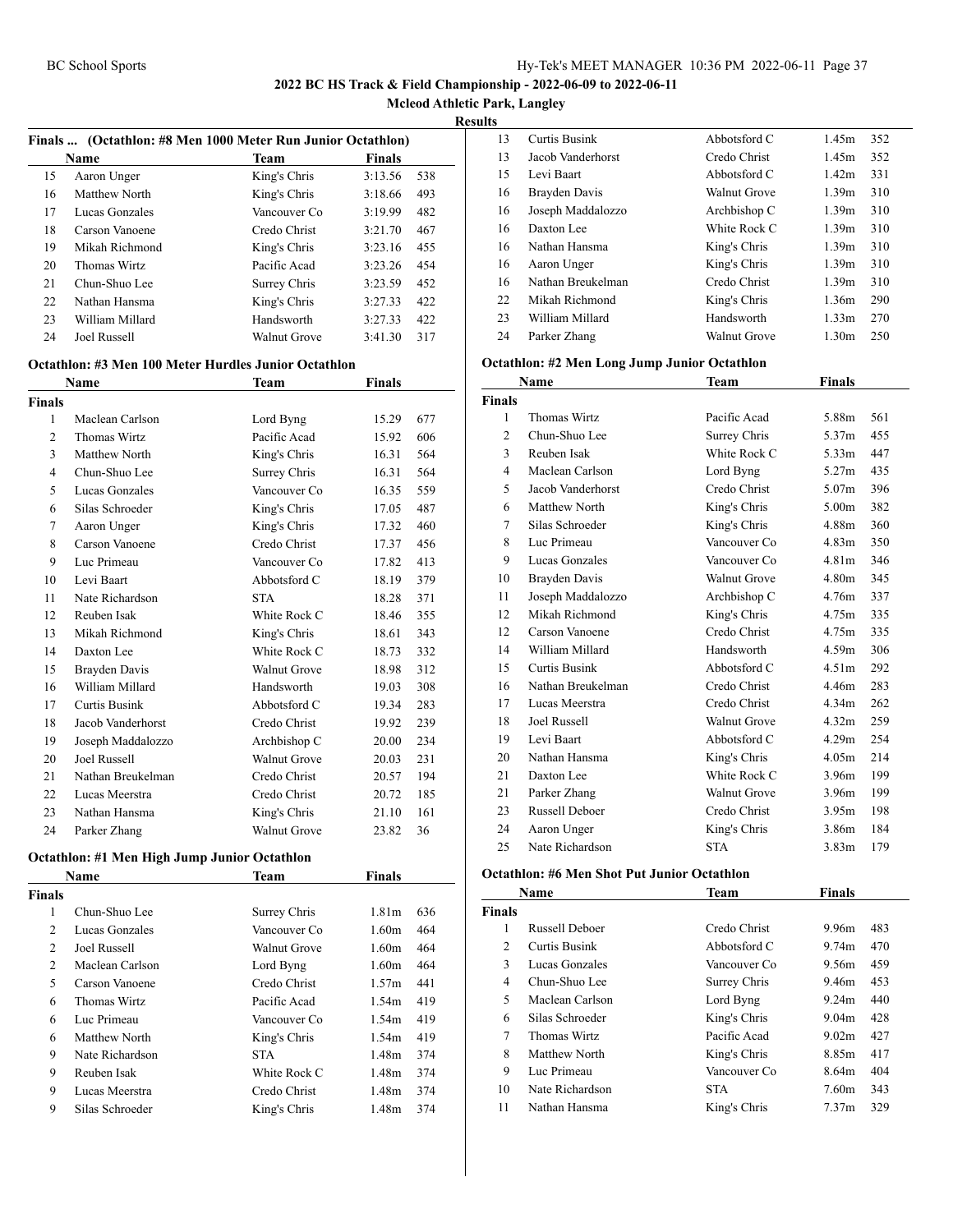**Mcleod Athletic Park, Langley**

**Results**

|    | Finals  (Octathlon: #6 Men Shot Put Junior Octathlon) |                     |                   |     |
|----|-------------------------------------------------------|---------------------|-------------------|-----|
|    | Name                                                  | Team                | <b>Finals</b>     |     |
| 12 | Mikah Richmond                                        | King's Chris        | 6.83 <sub>m</sub> | 297 |
| 12 | Levi Baart                                            | Abbotsford C        | 6.83 <sub>m</sub> | 297 |
| 14 | Carson Vanoene                                        | Credo Christ        | 6.75m             | 293 |
| 15 | Aaron Unger                                           | King's Chris        | 6.68m             | 289 |
| 16 | Nathan Breukelman                                     | Credo Christ        | 6.66m             | 287 |
| 17 | Brayden Davis                                         | <b>Walnut Grove</b> | 6.65m             | 287 |
| 18 | Jacob Vanderhorst                                     | Credo Christ        | 6.43m             | 274 |
| 19 | Reuben Isak                                           | White Rock C        | 6.42m             | 273 |
| 20 | William Millard                                       | Handsworth          | 6.40m             | 272 |
| 21 | Joseph Maddalozzo                                     | Archbishop C        | 6.04 <sub>m</sub> | 251 |
| 22 | Joel Russell                                          | Walnut Grove        | 6.02m             | 250 |
| 23 | Parker Zhang                                          | Walnut Grove        | 6.01 <sub>m</sub> | 249 |
| 24 | Lucas Meerstra                                        | Credo Christ        | 5.85m             | 240 |
| 25 | Daxton Lee                                            | White Rock C        | 5.53m             | 222 |
|    |                                                       |                     |                   |     |

# **Octathlon: #7 Men Javelin Throw Junior Octathlon**

|                | Name                        | Team                | <b>Finals</b>      |     |
|----------------|-----------------------------|---------------------|--------------------|-----|
| Finals         |                             |                     |                    |     |
| 1              | Matthew North               | King's Chris        | 42.80m             | 483 |
| $\mathfrak{D}$ | Chun-Shuo Lee               | Surrey Chris        | 39.95m             | 441 |
| 3              | Silas Schroeder             | King's Chris        | 36.02m             | 385 |
| 4              | Nathan Hansma               | King's Chris        | 35.01m             | 370 |
| 5              | Mikah Richmond              | King's Chris        | 34.43m             | 362 |
| 6              | Thomas Wirtz                | Pacific Acad        | 33.35m             | 347 |
| 7              | Levi Baart                  | Abbotsford C        | 29.89m             | 298 |
| 8              | Luc Primeau                 | Vancouver Co        | 29.62m             | 294 |
| 9              | Nathan Breukelman           | Credo Christ        | 28.79m             | 282 |
| 10             | Aaron Unger                 | King's Chris        | 27.51m             | 264 |
| 11             | William Millard             | Handsworth          | 25.85m             | 241 |
| 12             | Lucas Gonzales              | Vancouver Co        | 25.35m             | 234 |
| 13             | <b>Curtis Busink</b>        | Abbotsford C        | 24.86m             | 228 |
| 14             | Nate Richardson             | <b>STA</b>          | 22.76m             | 199 |
| 15             | Jacob Vanderhorst           | Credo Christ        | 22.22m             | 191 |
| 16             | Maclean Carlson             | Lord Byng           | 20.60m             | 169 |
| 17             | Reuben Isak                 | White Rock C        | 20.25m             | 165 |
| 18             | Carson Vanoene              | Credo Christ        | 19.47m             | 154 |
| 19             | Joel Russell                | <b>Walnut Grove</b> | 19.40m             | 153 |
| 20             | Joseph Maddalozzo           | Archbishop C        | 16.31m             | 112 |
| 21             | Parker Zhang                | <b>Walnut Grove</b> | 15.89 <sub>m</sub> | 107 |
| 22             | Brayden Davis               | <b>Walnut Grove</b> | 15.49m             | 102 |
| 23             | Lucas Meerstra              | Credo Christ        | 13.53m             | 76  |
| 24             | Daxton Lee                  | White Rock C        | 12.93m             | 69  |
|                | <b>Men Octathlon Junior</b> |                     |                    |     |
|                | <b>Name</b>                 | <b>Team</b>         | <b>Finals</b>      |     |
| <b>Finals</b>  |                             |                     |                    |     |
| 1              | Chun-Shuo Lee               | Surrey Chris        | 4019               |     |
| $\mathfrak{D}$ | Thomas Wirtz                | Pacific Acad        | 3868               |     |
| 3              | Maclean Carlson             | Lord Byng           | 3703               |     |
| 4              | Matthew North               | King's Chris        | 3673               |     |
| 5              | Lucas Gonzales              | Vancouver Co        | 3619               |     |
| 6              | Luc Primeau                 | Vancouver Co        | 3546               |     |
| 7              | Silas Schroeder             | King's Chris        | 3484               |     |
| 8              | Reuben Isak                 | White Rock C        | 3183               |     |
|                |                             |                     |                    |     |

| . . |                   |                     |      |
|-----|-------------------|---------------------|------|
| 9   | Brayden Davis     | Walnut Grove        | 3122 |
| 10  | Nate Richardson   | <b>STA</b>          | 3085 |
| 11  | Curtis Busink     | Abbotsford C        | 3050 |
| 12  | Levi Baart        | Abbotsford C        | 3015 |
| 13  | Aaron Unger       | King's Chris        | 2865 |
| 14  | Carson Vanoene    | Credo Christ        | 2857 |
| 15  | Jacob Vanderhorst | Credo Christ        | 2850 |
| 16  | Nathan Breukelman | Credo Christ        | 2804 |
| 17  | Mikah Richmond    | King's Chris        | 2778 |
| 18  | Joseph Maddalozzo | Archbishop C        | 2578 |
| 19  | Nathan Hansma     | King's Chris        | 2514 |
| 20  | Joel Russell      | <b>Walnut Grove</b> | 2500 |
| 21  | Lucas Meerstra    | Credo Christ        | 2463 |
| 22  | Daxton Lee        | White Rock C        | 2332 |
| 23  | William Millard   | Handsworth          | 2303 |
| 24  | Parker Zhang      | <b>Walnut Grove</b> | 2149 |
|     |                   |                     |      |

#### **Men 1500 Meter Race Walk Junior**

|                | Name                    | Team                | Finals    |  |
|----------------|-------------------------|---------------------|-----------|--|
| <b>Finals</b>  |                         |                     |           |  |
| 1              | Lowell Solmes           | Killarney           | 6:44.54   |  |
| $\overline{c}$ | Richard Lee             | Mount Dougla        | 7:57.66   |  |
| 3              | Gunner Leifsson         | Mission Seco        | 8:00.44   |  |
| 4              | Luis Weckesser          | Lambrick Par        | 8:03.74   |  |
| 5              | Tommy Gibson            | West Point G        | 8:16.82   |  |
| 6              | Kade Leifsson           | Mission Seco        | 8:25.90   |  |
| 7              | Will Cuddihy            | St. Michaels        | 8:38.48   |  |
| 8              | Marshall Hiebert        | Abbotsford C        | 8:41.70   |  |
| 9              | Luke Gibbons            | Unity Christ        | 8:55.48   |  |
| 10             | George Dervishi         | Claremont           | 8:59.75   |  |
| 11             | <b>Tristan Andrews</b>  | Abbotsford C        | 9:05.47   |  |
| 12             | Ethan Hanoski           | Lambrick Par        | 9:06.35   |  |
| 13             | Bosco Wong              | Vancouver Co        | 9:31.37   |  |
| 14             | Joshua Gordon           | White Rock C        | 9:33.01   |  |
| 15             | Webber Lee              | West Point G        | 9:56.16   |  |
| 16             | Javen Wandzura          | Pacific Acad        | 9:58.52   |  |
| 17             | Cameron Morrow          | Abbotsford C        | x10:16.53 |  |
| 18             | Hansen Hsu              | Moscrop Seco        | 10:16.62  |  |
| 19             | <b>Stuart Robertson</b> | <b>Walnut Grove</b> | 10:30.04  |  |
| 20             | Nathan Adomi            | Maple Ridge         | 10:42.45  |  |
| 21             | Liam Mathew             | White Rock C        | 10:42.82  |  |
| 22             | Harshdeep Singh         | Princess Mar        | 10:57.21  |  |
| ---            | Jaden Choi              | Yale Secondary      | DQ        |  |
|                |                         |                     |           |  |

### **Men 100 Meter Dash Senior**

|   | Name                   | Team             | <b>Prelims</b> |
|---|------------------------|------------------|----------------|
|   | <b>Preliminaries</b>   |                  |                |
|   | Nate Paris             | Nanaimo Dist     | 11.120-1.2     |
| 2 | Nolan Humphries        | Okanagan Mission | 11.240-1.5     |
| 3 | Calib Gruninger        | Terry Fox Se     | 11.330-2.4     |
| 4 | Nickolas Sebastianelli | Ecole Salish     | 11.34Q-1.3     |
| 5 | Logan Duley            | R.A. McMath      | $11.22q - 1.2$ |
| 6 | Pishon Haughton        | Okanagan Mission | $11.27q - 1.5$ |
|   | Elijah Olson           | Langley Chri     | $11.36q - 1.5$ |
| 8 | Anthony Amenta         | Notre Dame R     | $11.40q - 1.3$ |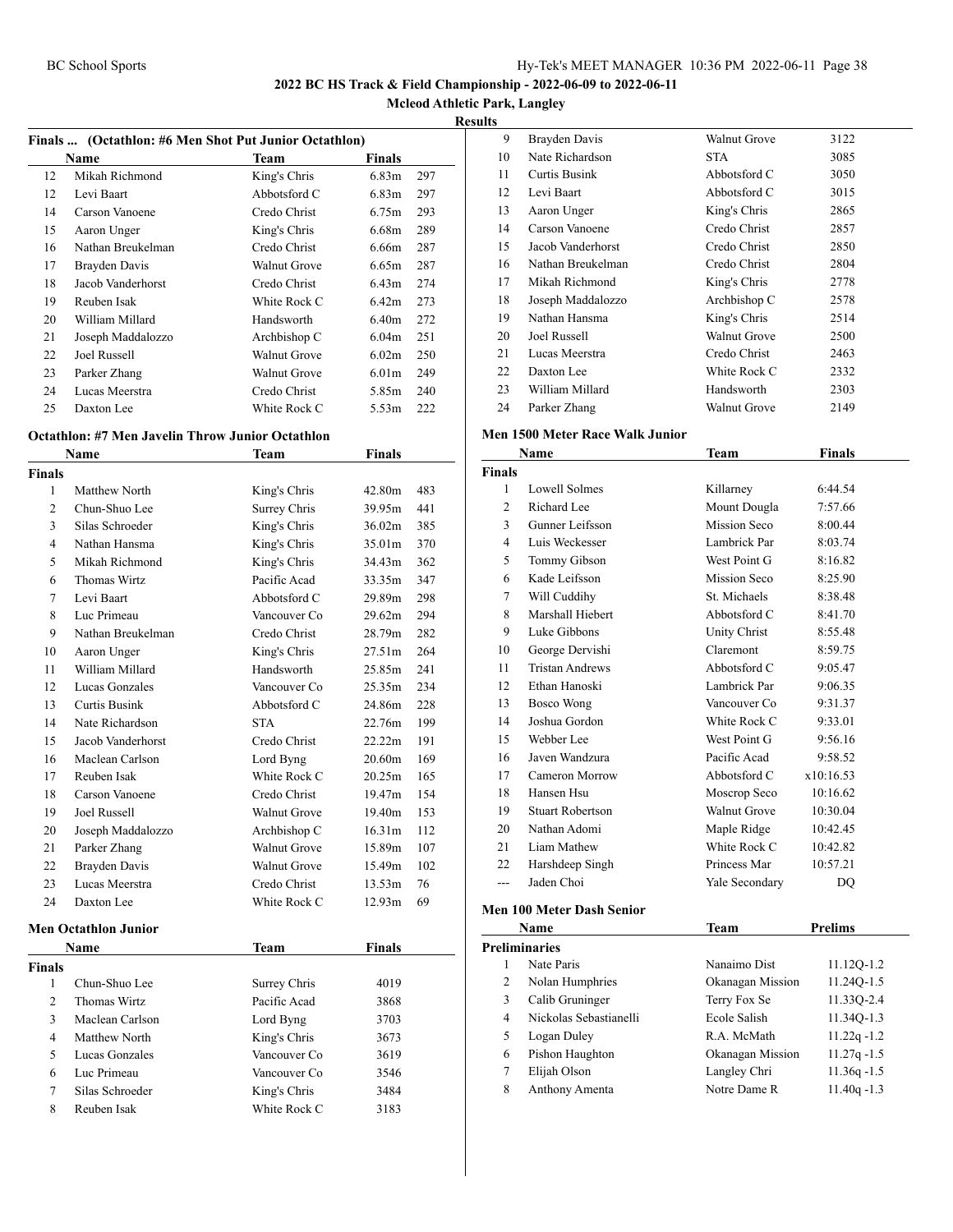**Mcleod Athletic Park, Langley**

#### **Results** Tom Huynh Kwantlen Par 23.75 -3.1

|                | Preliminaries  (Men 100 Meter Dash Senior)<br>Name | <b>Team</b>         | Prelims        |
|----------------|----------------------------------------------------|---------------------|----------------|
| 9              | Mikkel Andersen                                    | Kelowna Secondar    | $11.45 - 1.2$  |
| 10             | Liam O'Donnell                                     | Clayton Heig        | 11.48 -2.4     |
| 11             | Lorenzo Pelayo                                     | Fraser Heigh        | $11.52 -2.4$   |
| 12             | Jack Maryniuk                                      | Salmon Arm Secon    | $11.56 - 1.5$  |
| 13             | Callum Hansen                                      | Vancouver Co        | $11.63 - 1.3$  |
| 14             | Ardalan Nishabourian                               | Sentinel            | $11.65 -2.4$   |
| 15             | Connor Jones                                       | Centennial S        | $11.65 - 1.2$  |
| 16             | Zachary Chan                                       | <b>Burnaby Sout</b> | $11.73 - 1.2$  |
| 17             | Senri Nakamura                                     | Point Grey          | $11.75 - 1.5$  |
| 18             | <b>Stirling Henry</b>                              | Nanaimo Dist        | $11.77 - 1.2$  |
| 19             | <b>Brandon Hsu</b>                                 | <b>Burnaby Moun</b> | $11.77 - 1.3$  |
| 20             | Samuel Oduro                                       | Fraser Heigh        | $11.79 - 1.3$  |
| 21             | Ian Dong                                           | Moscrop Seco        | $11.82 - 1.2$  |
| 22             | <b>Constantin Pfaudler</b>                         | Handsworth          | $11.86 - 1.5$  |
| 23             | Clarence Cheung                                    | Prince of Wa        | $11.87 - 2.4$  |
| 24             | Lyle Lo                                            | R.A. McMath         | $11.90 - 1.3$  |
| 25             | Ayden Chambers                                     | Ballenas Sec        | $11.92 -1.5$   |
| 26             | Gavin Moore                                        | Oak Bay Seco        | 11.94 -1.3     |
| 27             | <b>Isaac Gokiert</b>                               | Kelowna Secondar    | 11.94 -2.4     |
| 28             | Ercy Avul                                          | W.J                 | $12.01 - 1.5$  |
| 29             | Caleb Emon                                         | Duchess Park        | $12.31 - 1.2$  |
|                | Men 100 Meter Dash Senior                          |                     |                |
|                | Name                                               | Team                | Finals         |
| <b>Finals</b>  |                                                    |                     |                |
| 1              | Nate Paris                                         | Nanaimo Dist        | 10.77 0.4      |
| 2              | Calib Gruninger                                    | Terry Fox Se        | 10.90 0.4      |
| 3              | Nickolas Sebastianelli                             | Ecole Salish        | 10.95 0.4      |
| 4              | Nolan Humphries                                    | Okanagan Mission    | 10.96 0.4      |
| 5              | Logan Duley                                        | R.A. McMath         | 11.02 0.4      |
| 6              | Pishon Haughton                                    | Okanagan Mission    | 11.08 0.4      |
| 7              | Anthony Amenta                                     | Notre Dame R        | 11.12 0.4      |
| 8              | Elijah Olson                                       | Langley Chri        | 11.14 0.4      |
|                | <b>Men 200 Meter Dash Senior</b>                   |                     |                |
|                | Name                                               | Team                | <b>Prelims</b> |
|                | <b>Preliminaries</b>                               |                     |                |
| 1              | Nolan Humphries                                    | Okanagan Mission    | 22.12Q1.2      |
| 2              | Nate Paris                                         | Nanaimo Dist        | 22.33Q1.0      |
| 3              | Anthony Amenta                                     | Notre Dame R        | 22.65Q-3.6     |
| $\overline{4}$ | Nickolas Sebastianelli                             | Ecole Salish        | 23.01Q-3.1     |
| 5              | Pishon Haughton                                    | Okanagan Mission    | 22.35q 1.2     |
| 6              | Calib Gruninger                                    | Terry Fox Se        | $22.84q - 3.6$ |
| $\tau$         | Callum Hansen                                      | Vancouver Co        | 23.03q 1.2     |
| 8              | Liam O'Donnell                                     | Clayton Heig        | 23.03q 1.2     |
| 9              | Stirling Henry                                     | Nanaimo Dist        | 23.26 1.0      |
| 10             | Jack Maryniuk                                      | Salmon Arm Secon    | 23.35<br>1.2   |
| 11             | Mattias Eastman                                    | Vancouver Co        | 23.40 1.0      |
| 12             | Faizal Oladuntoye                                  | Mathew McNai        | 23.48 -3.1     |
| 13             | Logan Duley                                        | R.A. McMath         | 23.49 -3.6     |
| 14             | Owen Flack                                         | Brookswood          | 23.49 1.0      |
| 15             | Ardalan Nishabourian                               | Sentinel            | 23.54 1.0      |
| 16             | Jason Virdi                                        | Queen Elizab        | 23.74 1.0      |

| 18             | <b>Brandon Hsu</b>                   | <b>Burnaby Moun</b>          | $-3.1$<br>23.80 |
|----------------|--------------------------------------|------------------------------|-----------------|
| 19             | Ethan Chin                           | Vancouver Co                 | 23.89 -3.1      |
| 20             | Mathieu Gale                         | Terry Fox Se                 | $23.97 - 3.6$   |
| 21             | Ayden Chambers                       | <b>Ballenas Sec</b>          | 24.00 1.0       |
| 22             | <b>Bruce Jones</b>                   | West Van                     | $24.07 - 3.6$   |
| 23             | Braden Malcolm                       | Penticton High S             | 24.20 1.2       |
| 24             | Zidane Closs                         | Selkirk                      | $24.34 - 3.6$   |
| 25             | Jonathan Vanbetuw                    | Nechako Vall                 | 24.37 1.2       |
| 26             | Aiden Schandl                        | Mount Dougla                 | $24.60 - 3.6$   |
| 27             | Aaron Medina                         | Sardis School                | $24.66 - 3.1$   |
| 28             | Robert Bollinger                     | Cedar Commun                 | $24.81 - 3.1$   |
|                |                                      |                              |                 |
|                | <b>Men 200 Meter Dash Senior</b>     |                              |                 |
|                | Name                                 | <b>Team</b>                  | Finals          |
| <b>Finals</b>  |                                      |                              |                 |
| 1              | Nate Paris                           | Nanaimo Dist                 | $21.87 - 2.0$   |
| $\overline{2}$ | Pishon Haughton                      | Okanagan Mission             | $22.32 - 2.0$   |
| 3              | Nolan Humphries                      | Okanagan Mission             | $22.33 - 2.0$   |
| 4              | Calib Gruninger                      | Terry Fox Se                 | $22.39 - 2.0$   |
| 5              | Nickolas Sebastianelli               | Ecole Salish                 | $22.56 - 2.0$   |
| 6              | Anthony Amenta                       | Notre Dame R                 | $22.62 - 2.0$   |
| 7              | Callum Hansen                        | Vancouver Co                 | $23.21 -2.0$    |
| 8              | Liam O'Donnell                       | Clayton Heig                 | $23.33 - 2.0$   |
|                | <b>Men 400 Meter Dash Senior</b>     |                              |                 |
|                | <b>Name</b>                          | Team                         | <b>Prelims</b>  |
|                | <b>Preliminaries</b>                 |                              |                 |
| 1              | Nolan Humphries                      | Okanagan Mission             | 50.63Q          |
|                |                                      |                              |                 |
| 2              | Owen Flack                           | Brookswood                   |                 |
|                |                                      |                              | 50.88Q          |
| 3              | Hudson Irvine                        | <b>Earl Marriot</b>          | 52.85Q          |
| 4              | Nickolas Sebastianelli               | Ecole Salish                 | 52.91Q          |
| 5              | Colton Plummer                       | Earl Marriot                 | 51.67q          |
| 6              | Faizal Oladuntoye                    | Mathew McNai                 | 52.16q          |
| 7              | <b>Brandon Hsu</b>                   | <b>Burnaby Moun</b>          | 52.26q          |
| 8              | <b>Tyson Carr</b>                    | Kelowna Secondar             | 52.43q          |
| 9              | Nathan Chan                          | Heritage Woo                 | 53.23           |
| 10             | Michael Greenough                    | Elgin Park S                 | 53.59           |
| 11             | Ezra Havas                           | Holy Cross R                 | 53.76           |
| 12             | Brandon Landa-Ahn                    | Killarney                    | 53.87           |
| 13             | Aiden Morrison-Orme                  | New Westmins                 | 53.90           |
| 14             | Drake Delude                         | St. Andrews'                 | 53.98           |
| 15             | Oscar Waddell                        | Sir Charles                  | 54.05           |
| 16             | Max Gainey                           | Kelowna Secondar             | 54.26           |
| 17             | Logan Peterson                       | Eric Hamber                  | 54.28           |
| 18             | Declan Warburton                     | St. George's                 | 54.66           |
| 19             | Cooper Leong                         | Sardis School                | 54.66           |
| 20             | Aaron Medina                         | Sardis School                | 55.66           |
| 21             | Deacon Sowerby                       | Sir Charles                  | 55.88           |
| 22             | Jayden Watson                        | John Barsby                  | 56.07           |
| 23             | Eric Moore                           | Salmon Arm Secon             | 56.24           |
| 24             | Aiden Schandl                        | Mount Dougla                 | 56.99           |
| 25             | Ry Trustham                          | Abbotsford S                 | 57.11           |
| 26<br>27       | Dylan Belcourt<br>Calum Webber-Smith | Cedar Commun<br>St. Michaels | 58.32<br>58.55  |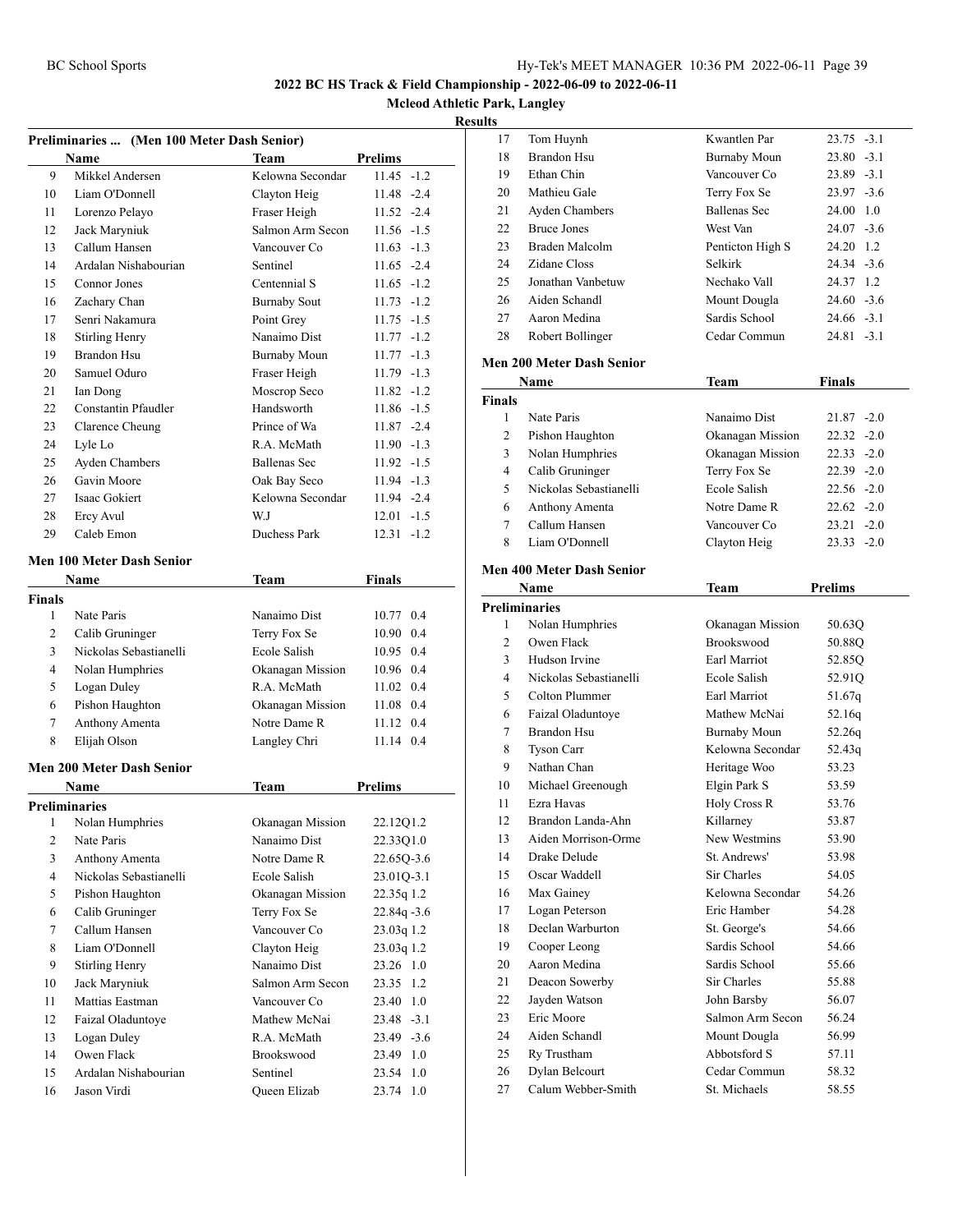**Mcleod Athletic Park, Langley**

| Preliminaries  (Men 400 Meter Dash Senior) |                                           |                                  |                |  |
|--------------------------------------------|-------------------------------------------|----------------------------------|----------------|--|
|                                            | Name                                      | Team                             | Prelims        |  |
| 28                                         | Christian Pancho                          | Victoria Hig                     | 58.93          |  |
| 29                                         | <b>Bruce Dohan</b>                        | Peter Skene                      | 1:00.46        |  |
|                                            | <b>Men 400 Meter Dash Senior</b>          |                                  |                |  |
|                                            |                                           |                                  |                |  |
|                                            | Name                                      | Team                             | Finals         |  |
| <b>Finals</b><br>1                         |                                           |                                  |                |  |
| $\overline{2}$                             | Nolan Humphries<br>Nickolas Sebastianelli | Okanagan Mission<br>Ecole Salish | 49.15<br>50.11 |  |
| 3                                          | Hudson Irvine                             | Earl Marriot                     | 50.46          |  |
| 4                                          | Owen Flack                                | Brookswood                       | 50.49          |  |
| 5                                          | Colton Plummer                            | Earl Marriot                     | 51.46          |  |
|                                            | <b>Tyson Carr</b>                         | Kelowna Secondar                 | 51.56          |  |
| 6<br>7                                     |                                           |                                  |                |  |
|                                            | Brandon Hsu                               | Burnaby Moun                     | 52.14          |  |
| 8                                          | Faizal Oladuntoye                         | Mathew McNai                     | 52.27          |  |
|                                            | <b>Men 800 Meter Run Senior</b>           |                                  |                |  |
|                                            | Name                                      | Team                             | <b>Prelims</b> |  |
|                                            | <b>Preliminaries</b>                      |                                  |                |  |
| 1                                          | Hudson Irvine                             | Earl Marriot                     | 2:02.74Q       |  |
| $\overline{c}$                             | Mitchell Klassen                          | Killarney                        | 2:03.03Q       |  |
| 3                                          | Devon Meadows                             | Centennial S                     | 2:03.13Q       |  |
| 4                                          | <b>Basil Parkins</b>                      | Oak Bay Seco                     | 2:03.74Q       |  |
| 5                                          | Aiden Grew                                | Lambrick Par                     | 2:03.01q       |  |
| 6                                          | Kaelem Dumont                             | Elgin Park S                     | 2:03.13q       |  |
| 7                                          | Colton Plummer                            | Earl Marriot                     | 2:03.69q       |  |
| 8                                          | Brandon Landa-Ahn                         | Killarney                        | 2:04.12q       |  |
| 9                                          | <b>Boston Migneault</b>                   | Maple Ridge                      | 2:04.24        |  |
| 10                                         | Jake Putz                                 | John Barsby                      | 2:04.31        |  |
| 11                                         | <b>Timothy Siau</b>                       | Pinetree Sec                     | 2:04.47        |  |
| 12                                         | Christian Shimmin                         | <b>Walnut Grove</b>              | 2:04.54        |  |
| 13                                         | Finn Carlson                              | Sir Alexande                     | 2:05.48        |  |
| 14                                         | Ryder Seabrook                            | Chatelach Second                 | 2:05.76        |  |
| 15                                         | Pietro Stella                             | Kitsilano                        | 2:06.20        |  |
| 16                                         | George Plesu                              | Riverside Se                     | 2:06.25        |  |
| 17                                         | Oscar Waddell                             | Sir Charles                      | 2:07.21        |  |
| 18                                         | Aman Dhillon                              | Mulgrave                         | 2:07.30        |  |
| 19                                         | Connor Crevier                            | Sardis School                    | 2:07.35        |  |
| 20                                         | Bryce Lehmann                             | Sa-Hali                          | 2:08.18        |  |
| 21                                         | Max Kempin                                | R.A. McMath                      | 2:08.24        |  |
| 22                                         | Drake Delude                              | St. Andrews'                     | 2:08.36        |  |
| 23                                         | Ashton Singh Takhar                       | Fulton                           | 2:08.41        |  |
| 24                                         | Ezra Havas                                | Holy Cross R                     | 2:09.32        |  |
| 25                                         | Baqar Abbas                               | Kwantlen Par                     | 2:09.85        |  |
| 26                                         | Donald Ha                                 | David Thomps                     | 2:10.73        |  |
| 27                                         | Julian Cameron                            | Oak Bay Seco                     | 2:10.81        |  |
| 28                                         | <b>Ouinn Goosen</b>                       | GW Graham -                      | 2:11.35        |  |
| 29                                         | Mac Steenburgh                            | West Point G                     | 2:11.41        |  |
| 30                                         | Herman Sidhu                              | <b>Oueen Elizab</b>              | 2:18.90        |  |
| 31                                         | Alex Engene                               | Mount Boucherie                  | 2:19.56        |  |
| 32                                         | Isaac Humeniuk                            | Langley Chri                     | 2:22.58        |  |
| 33                                         | Eric Moore                                | Salmon Arm Secon                 | 2:30.20        |  |

| Finals<br>Name<br>Team<br><b>Finals</b><br>Hudson Irvine<br>Earl Marriot<br>1<br>1:58.10<br>2<br><b>Basil Parkins</b><br>1:58.59<br>Oak Bay Seco<br>3<br>Centennial S<br>Devon Meadows<br>1:58.64<br>Mitchell Klassen<br>4<br>Killarney<br>1:59.39<br>5<br>Kaelem Dumont<br>Elgin Park S<br>1:59.53<br>6<br>Aiden Grew<br>Lambrick Par<br>2:01.07<br>$\tau$<br>Brandon Landa-Ahn<br>Killarney<br>2:02.48<br>8<br>Colton Plummer<br>Earl Marriot<br>2:04.16<br><b>Men 1500 Meter Run Senior</b><br>Prelims<br>Name<br>Team<br><b>Preliminaries</b><br>Caiden Lee<br>1<br>Semiahmoo Se<br>4:06.19Q<br>$\overline{2}$<br><b>Basil Parkins</b><br>Oak Bay Seco<br>4:13.41Q<br>3<br>Michael Schriemer<br>Okanagan Mission<br>4:06.91Q<br>Handsworth<br>4<br>Ryan Goodwin<br>4:13.64Q<br>LA Matheson<br>5<br>Yemane Mulugeta<br>4:08.70Q<br>6<br>Mitchell Klassen<br>Killarney<br>4:13.83Q<br>Isaac Baker<br>Elgin Park S<br>7<br>4:08.82O<br>Kaelem Dumont<br>Elgin Park S<br>8<br>4:14.24Q<br>9<br>Jaxon Kuchar<br>JL Crowe<br>4:10.95q<br>Aiden Grew<br>4:12.54q<br>10<br>Lambrick Par<br>Jordan Werstiuk<br>11<br>4:13.49q<br>Point Grey<br>Mackenzie Lascelle<br>GW Graham -<br>12<br>4:13.61q<br>Nanaimo Dist<br>4:16.29<br>13<br>Dylan Barberie<br>Peter Neill<br>West Point G<br>14<br>4:17.21<br>Adam Rentz<br>15<br>St. George's<br>4:17.47<br>R.A. McMath<br>16<br>Max Kempin<br>4:21.56<br>Finn Carlson<br>Sir Alexande<br>17<br>4:21.95<br>18<br><b>Boston Migneault</b><br>Maple Ridge<br>4:21.96<br>Bryce Lehmann<br>Sa-Hali<br>19<br>4:22.22<br>20<br>Jake Putz<br>John Barsby<br>4:23.22<br>Glenlyon Nor<br>21<br>Nikolas Krusekopf<br>4:23.73<br>Alejandro Vazquez Torres<br>22<br><b>Burnaby Sout</b><br>4:25.03<br>Aman Dhillon<br>23<br>Mulgrave<br>4:25.41<br>24<br>Dr Charles B<br>Zachary Gibney<br>4:25.67<br>25<br>Matt Pinsonneault<br>Penticton High S<br>4:25.94<br>26<br>Ashton Singh Takhar<br>Fulton<br>4:27.04<br>27<br>Cole Wheeler<br>Dr Charles B<br>4:28.74<br>John Zhang<br>West Van<br>4:30.44<br>28<br>Christian Shimmin<br>29<br><b>Walnut Grove</b><br>4:30.87<br>30<br>Connor Crevier<br>Sardis School<br>4:35.21<br>31<br>Herman Sidhu<br>Queen Elizab<br>4:37.87<br>32<br>Gian Samuel Scaglione<br>St. Thomas M<br>4:37.94<br>33<br>Quinn Goosen<br>GW Graham -<br>4:40.73<br>34<br>Donghwa Kim<br>Clayton Heig<br>4:43.16<br>Men 1500 Meter Run Senior<br><b>Team</b><br><b>Finals</b><br>Name<br><b>Finals</b><br>$\mathbf{1}$<br>Caiden Lee<br>Semiahmoo Se<br>3:55.20 | <b>Men 800 Meter Run Senior</b> |  |  |  |  |
|------------------------------------------------------------------------------------------------------------------------------------------------------------------------------------------------------------------------------------------------------------------------------------------------------------------------------------------------------------------------------------------------------------------------------------------------------------------------------------------------------------------------------------------------------------------------------------------------------------------------------------------------------------------------------------------------------------------------------------------------------------------------------------------------------------------------------------------------------------------------------------------------------------------------------------------------------------------------------------------------------------------------------------------------------------------------------------------------------------------------------------------------------------------------------------------------------------------------------------------------------------------------------------------------------------------------------------------------------------------------------------------------------------------------------------------------------------------------------------------------------------------------------------------------------------------------------------------------------------------------------------------------------------------------------------------------------------------------------------------------------------------------------------------------------------------------------------------------------------------------------------------------------------------------------------------------------------------------------------------------------------------------------------------------------------------------------------------------------------------------------------------------------------------------------------------------------------------------------------------------------------------------------------------------------------------------------------------------------------------------------------------------------------------------------------------------------------------------------------------------------------------|---------------------------------|--|--|--|--|
|                                                                                                                                                                                                                                                                                                                                                                                                                                                                                                                                                                                                                                                                                                                                                                                                                                                                                                                                                                                                                                                                                                                                                                                                                                                                                                                                                                                                                                                                                                                                                                                                                                                                                                                                                                                                                                                                                                                                                                                                                                                                                                                                                                                                                                                                                                                                                                                                                                                                                                                  |                                 |  |  |  |  |
|                                                                                                                                                                                                                                                                                                                                                                                                                                                                                                                                                                                                                                                                                                                                                                                                                                                                                                                                                                                                                                                                                                                                                                                                                                                                                                                                                                                                                                                                                                                                                                                                                                                                                                                                                                                                                                                                                                                                                                                                                                                                                                                                                                                                                                                                                                                                                                                                                                                                                                                  |                                 |  |  |  |  |
|                                                                                                                                                                                                                                                                                                                                                                                                                                                                                                                                                                                                                                                                                                                                                                                                                                                                                                                                                                                                                                                                                                                                                                                                                                                                                                                                                                                                                                                                                                                                                                                                                                                                                                                                                                                                                                                                                                                                                                                                                                                                                                                                                                                                                                                                                                                                                                                                                                                                                                                  |                                 |  |  |  |  |
|                                                                                                                                                                                                                                                                                                                                                                                                                                                                                                                                                                                                                                                                                                                                                                                                                                                                                                                                                                                                                                                                                                                                                                                                                                                                                                                                                                                                                                                                                                                                                                                                                                                                                                                                                                                                                                                                                                                                                                                                                                                                                                                                                                                                                                                                                                                                                                                                                                                                                                                  |                                 |  |  |  |  |
|                                                                                                                                                                                                                                                                                                                                                                                                                                                                                                                                                                                                                                                                                                                                                                                                                                                                                                                                                                                                                                                                                                                                                                                                                                                                                                                                                                                                                                                                                                                                                                                                                                                                                                                                                                                                                                                                                                                                                                                                                                                                                                                                                                                                                                                                                                                                                                                                                                                                                                                  |                                 |  |  |  |  |
|                                                                                                                                                                                                                                                                                                                                                                                                                                                                                                                                                                                                                                                                                                                                                                                                                                                                                                                                                                                                                                                                                                                                                                                                                                                                                                                                                                                                                                                                                                                                                                                                                                                                                                                                                                                                                                                                                                                                                                                                                                                                                                                                                                                                                                                                                                                                                                                                                                                                                                                  |                                 |  |  |  |  |
|                                                                                                                                                                                                                                                                                                                                                                                                                                                                                                                                                                                                                                                                                                                                                                                                                                                                                                                                                                                                                                                                                                                                                                                                                                                                                                                                                                                                                                                                                                                                                                                                                                                                                                                                                                                                                                                                                                                                                                                                                                                                                                                                                                                                                                                                                                                                                                                                                                                                                                                  |                                 |  |  |  |  |
|                                                                                                                                                                                                                                                                                                                                                                                                                                                                                                                                                                                                                                                                                                                                                                                                                                                                                                                                                                                                                                                                                                                                                                                                                                                                                                                                                                                                                                                                                                                                                                                                                                                                                                                                                                                                                                                                                                                                                                                                                                                                                                                                                                                                                                                                                                                                                                                                                                                                                                                  |                                 |  |  |  |  |
|                                                                                                                                                                                                                                                                                                                                                                                                                                                                                                                                                                                                                                                                                                                                                                                                                                                                                                                                                                                                                                                                                                                                                                                                                                                                                                                                                                                                                                                                                                                                                                                                                                                                                                                                                                                                                                                                                                                                                                                                                                                                                                                                                                                                                                                                                                                                                                                                                                                                                                                  |                                 |  |  |  |  |
|                                                                                                                                                                                                                                                                                                                                                                                                                                                                                                                                                                                                                                                                                                                                                                                                                                                                                                                                                                                                                                                                                                                                                                                                                                                                                                                                                                                                                                                                                                                                                                                                                                                                                                                                                                                                                                                                                                                                                                                                                                                                                                                                                                                                                                                                                                                                                                                                                                                                                                                  |                                 |  |  |  |  |
|                                                                                                                                                                                                                                                                                                                                                                                                                                                                                                                                                                                                                                                                                                                                                                                                                                                                                                                                                                                                                                                                                                                                                                                                                                                                                                                                                                                                                                                                                                                                                                                                                                                                                                                                                                                                                                                                                                                                                                                                                                                                                                                                                                                                                                                                                                                                                                                                                                                                                                                  |                                 |  |  |  |  |
|                                                                                                                                                                                                                                                                                                                                                                                                                                                                                                                                                                                                                                                                                                                                                                                                                                                                                                                                                                                                                                                                                                                                                                                                                                                                                                                                                                                                                                                                                                                                                                                                                                                                                                                                                                                                                                                                                                                                                                                                                                                                                                                                                                                                                                                                                                                                                                                                                                                                                                                  |                                 |  |  |  |  |
|                                                                                                                                                                                                                                                                                                                                                                                                                                                                                                                                                                                                                                                                                                                                                                                                                                                                                                                                                                                                                                                                                                                                                                                                                                                                                                                                                                                                                                                                                                                                                                                                                                                                                                                                                                                                                                                                                                                                                                                                                                                                                                                                                                                                                                                                                                                                                                                                                                                                                                                  |                                 |  |  |  |  |
|                                                                                                                                                                                                                                                                                                                                                                                                                                                                                                                                                                                                                                                                                                                                                                                                                                                                                                                                                                                                                                                                                                                                                                                                                                                                                                                                                                                                                                                                                                                                                                                                                                                                                                                                                                                                                                                                                                                                                                                                                                                                                                                                                                                                                                                                                                                                                                                                                                                                                                                  |                                 |  |  |  |  |
|                                                                                                                                                                                                                                                                                                                                                                                                                                                                                                                                                                                                                                                                                                                                                                                                                                                                                                                                                                                                                                                                                                                                                                                                                                                                                                                                                                                                                                                                                                                                                                                                                                                                                                                                                                                                                                                                                                                                                                                                                                                                                                                                                                                                                                                                                                                                                                                                                                                                                                                  |                                 |  |  |  |  |
|                                                                                                                                                                                                                                                                                                                                                                                                                                                                                                                                                                                                                                                                                                                                                                                                                                                                                                                                                                                                                                                                                                                                                                                                                                                                                                                                                                                                                                                                                                                                                                                                                                                                                                                                                                                                                                                                                                                                                                                                                                                                                                                                                                                                                                                                                                                                                                                                                                                                                                                  |                                 |  |  |  |  |
|                                                                                                                                                                                                                                                                                                                                                                                                                                                                                                                                                                                                                                                                                                                                                                                                                                                                                                                                                                                                                                                                                                                                                                                                                                                                                                                                                                                                                                                                                                                                                                                                                                                                                                                                                                                                                                                                                                                                                                                                                                                                                                                                                                                                                                                                                                                                                                                                                                                                                                                  |                                 |  |  |  |  |
|                                                                                                                                                                                                                                                                                                                                                                                                                                                                                                                                                                                                                                                                                                                                                                                                                                                                                                                                                                                                                                                                                                                                                                                                                                                                                                                                                                                                                                                                                                                                                                                                                                                                                                                                                                                                                                                                                                                                                                                                                                                                                                                                                                                                                                                                                                                                                                                                                                                                                                                  |                                 |  |  |  |  |
|                                                                                                                                                                                                                                                                                                                                                                                                                                                                                                                                                                                                                                                                                                                                                                                                                                                                                                                                                                                                                                                                                                                                                                                                                                                                                                                                                                                                                                                                                                                                                                                                                                                                                                                                                                                                                                                                                                                                                                                                                                                                                                                                                                                                                                                                                                                                                                                                                                                                                                                  |                                 |  |  |  |  |
|                                                                                                                                                                                                                                                                                                                                                                                                                                                                                                                                                                                                                                                                                                                                                                                                                                                                                                                                                                                                                                                                                                                                                                                                                                                                                                                                                                                                                                                                                                                                                                                                                                                                                                                                                                                                                                                                                                                                                                                                                                                                                                                                                                                                                                                                                                                                                                                                                                                                                                                  |                                 |  |  |  |  |
|                                                                                                                                                                                                                                                                                                                                                                                                                                                                                                                                                                                                                                                                                                                                                                                                                                                                                                                                                                                                                                                                                                                                                                                                                                                                                                                                                                                                                                                                                                                                                                                                                                                                                                                                                                                                                                                                                                                                                                                                                                                                                                                                                                                                                                                                                                                                                                                                                                                                                                                  |                                 |  |  |  |  |
|                                                                                                                                                                                                                                                                                                                                                                                                                                                                                                                                                                                                                                                                                                                                                                                                                                                                                                                                                                                                                                                                                                                                                                                                                                                                                                                                                                                                                                                                                                                                                                                                                                                                                                                                                                                                                                                                                                                                                                                                                                                                                                                                                                                                                                                                                                                                                                                                                                                                                                                  |                                 |  |  |  |  |
|                                                                                                                                                                                                                                                                                                                                                                                                                                                                                                                                                                                                                                                                                                                                                                                                                                                                                                                                                                                                                                                                                                                                                                                                                                                                                                                                                                                                                                                                                                                                                                                                                                                                                                                                                                                                                                                                                                                                                                                                                                                                                                                                                                                                                                                                                                                                                                                                                                                                                                                  |                                 |  |  |  |  |
|                                                                                                                                                                                                                                                                                                                                                                                                                                                                                                                                                                                                                                                                                                                                                                                                                                                                                                                                                                                                                                                                                                                                                                                                                                                                                                                                                                                                                                                                                                                                                                                                                                                                                                                                                                                                                                                                                                                                                                                                                                                                                                                                                                                                                                                                                                                                                                                                                                                                                                                  |                                 |  |  |  |  |
|                                                                                                                                                                                                                                                                                                                                                                                                                                                                                                                                                                                                                                                                                                                                                                                                                                                                                                                                                                                                                                                                                                                                                                                                                                                                                                                                                                                                                                                                                                                                                                                                                                                                                                                                                                                                                                                                                                                                                                                                                                                                                                                                                                                                                                                                                                                                                                                                                                                                                                                  |                                 |  |  |  |  |
|                                                                                                                                                                                                                                                                                                                                                                                                                                                                                                                                                                                                                                                                                                                                                                                                                                                                                                                                                                                                                                                                                                                                                                                                                                                                                                                                                                                                                                                                                                                                                                                                                                                                                                                                                                                                                                                                                                                                                                                                                                                                                                                                                                                                                                                                                                                                                                                                                                                                                                                  |                                 |  |  |  |  |
|                                                                                                                                                                                                                                                                                                                                                                                                                                                                                                                                                                                                                                                                                                                                                                                                                                                                                                                                                                                                                                                                                                                                                                                                                                                                                                                                                                                                                                                                                                                                                                                                                                                                                                                                                                                                                                                                                                                                                                                                                                                                                                                                                                                                                                                                                                                                                                                                                                                                                                                  |                                 |  |  |  |  |
|                                                                                                                                                                                                                                                                                                                                                                                                                                                                                                                                                                                                                                                                                                                                                                                                                                                                                                                                                                                                                                                                                                                                                                                                                                                                                                                                                                                                                                                                                                                                                                                                                                                                                                                                                                                                                                                                                                                                                                                                                                                                                                                                                                                                                                                                                                                                                                                                                                                                                                                  |                                 |  |  |  |  |
|                                                                                                                                                                                                                                                                                                                                                                                                                                                                                                                                                                                                                                                                                                                                                                                                                                                                                                                                                                                                                                                                                                                                                                                                                                                                                                                                                                                                                                                                                                                                                                                                                                                                                                                                                                                                                                                                                                                                                                                                                                                                                                                                                                                                                                                                                                                                                                                                                                                                                                                  |                                 |  |  |  |  |
|                                                                                                                                                                                                                                                                                                                                                                                                                                                                                                                                                                                                                                                                                                                                                                                                                                                                                                                                                                                                                                                                                                                                                                                                                                                                                                                                                                                                                                                                                                                                                                                                                                                                                                                                                                                                                                                                                                                                                                                                                                                                                                                                                                                                                                                                                                                                                                                                                                                                                                                  |                                 |  |  |  |  |
|                                                                                                                                                                                                                                                                                                                                                                                                                                                                                                                                                                                                                                                                                                                                                                                                                                                                                                                                                                                                                                                                                                                                                                                                                                                                                                                                                                                                                                                                                                                                                                                                                                                                                                                                                                                                                                                                                                                                                                                                                                                                                                                                                                                                                                                                                                                                                                                                                                                                                                                  |                                 |  |  |  |  |
|                                                                                                                                                                                                                                                                                                                                                                                                                                                                                                                                                                                                                                                                                                                                                                                                                                                                                                                                                                                                                                                                                                                                                                                                                                                                                                                                                                                                                                                                                                                                                                                                                                                                                                                                                                                                                                                                                                                                                                                                                                                                                                                                                                                                                                                                                                                                                                                                                                                                                                                  |                                 |  |  |  |  |
|                                                                                                                                                                                                                                                                                                                                                                                                                                                                                                                                                                                                                                                                                                                                                                                                                                                                                                                                                                                                                                                                                                                                                                                                                                                                                                                                                                                                                                                                                                                                                                                                                                                                                                                                                                                                                                                                                                                                                                                                                                                                                                                                                                                                                                                                                                                                                                                                                                                                                                                  |                                 |  |  |  |  |
|                                                                                                                                                                                                                                                                                                                                                                                                                                                                                                                                                                                                                                                                                                                                                                                                                                                                                                                                                                                                                                                                                                                                                                                                                                                                                                                                                                                                                                                                                                                                                                                                                                                                                                                                                                                                                                                                                                                                                                                                                                                                                                                                                                                                                                                                                                                                                                                                                                                                                                                  |                                 |  |  |  |  |
|                                                                                                                                                                                                                                                                                                                                                                                                                                                                                                                                                                                                                                                                                                                                                                                                                                                                                                                                                                                                                                                                                                                                                                                                                                                                                                                                                                                                                                                                                                                                                                                                                                                                                                                                                                                                                                                                                                                                                                                                                                                                                                                                                                                                                                                                                                                                                                                                                                                                                                                  |                                 |  |  |  |  |
|                                                                                                                                                                                                                                                                                                                                                                                                                                                                                                                                                                                                                                                                                                                                                                                                                                                                                                                                                                                                                                                                                                                                                                                                                                                                                                                                                                                                                                                                                                                                                                                                                                                                                                                                                                                                                                                                                                                                                                                                                                                                                                                                                                                                                                                                                                                                                                                                                                                                                                                  |                                 |  |  |  |  |
|                                                                                                                                                                                                                                                                                                                                                                                                                                                                                                                                                                                                                                                                                                                                                                                                                                                                                                                                                                                                                                                                                                                                                                                                                                                                                                                                                                                                                                                                                                                                                                                                                                                                                                                                                                                                                                                                                                                                                                                                                                                                                                                                                                                                                                                                                                                                                                                                                                                                                                                  |                                 |  |  |  |  |
|                                                                                                                                                                                                                                                                                                                                                                                                                                                                                                                                                                                                                                                                                                                                                                                                                                                                                                                                                                                                                                                                                                                                                                                                                                                                                                                                                                                                                                                                                                                                                                                                                                                                                                                                                                                                                                                                                                                                                                                                                                                                                                                                                                                                                                                                                                                                                                                                                                                                                                                  |                                 |  |  |  |  |
|                                                                                                                                                                                                                                                                                                                                                                                                                                                                                                                                                                                                                                                                                                                                                                                                                                                                                                                                                                                                                                                                                                                                                                                                                                                                                                                                                                                                                                                                                                                                                                                                                                                                                                                                                                                                                                                                                                                                                                                                                                                                                                                                                                                                                                                                                                                                                                                                                                                                                                                  |                                 |  |  |  |  |
|                                                                                                                                                                                                                                                                                                                                                                                                                                                                                                                                                                                                                                                                                                                                                                                                                                                                                                                                                                                                                                                                                                                                                                                                                                                                                                                                                                                                                                                                                                                                                                                                                                                                                                                                                                                                                                                                                                                                                                                                                                                                                                                                                                                                                                                                                                                                                                                                                                                                                                                  |                                 |  |  |  |  |
|                                                                                                                                                                                                                                                                                                                                                                                                                                                                                                                                                                                                                                                                                                                                                                                                                                                                                                                                                                                                                                                                                                                                                                                                                                                                                                                                                                                                                                                                                                                                                                                                                                                                                                                                                                                                                                                                                                                                                                                                                                                                                                                                                                                                                                                                                                                                                                                                                                                                                                                  |                                 |  |  |  |  |
|                                                                                                                                                                                                                                                                                                                                                                                                                                                                                                                                                                                                                                                                                                                                                                                                                                                                                                                                                                                                                                                                                                                                                                                                                                                                                                                                                                                                                                                                                                                                                                                                                                                                                                                                                                                                                                                                                                                                                                                                                                                                                                                                                                                                                                                                                                                                                                                                                                                                                                                  |                                 |  |  |  |  |
|                                                                                                                                                                                                                                                                                                                                                                                                                                                                                                                                                                                                                                                                                                                                                                                                                                                                                                                                                                                                                                                                                                                                                                                                                                                                                                                                                                                                                                                                                                                                                                                                                                                                                                                                                                                                                                                                                                                                                                                                                                                                                                                                                                                                                                                                                                                                                                                                                                                                                                                  |                                 |  |  |  |  |
|                                                                                                                                                                                                                                                                                                                                                                                                                                                                                                                                                                                                                                                                                                                                                                                                                                                                                                                                                                                                                                                                                                                                                                                                                                                                                                                                                                                                                                                                                                                                                                                                                                                                                                                                                                                                                                                                                                                                                                                                                                                                                                                                                                                                                                                                                                                                                                                                                                                                                                                  |                                 |  |  |  |  |
|                                                                                                                                                                                                                                                                                                                                                                                                                                                                                                                                                                                                                                                                                                                                                                                                                                                                                                                                                                                                                                                                                                                                                                                                                                                                                                                                                                                                                                                                                                                                                                                                                                                                                                                                                                                                                                                                                                                                                                                                                                                                                                                                                                                                                                                                                                                                                                                                                                                                                                                  |                                 |  |  |  |  |
|                                                                                                                                                                                                                                                                                                                                                                                                                                                                                                                                                                                                                                                                                                                                                                                                                                                                                                                                                                                                                                                                                                                                                                                                                                                                                                                                                                                                                                                                                                                                                                                                                                                                                                                                                                                                                                                                                                                                                                                                                                                                                                                                                                                                                                                                                                                                                                                                                                                                                                                  |                                 |  |  |  |  |
|                                                                                                                                                                                                                                                                                                                                                                                                                                                                                                                                                                                                                                                                                                                                                                                                                                                                                                                                                                                                                                                                                                                                                                                                                                                                                                                                                                                                                                                                                                                                                                                                                                                                                                                                                                                                                                                                                                                                                                                                                                                                                                                                                                                                                                                                                                                                                                                                                                                                                                                  |                                 |  |  |  |  |
|                                                                                                                                                                                                                                                                                                                                                                                                                                                                                                                                                                                                                                                                                                                                                                                                                                                                                                                                                                                                                                                                                                                                                                                                                                                                                                                                                                                                                                                                                                                                                                                                                                                                                                                                                                                                                                                                                                                                                                                                                                                                                                                                                                                                                                                                                                                                                                                                                                                                                                                  |                                 |  |  |  |  |
|                                                                                                                                                                                                                                                                                                                                                                                                                                                                                                                                                                                                                                                                                                                                                                                                                                                                                                                                                                                                                                                                                                                                                                                                                                                                                                                                                                                                                                                                                                                                                                                                                                                                                                                                                                                                                                                                                                                                                                                                                                                                                                                                                                                                                                                                                                                                                                                                                                                                                                                  |                                 |  |  |  |  |
|                                                                                                                                                                                                                                                                                                                                                                                                                                                                                                                                                                                                                                                                                                                                                                                                                                                                                                                                                                                                                                                                                                                                                                                                                                                                                                                                                                                                                                                                                                                                                                                                                                                                                                                                                                                                                                                                                                                                                                                                                                                                                                                                                                                                                                                                                                                                                                                                                                                                                                                  |                                 |  |  |  |  |
|                                                                                                                                                                                                                                                                                                                                                                                                                                                                                                                                                                                                                                                                                                                                                                                                                                                                                                                                                                                                                                                                                                                                                                                                                                                                                                                                                                                                                                                                                                                                                                                                                                                                                                                                                                                                                                                                                                                                                                                                                                                                                                                                                                                                                                                                                                                                                                                                                                                                                                                  |                                 |  |  |  |  |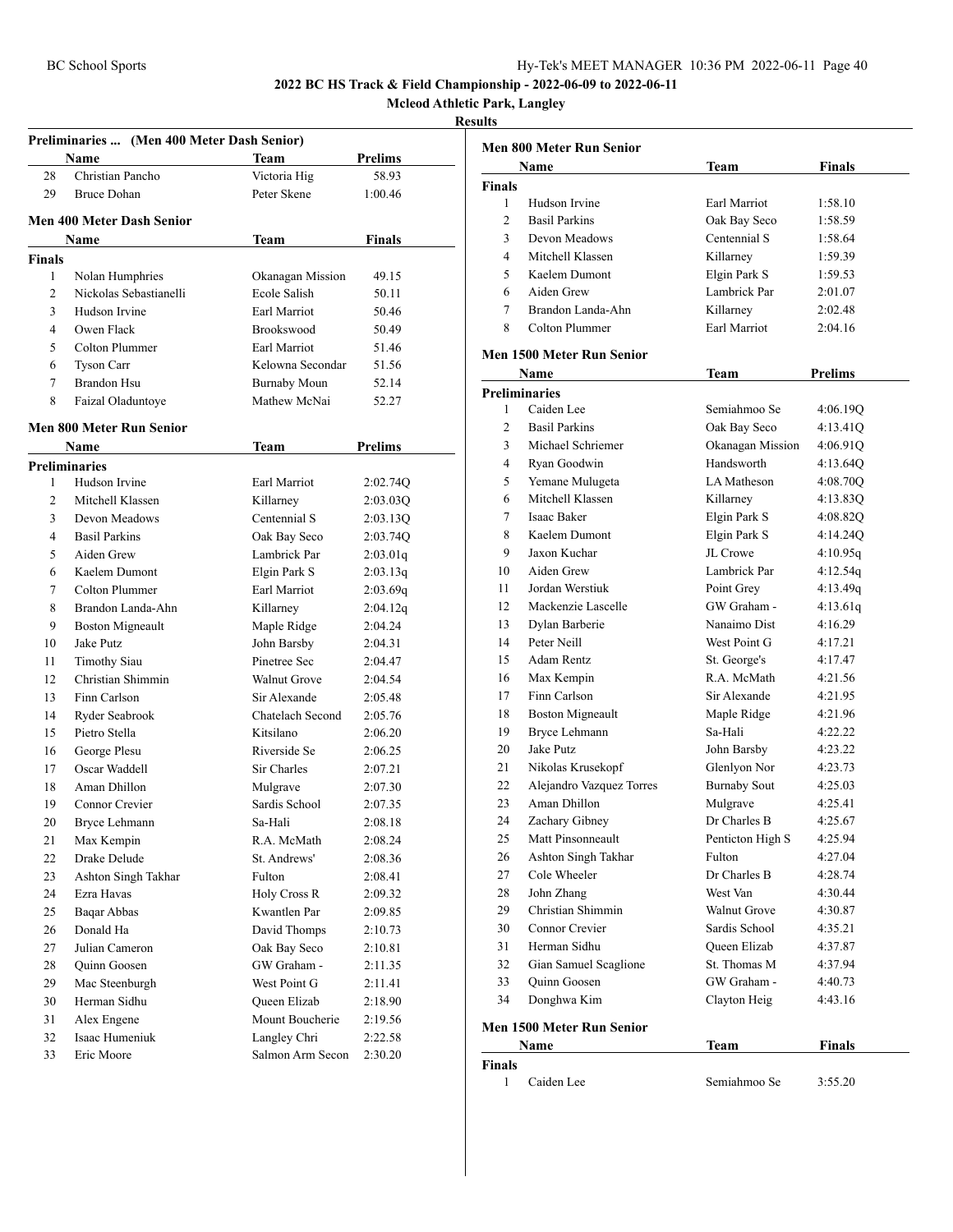**Mcleod Athletic Park, Langley**

#### **Results**

|                | Finals  (Men 1500 Meter Run Senior) |                     |                |
|----------------|-------------------------------------|---------------------|----------------|
|                | Name                                | Team                | <b>Finals</b>  |
| 2              | Michael Schriemer                   | Okanagan Mission    | 3:56.09        |
| 3              | Jaxon Kuchar                        | JL Crowe            | 4:04.25        |
| 4              | Isaac Baker                         | Elgin Park S        | 4:04.99        |
| 5              | Ryan Goodwin                        | Handsworth          | 4:05.86        |
| 6              | Mitchell Klassen                    | Killarney           | 4:05.89        |
| 7              | <b>Basil Parkins</b>                | Oak Bay Seco        | 4:06.85        |
| 8              | Kaelem Dumont                       | Elgin Park S        | 4:08.33        |
| 9              | Yemane Mulugeta                     | LA Matheson         | 4:11.45        |
| 10             | Aiden Grew                          | Lambrick Par        | 4:16.78        |
| 11             | Jordan Werstiuk                     | Point Grey          | 4:17.77        |
| 12             | Mackenzie Lascelle                  | GW Graham -         | 4:27.37        |
|                | <b>Men 3000 Meter Run Senior</b>    |                     |                |
|                | Name                                | Team                | <b>Finals</b>  |
| <b>Finals</b>  |                                     |                     |                |
| 1              | Caiden Lee                          | Semiahmoo Se        | 8:28.42        |
| 2              | Tion McLeish                        | St. Michaels        | 8:31.88        |
| 3              | Yemane Mulugeta                     | LA Matheson         | 8:37.40        |
| 4              | Jaxon Kuchar                        | JL Crowe            | 8:39.60        |
| 5              | Michael Schriemer                   | Okanagan Mission    | 8:44.45        |
| 6              | Isaac Baker                         | Elgin Park S        | 8:58.21        |
| 7              | Ryan Goodwin                        | Handsworth          | 9:04.89        |
| 8              | Peter Neill                         | West Point G        | 9:08.30        |
| 9              | Dylan Barberie                      | Nanaimo Dist        | 9:12.68        |
| 10             | Jordan Werstiuk                     | Point Grey          | 9:13.65        |
| 11             | Cole Wheeler                        | Dr Charles B        | 9:16.24        |
| 12             | Max Kempin                          | R.A. McMath         | 9:18.62        |
| 13             | Sam Calkins                         | Salmon Arm Secon    | 9:19.32        |
| 14             | <b>Adam Rentz</b>                   | St. George's        | 9:22.18        |
| 15             | <b>Andrew Gunnink</b>               | Credo Christ        | 9:22.36        |
| 16             | Oscar Grainger                      | Penticton High S    | 9:24.30        |
| 17             | Ryder Seabrook                      | Chatelach Second    | 9:27.59        |
| 18             | Nikolas Krusekopf                   | Glenlyon Nor        | 9:32.20        |
| 19             | Zachary Gibney                      | Dr Charles B        | 9:32.66        |
| 20             | Matt Pinsonneault                   | Penticton High S    | 9:38.01        |
| 21             | Marten Dommann                      | Sentinel            | 9:38.57        |
| 22             | Finn Carlson                        | Sir Alexande        | 9:40.98        |
| 23             | John Zhang                          | West Van            | 9:42.72        |
| 24             | Mackenzie Lascelle                  | GW Graham -         | 9:45.14        |
| 25             | Jordan Dhillon                      | Yale Secondary      | 9:48.54        |
| 26             | Mateo Moore                         | Dover Bay Se        | 9:49.33        |
| 27             | Gian Samuel Scaglione               | St. Thomas M        | 9:49.71        |
| 28             | Alejandro Vazquez Torres            | <b>Burnaby Sout</b> | 9:50.50        |
| 29             | Frankie Ayotte                      | Salmon Arm Secon    | 9:51.27        |
| 30             | Bryce Lehmann                       | Sa-Hali             | 9:56.36        |
| 31             | Yousuf Shamsi                       | <b>Frank Hurt</b>   | 10:10.92       |
| 32             | Trenton Lau                         | Southpointe         | 10:25.83       |
|                | <b>Men 110 Meter Hurdles Senior</b> |                     |                |
|                | Name                                | Team                | <b>Prelims</b> |
|                | <b>Preliminaries</b>                |                     |                |
| 1              | Michael Scherk                      | Collingwood         | 14.81Q-1.4     |
| $\overline{2}$ | Aidan Turner                        | South Delta         | 15.12Q-1.6     |
|                |                                     |                     |                |

| 5     |                        |                     |                |
|-------|------------------------|---------------------|----------------|
| 3     | Clarence Cheung        | Prince of Wa        | 15.90Q-1.2     |
| 4     | <b>Bruce Jones</b>     | West Van            | 16.46Q-1.5     |
| 5     | Railay Fawkes          | Oak Bay Seco        | $16.32q - 1.4$ |
| 6     | Evan Dendewicz         | <b>Brooks Secon</b> | $16.37q - 1.6$ |
| 7     | Lynden Infanti         | Kelowna Secondar    | $16.40q - 1.4$ |
| 8     | Samuel Jones           | West Point G        | $16.48q - 1.5$ |
| 9     | Justin Warkentin       | Langley Fund        | $16.64 - 1.6$  |
| 10    | Allan Yi               | <b>RE</b> Mountain  | $16.67 - 1.2$  |
| 11    | Jack Marshall          | Elphinstone         | $16.69 - 1.2$  |
| 12    | Yang Luo               | Brentwood Co        | $16.92 - 1.5$  |
| 13    | <b>Benedek Horvath</b> | Wellington S        | $16.97 - 1.4$  |
| 14    | Dominic Maddalozzo     | Archbishop C        | $17.05 - 1.4$  |
| 15    | Suger Moo              | St. John Bre        | $17.14 - 1.5$  |
| 16    | Joel De Hoog           | King's Chris        | $17.29 - 1.5$  |
| 17    | Alessandro Bonetto     | <b>Burnaby Moun</b> | $17.70 - 1.6$  |
| 18    | William North          | King's Chris        | $17.87 - 1.2$  |
| 19    | Nikolas Barszczewski   | Kwantlen Par        | $18.48 - 1.2$  |
| 20    | Eldrian Manodon        | Kwantlen Par        | $18.57 - 1.6$  |
| 21    | Riley Skidmore         | Yale Secondary      | $18.92 - 1.4$  |
| 22    | Mitchell Dunn          | Correlieu           | $19.10 - 1.6$  |
| 23    | Emilio Romero Gonzalez | <b>Burnaby Sout</b> | $19.31 - 1.2$  |
| 24    | Calum Webber-Smith     | St. Michaels        | $19.64 - 1.6$  |
| 25    | David Chancellor       | King's Chris        | $20.59 - 1.2$  |
| 26    | Kaiden Arruda          | Yale Secondary      | $21.29 -1.4$   |
| 27    | Jake Flamand           | Nakusp Secondary    | $23.54 -1.5$   |
| 28    | Armaan Dhillon         | Princess Mar        | $25.17 - 1.5$  |
| $---$ | Samar Chadha           | Princess Mar        | $DO -1.2$      |
|       |                        |                     |                |

#### **Men 110 Meter Hurdles Senior**

|                | Name               | Team                | Finals        |
|----------------|--------------------|---------------------|---------------|
| <b>Finals</b>  |                    |                     |               |
|                | Aidan Turner       | South Delta         | $14.27 - 1.0$ |
| $\mathfrak{D}$ | Michael Scherk     | Collingwood         | $14.54 - 1.0$ |
| 3              | Clarence Cheung    | Prince of Wa        | $15.62 - 1.0$ |
| 4              | Evan Dendewicz     | <b>Brooks Secon</b> | $15.84 - 1.0$ |
| 5              | Lynden Infanti     | Kelowna Secondar    | $15.89 - 1.0$ |
| 6              | <b>Bruce Jones</b> | West Van            | $16.08 - 1.0$ |
| 7              | Railay Fawkes      | Oak Bay Seco        | $16.36 - 1.0$ |
| 8              | Samuel Jones       | West Point G        | $16.46 - 1.0$ |

#### **Men 400 Meter Hurdles Senior**

|                      | Name                     | <b>Team</b>         | <b>Prelims</b> |  |  |
|----------------------|--------------------------|---------------------|----------------|--|--|
| <b>Preliminaries</b> |                          |                     |                |  |  |
| 1                    | Nathan Loo               | Okanagan Mission    | 1:00.55Q       |  |  |
| 2                    | <b>Tyson Carr</b>        | Kelowna Secondar    | 1:01.31Q       |  |  |
| 3                    | Divine Aniamaka          | Pacific Acad        | 1:01.80Q       |  |  |
| 4                    | Railay Fawkes            | Oak Bay Seco        | 1:02.41Q       |  |  |
| 5                    | Evan Dendewicz           | <b>Brooks Secon</b> | 1:02.45q       |  |  |
| 6                    | Niam Zhitniff            | White Rock C        | 1:05.04q       |  |  |
| 7                    | Benedek Horvath          | Wellington S        | 1:05.49q       |  |  |
| 8                    | Calum Webber-Smith       | St. Michaels        | 1:05.96q       |  |  |
| 9                    | Joel De Hoog             | King's Chris        | 1:06.43        |  |  |
| 10                   | Itsetimeyin Martin Edema | <b>Bodwell</b>      | 1:06.55        |  |  |
| 11                   | Eldrian Manodon          | Kwantlen Par        | 1:07.53        |  |  |
| 12                   | Jabin Zuidhof            | King's Chris        | 1:07.79        |  |  |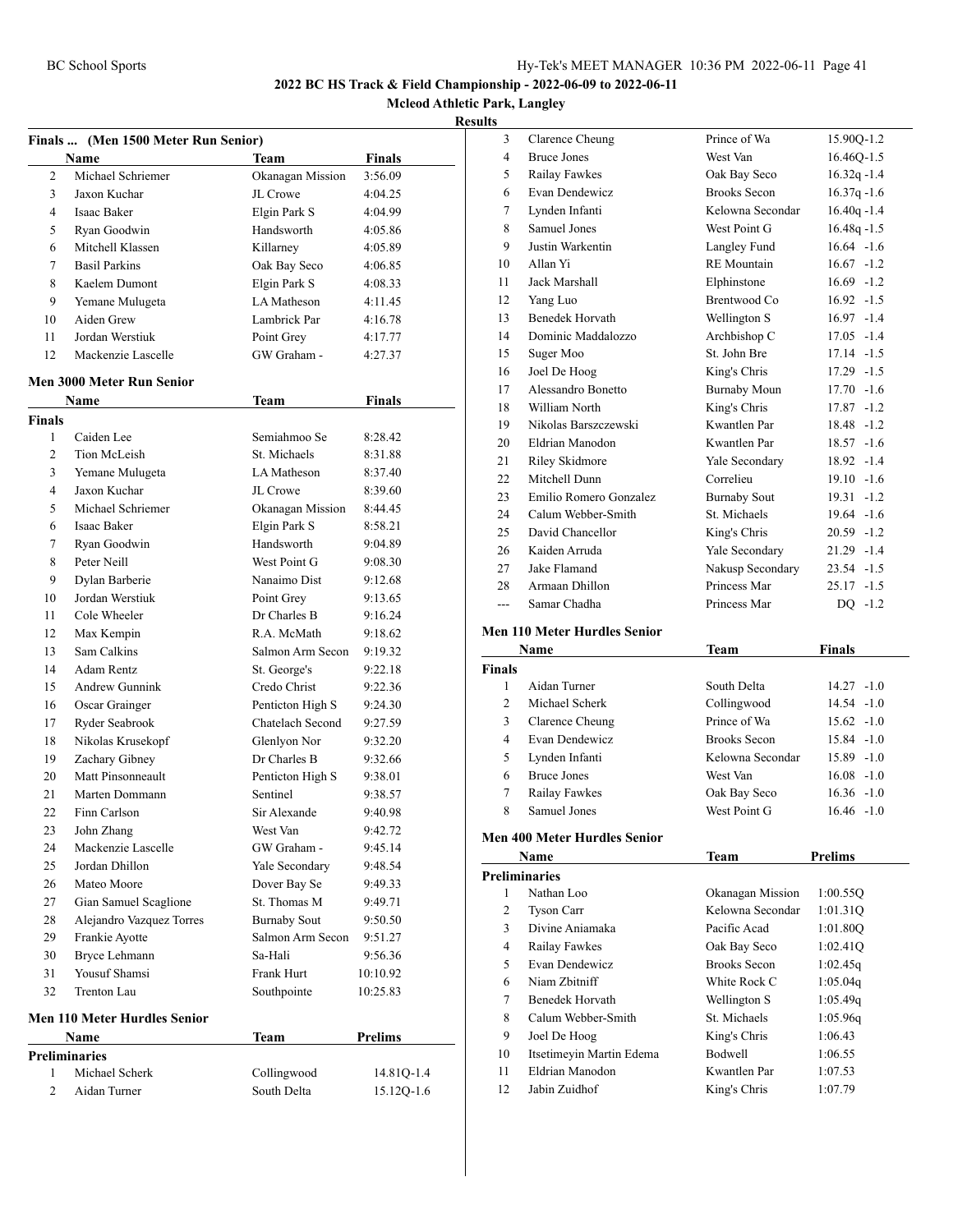**Mcleod Athletic Park, Langley**

| Preliminaries  (Men 400 Meter Hurdles Senior) |                                     |                     |                |  |
|-----------------------------------------------|-------------------------------------|---------------------|----------------|--|
|                                               | Name                                | <b>Team</b>         | <b>Prelims</b> |  |
| 13                                            | Caius Cal                           | Yale Secondary      | 1:08.14        |  |
| 14                                            | Raiden Coloma                       | St. John Bre        | 1:09.27        |  |
| 15                                            | William King                        | Saint John P        | 1:09.31        |  |
| 16                                            | Noah Van Koll                       | St. John Bre        | 1:09.57        |  |
| 17                                            | Prokhor Godochkin                   | Bodwell             | 1:09.67        |  |
| 18                                            | Nikitas Siganakis                   | Yale Secondary      | 1:09.71        |  |
| 19                                            | Mitchell Dunn                       | Correlieu           | 1:09.87        |  |
| 20                                            | Justin Ganase                       | Lord Tweedsm        | 1:13.25        |  |
| 21                                            | Jason Jiang                         | Killarney           | 1:15.62        |  |
| 22                                            | Armaan Dhillon                      | Princess Mar        | 1:15.63        |  |
| 23                                            | Jeremy Xu                           | University Hill     | 1:19.75        |  |
|                                               | <b>Men 400 Meter Hurdles Senior</b> |                     |                |  |
|                                               | Name                                | Team                | Finals         |  |
| Finals                                        |                                     |                     |                |  |
| 1                                             | Nathan Loo                          | Okanagan Mission    | 57.07          |  |
| 2                                             | <b>Tyson Carr</b>                   | Kelowna Secondar    | 57.58          |  |
| 3                                             | Evan Dendewicz                      | <b>Brooks Secon</b> | 1:00.37        |  |
| 4                                             | Railay Fawkes                       | Oak Bay Seco        | 1:00.63        |  |
| 5                                             | Divine Aniamaka                     | Pacific Acad        | 1:03.95        |  |
| 6                                             | Benedek Horvath                     | Wellington S        | 1:05.38        |  |
| 7                                             | Calum Webber-Smith                  | St. Michaels        | 1:05.41        |  |
| 8                                             | Niam Zbitniff                       | White Rock C        | 1:05.54        |  |
|                                               |                                     |                     |                |  |
|                                               | Men 2000 Meter Steeplechase Senior  |                     |                |  |
|                                               | <b>Name</b>                         | Team                | <b>Finals</b>  |  |
| <b>Finals</b>                                 |                                     |                     |                |  |
| 1                                             | Tion McLeish                        | St. Michaels        | 5:57.86        |  |
| 2                                             | Isaac Baker                         | Elgin Park S        | 6:07.70        |  |
| 3                                             | Yemane Mulugeta                     | LA Matheson         | 6:09.86        |  |
| 4                                             | Aki Zvjerac                         | King George         | 6:27.33        |  |
| 5                                             | Peter Neill                         | West Point G        | 6:30.72        |  |
| 6                                             | Sam Calkins                         | Salmon Arm Secon    | 6:33.17        |  |
| 7                                             | Aiden Grew                          | Lambrick Par        | 6:33.43        |  |
| 8                                             | Julian Cameron                      | Oak Bay Seco        | 6:33.53        |  |
| 9                                             | Renaldo Miya                        | Kitsilano           | 6:34.76        |  |
| 10                                            | Alejandro Vazquez Torres            | <b>Burnaby Sout</b> | 6:35.91        |  |
| 11                                            | Jordan Dhillon                      | Yale Secondary      | 6:37.28        |  |
| 12                                            | Mackenzie Lascelle                  | GW Graham -         | 6:37.49        |  |
| 13                                            | Ryan Shea                           | Sardis School       | 6:37.85        |  |
| 14                                            | Mateo Moore                         | Dover Bay Se        | 6:41.49        |  |
| 15                                            | Marten Dommann                      | Sentinel            | 6:47.03        |  |
| 16                                            | Thomas Reid                         | West Van            | 6:47.90        |  |
| 17                                            | Frankie Ayotte                      | Salmon Arm Secon    | 6:52.41        |  |
| 18                                            | Pavel Potashov                      | Semiahmoo Se        | 6:57.61        |  |
| 19                                            | Santo Mukalel                       | LA Matheson         | 6:58.27        |  |
| 20                                            | William Burke                       | Mission Seco        | 6:59.56        |  |
| 21                                            | Zachary Croome                      | Nanaimo Dist        | 7:00.63        |  |
| 22                                            | Rico Poppe                          | Credo Christ        | 7:00.90        |  |
| 23                                            | Adam Grim                           | Credo Christ        | 7:02.10        |  |
| 24                                            | Lukas Nolli                         | College Heights     | 7:02.13        |  |
| 25                                            | Jabin Zuidhof                       | King's Chris        | 7:03.77        |  |
| 26                                            | Jaden Mathew                        | White Rock C        | 7:13.47        |  |
| 27                                            | Alistair Forsyth                    | Mount Dougla        | 7:21.64        |  |

| uns            |                              |                     |                             |  |
|----------------|------------------------------|---------------------|-----------------------------|--|
| 28             | Donghwa Kim                  | Clayton Heig        | 7:22.56                     |  |
| 29             | James Reid                   | West Van            | 7:24.86                     |  |
| 30             | Thomas Vuong                 | Killarney           | 7:26.63                     |  |
| 31             | David Li                     | <b>Burnaby Moun</b> | 7:57.99                     |  |
| 32             | David Chancellor             | King's Chris        | 8:06.04                     |  |
| 33             | Josiah Domingo               | <b>BC</b> Christian | 8:27.46                     |  |
|                |                              |                     |                             |  |
|                | Men 4x100 Meter Relay Senior |                     |                             |  |
|                | Team                         | <b>Relay</b>        | <b>Prelims</b>              |  |
|                | <b>Preliminaries</b>         |                     |                             |  |
| 1              | Fraser Heigh                 | А                   | 43.52Q                      |  |
| $\overline{c}$ | Kelowna Secondar             | B                   | 43.80Q                      |  |
|                | 1) Isaac Gokiert             | 2) Jayden Carr      |                             |  |
|                | 3) Tyson Carr                | 4) Zamar Lewis      |                             |  |
| 3              | Handsworth                   | B                   | 44.51Q                      |  |
| 4              | Vancouver College            | A                   | 44.68Q                      |  |
| 5              | Prince of Wales              | A                   | 45.10q                      |  |
|                |                              | 4) Clarence Cheung  |                             |  |
| 6              | R.A. McMath Secondary        | А                   | 45.17q                      |  |
| 7              | Lambrick Park                | A                   | 45.37q                      |  |
| 8              | St. Andrews'                 | A                   | 45.54q                      |  |
| 9              | <b>Enver Creek Secondary</b> | А                   | 45.75                       |  |
| 10             | Seaquam Seahawks             | A                   | 45.87                       |  |
|                | 1) Reilly McGeachan          |                     | 2) Nicholas Luccock         |  |
|                | 3) Kieran Pama               | 4) Faseeh Irfan     |                             |  |
| 11             | <b>Burnaby Moun</b>          | А                   | 45.94                       |  |
| 12             | St. Thomas More              | А                   | 46.02                       |  |
| 13             | <b>Burnaby Sout</b>          | А                   | 46.12                       |  |
| 14             | Heritage Woo                 | A                   | 46.46                       |  |
|                | 1) Nathan Chan               |                     |                             |  |
|                | 3) Chris Lee                 | 4) Christian Wong   |                             |  |
| 15             | RE Mountain Secondary        | A                   | 46.48                       |  |
|                | 1) Grayson Gehrer            | 2) Noah Melanson    |                             |  |
|                | 3) Allan Yi                  | 4) Adit Vij         |                             |  |
| 16             | Holy Cross Regional          | А                   | 46.52                       |  |
| 17             | Kwantlen Par                 | A                   | 46.53                       |  |
| 18             | Pacific Academy              | A                   | 46.54                       |  |
|                | 1) Paul Ude                  | 2) Thomas Wirtz     |                             |  |
|                | 3) Divine Aniamaka           |                     |                             |  |
|                | 19 Credo Christ              | А                   | 46.71                       |  |
|                | 1) Luke Kim                  | 2) Teo Leyenhorst   |                             |  |
|                |                              | 4) Adam Grim        |                             |  |
| 20             | GW Graham -                  | А                   | 46.90                       |  |
| 21             | Langley Chri                 | A                   | 47.05                       |  |
| 22             | Dover Bay Secondary          | A                   | 47.17                       |  |
| 23             | Killarney                    | A                   | 47.17                       |  |
| 24             | Sardis School                | A                   | 47.18                       |  |
| 25             | St. John Brebeuf             | A                   | 47.31                       |  |
|                | 1) Andrew Mijinke            | 2) Suger Moo        |                             |  |
|                | 3) Leonardo Serpa Romero     | 4) Stephen Durante  |                             |  |
| 26             | St. Michaels                 | А                   | 47.32                       |  |
| 27             | Alberni Dist                 | A                   | 48.13                       |  |
| 28             | Correlieu                    | А                   | 49.92                       |  |
| 29             | King's Chris                 | А                   | 50.82                       |  |
| ---            | Bodwell                      | B                   | $\ensuremath{\mathsf{DNF}}$ |  |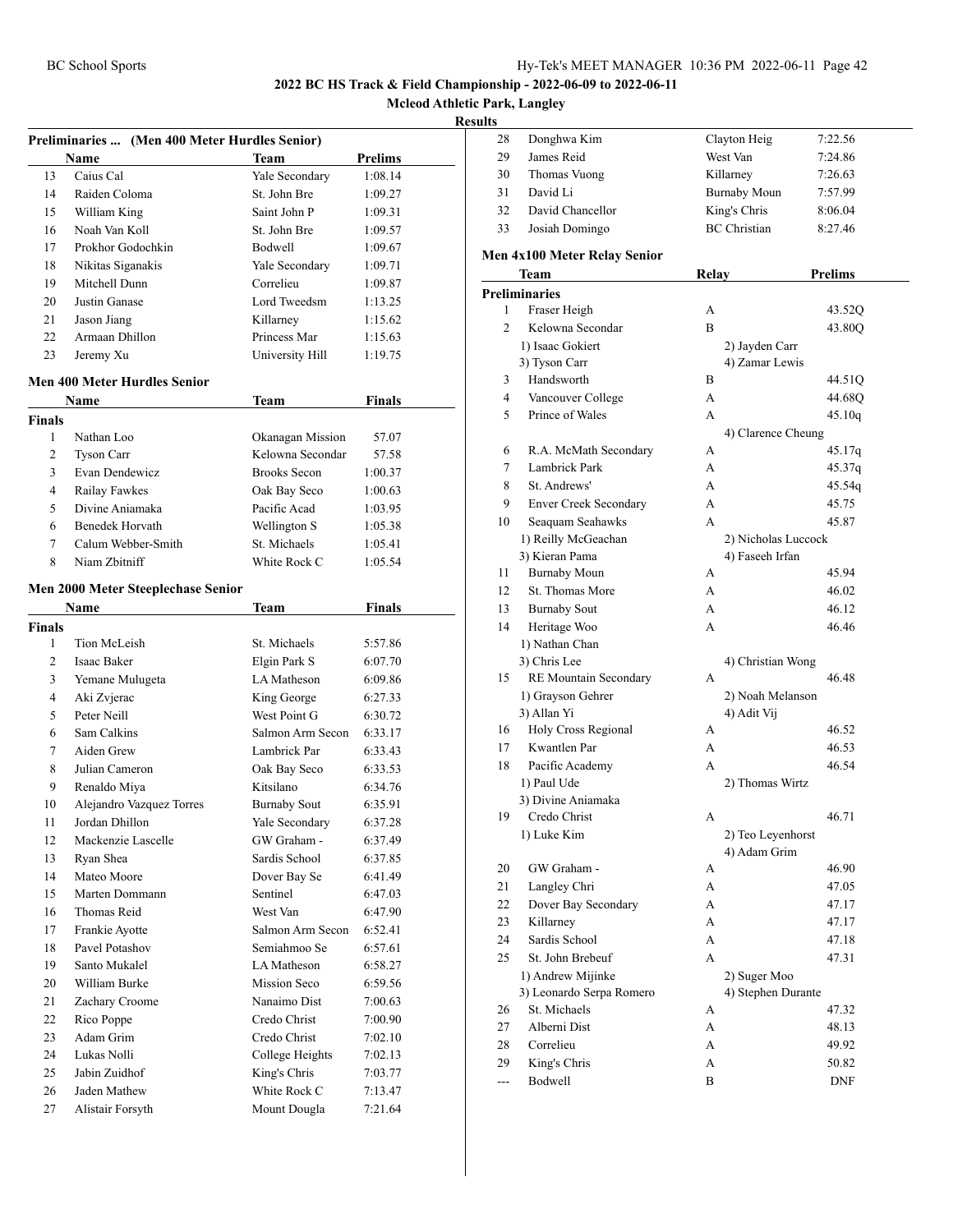14 Nanaimo District 1) Kynan Shurniak 3) Sacha Therrien 15 Point Grey 16 Alberni Dist 1) Ezra Frost 3) Ty McDonald 17 Kwantlen Par 18 W.J Mouat 19 GW Graham -

**2022 BC HS Track & Field Championship - 2022-06-09 to 2022-06-11**

**Mcleod Athletic Park, Langley**

#### **Result**

|                          | Preliminaries  (Men 4x100 Meter Relay Senior) |       |                      |
|--------------------------|-----------------------------------------------|-------|----------------------|
|                          | Team                                          | Relay | <b>Prelims</b>       |
|                          | Moscrop Seco                                  | A     | <b>DNF</b>           |
|                          | Men 4x100 Meter Relay Senior                  |       |                      |
|                          | Team                                          | Relay | <b>Finals</b>        |
| <b>Finals</b>            |                                               |       |                      |
| 1                        | Fraser Heigh                                  | А     | 43.21                |
| 2                        | Vancouver College                             | A     | 43.53                |
| 3                        | Kelowna Secondar                              | B     | 43.56                |
| $\overline{\mathcal{L}}$ | Lambrick Park                                 | А     | 45.08                |
| 5                        | St. Andrews'                                  | A     | 45.09                |
| 6                        | Prince of Wales                               | A     | 45.26                |
|                          |                                               |       | 4) Clarence Cheung   |
| 7                        | R.A. McMath Secondary                         | А     | 45.93                |
| ---                      | Handsworth                                    | B     | DO                   |
|                          |                                               |       |                      |
|                          | Men 4x400 Meter Relay Senior<br>Team          | Relay | <b>Prelims</b>       |
|                          | <b>Preliminaries</b>                          |       |                      |
| 1                        | Kelowna Secondar                              | A     | 3:34.23Q             |
|                          | 1) Brenner Strelaeff                          |       | 2) Aaron Johnson     |
|                          | 3) Isaac Gokiert                              |       | 4) Tyson Carr        |
| 2                        | David Thomps                                  | А     | 3:35.34Q             |
| 3                        | West Point G                                  | A     | 3:38.06Q             |
| $\overline{4}$           | Pacific Academy                               | A     | 3:42.03O             |
|                          | 1) Paul Ude                                   |       | 2) Thomas Wirtz      |
|                          | 3) Divine Aniamaka                            |       | 4) Max Holmes        |
| 5                        | Killarney                                     | A     | 3:37.70q             |
| 6                        | Sir Charles Tupper                            | A     | 3:38.63q             |
| 7                        | Oak Bay Secondary                             | A     | 3:38.81q             |
|                          | 1) Gavin Moore                                |       | 2) Julian Cameron    |
|                          | 3) Kasper Giesbrecht                          |       | 4) Basil Parkins     |
| 8                        | Lambrick Park                                 | A     | 3:41.73q             |
|                          | 1) Aiden Grew                                 |       | 2) Jaydon Malinowski |
| 9                        | St. Michaels                                  | A     | 3:42.83              |
|                          |                                               |       | 2) Calum Weber-Smith |
|                          | 3) Tion McLeish                               |       | 4) Bryson Henry      |
| 10                       | St. Andrews'                                  | A     | 3:43.13              |
|                          | 1) Tyler Finlay                               |       | 2) Matthew Pearse    |
|                          | 3) Vincent Lai                                |       | 4) Drake Delude      |
| 11                       | Holy Cross Regional                           | А     | 3:43.48              |
| 12                       | St. Thomas More                               | A     | 3:44.16              |
| 13                       | Yale Secondary                                | A     | 3:47.95              |

|    |   | 2) Calum Weber-Smith |
|----|---|----------------------|
|    |   | 4) Bryson Henry      |
|    | A | 3:43.13              |
|    |   | 2) Matthew Pearse    |
|    |   | 4) Drake Delude      |
| al | А | 3:43.48              |
|    | А | 3:44.16              |
|    | A | 3:47.95              |
|    | A | 3:49.27              |
|    |   | 2) Zachary Croome    |
|    |   | 4) Dylan Barberie    |
|    | А | 3:49.87              |
|    | A | 3:52.14              |
|    |   | 2) Karson Karaim     |
|    |   | 4) Dominic Wynans    |
|    | А | 3:52.39              |
|    | A | 3:52.72              |
|    | A | 3:53.06              |

| S  |                       |                |                      |  |
|----|-----------------------|----------------|----------------------|--|
| 20 | Dover Bay Secondary   | А              | 3:54.50              |  |
|    | 1) William Flint      | 2) Mateo Moore |                      |  |
|    | 3) Dafydd Taylor      |                | 4) Nicholas Sakamoto |  |
| 21 | Steveston Lo          | A              | 3:57.48              |  |
|    | 1) Tim Woo            | 2) Howard Liu  |                      |  |
|    | 3) Nathan Shar        | 4) Angelo Wang |                      |  |
| 22 | Byrne Creek School    | А              | 4:02.07              |  |
| 23 | King's Chris          | A              | 4:02.63              |  |
| 24 | R.A. McMath Secondary | A              | 4:02.85              |  |
| 25 | Pinetree Sec          | A              | 4:08.61              |  |
|    | Okanagan Mission      | A              | DO                   |  |
|    | 1) Pishon Haughton    |                | 2) Owen Christophe   |  |
|    | 3) Nathan Loo         |                | 4) Michael Schriemer |  |
|    |                       |                |                      |  |

#### **Men 4x400 Meter Relay Senior**

|               | Team               | Relay | Finals  |
|---------------|--------------------|-------|---------|
| <b>Finals</b> |                    |       |         |
|               | Kelowna Secondar   | А     | 3:32.29 |
| 2             | David Thomps       | А     | 3:34.75 |
| 3             | Killarney          | А     | 3:36.54 |
| 4             | Lambrick Park      | A     | 3:37.29 |
| 5             | Oak Bay Secondary  | А     | 3:38.32 |
| 6             | Sir Charles Tupper | A     | 3:39.53 |
| 7             | West Point G       | A     | 3:40.35 |
| 8             | Pacific Academy    | А     | 3:41.30 |

#### **Men High Jump Senior**

|                | Name                  | Team                | <b>Finals</b>     |
|----------------|-----------------------|---------------------|-------------------|
| <b>Finals</b>  |                       |                     |                   |
| 1              | Levi Tuura            | New Westmins        | 2.07 <sub>m</sub> |
| $\overline{c}$ | Kiran Wanniarachchi   | <b>Burnaby Moun</b> | 1.95m             |
| 3              | Zidane Closs          | Selkirk             | 1.85m             |
| 3              | Ben Carr              | Elgin Park S        | 1.85m             |
| 5              | <b>Ben Street</b>     | Langley Fund        | 1.80m             |
| 5              | Elijah Olson          | Langley Chri        | 1.80 <sub>m</sub> |
| 7              | Caleb Emon            | Duchess Park        | 1.80 <sub>m</sub> |
| 7              | Ches Rednour-Bruckman | John Barsby         | 1.80 <sub>m</sub> |
| 9              | Brayden Horlock       | Prince of Wa        | 1.80 <sub>m</sub> |
| 9              | Kasper Giesbrecht     | Oak Bay Seco        | 1.80 <sub>m</sub> |
| 11             | Angelo Wang           | Steveston Lo        | 1.75m             |
| 11             | <b>Matty Ramage</b>   | Eric Hamber         | 1.75m             |
| 13             | Deven Kaler           | Elgin Park S        | 1.75m             |
| 14             | Eric Moore            | Salmon Arm Secon    | 1.65m             |
| 15             | Leroy Wang            | St. Michaels        | 1.65m             |
| 16             | Nick Ellens           | A.R. MacNeil        | 1.60m             |
| 16             | Tae Kim               | Gleneagle Se        | 1.60m             |
| 18             | Hei Yeung Cody Wong   | Bodwell             | 1.60m             |
| 19             | Chris Lee             | St. Michaels        | 1.60m             |
| 20             | Seb Blomerus          | West Point G        | 1.60m             |
| 21             | Jonathan Huang        | R.A. McMath         | 1.60 <sub>m</sub> |
| 22             | Aki Zvjerac           | King George         | 1.55m             |
| 23             | <b>Tyson Hutt</b>     | Heritage Woo        | 1.55m             |
| 24             | Darin Luth            | King's Chris        | 1.50m             |
| 24             | Niam Zhitniff         | White Rock C        | 1.50m             |
| 24             | Liam Schenk           | A.R. MacNeil        | 1.50m             |
| 24             | Edan Steen            | Prince of Wa        | 1.50 <sub>m</sub> |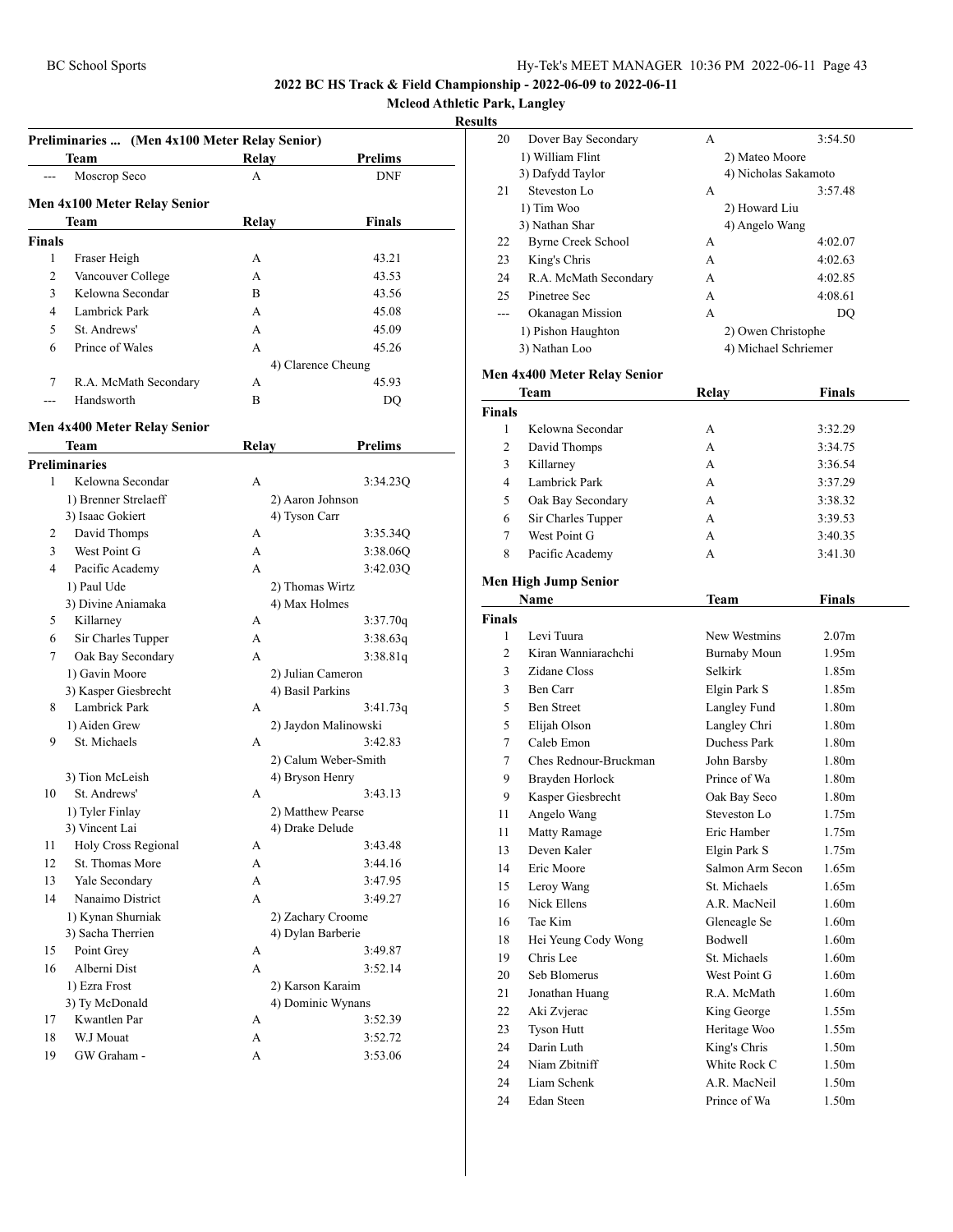Jaydon Malinowski Lambrick Par 5.01m +0.0

**2022 BC HS Track & Field Championship - 2022-06-09 to 2022-06-11**

**Mcleod Athletic Park, Langley**

|             | Finals  (Men High Jump Senior) |                      |                             |        |
|-------------|--------------------------------|----------------------|-----------------------------|--------|
| 24          | Name<br>Luke Falzon            | Team<br>St. Andrews' | Finals<br>1.50 <sub>m</sub> |        |
|             |                                |                      |                             |        |
| 29          | Jamie Dunsterville             | <b>Brockton</b>      | 1.50 <sub>m</sub>           |        |
| 30          | Evan Fejer                     | Kelowna Secondar     | 1.45m                       |        |
| $---$       | Lloyd Dudoward                 | Coast Tsimsh         | NH                          |        |
|             | <b>Men Pole Vault Senior</b>   |                      | Finals                      |        |
|             | Name                           | Team                 |                             |        |
| Finals<br>1 | Aidan Turner                   | South Delta          | 4.85m                       |        |
|             |                                | Semiahmoo Se         |                             |        |
| 2           | Cayden Arnold                  |                      | 4.00 <sub>m</sub>           |        |
| 3           | Gurshaan Gill                  | Abbotsford T         | 3.70 <sub>m</sub>           |        |
| 4           | Kairo Chiang                   | St. Thomas M         | J3.70m                      |        |
| 5           | Jadon Vleck                    | Pacific Chri         | 3.10 <sub>m</sub>           |        |
| 6           | Jayden Carr                    | Kelowna Secondar     | 3.00 <sub>m</sub>           |        |
| 7           | Joel De Hoog                   | King's Chris         | 2.80 <sub>m</sub>           |        |
| 8           | Jabin Zuidhof                  | King's Chris         | 2.70 <sub>m</sub>           |        |
| 9           | Cameron Peters                 | Abbotsford C         | J2.70m                      |        |
| 10          | William North                  | King's Chris         | x2.60m                      |        |
| 11          | Luke Kim                       | Credo Christ         | 2.50 <sub>m</sub>           |        |
| 12          | Ben Esau                       | Abbotsford C         | 2.30 <sub>m</sub>           |        |
| 13          | Matthew Landero Van            | Vancouver Co         | J2.30m                      |        |
|             | <b>Men Long Jump Senior</b>    |                      |                             |        |
|             | <b>Name</b>                    | Team                 | Finals                      |        |
| Finals      |                                |                      |                             |        |
| 1           | Nate Paris                     | Nanaimo Dist         | $7.10m$ NWI                 |        |
| 2           | Josh Kurt                      | <b>Enver Creek</b>   | $6.62m$ 0.1                 |        |
| 3           | Matthew McKay                  | Mei Secondar         | $6.43m$ NWI                 |        |
| 4           | Clarence Cheung                | Prince of Wa         | $6.37m$ NWI                 |        |
| 5           | Cameron Lockyer                | <b>Walnut Grove</b>  | $6.29m +0.0$                |        |
| 6           | Lyle Lo                        | R.A. McMath          | $6.21m$ 0.5                 |        |
| 7           | Teo Leyenhorst                 | Credo Christ         | $6.12m$ NWI                 |        |
| 8           | Justen Denman                  | Vancouver Co         | $6.06m$ NWI                 |        |
| 9           | Zamar Lewis                    | Kelowna Secondar     | $5.92m$ 1.1                 |        |
| 10          | Divine Aniamaka                | Pacific Acad         | $5.83m$ 0.8                 |        |
| 11          | <b>Braeden Bossert</b>         | Lambrick Par         | 5.81m 0.7                   |        |
| 12          | Connor Jones                   | Centennial S         | 5.76m NWI                   |        |
| 13          | Edan Steen                     | Prince of Wa         | 5.73m NWI                   |        |
| 14          | Jayamuni Ranuga Silva          | Holy Cross R         | $5.68m - 0.5$               |        |
| 14          | Owen Han                       | King George          | $5.68m + 0.0$               |        |
| 16          | Jed Siddons                    | Pleasant Val         | 5.54m 0.7                   |        |
| 17          | Jonathan Vanbetuw              | Nechako Vall         | $5.49m +0.0$                |        |
| 18          | Jayden Carr                    | Kelowna Secondar     | $5.47m -1.1$                |        |
| 19          | Ercy Avul                      | W.J                  | 5.40 <sub>m</sub>           | $+0.0$ |
| 20          | Zachary Chan                   | <b>Burnaby Sout</b>  | 5.39 $m +0.0$               |        |
| 21          | Dajean Clarke                  | North Delta          | $5.38m +0.0$                |        |
| 22          | Cooper Cowles                  | Summerland           | $5.34m +0.0$                |        |
| 23          | Leroy Wang                     | St. Michaels         | $5.29m +0.0$                |        |
| 24          | Dawson Inkster                 | <b>Burnsview Se</b>  | $5.23m +0.0$                |        |
| 24          | Matthew Landero Van            | Vancouver Co         | $5.23m +0.0$                |        |
| 26          | Dominic Maddalozzo             | Archbishop C         | $5.20m +0.0$                |        |
| 27          | Chris Lee                      | St. Michaels         | $5.19m +0.0$                |        |
| 28          | Alessandro Bonetto             | <b>Burnaby Moun</b>  | $5.17m +0.0$                |        |
| 28          | Connor Nagle                   | JL Crowe             | 5.17m NWI                   |        |

| 31                 | <b>Brady Chala</b>            | Sa-Hali                     | $4.57m - 0.5$               |
|--------------------|-------------------------------|-----------------------------|-----------------------------|
|                    | <b>Men Triple Jump Senior</b> |                             |                             |
|                    |                               |                             | Finals                      |
|                    | Name                          | Team                        |                             |
| <b>Finals</b><br>1 |                               | Pacific Acad                |                             |
|                    | Divine Aniamaka               | <b>Walnut Grove</b>         | 13.64m 1.5<br>13.07m<br>1.9 |
| 2                  | Cameron Lockyer               |                             |                             |
| 3                  | Matthew McKay                 | Mei Secondar<br>R.A. McMath | $12.96m$ 0.1<br>12.89m 2.2  |
| 4                  | Lyle Lo                       |                             |                             |
| 5                  | Ercy Avul                     | W.J                         | $12.87m +0.0$               |
| 6                  | Evan Fejer                    | Kelowna Secondar            | $12.62m + 0.0$              |
| 7                  | <b>Tyler Finlay</b>           | St. Andrews'                | $12.60m$ 0.1                |
| 8                  | Ches Rednour-Bruckman         | John Barsby                 | $12.51m$ 1.0                |
| 9                  | Leroy Wang                    | St. Michaels                | 12.38m 0.6                  |
| 10                 | Brady Chala                   | Sa-Hali                     | 12.19m 1.2                  |
| 11                 | Noah Kezin                    | <b>Brockton</b>             | 12.18m 2.1                  |
| 12                 | <b>Matthew Pearse</b>         | St. Andrews'                | 12.11m 0.8                  |
| 13                 | Benedek Horvath               | Wellington S                | $12.10m +0.0$               |
| 14                 | Kairo Chiang                  | St. Thomas M                | 11.70m 0.7                  |
| 15                 | Alessandro Bonetto            | <b>Burnaby Moun</b>         | 11.59m 2.4                  |
| 16                 | Connor Nagle                  | JL Crowe                    | 11.58m 0.7                  |
| 17                 | <b>Trentin Vuong</b>          | Abbotsford C                | $11.50m +0.0$               |
| 18                 | Edan Steen                    | Prince of Wa                | $11.49m$ 0.4                |
| 18                 | Chris Lee                     | St. Michaels                | 11.49m 2.1                  |
| 18                 | Dawson Inkster                | <b>Burnsview Se</b>         | 11.49m 2.3                  |
| 21                 | Dominic Maddalozzo            | Archbishop C                | $11.29m$ 0.3                |
| 22                 | Moses Law                     | University Hill             | 11.01m 0.3                  |
| 23                 | Jake Bolton                   | R.A. McMath                 | $10.92m$ 1.2                |
| 24                 | James Abucay                  | Sullivan Hei                | $10.91m$ 0.1                |
| 25                 | Samuel Jones                  | West Point G                | 10.89m 0.3                  |
| 26                 | Nicholas Cao                  | Sir Winston                 | 10.85m 1.7                  |
| 27                 | Nathan Yang                   | Port Moody                  | $10.80m$ 2.0                |
| 28                 | Seb Blomerus                  | West Point G                | $10.68m + 0.0$              |
| 29                 | Deklan Pelland                | Westsyde Sec                | 9.76m 1.3                   |
|                    | Men Shot Put 6 kg Senior      |                             |                             |
|                    | Name                          | Team                        | Finals                      |
| <b>Finals</b>      |                               |                             |                             |
| 1                  | Matthew Uliana                | St. George's                | 16.60m                      |
| $\overline{c}$     | Michael Obeiwi                | Lord Tweedsm                | 14.71m                      |
| 3                  | Connor Hengstler              | Duncan Chris                | 13.08m                      |
| 4                  | Ethan Longley                 | RE Mountain                 | 12.84m                      |
| 5                  | Ryan Benedet                  | <b>Brockton</b>             | 12.48m                      |
| 6                  | Kai Hussein                   | Pitt Meadows                | 12.13m                      |
| 7                  | Matthew McKay                 | Mei Secondar                | 11.67m                      |
| 8                  | Levi Tuura                    | New Westmins                | 11.61m                      |
| 9                  | Hunter Swift                  | Mount Dougla                | 11.48m                      |
| 10                 | <b>Tristan Burrell</b>        | Vancouver Co                | 11.43m                      |
| 11                 | Auguste Turner                | Kitsilano                   | 11.09m                      |
| 12                 | Tate Van Hees                 | <b>Brooks Secon</b>         | 11.08m                      |
| 13                 | Jayden Croswell               | Duncan Chris                | 10.94m                      |
| 14                 | Josh Hicks                    | <b>Brockton</b>             | 10.70m                      |
| 15                 | Caleb Erb                     | Seycove                     | 10.62m                      |
| 16                 | Kyle MacDonald                | Nakusp Secondary            | 10.53m                      |
| 17                 | Brenner Strelaeff 10.44m      | Kelowna Secondar            | 10.50m                      |
|                    |                               |                             |                             |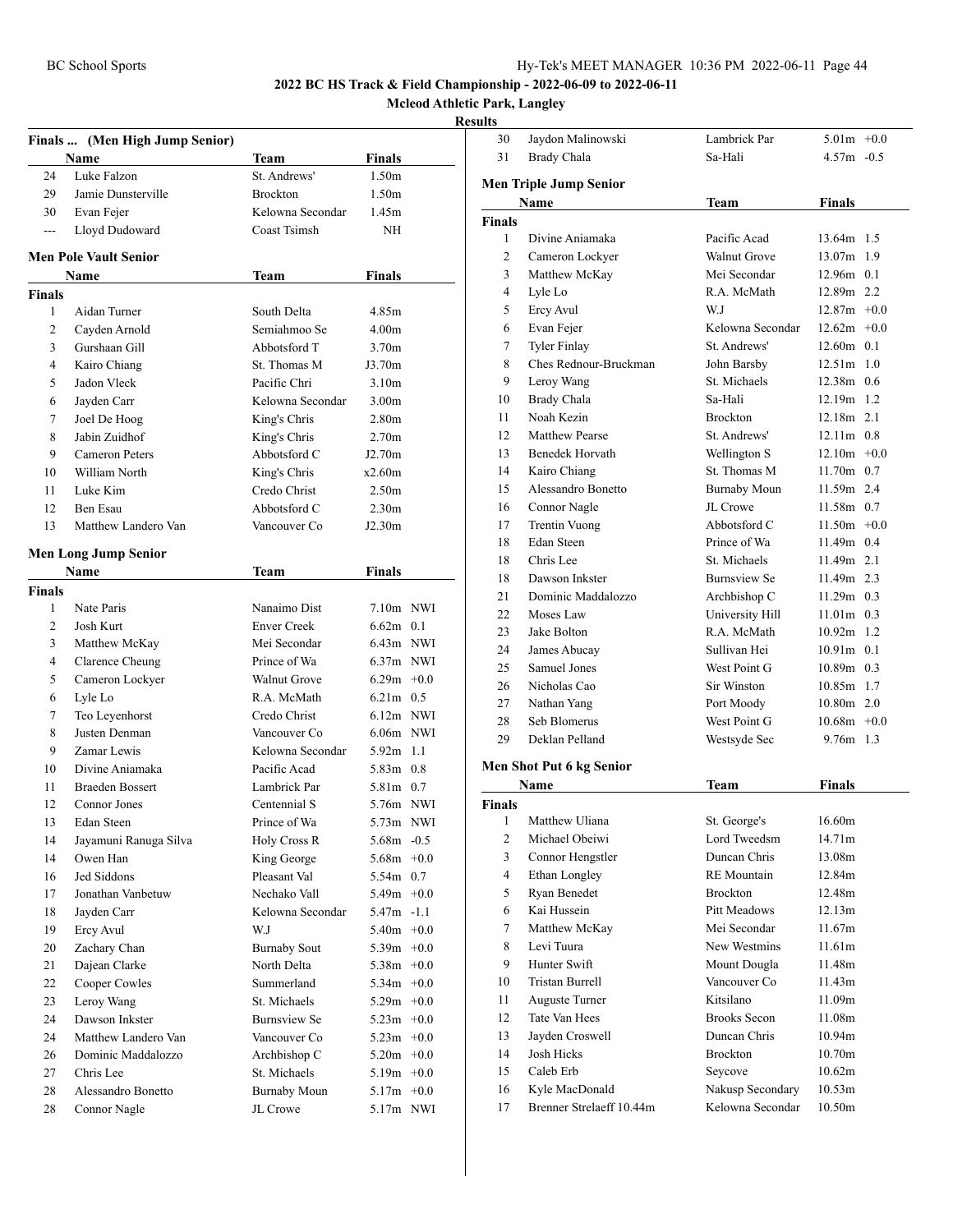#### **Mcleod Athletic Park, Langley**

#### **Results**

| Finals  (Men Shot Put 6 kg Senior) |                        |                     |                    |  |
|------------------------------------|------------------------|---------------------|--------------------|--|
|                                    | Name                   | Team                | Finals             |  |
| 18                                 | Kyle Eggert            | Correlieu           | 10.49m             |  |
| 19                                 | Esteban Azpiri         | <b>BC</b> Christian | 10.36m             |  |
| 20                                 | Armaan Saraow          | St. Andrews'        | 10.31 <sub>m</sub> |  |
| 21                                 | Deven Marrero          | Grandview He        | 10.25m             |  |
| 21                                 | Connor Turnbull        | Maple Ridge         | 10.25m             |  |
| 23                                 | Nate Thiessen          | Fleetwood Pa        | 10.23m             |  |
| 24                                 | Matthew Mateyko        | St. Andrews'        | 10.16m             |  |
| 25                                 | Mathison Sader         | Kelowna Christia    | 9.88m              |  |
| 26                                 | Justin Warkentin       | Langley Fund        | 9.74m              |  |
| 27                                 | Aiden Thomas           | Notre Dame R        | 9.70 <sub>m</sub>  |  |
| 28                                 | Haowei Pang            | Surrey Chris        | 9.54m              |  |
| 29                                 | Noah Del Rosario       | Sands Second        | 9.52m              |  |
| 30                                 | Douglas Sankey-Jeffers | Coast Tsimsh        | 8.79m              |  |
| 31                                 | Declan Lundie          | R.A. McMath         | 8.72m              |  |

#### **Men Discus Throw 1.75 kg Senior**

|                | Name                         | <b>Team</b>        | <b>Finals</b> |
|----------------|------------------------------|--------------------|---------------|
| Finals         |                              |                    |               |
| 1              | Matthew Uliana               | St. George's       | 49.75m        |
| $\overline{c}$ | Aidan Turner                 | South Delta        | 39.09m        |
| 3              | Mason Andulajevic            | Oak Bay Seco       | 37.84m        |
| 4              | Herschel Johal               | Vancouver Co       | 37.53m        |
| 5              | Matthew Mateyko              | St. Andrews'       | 37.42m        |
| 6              | Ethan Longley                | <b>RE</b> Mountain | 36.59m        |
| 7              | Noah Shew                    | West Point G       | 34.93m        |
| 8              | <b>Ben Martin</b>            | Dover Bay Se       | 34.78m        |
| 9              | Gurtaj Aulakh                | Mei Secondar       | 33.89m        |
| 10             | Nate Thiessen                | Fleetwood Pa       | 33.27m        |
| 11             | Josh Hicks                   | <b>Brockton</b>    | 32.33m        |
| 12             | Kyle Eggert                  | Correlieu          | 32.00m        |
| 13             | Jackson Trustham             | Mission Seco       | 31.07m        |
| 14             | Odin Liu                     | Prince of Wa       | 30.14m        |
| 15             | Kegan Atsma                  | Abbotsford C       | 28.94m        |
| 16             | Gill Parcher                 | Nanaimo Dist       | 28.08m        |
| 17             | Samuel Morrison              | Ballenas Sec       | 28.04m        |
| 18             | Judah Rodway                 | Pacific Acad       | 27.54m        |
| 19             | Micah Starling               | Revelstoke         | 26.40m        |
| 20             | <b>Tanner Findlay</b>        | Seaquam Seah       | 25.64m        |
| 21             | Jack Mutka                   | Port Moody         | 25.11m        |
| 22             | Andre Dayo                   | St. Thomas M       | 23.02m        |
| 23             | Douglas Sankey-Jeffers       | Coast Tsimsh       | 22.52m        |
| 24             | Tanish Arora                 | Princess Mar       | 22.25m        |
| 25             | Miles Mellenger              | White Rock C       | 22.06m        |
| 26             | William Neufeld              | Mei Secondar       | 21.90m        |
| 27             | Connor Flynn                 | Heritage Woo       | 21.78m        |
| 28             | Kai Huang                    | Moscrop Seco       | 21.69m        |
| ---            | Evan Mayer                   | Cowichan Sec       | <b>FOUL</b>   |
|                | Men Hammer Throw 6 kg Senior |                    |               |
|                | Name                         | Team               | <b>Finals</b> |
| Finals         |                              |                    |               |
| 1              | Matthew Uliana               | St. George's       | 66.33m        |
| $\overline{c}$ | Kian Zabihi                  | Sa-Hali            | 64.64m        |
| 3              | Michael Obeiwi               | Lord Tweedsm       | 59.91m        |
|                |                              |                    |               |

| 4  | Mason Andulajevic      | Oak Bay Seco       | 56.82m             |
|----|------------------------|--------------------|--------------------|
| 5  | Ethan Longley          | <b>RE</b> Mountain | 50.72m             |
| 6  | Deven Marrero          | Grandview He       | 48.83m             |
| 7  | Gurtaj Aulakh          | Mei Secondar       | 47.28m             |
| 8  | Jackson Trustham       | Mission Seco       | 40.26m             |
| 9  | Herschel Johal         | Vancouver Co       | 35.60m             |
| 10 | Kyle Eggert            | Correlieu          | 31.31m             |
| 11 | Caleb Haugen           | Campbell Riv       | 30.48m             |
| 12 | <b>Tristan Burrell</b> | Vancouver Co       | 30.42m             |
| 13 | Connor Hengstler       | Duncan Chris       | 29.91 <sub>m</sub> |
| 14 | William Neufeld        | Mei Secondar       | 28.61m             |
| 15 | Kegan Atsma            | Abbotsford C       | 25.30m             |
| 16 | Miles Mellenger        | White Rock C       | 25.05m             |
| 17 | Gabe Barker            | Smithers Sec       | 24.84m             |
| 18 | Thomas Joergenson      | Oak Bay Seco       | 23.26m             |
| 19 | Muhammad Khaliq        | Kwantlen Par       | 19.37m             |
| 20 | Kealen Naidu           | Kwantlen Par       | 18.77m             |
| 21 | Aiden Deregt           | Abbotsford C       | 18.52m             |
| 22 | Tyler Duprey-Skinman   | New Westmins       | 15.15m             |
| 23 | Gavin Sagu             | Kwantlen Par       | x13.29m            |
|    | Samuel Morrison        | Ballenas Sec       | FOUL               |
|    |                        |                    |                    |

#### **Men Javelin Throw 800 gram Senior**

|                | Name                   | Team                | <b>Finals</b> |  |
|----------------|------------------------|---------------------|---------------|--|
| <b>Finals</b>  |                        |                     |               |  |
| 1              | Deven Marrero          | Grandview He        | 49.75m        |  |
| $\overline{2}$ | Theo Manuel            | Yale Secondary      | 46.88m        |  |
| 3              | Linden Spencer         | Correlieu           | 43.67m        |  |
| 4              | Matt Miller            | Seaquam Seah        | 41.45m        |  |
| 5              | Miko Fraikin           | <b>Ballenas Sec</b> | 39.98m        |  |
| 6              | Mighao Shi             | Lord Byng           | 38.76m        |  |
| 7              | Evan Mayer             | Cowichan Sec        | 38.75m        |  |
| 8              | Micah Starling         | Revelstoke          | 37.82m        |  |
| 9              | Kieren Ferguson        | Kitsilano           | 37.15m        |  |
| 10             | Mason Andulajevic      | Oak Bay Seco        | 36.58m        |  |
| 11             | Ryan Benedet           | <b>Brockton</b>     | 36.13m        |  |
| 12             | Mathison Sader         | Kelowna Christia    | 35.93m        |  |
| 13             | Aiden Schandl          | Mount Dougla        | 35.90m        |  |
| 14             | <b>Riley Malkoske</b>  | Maple Ridge         | 35.81m        |  |
| 15             | Cooper Cowles          | Summerland          | 35.78m        |  |
| 16             | Elliot Hui             | University Hill     | 35.35m        |  |
| 17             | Cameron Lockyer        | <b>Walnut Grove</b> | 35.33m        |  |
| 18             | Nate Thiessen          | Fleetwood Pa        | 35.19m        |  |
| 19             | <b>Josh Hicks</b>      | <b>Brockton</b>     | 35.08m        |  |
| 20             | Samuel Agerskov        | Kitsilano           | 34.98m        |  |
| 21             | Colin Benedet          | <b>Brockton</b>     | x34.48m       |  |
| 22             | Matthew Landero Van    | Vancouver Co        | 32.35m        |  |
| 23             | Andy Carr              | Elgin Park S        | 32.21m        |  |
| 24             | Graeme Dailey          | Cowichan Sec        | 32.08m        |  |
| 25             | Samar Chadha           | Princess Mar        | 30.92m        |  |
| 26             | Gabe Barker            | Smithers Sec        | 30.47m        |  |
| 27             | Benjamin Lafreniere    | Mount Boucherie     | 28.56m        |  |
| 28             | Brandon Tien-Chow      | Moscrop Seco        | 27.47m        |  |
| 29             | Douglas Sankey-Jeffers | Coast Tsimsh        | 26.76m        |  |
| 30             | Furqan Bajwa           | Princess Mar        | 25.58m        |  |
| 31             | Jack Mutka             | Port Moody          | 23.29m        |  |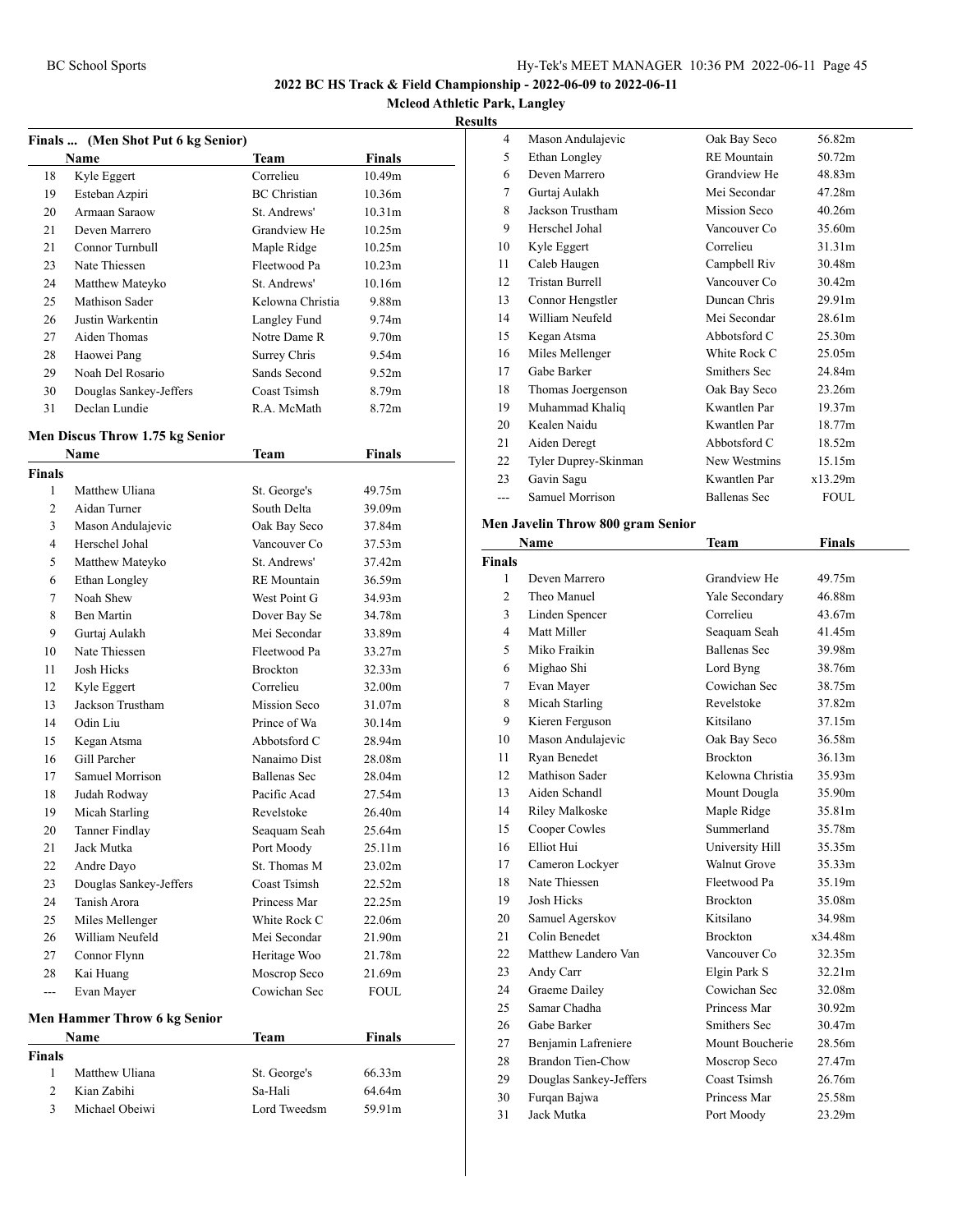**Mcleod Athletic Park, Langley**

#### **Results**

#### **Decathlon: #4 Men 100 Meter Dash Senior Decathlon**

|        | <b>Name</b>          | <b>Team</b>  | <b>Finals</b> |     |  |
|--------|----------------------|--------------|---------------|-----|--|
| Finals |                      |              |               |     |  |
| 1      | Nate Paris           | Nanaimo Dist | 10.58         | 956 |  |
| 2      | Aidan Turner         | South Delta  | 10.88         | 888 |  |
| 3      | Justin Warkentin     | Langley Fund | 12.11         | 629 |  |
| 4      | Mackenzie Oosterhoff | Credo Christ | 12.29         | 595 |  |
| 5      | Dominic Maddalozzo   | Archbishop C | 12.31         | 591 |  |
| 6      | Connor Turnbull      | Maple Ridge  | 12.43         | 569 |  |
| 7      | Luke Kim             | Credo Christ | 12.52         | 552 |  |
| 8      | Joel De Hoog         | King's Chris | 12.54         | 549 |  |
| 9      | Campbell Sayers      | Mission Seco | 13.22         | 431 |  |
| 10     | Jabin Zuidhof        | King's Chris | 13.70         | 356 |  |

#### **Decathlon: #5 Men 400 Meter Dash Senior Decathlon**

| Name          |                      | Team         | <b>Finals</b> |     |
|---------------|----------------------|--------------|---------------|-----|
| <b>Finals</b> |                      |              |               |     |
| 1             | Nate Paris           | Nanaimo Dist | 49.66         | 830 |
| 2             | Aidan Turner         | South Delta  | 52.15         | 718 |
| 3             | Connor Turnbull      | Maple Ridge  | 55.90         | 563 |
| 4             | Dominic Maddalozzo   | Archbishop C | 56.19         | 552 |
| 5             | Mackenzie Oosterhoff | Credo Christ | 57.08         | 518 |
| 6             | Justin Warkentin     | Langley Fund | 57.62         | 498 |
| 7             | Luke Kim             | Credo Christ | 58.64         | 461 |
| 8             | Joel De Hoog         | King's Chris | 58.76         | 456 |
| 9             | Jabin Zuidhof        | King's Chris | 59.72         | 423 |

#### **Decathlon: #10 Men 1500 Meter Run Senior Decathlon**

| Name          |                      | Team         | <b>Finals</b> |     |
|---------------|----------------------|--------------|---------------|-----|
| <b>Finals</b> |                      |              |               |     |
| 1             | Jahin Zuidhof        | King's Chris | 4:53.81       | 596 |
| 2             | Connor Turnbull      | Maple Ridge  | 5:06.78       | 521 |
| 3             | Dominic Maddalozzo   | Archbishop C | 5:07.00       | 520 |
| 4             | Aidan Turner         | South Delta  | 5:11.96       | 493 |
| 5             | Nate Paris           | Nanaimo Dist | 5:12.13       | 492 |
| 6             | Mackenzie Oosterhoff | Credo Christ | 5:18.90       | 456 |
| 7             | Justin Warkentin     | Langley Fund | 5:26.03       | 419 |
| 8             | Joel De Hoog         | King's Chris | 5:26.31       | 418 |
| 9             | Luke Kim             | Credo Christ | 5:29.17       | 403 |

#### **Decathlon: #3 Men 110 Meter Hurdles Senior Decathlon**

| Name          |                      | Team         | <b>Finals</b> |       |
|---------------|----------------------|--------------|---------------|-------|
| <b>Finals</b> |                      |              |               |       |
| 1             | Nate Paris           | Nanaimo Dist | 13.79         | 1,002 |
| 2             | Aidan Turner         | South Delta  | 14.80         | 874   |
| 3             | Justin Warkentin     | Langley Fund | 16.84         | 641   |
| 4             | Joel De Hoog         | King's Chris | 17.53         | 570   |
| 5             | Mackenzie Oosterhoff | Credo Christ | 17.63         | 560   |
| 6             | Dominic Maddalozzo   | Archbishop C | 18.05         | 519   |
| 7             | Luke Kim             | Credo Christ | 19.62         | 380   |
| 8             | Jabin Zuidhof        | King's Chris | 19.75         | 369   |
| 9             | Connor Turnbull      | Maple Ridge  | 21.82         | 220   |
|               |                      |              |               |       |

| Decathlon: #1 Men High Jump Senior Decathlon |                      |              |                   |     |  |
|----------------------------------------------|----------------------|--------------|-------------------|-----|--|
| <b>Finals</b><br><b>Name</b><br><b>Team</b>  |                      |              |                   |     |  |
| <b>Finals</b>                                |                      |              |                   |     |  |
| 1                                            | Nate Paris           | Nanaimo Dist | 2.00 <sub>m</sub> | 803 |  |
| $\mathfrak{D}$                               | Aidan Turner         | South Delta  | 1.76m             | 593 |  |
| 3                                            | Dominic Maddalozzo   | Archbishop C | 1.61m             | 472 |  |
| 4                                            | Justin Warkentin     | Langley Fund | 1.55m             | 426 |  |
| 5                                            | Mackenzie Oosterhoff | Credo Christ | 1.52m             | 404 |  |
| 6                                            | Campbell Sayers      | Mission Seco | 1.49m             | 381 |  |
| 7                                            | Connor Turnbull      | Maple Ridge  | 1.46m             | 360 |  |
| 7                                            | Jabin Zuidhof        | King's Chris | 1.46m             | 360 |  |
| 9                                            | Joel De Hoog         | King's Chris | 1.40m             | 317 |  |
|                                              | Luke Kim             | Credo Christ | NH                |     |  |

#### **Decathlon: #9 Men Pole Vault Senior Decathlon**

|        | Name                 | Team         | <b>Finals</b>     |     |  |
|--------|----------------------|--------------|-------------------|-----|--|
| Finals |                      |              |                   |     |  |
|        | Aidan Turner         | South Delta  | 4.81m             | 852 |  |
| 2      | Nate Paris           | Nanaimo Dist | 3.81m             | 565 |  |
| 3      | Jabin Zuidhof        | King's Chris | 2.61 <sub>m</sub> | 266 |  |
| 4      | Connor Turnbull      | Maple Ridge  | 2.51 <sub>m</sub> | 244 |  |
| 4      | Joel De Hoog         | King's Chris | 2.51 <sub>m</sub> | 244 |  |
| 6      | Mackenzie Oosterhoff | Credo Christ | 2.41 <sub>m</sub> | 222 |  |
| 6      | Justin Warkentin     | Langley Fund | 2.41m             | 222 |  |
| 8      | Luke Kim             | Credo Christ | 2.31 <sub>m</sub> | 201 |  |
| 8      | Dominic Maddalozzo   | Archbishop C | 2.31 <sub>m</sub> | 201 |  |

#### **Decathlon: #2 Men Long Jump Senior Decathlon**

| Name           |                      | Team         | <b>Finals</b>     |     |
|----------------|----------------------|--------------|-------------------|-----|
| <b>Finals</b>  |                      |              |                   |     |
| 1              | Nate Paris           | Nanaimo Dist | 6.95m             | 802 |
| $\mathfrak{D}$ | Aidan Turner         | South Delta  | 6.43 <sub>m</sub> | 682 |
| 3              | Dominic Maddalozzo   | Archbishop C | 5.43m             | 467 |
| 4              | Justin Warkentin     | Langley Fund | 5.33m             | 447 |
| 5              | Mackenzie Oosterhoff | Credo Christ | 5.07m             | 396 |
| 6              | Campbell Sayers      | Mission Seco | 5.02m             | 386 |
| 7              | Joel De Hoog         | King's Chris | 4.89m             | 361 |
| 8              | Luke Kim             | Credo Christ | 4.74m             | 333 |
| 9              | Jabin Zuidhof        | King's Chris | 4.70 <sub>m</sub> | 326 |
| 10             | Connor Turnbull      | Maple Ridge  | 4.58m             | 304 |

#### **Decathlon: #6 Men Shot Put Senior Decathlon**

| Name           |                      | Team         | <b>Finals</b>      |     |
|----------------|----------------------|--------------|--------------------|-----|
| <b>Finals</b>  |                      |              |                    |     |
| 1              | Aidan Turner         | South Delta  | 12.65m             | 646 |
| $\overline{c}$ | Nate Paris           | Nanaimo Dist | 11.39m             | 569 |
| 3              | Justin Warkentin     | Langley Fund | 10.37 <sub>m</sub> | 508 |
| 4              | Connor Turnbull      | Maple Ridge  | 9.51m              | 456 |
| 5              | Joel De Hoog         | King's Chris | 9.36m              | 447 |
| 6              | Mackenzie Oosterhoff | Credo Christ | 8.54m              | 398 |
| 7              | Luke Kim             | Credo Christ | 7.81m              | 355 |
| 8              | Dominic Maddalozzo   | Archbishop C | 7.78m              | 353 |
| 9              | Jabin Zuidhof        | King's Chris | 7.26m              | 323 |
| 10             | Campbell Sayers      | Mission Seco | 6.94m              | 304 |